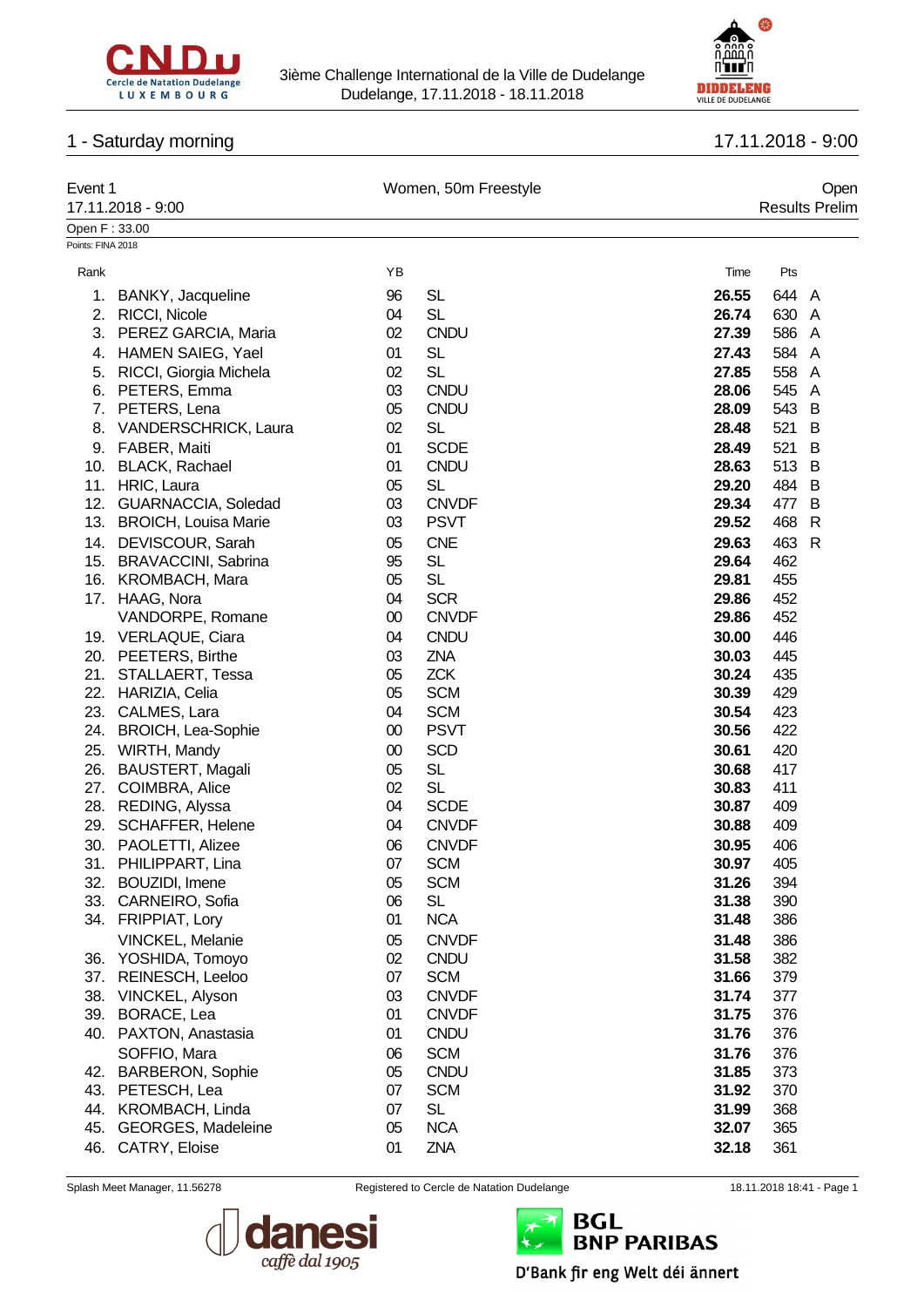



Event 1, Women, 50m Freestyle, Prelim, Open

| Rank                                   |                                                                                                          | ΥB                         |                                                               | Time                             | Pts                      |
|----------------------------------------|----------------------------------------------------------------------------------------------------------|----------------------------|---------------------------------------------------------------|----------------------------------|--------------------------|
|                                        | 47. HUYSMANS, Silke<br>48. JACQUES, Elsa<br>49. SCHOUG, Chloe                                            | 04<br>04<br>07             | <b>ZCK</b><br><b>CNVDF</b><br><b>CNVDF</b>                    | 32.21<br>32.52<br>32.65          | 360<br>350<br>346        |
|                                        | 50. CORREIA, Eva<br>51. BOSMANS, Fleur<br>52. THILL, Gina<br>53. LINDMARK MELO, Maia                     | 05<br>02<br>07<br>07       | <b>CNDIE</b><br><b>ZCK</b><br><b>SCM</b><br><b>CNDU</b>       | 32.76<br>32.90<br>32.99<br>33.02 | 342<br>338<br>335<br>334 |
|                                        | <b>TLD</b><br>54. TER HEEGDE, Lisa                                                                       | 02                         | <b>CNE</b>                                                    | 33.26                            | 327                      |
|                                        | <b>TLD</b><br>55. WINKEL, Nadine<br><b>TLD</b>                                                           | 04                         | <b>SCD</b>                                                    | 33.45                            | 322                      |
|                                        | 56. SCHNELL, Pauline<br><b>TLD</b>                                                                       | 06                         | <b>CNVDF</b>                                                  | 33.47                            | 321                      |
|                                        | 57. GOUILLART, Ivana<br><b>TLD</b>                                                                       | 05                         | <b>SCM</b>                                                    | 33.88                            | 310                      |
|                                        | 58. POPA, Sonia<br><b>TLD</b>                                                                            | 06                         | <b>SCM</b>                                                    | 34.19                            | 301                      |
|                                        | 59. BERTRANG, Marina<br>TLD                                                                              | 05                         | <b>SCM</b>                                                    | 34.33                            | 297                      |
|                                        | 60. GARBUGLIO, Jaya Lavinia<br><b>TLD</b>                                                                | 07                         | <b>SCM</b>                                                    | 34.39                            | 296                      |
|                                        | 61. HUMMER, Chriss<br><b>TLD</b>                                                                         | 03                         | <b>SCD</b>                                                    | 34.48                            | 294                      |
|                                        | 62. GERVASONI, Leane<br>TLD                                                                              | 05                         | <b>CNVDF</b>                                                  | 34.50                            | 293                      |
|                                        | 63. PINTO TEIXEIRA, Martha<br><b>TLD</b>                                                                 | 04                         | <b>CNW</b>                                                    | 35.26                            | 275                      |
|                                        | 64. VYVERMAN, Kaat<br>TLD                                                                                | 04                         | ZNA                                                           | 35.94                            | 259                      |
| 65.                                    | <b>BERTRANG, Louana</b><br><b>TLD</b>                                                                    | 06                         | <b>SCM</b>                                                    | 37.77                            | 223                      |
|                                        | 66. DUBOS, Flavie<br><b>TLD</b>                                                                          | 03                         | <b>CNDIE</b>                                                  | 37.97                            | 220                      |
| 67.                                    | SELMANOVIC, Amina<br>TLD                                                                                 | 07                         | <b>SCD</b>                                                    | 40.46                            | 182                      |
| <b>DNS</b><br><b>DNS</b><br>WDR<br>WDR | ROSSEL, Jana<br><b>GOUILLART, Sara</b><br><b>HOLLERICH, Anne</b><br>FABIANI, Chanel<br>WDR BRANDAO, Lynn | 02<br>02<br>01<br>03<br>05 | ZNA<br><b>SCD</b><br><b>SCDE</b><br><b>CNDU</b><br><b>SCM</b> |                                  |                          |

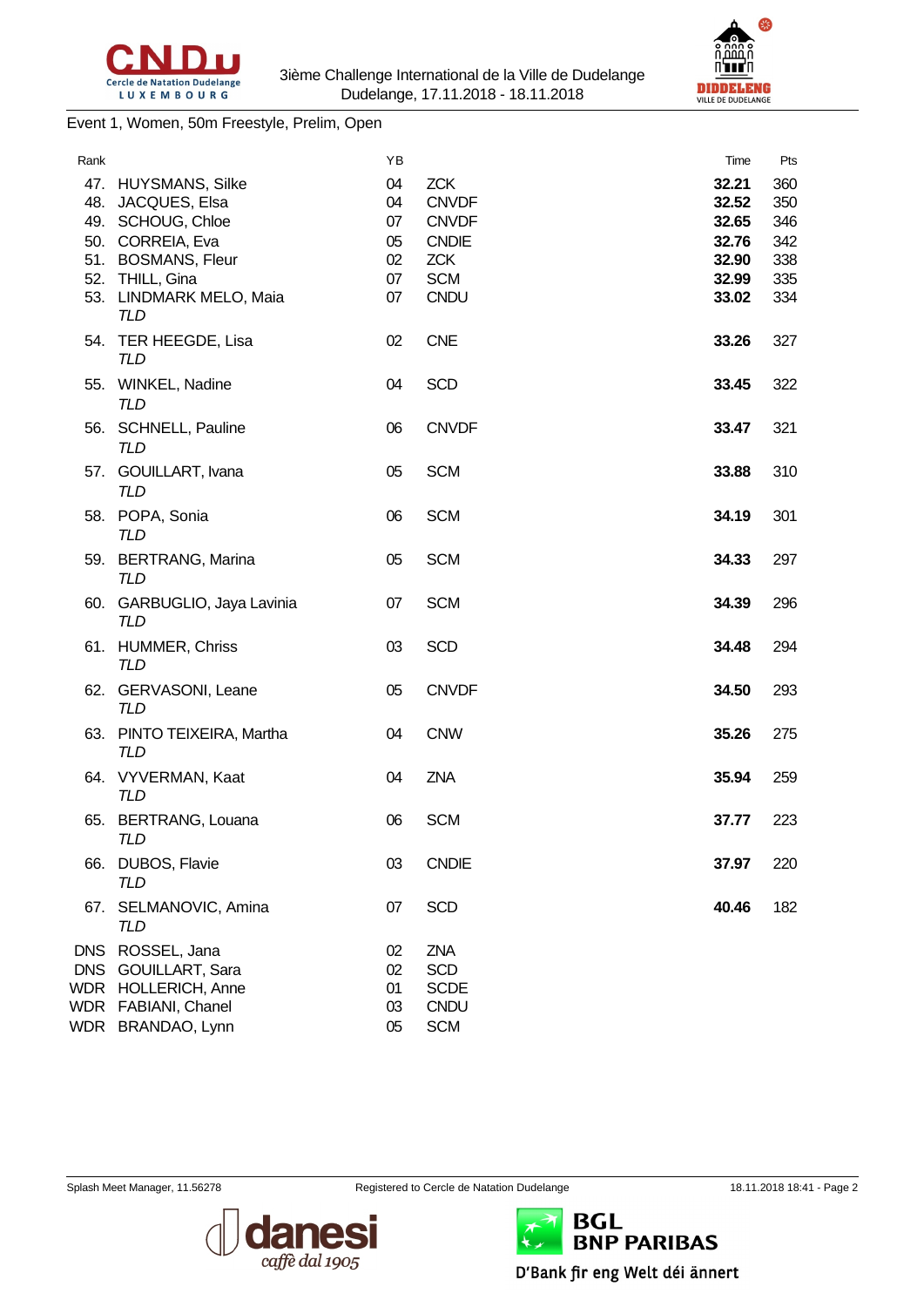



| Event 2           | 17.11.2018 - 9:16            |        | Men, 50m Freestyle |       | Open<br><b>Results Prelim</b> |
|-------------------|------------------------------|--------|--------------------|-------|-------------------------------|
| Open M: 30.00     |                              |        |                    |       |                               |
| Points: FINA 2018 |                              |        |                    |       |                               |
|                   |                              |        |                    |       |                               |
| Rank              |                              | YB     |                    | Time  | Pts                           |
| 1.                | FABIANI, Remi                | 01     | <b>SCD</b>         | 23.53 | 638<br>A                      |
| 2.                | SAUBER, Bob                  | 01     | <b>SCR</b>         | 24.24 | 583<br>A                      |
|                   | 3. FRIPPIAT, Florian         | 98     | <b>NCA</b>         | 24.31 | 578<br>A                      |
| 4.                | VANDERSCHRICK, Stephan       | $00\,$ | <b>SL</b>          | 24.70 | 551<br>A                      |
| 5.                | DALEIDEN CIUFERRI, Ralph     | 03     | <b>SCD</b>         | 24.72 | 550<br>$\mathsf{A}$           |
| 6.                | BOKOV, Rodion                | 03     | <b>SL</b>          | 25.18 | 520<br>A                      |
| 7.                | CONZEMIUS, Jerome            | 99     | <b>SL</b>          | 25.54 | 499<br>B                      |
| 8.                | OKENS, Jari                  | 03     | <b>ZCK</b>         | 25.63 | 493<br>B                      |
|                   | 9. CONSTANTINO CAEIRO, Diogo | 03     | <b>CNDU</b>        | 25.95 | 475<br>B                      |
|                   | 10. RUBIOLO, Nathan          | 02     | <b>SCD</b>         | 25.99 | 473<br>B                      |
| 11.               | <b>GRONDIN, Florent</b>      | 01     | <b>CNVDF</b>       | 26.06 | 469<br>B                      |
| 12.               | <b>MORIS, Cedric</b>         | 98     | <b>SCDE</b>        | 26.26 | 459<br>B                      |
| 13.               | <b>BOURCKEL, Mike</b>        | 03     | <b>CNW</b>         | 26.28 | 458<br>R                      |
|                   | 14. MICHIELS, Patrick        | 02     | <b>CNE</b>         | 26.36 | 454<br>$\mathsf{R}$           |
|                   | 15. BANKY, Jordan            | 01     | <b>SL</b>          | 26.37 | 453                           |
|                   | 16. CAILLIAU, Nils           | 01     | <b>SCR</b>         | 26.43 | 450                           |
|                   | 17. MOREAUX, Maxime          | 02     | <b>SCR</b>         | 26.44 | 449                           |
|                   | WIRTH, David                 | 02     | <b>SCD</b>         | 26.44 | 449                           |
|                   | 19. MORARU, Matteo           | 04     | <b>SL</b>          | 26.65 | 439                           |
| 20.               | <b>LANNERS, Nicolas</b>      | 04     | <b>SCD</b>         | 26.79 | 432                           |
| 21.               | WEIDERT, Jo                  | 03     | <b>CNE</b>         | 26.87 | 428                           |
| 22.               | <b>BOENTGES, Kevin</b>       | 03     | <b>CNP</b>         | 26.89 | 427                           |
| 23.               | DI PINTO, Eric               | 03     | <b>CNDU</b>        | 27.07 | 419                           |
|                   | 24. PEETERS, Jaron           | 02     | <b>ZNA</b>         | 27.09 | 418                           |
| 25.               | SIMAO NOGUEIRA, Joao         | 04     | <b>SCD</b>         | 27.20 | 413                           |
| 26.               | <b>ONGHENA, Basiel</b>       | $00\,$ | ZNA                | 27.23 | 411                           |
|                   | 27. LESAGE, Christophe       | 02     | <b>SL</b>          | 27.25 | 410                           |
| 28.               | <b>MARCHER, Lucas</b>        | 02     | <b>CNVDF</b>       | 27.29 | 409                           |
|                   | 29. DENTER, Arthur           | 04     | <b>CNE</b>         | 27.38 | 405                           |
| 30.               | <b>FLOREAN, Darius</b>       | 05     | <b>SL</b>          | 27.51 | 399                           |
| 31.               | KIRCH, Felix                 | 03     | <b>CNDU</b>        | 27.59 | 395                           |
| 32.               | DE GIOVANNI, Lorenzo         | 04     | <b>CNDU</b>        | 27.87 | 384                           |
| 33.               | MULDER, Anael                | 02     | <b>NCA</b>         | 27.91 | 382                           |
|                   | 34. SPICK, Mathias           | 03     | <b>CNVDF</b>       | 27.99 | 379                           |
|                   | SUKHANOV, Maxim              | 04     | <b>CNDU</b>        | 27.99 | 379                           |
|                   | 36. KOHN-CANTOREGGI, Daniel  | 03     | <b>CNDU</b>        | 28.01 | 378                           |
|                   | 37. KASTROPIL, Yorick        | 90     | <b>CNVDF</b>       | 28.02 | 378                           |
|                   | 38. GIRS, Matheo             | 02     | <b>CNW</b>         | 28.16 | 372                           |
| 39.               | DUBOS, Simon                 | $00\,$ | <b>CNDIE</b>       | 28.32 | 366                           |
| 40.               | CARNEIRO, Nuno               | 05     | <b>SL</b>          | 28.33 | 365                           |
| 41.               | NICOLAS, Jeff                | 03     | <b>CNW</b>         | 28.34 | 365                           |
|                   | 42. LUKA, Mory               | 04     | <b>SL</b>          | 28.44 | 361                           |
|                   | SIMEONOV, Vladimir           | 04     | <b>SL</b>          | 28.44 | 361                           |
|                   | 44. KLIS, Simon              | 05     | <b>CNVDF</b>       | 28.46 | 360                           |
| 45.               | DURAKOVIC, Tarik             | 05     | <b>SL</b>          | 28.47 | 360                           |
| 46.               | JACOBY, Dale                 | 02     | <b>CNW</b>         | 28.64 | 353                           |
| 47.               | <b>BOGAERT, Ciaran</b>       | 01     | ZNA                | 28.77 | 349                           |
| 48.               | VAN CUTSEM, Renzo            | 04     | <b>ZCK</b>         | 28.83 | 347                           |
| 49.               | CARNEIRO, Theo               | 02     | <b>CNVDF</b>       | 28.90 | 344                           |



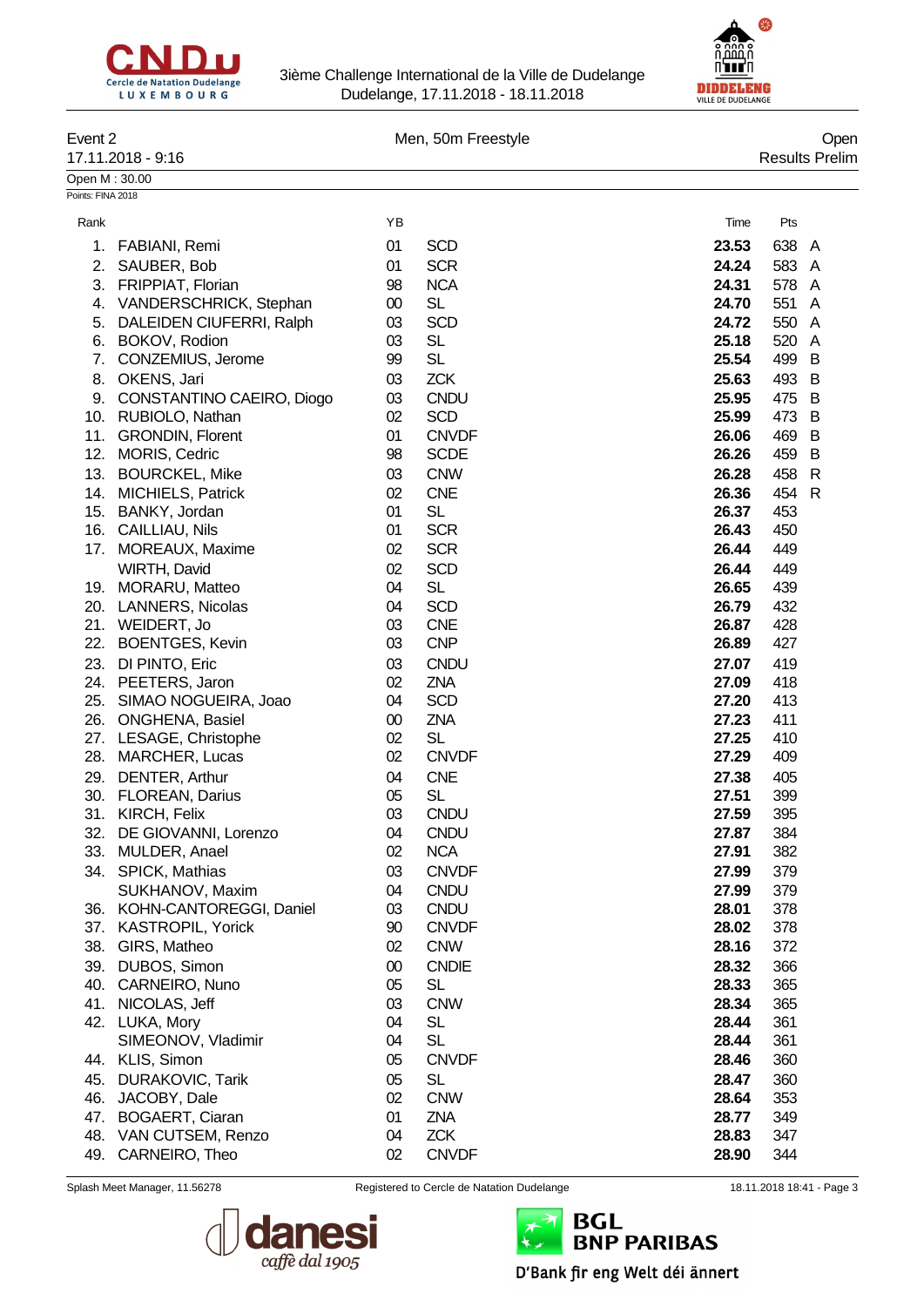



#### Event 2, Men, 50m Freestyle, Prelim, Open

| Rank |                                        | ΥB       |                           | Time           | Pts        |
|------|----------------------------------------|----------|---------------------------|----------------|------------|
| 51.  | 50. PUETZ, Yann<br>LINDMARK MELO, Hugo | 02<br>04 | <b>SL</b><br><b>CNDU</b>  | 28.92<br>29.64 | 343<br>319 |
| 52.  | PALAGNIOUK, Romain                     | 04       | <b>CNP</b>                | 29.65          | 319        |
|      | 53. BOENTGES, Kimi<br>54. KIRCH, Paul  | 05<br>05 | <b>CNP</b><br><b>CNDU</b> | 29.80<br>30.00 | 314<br>308 |
| 55.  | DE SMET, Giel<br><b>TLD</b>            | 04       | <b>ZNA</b>                | 30.07          | 305        |
|      | DE VREESE, Ruben<br><b>TLD</b>         | 03       | <b>ZNA</b>                | 30.07          | 305        |
| 57.  | NAFFOUTI, Nael<br><b>TLD</b>           | 05       | <b>CNW</b>                | 30.44          | 294        |
|      | 58. MOHR, Sam<br><b>TLD</b>            | 04       | <b>CNE</b>                | 30.82          | 284        |
|      | 59. LETSCH, David<br><b>TLD</b>        | 02       | <b>CNE</b>                | 31.48          | 266        |
|      | 60. WESTER, Ben<br><b>TLD</b>          | 06       | <b>CNDU</b>               | 31.80          | 258        |
|      | 61. CHAUSSARD, Albert<br><b>TLD</b>    | 07       | <b>CNDU</b>               | 31.88          | 256        |
|      | 62. HOLLERICH, Tom<br><b>TLD</b>       | 06       | <b>SCDE</b>               | 32.64          | 239        |
|      | 63. ORDENER, Esteban<br><b>TLD</b>     | 05       | CNDU                      | 32.81          | 235        |
|      | 64. ZEYEN, Mick<br><b>TLD</b>          | 03       | <b>CNP</b>                | 33.37          | 223        |
|      | 65. ANISKO, Leonard<br><b>TLD</b>      | 08       | <b>CNP</b>                | 38.02          | 151        |
|      | DNS WENZEL, Gregory                    | 04       | <b>CNDIE</b>              |                |            |
|      | DNS PANIC, Stevan                      | 02       | <b>CNDU</b>               |                |            |
|      | WDR FABER, Pol                         | 03       | <b>SCDE</b>               |                |            |
|      | WDR WAKEFIELD, Andrew                  | $00\,$   | <b>CNDU</b>               |                |            |
|      | WDR AISSA, Iheb                        | 04       | <b>SCD</b>                |                |            |
|      | WDR GRAF, Alex                         | 99       | <b>SCD</b>                |                |            |

| Event 3           | 17.11.2018 - 9:31          |    | Women, 50m Breaststroke |       |       | Open<br><b>Results Prelim</b> |
|-------------------|----------------------------|----|-------------------------|-------|-------|-------------------------------|
| Open F: 43.00     |                            |    |                         |       |       |                               |
| Points: FINA 2018 |                            |    |                         |       |       |                               |
| Rank              |                            | ΥB |                         | Time  | Pts   |                               |
|                   | VAN PELT, Marie            | 02 | <b>ZNA</b>              | 35.14 | 541 A |                               |
| 2.                | RICCI, Giorgia Michela     | 02 | SL                      | 36.56 | 480 A |                               |
|                   | 3. LEONARD, Lis            | 05 | SL                      | 36.95 | 465 A |                               |
| 4.                | HAAG, Nora                 | 04 | <b>SCR</b>              | 37.13 | 458 A |                               |
| 5.                | PEDROSA ANTONIO, Monica    | 03 | <b>CNDIE</b>            | 37.49 | 445 A |                               |
| 6.                | PETERS, Emma               | 03 | <b>CNDU</b>             | 37.61 | 441 A |                               |
|                   | GUARNACCIA, Soledad        | 03 | <b>CNVDF</b>            | 38.27 | 419 B |                               |
| 8.                | <b>BRAVACCINI, Sabrina</b> | 95 | SL                      | 38.51 | 411 B |                               |
|                   |                            |    |                         |       |       |                               |





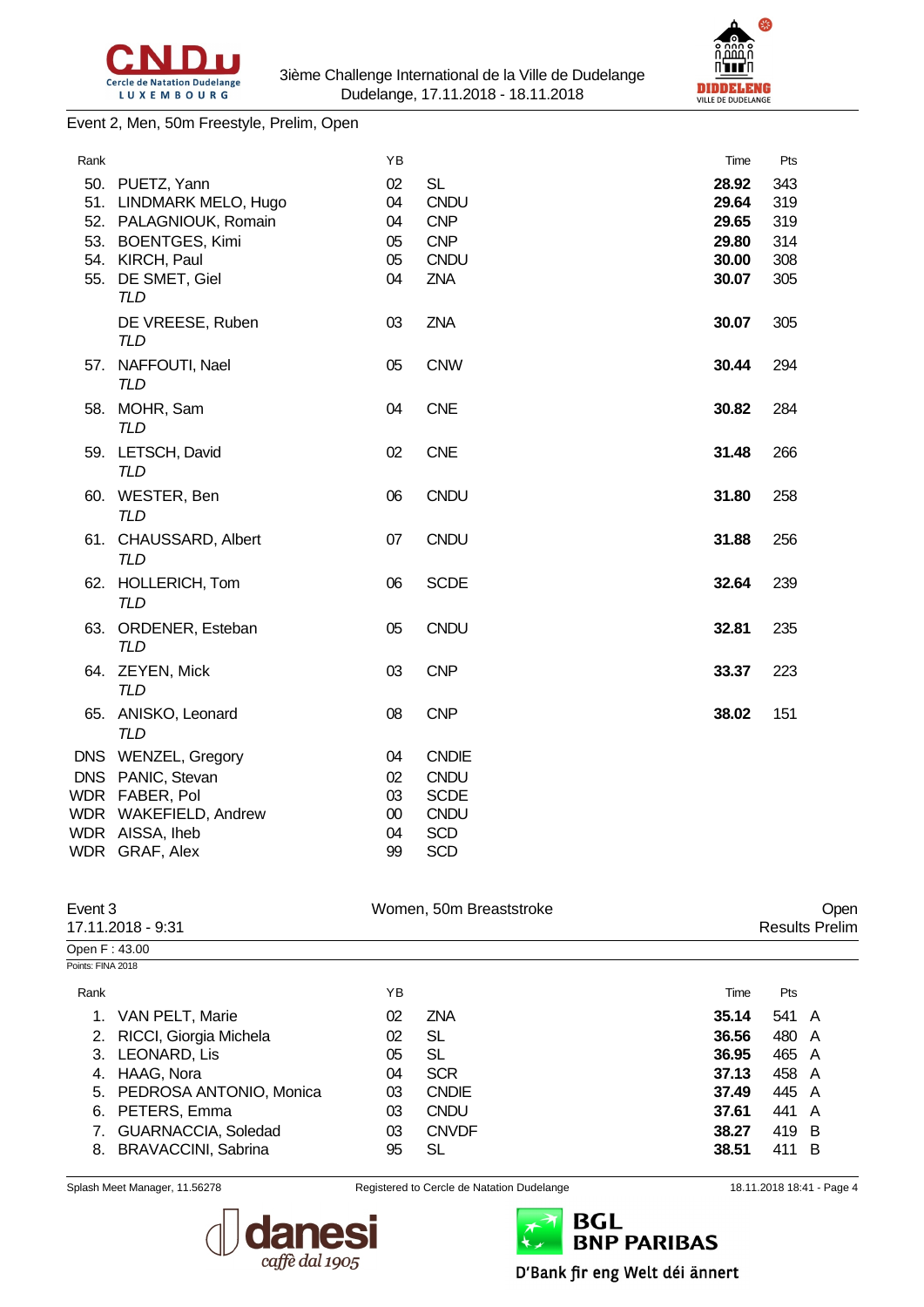



Event 3, Women, 50m Breaststroke, Prelim, Open

| Rank |                       | YB |                                                                                                                    | Time  | Pts |              |
|------|-----------------------|----|--------------------------------------------------------------------------------------------------------------------|-------|-----|--------------|
| 9.   | VAN DE VONDEL, Maxine | 04 | ZNA                                                                                                                | 38.75 | 403 | B            |
| 10.  | GLODT, Kelly          | 02 | <b>SCR</b>                                                                                                         | 39.02 | 395 | B            |
| 11.  | <b>BOSMANS, Fleur</b> | 02 | <b>ZCK</b>                                                                                                         | 40.89 | 343 | B            |
|      | 12. HARIZIA, Celia    | 05 | <b>SCM</b>                                                                                                         | 40.94 | 342 | B            |
| 13.  | PAXTON, Anastasia     | 01 | <b>CNDU</b>                                                                                                        | 41.36 | 332 | R            |
|      | 14. GERVASONI, Leane  | 05 | <b>CNVDF</b>                                                                                                       | 41.38 | 331 | $\mathsf{R}$ |
|      | 15. CALMES, Lara      | 04 | <b>SCM</b>                                                                                                         | 41.47 | 329 |              |
| 16.  | <b>BOUZIDI, Imene</b> | 05 | <b>SCM</b>                                                                                                         | 41.69 | 324 |              |
|      | 17. VINCKEL, Melanie  | 05 | <b>CNVDF</b>                                                                                                       | 42.01 | 316 |              |
| 18.  | YOSHIDA, Tomoyo       | 02 | <b>CNDU</b>                                                                                                        | 42.26 | 311 |              |
| 19.  | THILL, Gina           | 07 | <b>SCM</b>                                                                                                         | 42.64 | 303 |              |
|      | 20. BARBERON, Sophie  | 05 | <b>CNDU</b>                                                                                                        | 42.85 | 298 |              |
|      | 21. PETESCH, Lea      | 07 | <b>SCM</b>                                                                                                         | 43.58 | 283 |              |
|      | <b>TLD</b>            |    |                                                                                                                    |       |     |              |
| 22.  | JACQUES, Elsa         | 04 | <b>CNVDF</b>                                                                                                       | 44.85 | 260 |              |
|      | <b>TLD</b>            |    |                                                                                                                    |       |     |              |
|      | 23. ALLAR, Maud       | 08 | <b>CNP</b>                                                                                                         | 46.05 | 240 |              |
|      | TLD                   |    |                                                                                                                    |       |     |              |
|      | 24. CALMES, Liz       | 08 | <b>SCM</b>                                                                                                         | 46.52 | 233 |              |
|      | TLD                   |    |                                                                                                                    |       |     |              |
|      |                       |    |                                                                                                                    |       |     |              |
|      | 25. REINESCH, Leeloo  | 07 | <b>SCM</b>                                                                                                         | 46.77 | 229 |              |
|      | TLD                   |    |                                                                                                                    |       |     |              |
|      | 26. SELMANOVIC, Amina | 07 | <b>SCD</b>                                                                                                         | 54.66 | 143 |              |
|      | TLD                   |    |                                                                                                                    |       |     |              |
|      | DSQ GAMASA, Polina    | 05 | <b>CNDU</b>                                                                                                        |       |     |              |
|      |                       |    | B7 - elbows over the water, except for the last stroke before / during the turn or final stroke at finish (SW 7.3) |       |     |              |
|      | (Time: 9:35)          |    |                                                                                                                    |       |     |              |
|      | WDR ALBERS, Neele     | 05 | <b>SCDE</b>                                                                                                        |       |     |              |
|      |                       |    |                                                                                                                    |       |     |              |

| Event 4           | 17.11.2018 - 9:39        |    | Men, 50m Breaststroke |       |       | Open<br><b>Results Prelim</b> |
|-------------------|--------------------------|----|-----------------------|-------|-------|-------------------------------|
| Open M: 40.00     |                          |    |                       |       |       |                               |
| Points: FINA 2018 |                          |    |                       |       |       |                               |
| Rank              |                          | ΥB |                       | Time  | Pts   |                               |
|                   | VAN DEN BOSSCHE, Yann    | 01 | SL                    | 29.83 | 606 A |                               |
| 2.                | WALTZING, Loic           | 00 | <b>SCD</b>            | 31.14 | 533 A |                               |
| 3.                | DE SCHRYVER, Noah        | 01 | <b>ZNA</b>            | 31.18 | 531 A |                               |
| 4.                | <b>FRIPPIAT, Florian</b> | 98 | <b>NCA</b>            | 31.32 | 523 A |                               |
| 5.                | LANNERS, Bob             | 02 | <b>SCD</b>            | 31.83 | 499   | A                             |
| 6.                | DE BRUYN, Senne          | 03 | <b>ZCK</b>            | 32.04 | 489   | A                             |
|                   | <b>GRONDIN, Florent</b>  | 01 | <b>CNVDF</b>          | 32.62 | 463 B |                               |
| 8.                | BOKOV, Rodion            | 03 | SL                    | 32.74 | 458 B |                               |
| 9.                | BANKY, Jordan            | 01 | SL                    | 33.00 | 447 B |                               |
| 10.               | LUCARELLI, Riccardo      | 05 | SL                    | 33.04 | 446 B |                               |
| 11.               | LUKA, Mory               | 04 | SL                    | 34.31 | 398 B |                               |
| 12.               | MARCHER, Lucas           | 02 | <b>CNVDF</b>          | 34.46 | 393 B |                               |
| 13.               | LAMBERT, Yann            | 04 | <b>ZNA</b>            | 34.99 | 375 R |                               |
| 14.               | DI PINTO, Eric           | 03 | <b>CNDU</b>           | 35.15 | 370   | R                             |



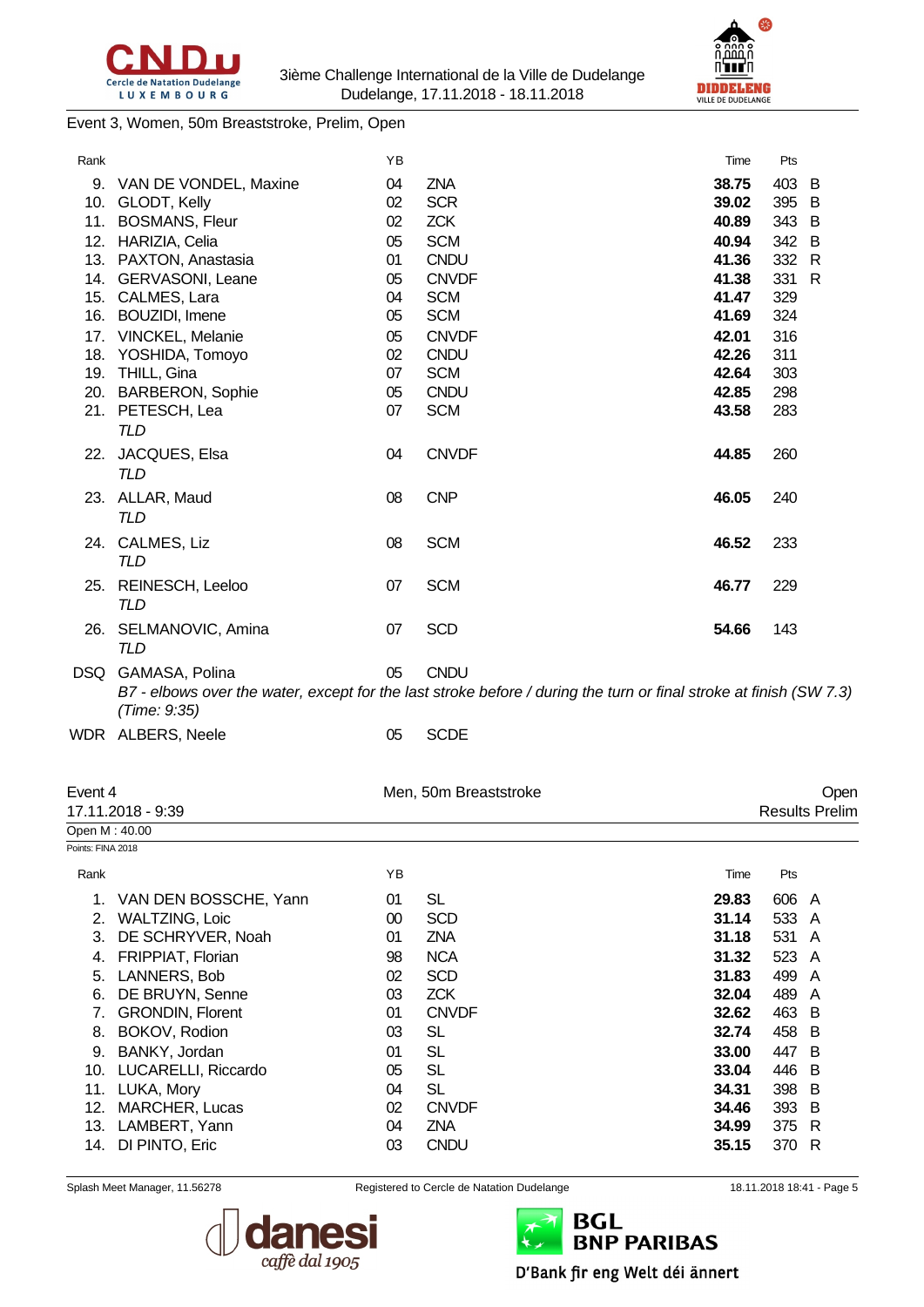



Event 4, Men, 50m Breaststroke, Prelim, Open

| Rank |                                 | YB |              | Time  | Pts |
|------|---------------------------------|----|--------------|-------|-----|
| 15.  | LESAGE, Christophe              | 02 | <b>SL</b>    | 35.91 | 347 |
|      | KOHN-CANTOREGGI, Daniel         | 03 | <b>CNDU</b>  | 35.91 | 347 |
| 17.  | BAERT, Amaury                   | 03 | <b>ZCK</b>   | 36.09 | 342 |
| 18.  | CONSTANTINO CAEIRO, Diogo       | 03 | <b>CNDU</b>  | 36.27 | 337 |
| 19.  | DUBOS, Simon                    | 00 | <b>CNDIE</b> | 36.57 | 329 |
| 20.  | JACOBY, Dale                    | 02 | <b>CNW</b>   | 36.89 | 320 |
| 21.  | MULDER, Anael                   | 02 | <b>NCA</b>   | 37.52 | 304 |
| 22.  | <b>MICHIELS, Patrick</b>        | 02 | <b>CNE</b>   | 37.63 | 302 |
| 23.  | <b>WEBER, Loris</b>             | 03 | <b>CNDU</b>  | 38.11 | 290 |
| 24.  | KEMP, Finn                      | 05 | SL           | 38.17 | 289 |
| 25.  | NICOLAS, Jeff                   | 03 | <b>CNW</b>   | 38.44 | 283 |
| 26.  | LINDMARK MELO, Hugo             | 04 | <b>CNDU</b>  | 38.80 | 275 |
| 27.  | PALAGNIOUK, Romain              | 04 | <b>CNP</b>   | 39.23 | 266 |
| 28.  | OLINGER, Liam                   | 05 | <b>SCM</b>   | 39.26 | 266 |
| 29.  | MARIK, Jaroslav<br>TLD          | 01 | <b>CNDU</b>  | 40.45 | 243 |
| 30.  | KIRCH, Paul<br><b>TLD</b>       | 05 | <b>CNDU</b>  | 40.54 | 241 |
| 31.  | DELIEGE, Brice<br>TLD           | 04 | <b>NCA</b>   | 41.55 | 224 |
| 32.  | CHAUSSARD, Albert<br><b>TLD</b> | 07 | <b>CNDU</b>  | 42.45 | 210 |
| 33.  | CARNEIRO, Theo<br>TLD           | 02 | <b>CNVDF</b> | 42.86 | 204 |
| 34.  | ZEYEN, Mick<br><b>TLD</b>       | 03 | <b>CNP</b>   | 42.92 | 203 |
| DNS  | <b>ARNAUDIES, David</b>         | 02 | <b>CNDU</b>  |       |     |

| Event 5           | 17.11.2018 - 9:47     |    |              | Women, 100m Medley                                                                                                              |       |                 | <b>Open</b><br><b>Results Prelim</b> |
|-------------------|-----------------------|----|--------------|---------------------------------------------------------------------------------------------------------------------------------|-------|-----------------|--------------------------------------|
| 10:1:47.00        |                       |    |              | Seniors F 17 +: 1:24.00 / Juniors F 15 - 16: 1:27.00 / Jeunes F 13 - 14: 1:34.00 / Pupilles F 11 - 12: 1:40.00 / Poussins F 9 - |       |                 |                                      |
| Points: FINA 2018 |                       |    |              |                                                                                                                                 |       |                 |                                      |
| Rank              |                       | ΥB |              | Time                                                                                                                            | Pts   | 50 <sub>m</sub> | 100m                                 |
| <b>Seniors</b>    |                       |    |              |                                                                                                                                 |       |                 |                                      |
| 1.                | BANKY, Jacqueline     | 96 | SL           | 1:04.06                                                                                                                         | 686 Q | 28.90           | 35.16                                |
| 2.                | <b>BLACK, Rachael</b> | 01 | CNDU         | 1:09.14                                                                                                                         | 545 Q | 31.34           | 37.80                                |
| 3.                | <b>FABER, Maiti</b>   | 01 | <b>SCDE</b>  | 1:09.81                                                                                                                         | 530 Q | 31.66           | 38.15                                |
| 4.                | VANDORPE, Romane      | 00 | <b>CNVDF</b> | 1:15.45                                                                                                                         | 420 Q | 34.12           | 41.33                                |
| 5.                | WIRTH, Mandy          | 00 | <b>SCD</b>   | 1:17.93                                                                                                                         | 381 Q | 34.16           | 43.77                                |
| 6.                | BORACE, Lea           | 01 | <b>CNVDF</b> | 1:19.84                                                                                                                         | 354 Q | 36.48           | 43.36                                |
| <b>WDR</b>        | <b>BLACK, Sarah</b>   | 01 | CNDU         |                                                                                                                                 |       |                 |                                      |



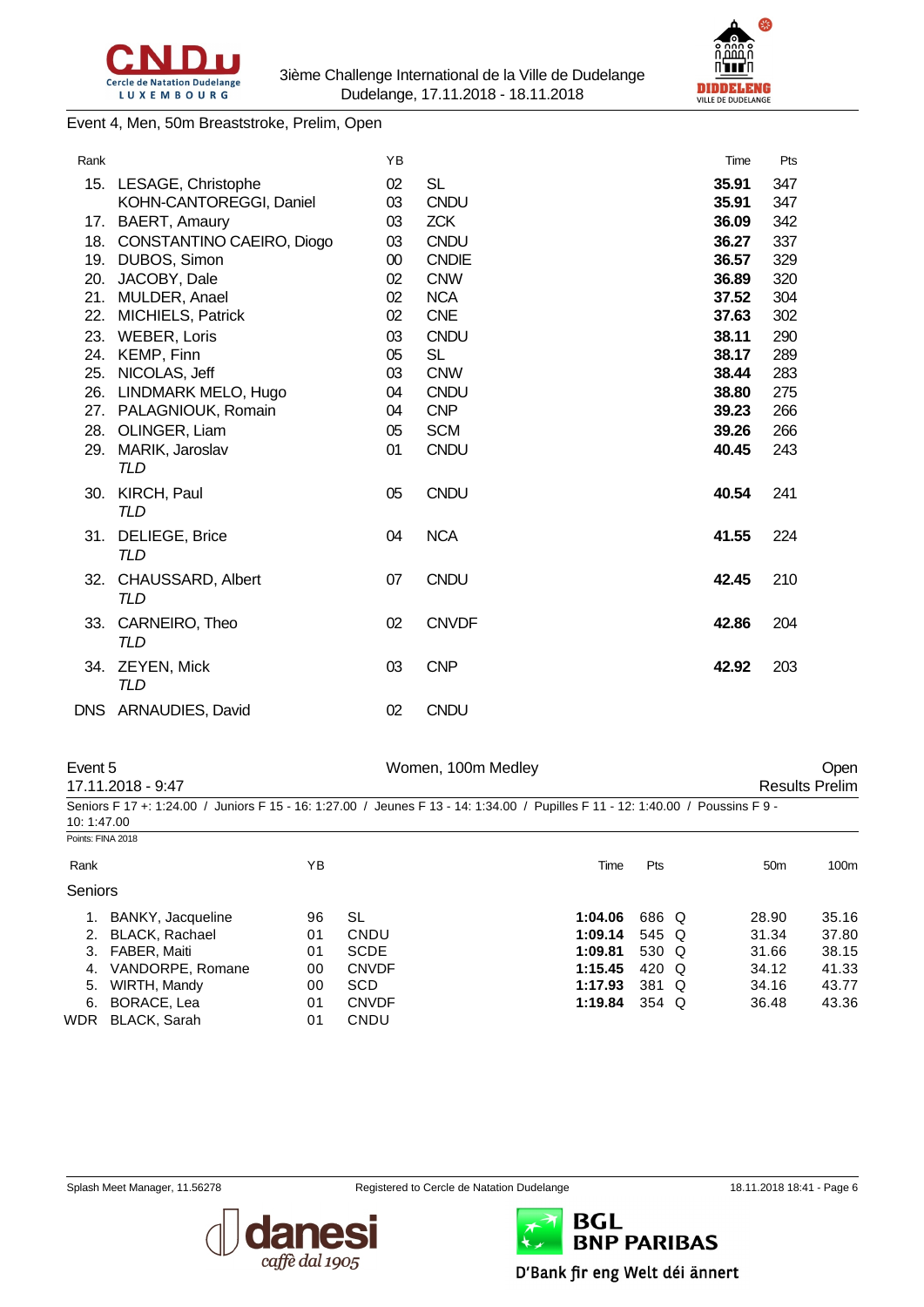



#### Event 5, Women, 100m Medley, Prelim

| Juniors |
|---------|
|         |
|         |

| 2.<br>4.<br>5.                                                                                      | 1. VANDERSCHRICK, Laura<br>PETERS, Emma<br>3. CARLIER, Silke<br><b>BROICH, Louisa Marie</b><br>GLODT, Kelly<br>6. VINCKEL, Alyson<br>7. PEDROSA ANTONIO, Monica<br>8. HUMMER, Chriss<br><b>TLD</b>                                                                                                                                                                                                                                                                                                            | 02<br>03<br>03<br>03<br>02<br>03<br>03<br>03                                                                                     | <b>SL</b><br>CNDU<br><b>ZCK</b><br><b>PSVT</b><br><b>SCR</b><br><b>CNVDF</b><br><b>CNDIE</b><br><b>SCD</b>                                                                                                                                                                                                  | 1:10.77<br>1:11.50<br>1:11.61<br>1:15.10<br>1:17.23<br>1:20.13<br>1:20.49<br>1:33.72                                                                                                                                     | 509 Q<br>493 Q<br>491 Q<br>426 Q<br>391 Q<br>350 Q<br>346 R<br>219 R                                                                                     | 31.68<br>32.51<br>32.57<br>34.36<br>36.10<br>36.94<br>38.43<br>41.40                                                                                                             | 39.09<br>38.99<br>39.04<br>40.74<br>41.13<br>43.19<br>42.06<br>52.32                                                                                                             |
|-----------------------------------------------------------------------------------------------------|---------------------------------------------------------------------------------------------------------------------------------------------------------------------------------------------------------------------------------------------------------------------------------------------------------------------------------------------------------------------------------------------------------------------------------------------------------------------------------------------------------------|----------------------------------------------------------------------------------------------------------------------------------|-------------------------------------------------------------------------------------------------------------------------------------------------------------------------------------------------------------------------------------------------------------------------------------------------------------|--------------------------------------------------------------------------------------------------------------------------------------------------------------------------------------------------------------------------|----------------------------------------------------------------------------------------------------------------------------------------------------------|----------------------------------------------------------------------------------------------------------------------------------------------------------------------------------|----------------------------------------------------------------------------------------------------------------------------------------------------------------------------------|
| DNS                                                                                                 | GOUILLART, Sara<br>WDR FABIANI, Chanel                                                                                                                                                                                                                                                                                                                                                                                                                                                                        | 02<br>03                                                                                                                         | SCD<br>CNDU                                                                                                                                                                                                                                                                                                 |                                                                                                                                                                                                                          |                                                                                                                                                          |                                                                                                                                                                                  |                                                                                                                                                                                  |
| Jeunes                                                                                              |                                                                                                                                                                                                                                                                                                                                                                                                                                                                                                               |                                                                                                                                  |                                                                                                                                                                                                                                                                                                             |                                                                                                                                                                                                                          |                                                                                                                                                          |                                                                                                                                                                                  |                                                                                                                                                                                  |
| 1.<br>10.<br>12.<br>17.                                                                             | RICCI, Nicole<br>2. VANDENBRANDEN, Eline<br>3. HAAG, Nora<br>4. HRIC, Laura<br>5. KROMBACH, Mara<br>6. STALLAERT, Tessa<br>7. SCHAFFER, Helene<br>8. VERLAQUE, Ciara<br>9. VINCKEL, Melanie<br>DEVISCOUR, Sarah<br>11. CALMES, Lara<br>DAELEMANS, Anke<br>13. JACQUES, Elsa<br>14. CORREIA, Eva<br>15. WINKEL, Nadine<br>16. GERVASONI, Leane<br><b>BALON, Flavie</b><br>18. JEITZ-WAMPACH, Mia<br>19. PINTO TEIXEIRA, Martha<br>20. BERTRANG, Marina<br><b>TLD</b><br>WDR ALBERS, Neele<br>WDR BRANDAO, Lynn | 04<br>05<br>04<br>05<br>05<br>05<br>04<br>04<br>05<br>05<br>04<br>05<br>04<br>05<br>04<br>05<br>04<br>04<br>04<br>05<br>05<br>05 | <b>SL</b><br><b>ZCK</b><br><b>SCR</b><br><b>SL</b><br><b>SL</b><br><b>ZCK</b><br><b>CNVDF</b><br>CNDU<br><b>CNVDF</b><br><b>CNE</b><br><b>SCM</b><br><b>ZCK</b><br><b>CNVDF</b><br><b>CNDIE</b><br>SCD<br><b>CNVDF</b><br><b>NCA</b><br><b>CNE</b><br><b>CNW</b><br><b>SCM</b><br><b>SCDE</b><br><b>SCM</b> | 1:11.32<br>1:12.01<br>1:15.49<br>1:15.78<br>1:16.29<br>1:18.36<br>1:18.92<br>1:19.63<br>1:20.42<br>1:20.73<br>1:21.69<br>1:21.81<br>1:23.34<br>1:23.99<br>1:25.88<br>1:27.64<br>1:29.83<br>1:30.66<br>1:33.54<br>1:34.37 | 497 Q<br>483 Q<br>419 Q<br>414 Q<br>406 Q<br>375 Q<br>367 R<br>357 R<br>346<br>342<br>331<br>329<br>311<br>304<br>284<br>268<br>248<br>242<br>220<br>214 | 31.94<br>31.05<br>35.66<br>34.81<br>35.33<br>37.12<br>35.23<br>35.44<br>38.35<br>36.73<br>38.44<br>37.89<br>38.64<br>38.44<br>40.78<br>41.38<br>42.10<br>40.81<br>42.91<br>43.35 | 39.38<br>40.96<br>39.83<br>40.97<br>40.96<br>41.24<br>43.69<br>44.19<br>42.07<br>44.00<br>43.25<br>43.92<br>44.70<br>45.55<br>45.10<br>46.26<br>47.73<br>49.85<br>50.63<br>51.02 |
| Pupilles                                                                                            |                                                                                                                                                                                                                                                                                                                                                                                                                                                                                                               |                                                                                                                                  |                                                                                                                                                                                                                                                                                                             |                                                                                                                                                                                                                          |                                                                                                                                                          |                                                                                                                                                                                  |                                                                                                                                                                                  |
| 1.<br>2.<br>3.<br>4.<br>5.<br>6.<br>7.<br>8.<br>9.<br>10.<br>11.<br>12.<br>13.<br>14.<br>15.<br>16. | PHILIPPART, Lina<br>KROMBACH, Linda<br>REINESCH, Leeloo<br>NOTHUM, Gwen<br>LINDMARK MELO, Maia<br>DE MAERSCHALCK, Ella<br>PAOLETTI, Alizee<br>DE KOCK, Silke<br>THILL, Gina<br>FABIANI, Eden<br>PETESCH, Lea<br>SCHNELL, Pauline<br>BOKOVA, Marta<br>SCHOUG, Chloe<br>POPA, Sonia<br>NTAGANDA, Sophie                                                                                                                                                                                                         | 07<br>07<br>07<br>06<br>07<br>07<br>06<br>07<br>07<br>07<br>07<br>06<br>06<br>07<br>06<br>07                                     | <b>SCM</b><br>SL<br><b>SCM</b><br><b>SCR</b><br>CNDU<br><b>ZCK</b><br><b>CNVDF</b><br><b>ZCK</b><br><b>SCM</b><br><b>SCM</b><br><b>SCM</b><br><b>CNVDF</b><br><b>SL</b><br><b>CNVDF</b><br><b>SCM</b><br><b>SL</b>                                                                                          | 1:19.53<br>1:20.00<br>1:20.54<br>1:21.65<br>1:22.45<br>1:22.64<br>1:23.53<br>1:23.70<br>1:23.89<br>1:24.75<br>1:25.40<br>1:25.98<br>1:27.98<br>1:28.12<br>1:29.80<br>1:30.63                                             | 358 Q<br>352 Q<br>345 Q<br>331 Q<br>321 Q<br>319 Q<br>309 R<br>307 R<br>305<br>296<br>289<br>283<br>264<br>263<br>249<br>242                             | 36.78<br>37.89<br>37.38<br>38.04<br>38.52<br>38.51<br>38.14<br>39.58<br>40.47<br>39.97<br>39.87<br>40.17<br>41.09<br>42.07<br>42.85<br>42.15                                     | 42.75<br>42.11<br>43.16<br>43.61<br>43.93<br>44.13<br>45.39<br>44.12<br>43.42<br>44.78<br>45.53<br>45.81<br>46.89<br>46.05<br>46.95<br>48.48                                     |



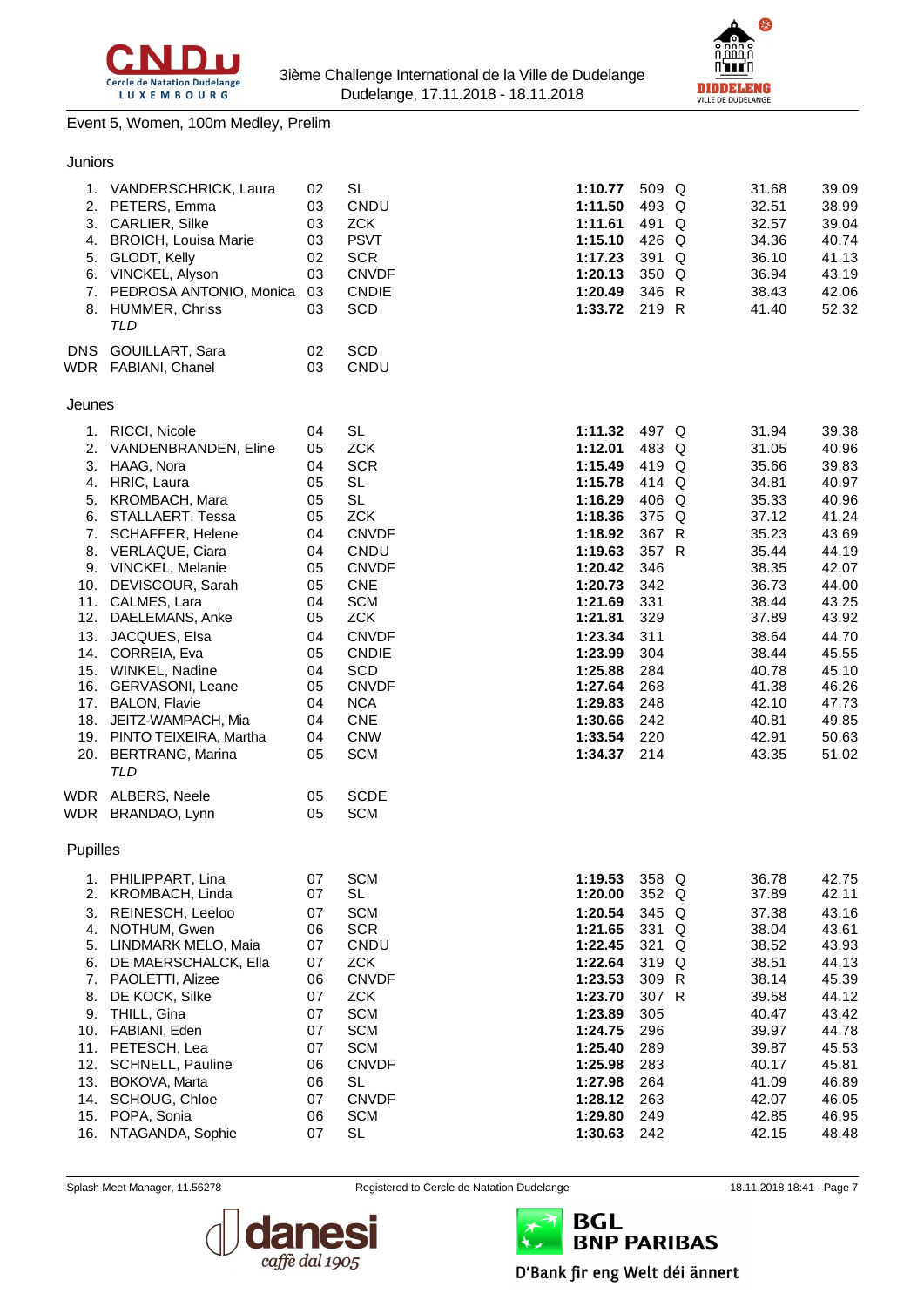



| Event 5, Girls, 100m Medley, Prelim, Pupilles |  |  |  |  |
|-----------------------------------------------|--|--|--|--|
|-----------------------------------------------|--|--|--|--|

| Rank              |                                                                     | ΥB       |                                                                                                                                  | Time               | Pts            | 50 <sub>m</sub> | 100m                          |
|-------------------|---------------------------------------------------------------------|----------|----------------------------------------------------------------------------------------------------------------------------------|--------------------|----------------|-----------------|-------------------------------|
| 17.               | GARBUGLIO, Jaya Lavinia                                             | 07       | <b>SCM</b>                                                                                                                       | 1:30.77            | 241            | 40.16           | 50.61                         |
|                   | 18. ELCHEROTH, Niki                                                 | 07       | <b>SCR</b>                                                                                                                       | 1:30.94            | 239            | 42.36           | 48.58                         |
|                   | 19. KOENIG, Aurelie                                                 | 07       | <b>SCR</b>                                                                                                                       | 1:31.04            | 239            | 42.66           | 48.38                         |
|                   | 20. OLINGER, Tina                                                   | 06       | <b>CNW</b>                                                                                                                       | 1:31.51            | 235            | 41.33           | 50.18                         |
|                   | 21. BERTRANG, Louana                                                | 06<br>07 | <b>SCM</b><br><b>SCM</b>                                                                                                         | 1:35.26<br>1:40.24 | 208<br>179     | 44.46<br>45.80  | 50.80<br>54.44                |
|                   | 22. THINNES, Lena<br><b>TLD</b>                                     |          |                                                                                                                                  |                    |                |                 |                               |
|                   | DSQ SELMANOVIC, Amina                                               | 07       | <b>SCD</b>                                                                                                                       |                    |                |                 |                               |
|                   | TLD, G2 - Starting before the starting signal (SW 4.4) (Time: 9:48) |          |                                                                                                                                  |                    |                |                 |                               |
| Poussins          |                                                                     |          |                                                                                                                                  |                    |                |                 |                               |
|                   | 1. CALMES, Liz                                                      | 08       | <b>SCM</b>                                                                                                                       | 1:29.21            | 254            | 41.85           | 47.36                         |
|                   | WDR MARTUCCI, Sofia                                                 | 08       | SCD                                                                                                                              |                    |                |                 |                               |
|                   |                                                                     |          |                                                                                                                                  |                    |                |                 |                               |
| Event 6           | 17.11.2018 - 10:12                                                  |          | Men, 100m Medley                                                                                                                 |                    |                |                 | Open<br><b>Results Prelim</b> |
|                   |                                                                     |          | Seniors M 18 +: 1:17.00 / Juniors M 16 - 17: 1:20.00 / Jeunes M 14 - 15: 1:25.00 / Pupilles M 12 - 13: 1:34.00 / Poussins M 10 - |                    |                |                 |                               |
| 11:1:42.00        |                                                                     |          |                                                                                                                                  |                    |                |                 |                               |
| Points: FINA 2018 |                                                                     |          |                                                                                                                                  |                    |                |                 |                               |
| Rank              |                                                                     | YB       |                                                                                                                                  | Time               | Pts            | 50 <sub>m</sub> | 100m                          |
| Seniors           |                                                                     |          |                                                                                                                                  |                    |                |                 |                               |
|                   | 1. VANDERSCHRICK, Stephan                                           | 00       | SL                                                                                                                               | 1:03.67            | 493 Q          | 29.40           | 34.27                         |
|                   | 2. MORIS, Cedric                                                    | 98       | <b>SCDE</b>                                                                                                                      | 1:04.49            | 474 Q          | 30.46           | 34.03                         |
|                   | 3. SOETINCK, Joachim                                                | 99       | <b>ZNA</b>                                                                                                                       | 1:13.21            | 324 Q          | 33.97           | 39.24                         |
|                   | WDR GRAF, Alex                                                      | 99       | <b>SCD</b>                                                                                                                       |                    |                |                 |                               |
| Juniors           |                                                                     |          |                                                                                                                                  |                    |                |                 |                               |
|                   | 1. FABIANI, Remi                                                    | 01       | SCD                                                                                                                              | 1:00.93            | 562 Q          | 28.58           | 32.35                         |
|                   | 2. VAN DEN BOSSCHE, Yann                                            | 01       | <b>SL</b>                                                                                                                        | 1:01.36            | 550 Q          | 29.00           | 32.36                         |
|                   | 3. SAUBER, Bob                                                      | 01       | <b>SCR</b>                                                                                                                       | 1:02.80            | 513 Q          | 28.89           | 33.91                         |
|                   | 4. LANNERS, Bob                                                     | 02       | <b>SCD</b>                                                                                                                       | 1:04.36            | 477 Q          | 31.35           | 33.01                         |
|                   | 5. GRONDIN, Florent<br>6. MOREAUX, Maxime                           | 01<br>02 | <b>CNVDF</b><br><b>SCR</b>                                                                                                       | 1:06.10<br>1:08.07 | 440 Q<br>403 Q | 29.90<br>30.90  | 36.20<br>37.17                |
|                   | 7. CAILLIAU, Nils                                                   | 01       | <b>SCR</b>                                                                                                                       | 1:09.27            | 382 R          | 31.97           | 37.30                         |
|                   | 8. GIRS, Matheo                                                     | 02       | <b>CNW</b>                                                                                                                       | 1:11.09            | 354 R          | 32.40           | 38.69                         |
|                   | 9. JACOBY, Dale                                                     | 02       | <b>CNW</b>                                                                                                                       | 1:15.59            | 294            | 35.78           | 39.81                         |
|                   | 10. PUETZ, Yann                                                     | 02       | <b>SL</b>                                                                                                                        | 1:15.97            | 290            | 35.83           | 40.14                         |
|                   | 11. LETSCH, David<br>TLD                                            | 02       | CNE                                                                                                                              | 1:27.03            | 193            | 41.74           | 45.29                         |
| Jeunes            |                                                                     |          |                                                                                                                                  |                    |                |                 |                               |
|                   |                                                                     |          |                                                                                                                                  |                    |                |                 |                               |
|                   | 1. DALEIDEN CIUFERRI, Ralph<br>2. BOKOV, Rodion                     | 03<br>03 | <b>SCD</b><br><b>SL</b>                                                                                                          | 1:02.66<br>1:03.85 | 517 Q<br>488 Q | 28.37           | 34.29                         |
|                   | 3. DE BRUYN, Senne                                                  | 03       | <b>ZCK</b>                                                                                                                       | 1:04.52            | 473 Q          | 29.82<br>30.04  | 34.03<br>34.48                |
|                   | 4. BOURCKEL, Mike                                                   | 03       | <b>CNW</b>                                                                                                                       | 1:07.14            | 420 Q          | 30.98           | 36.16                         |
|                   | 5. CRAWFORD, Ethan                                                  | 03       | CNDU                                                                                                                             | 1:07.53            | 413 Q          | 30.60           | 36.93                         |
|                   | 6. BOENTGES, Kevin                                                  | 03       | <b>CNP</b>                                                                                                                       | 1:07.75            | 409 Q          | 32.80           | 34.95                         |
|                   | 7. MORARU, Matteo                                                   | 04       | <b>SL</b>                                                                                                                        | 1:08.39            | 397 R          | 32.02           | 36.37                         |
|                   | 8. SUKHANOV, Maxim                                                  | 04       | CNDU                                                                                                                             | 1:11.57            | 347 R          | 33.44           | 38.13                         |
|                   | 9. BAERT, Amaury                                                    | 03       | <b>ZCK</b>                                                                                                                       | 1:12.05            | 340            | 34.01           | 38.04                         |



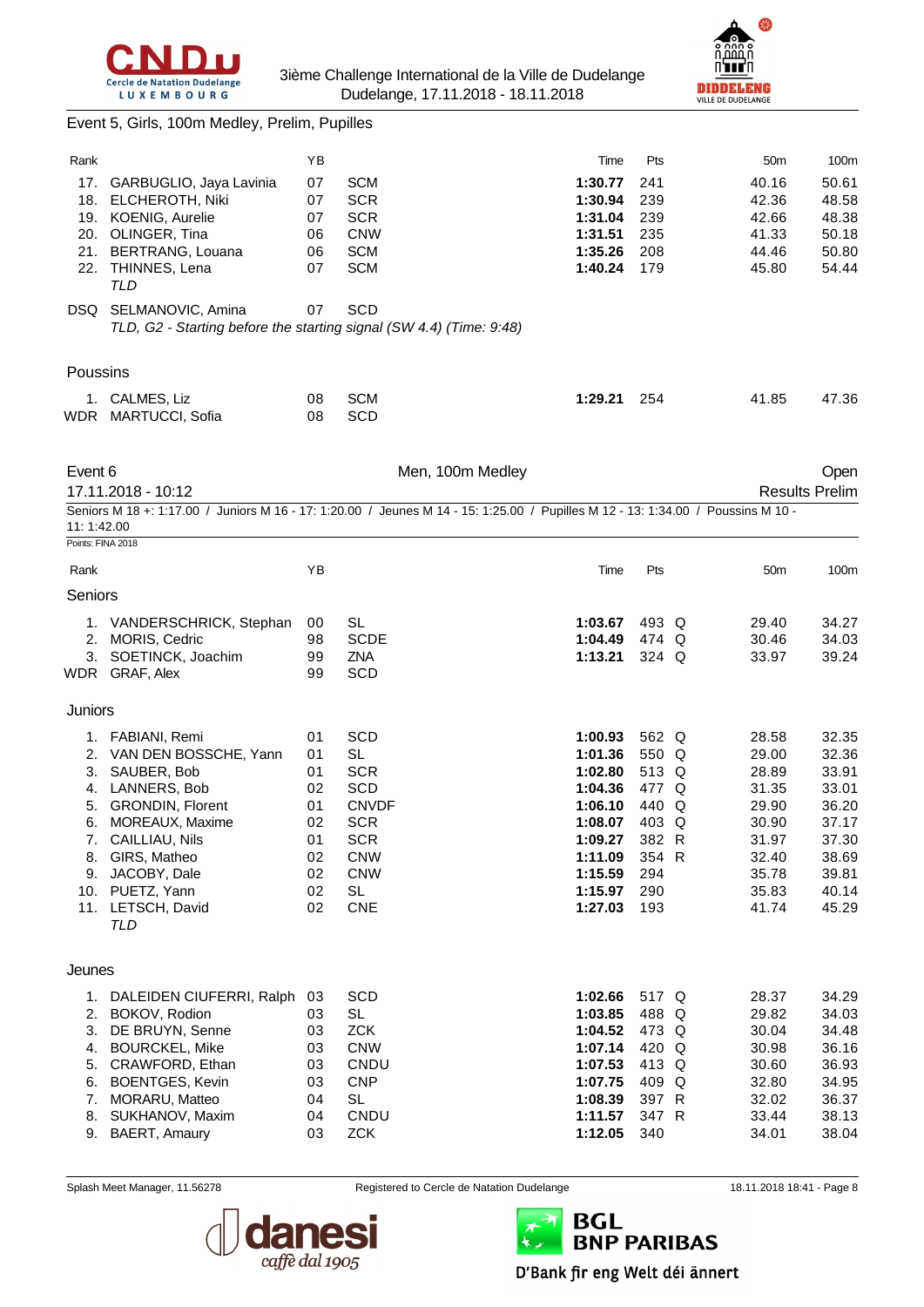



#### Event 6, Boys, 100m Medley, Prelim, Jeunes

| Rank       |                                                                 | YB |              | Time    | Pts     | 50 <sub>m</sub> | 100m  |
|------------|-----------------------------------------------------------------|----|--------------|---------|---------|-----------------|-------|
| 10.        | KIRCH, Felix                                                    | 03 | CNDU         | 1:12.58 | 332     | 32.91           | 39.67 |
| 11.        | SPICK, Mathias                                                  | 03 | <b>CNVDF</b> | 1:12.60 | 332     | 32.99           | 39.61 |
| 12.        | VIGUIER, Elyan                                                  | 04 | <b>SL</b>    | 1:14.25 | 310     | 35.11           | 39.14 |
| 13.        | SIMEONOV, Vladimir                                              | 04 | <b>SL</b>    | 1:14.35 | 309     | 34.87           | 39.48 |
| 14.        | MILANOVSKI, Nikola                                              | 04 | <b>SL</b>    | 1:15.16 | 299     | 35.02           | 40.14 |
| 15.        | DE GIOVANNI, Lorenzo                                            | 04 | CNDU         | 1:17.03 | 278     | 34.41           | 42.62 |
| 16.        | MOHR, Sam                                                       | 04 | <b>CNE</b>   | 1:18.72 | 260     | 36.15           | 42.57 |
| 17.        | PALAGNIOUK, Romain                                              | 04 | <b>CNP</b>   | 1:18.73 | 260     | 35.63           | 43.10 |
| DSQ        | WEBER, Loris                                                    | 03 | CNDU         |         |         |                 |       |
|            | G2 - Starting before the starting signal (SW 4.4) (Time: 10:20) |    |              |         |         |                 |       |
| <b>WDR</b> | FABER, Pol                                                      | 03 | <b>SCDE</b>  |         |         |                 |       |
| WDR        | AISSA, Iheb                                                     | 04 | <b>SCD</b>   |         |         |                 |       |
|            |                                                                 |    |              |         |         |                 |       |
| Pupilles   |                                                                 |    |              |         |         |                 |       |
|            | 1. DE VALCK, Matteo                                             | 05 | <b>ZCK</b>   | 1:07.46 | 414 Q   | 31.16           | 36.30 |
|            | 2. CARNEIRO, Nuno                                               | 05 | <b>SL</b>    | 1:08.71 | 392 Q   | 31.75           | 36.96 |
|            | 3. FLOREAN, Darius                                              | 05 | <b>SL</b>    | 1:10.23 | 367 Q   | 31.79           | 38.44 |
| 4.         | DE VALCK, Dante                                                 | 06 | <b>ZCK</b>   | 1:11.32 | 350 Q   | 33.30           | 38.02 |
| 5.         | <b>CALMES, Nicolas</b>                                          | 06 | <b>SCM</b>   | 1:15.67 | 293 Q   | 35.01           | 40.66 |
| 6.         | KEMP, Finn                                                      | 05 | <b>SL</b>    | 1:15.92 | $290$ Q | 35.68           | 40.24 |
| 7.         | NTAGANDA, Alexis                                                | 05 | <b>SL</b>    | 1:17.92 | 269 R   | 35.72           | 42.20 |
| 8.         | OLINGER, Liam                                                   | 05 | <b>SCM</b>   | 1:19.25 | 255 R   | 35.18           | 44.07 |
| 9.         | <b>BOENTGES, Kimi</b>                                           | 05 | <b>CNP</b>   | 1:19.86 | 249     | 36.84           | 43.02 |
| 10.        | MOOG, Mathis                                                    | 06 | <b>SL</b>    | 1:20.27 | 246     | 38.69           | 41.58 |
| 11.        | WESTER, Ben                                                     | 06 | CNDU         | 1:21.41 | 235     | 37.14           | 44.27 |
| 12.        | HOLLERICH, Tom                                                  | 06 | <b>SCDE</b>  | 1:21.64 | 233     | 37.42           | 44.22 |
| 13.        | NAFFOUTI, Nael                                                  | 05 | <b>CNW</b>   | 1:21.65 | 233     | 38.74           | 42.91 |
|            |                                                                 |    |              |         |         |                 |       |
| Poussins   |                                                                 |    |              |         |         |                 |       |
|            | 1. SREENIVASAN, Jaiden                                          | 07 | <b>SCM</b>   | 1:21.63 | 233     | 36.92           | 44.71 |
| 2.         | <b>CHAUSSARD, Albert</b>                                        | 07 | CNDU         | 1:23.34 | 219     | 40.42           | 42.92 |
| 3.         | HAAG, Yanic                                                     | 07 | <b>SCR</b>   | 1:26.95 | 193     | 41.21           | 45.74 |
|            |                                                                 |    |              |         |         |                 |       |

#### Event 7 Communication of the UV Women, 100m Butterfly Communication of the UV Open

17.11.2018 - 10:46 Results Prelim Seniors F 17 +: 1:24.00 / Juniors F 15 - 16: 1:27.00 / Jeunes F 13 - 14: 1:34.00 / Pupilles F 11 - 12: 1:41.00 / Poussins F 9 - 10: 1:49.00

|         | Points: FINA 2018       |    |              |         |       |                 |       |
|---------|-------------------------|----|--------------|---------|-------|-----------------|-------|
| Rank    |                         | ΥB |              | Time    | Pts   | 50 <sub>m</sub> | 100m  |
| Seniors |                         |    |              |         |       |                 |       |
|         | HAMEN SAIEG, Yael       | 01 | SL           | 1:07.02 | 541 Q | 31.10           | 35.92 |
|         | 2. VANDORPE, Romane     | 00 | <b>CNVDF</b> | 1:11.75 | 440 Q | 33.27           | 38.48 |
| 3.      | WIRTH, Mandy            | 00 | <b>SCD</b>   | 1:15.27 | 381 Q | 34.68           | 40.59 |
|         | 4. BROICH, Lea-Sophie   | 00 | <b>PSVT</b>  | 1:15.44 | 379 Q | 33.96           | 41.48 |
|         | 5. FRIPPIAT, Lory       | 01 | <b>NCA</b>   | 1:16.02 | 370 Q | 34.17           | 41.85 |
| 6.      | BORACE, Lea             | 01 | <b>CNVDF</b> | 1:18.43 | 337 Q | 36.24           | 42.19 |
|         | 7. CATRY, Eloise<br>TLD | 01 | ZNA          | 1:31.80 | 210 R | 39.63           | 52.17 |





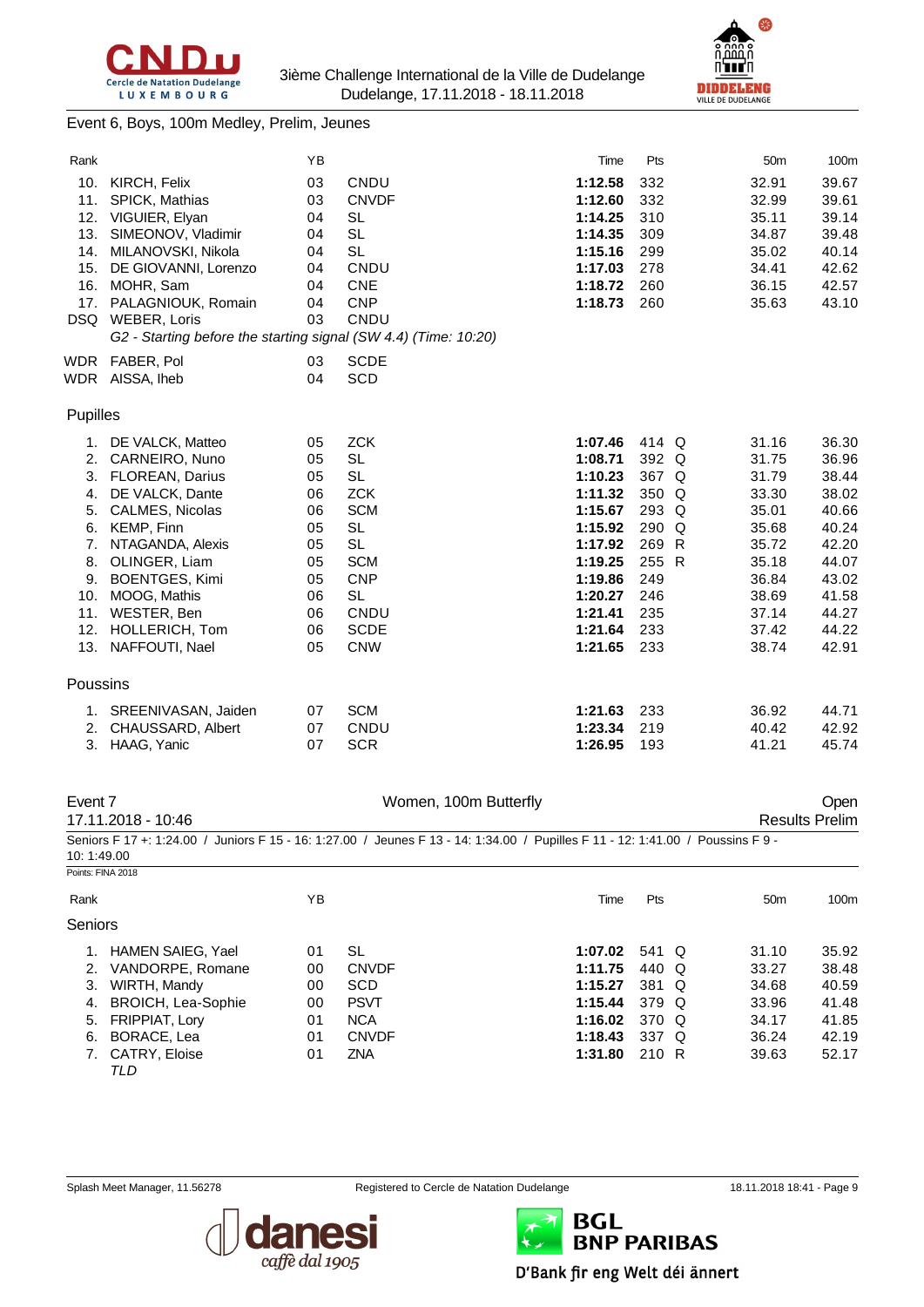



#### Event 7, Women, 100m Butterfly, Prelim

#### Juniors

|          | 1. PEREZ GARCIA, Maria    | 02 | CNDU         | 1:05.71 | 574 Q   | 30.11 | 35.60 |
|----------|---------------------------|----|--------------|---------|---------|-------|-------|
| 2.       | GUARNACCIA, Soledad       | 03 | <b>CNVDF</b> | 1:12.17 | 433 Q   | 33.61 | 38.56 |
| 3.       | COIMBRA, Alice            | 02 | SL           | 1:13.09 | 417 Q   | 34.33 | 38.76 |
| 4.       | GOIRIS, Cato              | 03 | <b>ZCK</b>   | 1:14.40 | 395 Q   | 32.87 | 41.53 |
| 5.       | PEETERS, Birthe           | 03 | <b>ZNA</b>   | 1:18.63 | 335 Q   | 36.51 | 42.12 |
| 6.       | VINCKEL, Alyson           | 03 | <b>CNVDF</b> | 1:20.64 | 310 Q   | 36.17 | 44.47 |
| 7.       | TER HEEGDE, Lisa          | 02 | <b>CNE</b>   | 1:25.76 | 258 R   | 39.47 | 46.29 |
| 8.       | DUBOS, Flavie             | 03 | <b>CNDIE</b> | 1:48.93 | 126 R   | 50.09 | 58.84 |
|          | <b>TLD</b>                |    |              |         |         |       |       |
|          |                           |    |              |         |         |       |       |
| Jeunes   |                           |    |              |         |         |       |       |
|          | 1. PETERS, Lena           | 05 | CNDU         | 1:06.52 | 553 Q   | 31.06 | 35.46 |
| 2.       | VANDENBRANDEN, Eline      | 05 | <b>ZCK</b>   | 1:09.68 | 481 Q   | 31.79 | 37.89 |
| 3.       | RICCI, Nicole             | 04 | <b>SL</b>    | 1:09.74 | 480 Q   | 31.57 | 38.17 |
| 4.       | REDING, Alyssa            | 04 | <b>SCDE</b>  | 1:11.45 | 446 Q   | 32.45 | 39.00 |
| 5.       | JOMINET, Lou              | 05 | <b>SL</b>    | 1:12.07 | 435 Q   | 33.96 | 38.11 |
| 6.       | VERLAQUE, Ciara           | 04 | CNDU         | 1:15.60 | 376 Q   | 33.87 | 41.73 |
| 7.       | <b>GEORGES, Madeleine</b> | 05 | <b>NCA</b>   | 1:16.29 | 366 R   | 36.45 | 39.84 |
| 8.       | <b>BAUSTERT, Magali</b>   | 05 | SL           | 1:20.47 | 312 R   | 36.77 | 43.70 |
| 9.       | LEONARD, Lis              | 05 | <b>SL</b>    | 1:26.69 | 249     | 39.00 | 47.69 |
|          |                           |    |              |         |         |       |       |
| Pupilles |                           |    |              |         |         |       |       |
| 1.       | HAN, Mengjia              | 07 | <b>SL</b>    | 1:16.96 | 357 Q   | 35.34 | 41.62 |
| 2.       | CARNEIRO, Sofia           | 06 | <b>SL</b>    | 1:17.74 | 346 Q   | 36.52 | 41.22 |
| 3.       | SOFFIO, Mara              | 06 | <b>SCM</b>   | 1:18.81 | 332 Q   | 36.16 | 42.65 |
| 4.       | KROMBACH, Linda           | 07 | <b>SL</b>    | 1:26.40 | 252 Q   | 39.59 | 46.81 |
| 5.       | NOTHUM, Gwen              | 06 | <b>SCR</b>   | 1:27.09 | 246 Q   | 39.49 | 47.60 |
| 6.       | PAOLETTI, Alizee          | 06 | <b>CNVDF</b> | 1:30.41 | $220$ Q | 39.01 | 51.40 |
|          |                           |    |              |         |         |       |       |

17.11.2018 - 10:57 Results Prelim

Event 8 Communication of Men, 100m Butterfly Communication of the Open

Seniors M 18 +: 1:14.00 / Juniors M 16 - 17: 1:19.00 / Jeunes M 14 - 15: 1:28.00 / Pupilles M 12 - 13: 1:36.00 / Poussins M 10 - 11: 1:43.00

Points: FINA 2018

| Rank    |                          | YB |              | Time    | Pts     | 50 <sub>m</sub> | 100m  |
|---------|--------------------------|----|--------------|---------|---------|-----------------|-------|
| Seniors |                          |    |              |         |         |                 |       |
| 1.      | <b>FRIPPIAT, Florian</b> | 98 | <b>NCA</b>   | 58.37   | 558 Q   | 26.44           | 31.93 |
| 2.      | CONZEMIUS, Jerome        | 99 | <b>SL</b>    | 1:06.02 | 386 Q   | 29.66           | 36.36 |
| 3.      | <b>KASTROPIL, Yorick</b> | 90 | <b>CNVDF</b> | 1:08.67 | 343 Q   | 32.33           | 36.34 |
| 4.      | DUBOS, Simon             | 00 | <b>CNDIE</b> | 1:10.46 | 317 Q   | 32.61           | 37.85 |
| 5.      | SOETINCK, Joachim        | 99 | ZNA          | 1:21.50 | $205$ Q | 37.49           | 44.01 |
|         | TLD                      |    |              |         |         |                 |       |
| Juniors |                          |    |              |         |         |                 |       |
| 1.      | SCHMITZ, Jacques         | 02 | <b>SCR</b>   | 1:00.26 | 507 Q   | 27.84           | 32.42 |
| 2.      | DE SCHRYVER, Noah        | 01 | ZNA          | 1:02.39 | 457 Q   | 29.11           | 33.28 |
| З.      | FABIANI, Remi            | 01 | <b>SCD</b>   | 1:02.88 | 447 Q   | 28.81           | 34.07 |
| 4.      | LANNERS, Bob             | 02 | <b>SCD</b>   | 1:02.89 | 446 Q   | 29.43           | 33.46 |
| 5.      | WIRTH, David             | 02 | <b>SCD</b>   | 1:05.61 | 393 Q   | 30.33           | 35.28 |
| 6.      | BANKY, Jordan            | 01 | SL           | 1:06.21 | 382 Q   | 30.14           | 36.07 |



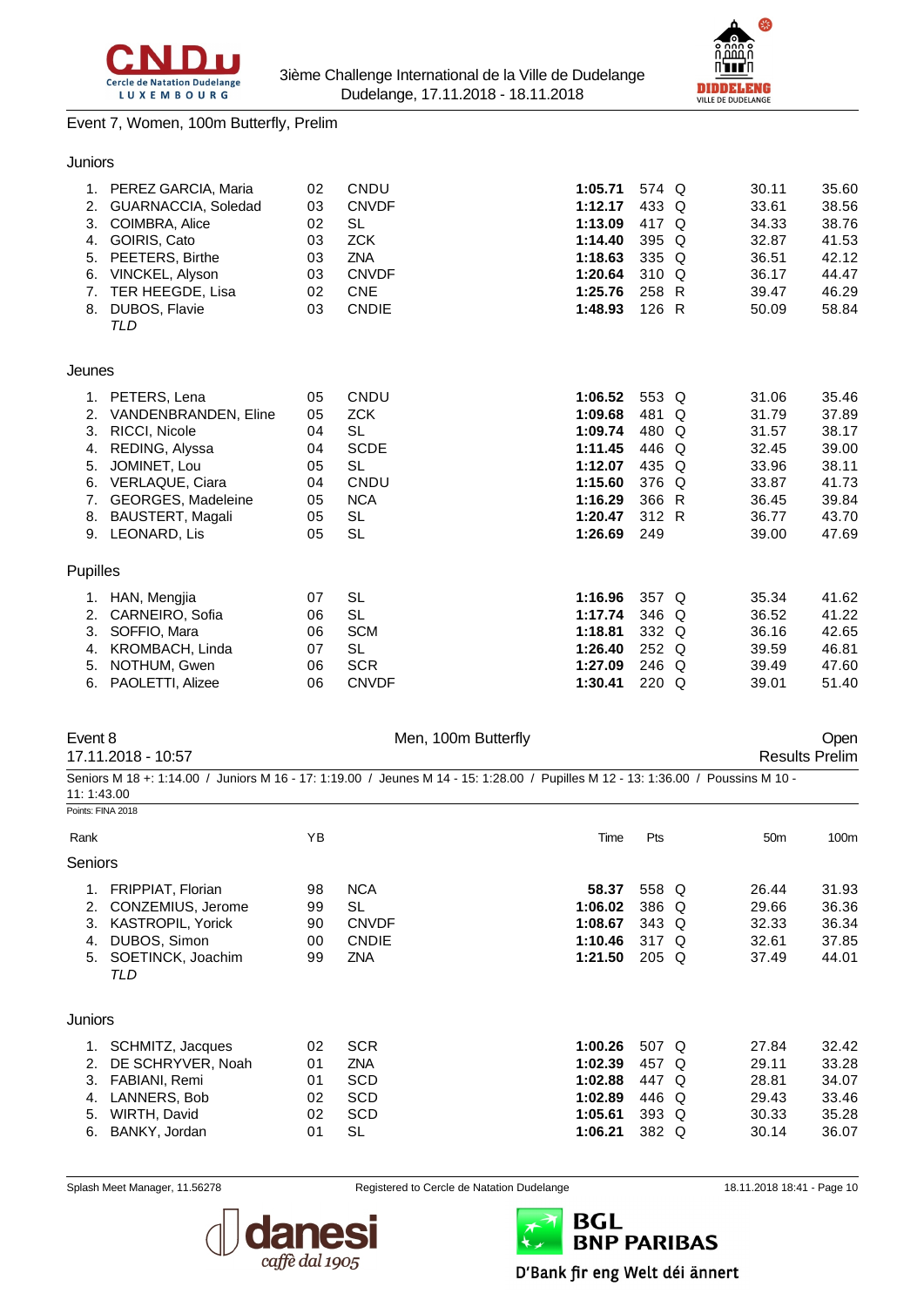



#### Event 8, Boys, 100m Butterfly, Prelim, Juniors

| Rank       |                                                 | ΥB       |                                                                                                                                 | Time               | Pts              |   | 50 <sub>m</sub> | 100m                  |
|------------|-------------------------------------------------|----------|---------------------------------------------------------------------------------------------------------------------------------|--------------------|------------------|---|-----------------|-----------------------|
| 7.         | MULDER, Anael                                   | 02       | <b>NCA</b>                                                                                                                      | 1:11.61            | 302 R            |   | 32.28           | 39.33                 |
| 8.         | CARNEIRO, Theo                                  | 02       | <b>CNVDF</b>                                                                                                                    | 1:13.77            | 276 R            |   | 33.11           | 40.66                 |
|            | 9. MICHIELS, Patrick                            | 02       | <b>CNE</b>                                                                                                                      | 1:14.57            | 268              |   | 32.83           | 41.74                 |
| Jeunes     |                                                 |          |                                                                                                                                 |                    |                  |   |                 |                       |
|            | 1. DALEIDEN CIUFERRI, Ralph                     | 03       | <b>SCD</b>                                                                                                                      | 59.05              | 539 Q            |   | 27.78           | 31.27                 |
| 2.         | BOKOV, Rodion                                   | 03       | <b>SL</b>                                                                                                                       | 1:03.03            | 443 Q            |   | 29.48           | 33.55                 |
| 3.<br>4.   | <b>LANNERS, Nicolas</b><br>SIMAO NOGUEIRA, Joao | 04<br>04 | <b>SCD</b><br><b>SCD</b>                                                                                                        | 1:03.52<br>1:04.05 | 433 Q<br>422 Q   |   | 29.75<br>29.19  | 33.77<br>34.86        |
| 5.         | CONSTANTINO CAEIRO, Diog(03                     |          | CNDU                                                                                                                            | 1:04.31            | 417 Q            |   | 30.53           | 33.78                 |
| 6.         | SUKHANOV, Maxim                                 | 04       | CNDU                                                                                                                            | 1:09.49            | 331              | Q | 32.27           | 37.22                 |
| 7.         | <b>SPICK, Mathias</b>                           | 03       | <b>CNVDF</b>                                                                                                                    | 1:11.43            | 304 R            |   | 31.58           | 39.85                 |
| 8.         | DENTER, Arthur                                  | 04       | <b>CNE</b>                                                                                                                      | 1:11.95            | 298 R            |   | 32.45           | 39.50                 |
|            | 9. WEIDERT, Jo                                  | 03       | <b>CNE</b>                                                                                                                      | 1:12.37            | 293<br>289       |   | 31.71           | 40.66                 |
| 10.<br>11. | LAMBERT, Yann<br>VIGUIER, Elyan                 | 04<br>04 | <b>ZNA</b><br><b>SL</b>                                                                                                         | 1:12.69<br>1:14.69 | 266              |   | 33.85<br>35.69  | 38.84<br>39.00        |
| 12.        | NICOLAS, Jeff                                   | 03       | <b>CNW</b>                                                                                                                      | 1:15.53            | 257              |   | 34.13           | 41.40                 |
| 13.        | DE VREESE, Ruben                                | 03       | ZNA                                                                                                                             | 1:20.56            | 212              |   | 36.18           | 44.38                 |
| 14.        | LUKA, Mory                                      | 04       | <b>SL</b>                                                                                                                       | 1:21.61            | 204              |   | 30.61           | 51.00                 |
| 15.        | MILANOVSKI, Nikola                              | 04       | <b>SL</b>                                                                                                                       | 1:22.83            | 195              |   | 37.08           | 45.75                 |
| Pupilles   |                                                 |          |                                                                                                                                 |                    |                  |   |                 |                       |
|            | 1. LUCARELLI, Riccardo                          | 05       | <b>SL</b>                                                                                                                       | 1:05.47            | 396 Q            |   | 31.19           | 34.28                 |
| 2.         | DE VALCK, Matteo                                | 05       | <b>ZCK</b>                                                                                                                      | 1:05.78            | 390 Q            |   | 30.97           | 34.81                 |
| 3.         | DURAKOVIC, Tarik                                | 05       | <b>SL</b>                                                                                                                       | 1:09.01            | 338 Q            |   | 31.85           | 37.16                 |
| 5.         | 4. KLIS, Simon<br>PEUSCH, Kevin                 | 05<br>06 | <b>CNVDF</b><br><b>SL</b>                                                                                                       | 1:13.80<br>1:15.64 | 276 Q<br>$256$ Q |   | 33.01<br>35.03  | 40.79<br>40.61        |
| 6.         | KEMP, Finn                                      | 05       | <b>SL</b>                                                                                                                       | 1:16.39            | 249 Q            |   | 35.92           | 40.47                 |
|            | 7. CALMES, Nicolas                              | 06       | <b>SCM</b>                                                                                                                      | 1:17.35            | 240 R            |   | 35.39           | 41.96                 |
| 8.         | RIKKERT, Thijmen                                | 06       | <b>SL</b>                                                                                                                       | 1:20.69            | 211 R            |   | 37.90           | 42.79                 |
| 9.         | NTAGANDA, Alexis                                | 05       | <b>SL</b>                                                                                                                       | 1:24.98            | 181              |   | 38.43           | 46.55                 |
| 10.        | MOOG, Mathis                                    | 06       | <b>SL</b>                                                                                                                       | 1:28.50            | 160              |   | 39.41           | 49.09                 |
|            | DNS FLOREAN, Darius                             | 05       | <b>SL</b>                                                                                                                       |                    |                  |   |                 |                       |
| Poussins   |                                                 |          |                                                                                                                                 |                    |                  |   |                 |                       |
|            | 1. SREENIVASAN, Jaiden                          | 07       | <b>SCM</b>                                                                                                                      | 1:23.04            | 194              |   | 38.15           | 44.89                 |
| Event 9    |                                                 |          | Women, 100m Backstroke                                                                                                          |                    |                  |   |                 | Open                  |
|            | 17.11.2018 - 11:11                              |          |                                                                                                                                 |                    |                  |   |                 | <b>Results Prelim</b> |
| 10:1:47.00 |                                                 |          | Seniors F 17 +: 1:24.00 / Juniors F 15 - 16: 1:27.00 / Jeunes F 13 - 14: 1:34.00 / Pupilles F 11 - 12: 1:40.00 / Poussins F 9 - |                    |                  |   |                 |                       |
|            | Points: FINA 2018                               |          |                                                                                                                                 |                    |                  |   |                 |                       |
| Rank       |                                                 | YB       |                                                                                                                                 | Time               | Pts              |   | 50 <sub>m</sub> | 100m                  |
| Seniors    |                                                 |          |                                                                                                                                 |                    |                  |   |                 |                       |
| 1.         | FABER, Maiti                                    | 01       | <b>SCDE</b>                                                                                                                     | 1:06.86            | 557 Q            |   | 32.73           | 34.13                 |
|            | 2. HAMEN SAIEG, Yael                            | 01       | <b>SL</b>                                                                                                                       | 1:11.93            | 447 Q            |   | 34.56           | 37.37                 |
| 3.<br>4.   | WIRTH, Mandy<br>FRIPPIAT, Lory                  | 00<br>01 | <b>SCD</b><br><b>NCA</b>                                                                                                        | 1:13.63<br>1:15.18 | 417 Q<br>392 Q   |   | 34.82<br>36.51  | 38.81<br>38.67        |
| WDR        | HOLLERICH, Anne                                 | 01       | <b>SCDE</b>                                                                                                                     |                    |                  |   |                 |                       |
| WDR        | <b>BLACK, Sarah</b>                             | 01       | CNDU                                                                                                                            |                    |                  |   |                 |                       |
|            |                                                 |          |                                                                                                                                 |                    |                  |   |                 |                       |



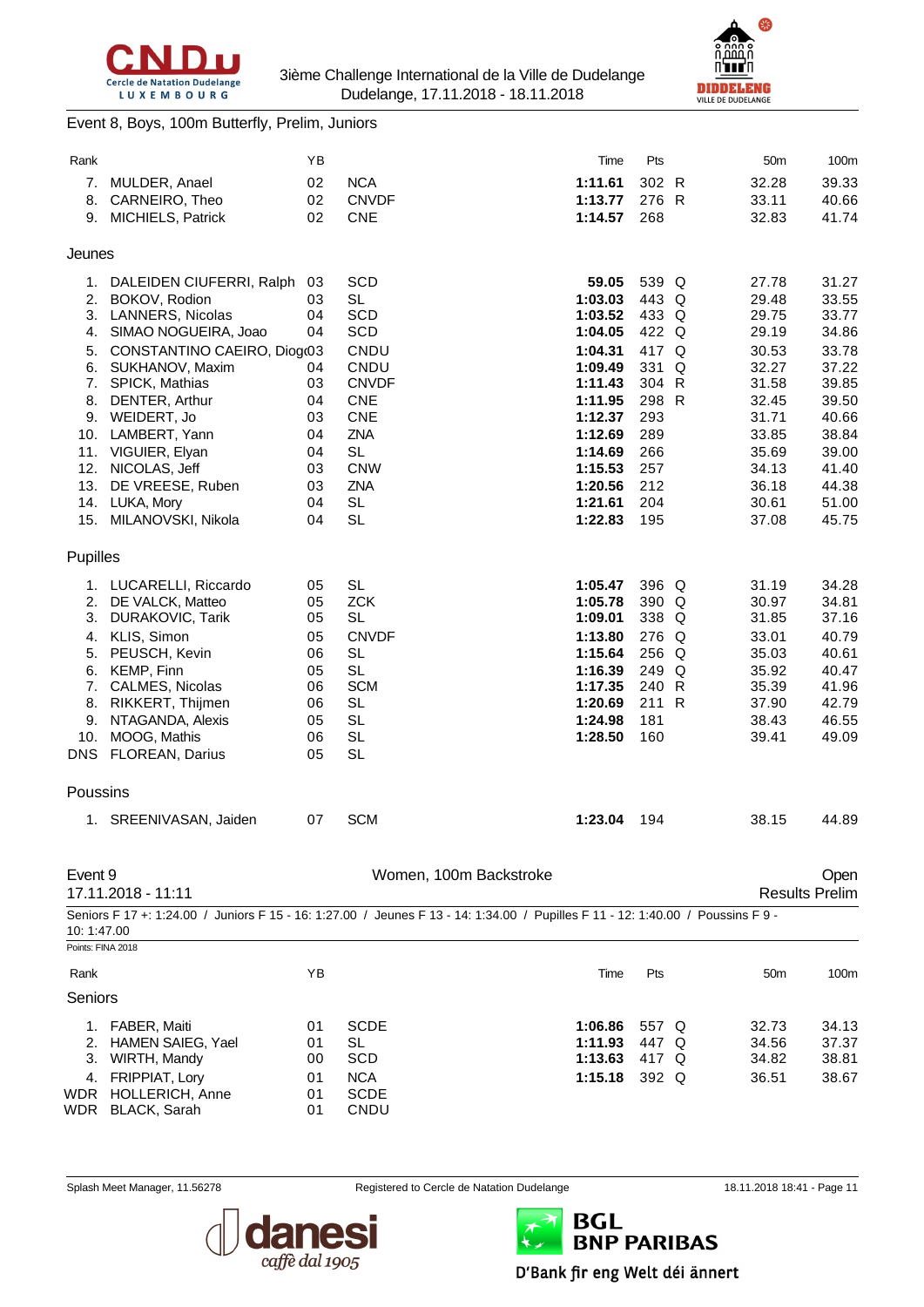



#### Event 9, Women, 100m Backstroke, Prelim

#### Juniors

| 1.       | VANDERSCHRICK, Laura                             | 02       | SL                       | 1:06.85            | 557 Q      | 32.34          | 34.51          |
|----------|--------------------------------------------------|----------|--------------------------|--------------------|------------|----------------|----------------|
| 2.       | RICCI, Giorgia Michela                           | 02       | SL                       | 1:07.70            | 537 Q      | 32.45          | 35.25          |
| 3.       | CARLIER, Silke                                   | 03       | <b>ZCK</b>               | 1:09.30            | 500 Q      | 33.79          | 35.51          |
|          | 4. BROICH, Louisa Marie                          | 03       | <b>PSVT</b>              | 1:12.35            | 440 Q      | 34.81          | 37.54          |
|          | 5. VAN PELT, Marie                               | 02       | ZNA                      | 1:13.88            | 413 Q      | 35.90          | 37.98          |
| 6.       | TER HEEGDE, Lisa                                 | 02       | <b>CNE</b>               | 1:21.87            | 303 Q      | 40.22          | 41.65          |
|          | 7. HUMMER, Chriss<br>TLD                         | 03       | <b>SCD</b>               | 1:27.49            | 248 R      | 42.75          | 44.74          |
|          | DNS ROSSEL, Jana                                 | 02       | ZNA                      |                    |            |                |                |
|          | DNS GOUILLART, Sara                              | 02       | SCD                      |                    |            |                |                |
| Jeunes   |                                                  |          |                          |                    |            |                |                |
| 1.       | RICCI, Nicole                                    | 04       | <b>SL</b>                | 1:06.67            | 562 Q      | 32.43          | 34.24          |
|          | 2. HRIC, Laura                                   | 05       | <b>SL</b>                | 1:15.51            | 387 Q      | 36.96          | 38.55          |
| 3.       | <b>SCHAFFER, Helene</b>                          | 04       | <b>CNVDF</b>             | 1:15.80            | 382 Q      | 36.57          | 39.23          |
|          | 4. HARIZIA, Celia                                | 05       | <b>SCM</b>               | 1:17.26            | 361 Q      | 37.24          | 40.02          |
|          | 5. HUYSMANS, Silke                               | 04       | <b>ZCK</b>               | 1:17.49            | 358 Q      | 37.11          | 40.38          |
| 6.       | <b>BARBERON, Sophie</b>                          | 05       | CNDU                     | 1:18.48            | 344 Q      | 37.89          | 40.59          |
| 7.       | DEVISCOUR, Sarah                                 | 05       | <b>CNE</b>               | 1:19.22            | 335 R      | 37.63          | 41.59          |
|          | 8. KROMBACH, Mara                                | 05       | <b>SL</b>                | 1:20.08            | 324 R      | 38.13          | 41.95          |
|          | 9. GEORGES, Madeleine                            | 05       | <b>NCA</b>               | 1:20.73            | 316        | 39.27          | 41.46          |
| 10.      | BOUZIDI, Imene                                   | 05       | <b>SCM</b>               | 1:21.22            | 311        | 39.64          | 41.58          |
|          | 11. CORREIA, Eva                                 | 05       | <b>CNDIE</b>             | 1:23.63            | 284        | 39.93          | 43.70          |
|          | 12. DAELEMANS, Anke<br>13. VAN DE VONDEL, Maxine | 05<br>04 | <b>ZCK</b><br>ZNA        | 1:25.30<br>1:26.08 | 268<br>261 | 40.55<br>42.07 | 44.75<br>44.01 |
|          |                                                  |          |                          |                    |            |                |                |
|          | 14. JEITZ-WAMPACH, Mia                           | 04       | <b>CNE</b>               | 1:26.94            | 253        | 41.10          | 45.84          |
|          | 15. VYVERMAN, Kaat                               | 04       | ZNA                      | 1:28.19            | 242        | 43.38          | 44.81          |
|          | 16. BALON, Flavie                                | 04<br>04 | <b>NCA</b><br><b>SCD</b> | 1:28.32<br>1:29.15 | 241<br>235 | 43.22<br>43.49 | 45.10<br>45.66 |
|          | 17. WINKEL, Nadine<br>18. BERTRANG, Marina       | 05       | <b>SCM</b>               | 1:34.64            | 196        | 45.90          | 48.74          |
|          | TLD                                              |          |                          |                    |            |                |                |
|          | WDR BRANDAO, Lynn                                | 05       | <b>SCM</b>               |                    |            |                |                |
| Pupilles |                                                  |          |                          |                    |            |                |                |
|          | 1. HAN, Mengjia                                  | 07       | <b>SL</b>                | 1:16.10            | 378 Q      | 36.17          | 39.93          |
|          | 2. CARNEIRO, Sofia                               | 06       | <b>SL</b>                | 1:16.91            | 366 Q      | 37.26          | 39.65          |
| 3.       | SOFFIO, Mara                                     | 06       | <b>SCM</b>               | 1:22.50            | 296 Q      | 39.92          | 42.58          |
| 4.       | DE KOCK, Silke                                   | 07       | <b>ZCK</b>               | 1:24.57            | 275 Q      | 42.19          | 42.38          |
| 5.       | SCHNELL, Pauline                                 | 06       | <b>CNVDF</b>             | 1:24.66            | 274 Q      | 40.52          | 44.14          |
|          | 6. FABIANI, Eden                                 | 07       | <b>SCM</b>               | 1:25.85            | 263 Q      | 41.69          | 44.16          |
| 7.       | DE MAERSCHALCK, Ella                             | 07       | <b>ZCK</b>               | 1:26.25            | 259 R      | 41.30          | 44.95          |
| 8.       | <b>ELCHEROTH, Niki</b>                           | 07       | <b>SCR</b>               | 1:29.89            | 229 R      | 44.45          | 45.44          |
|          | 9. BOKOVA, Marta                                 | 06       | SL                       | 1:30.20            | 227        | 44.57          | 45.63          |
| 10.      | OLINGER, Tina                                    | 06       | <b>CNW</b>               | 1:33.42            | 204        | 44.60          | 48.82          |
|          | 11. SCHOUG, Chloe                                | 07       | <b>CNVDF</b>             | 1:33.98            | 200        | 45.60          | 48.38          |
|          | 12. BERTRANG, Louana<br>DSQ KOENIG, Aurelie      | 06<br>07 | <b>SCM</b><br><b>SCR</b> | 1:36.03            | 188        | 46.42          | 49.61          |

*D6 - turn not executed in accordance with the rules (SW 6.5) (Time: 11:21)*





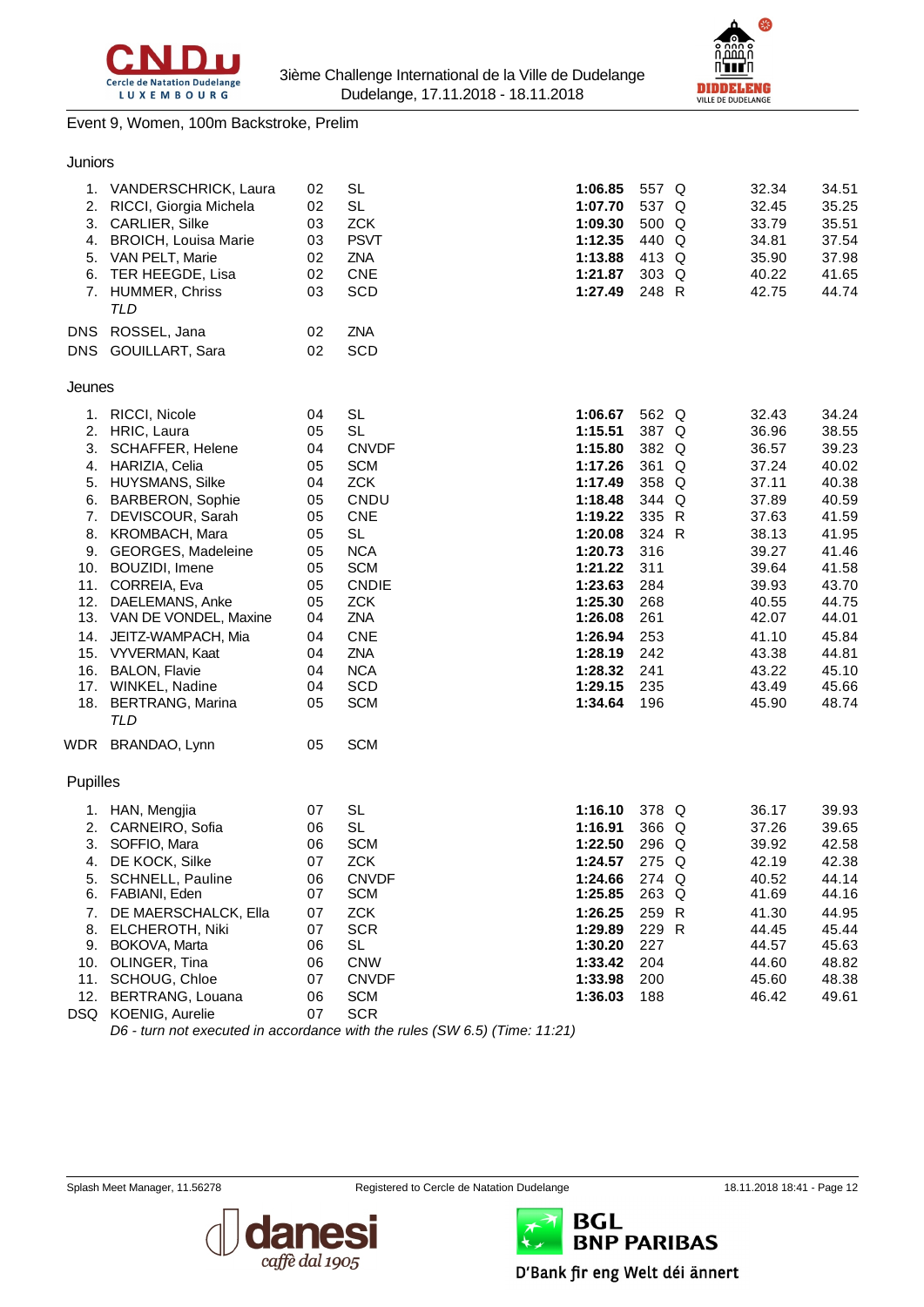



| Event 10          |                                                                                                                                  | Men, 100m Backstroke |                         |  |                    |            |  |                       | Open             |
|-------------------|----------------------------------------------------------------------------------------------------------------------------------|----------------------|-------------------------|--|--------------------|------------|--|-----------------------|------------------|
|                   | 17.11.2018 - 11:29                                                                                                               |                      |                         |  |                    |            |  | <b>Results Prelim</b> |                  |
| 11:1:44.00        | Seniors M 18 +: 1:15.00 / Juniors M 16 - 17: 1:19.00 / Jeunes M 14 - 15: 1:25.00 / Pupilles M 12 - 13: 1:34.00 / Poussins M 10 - |                      |                         |  |                    |            |  |                       |                  |
| Points: FINA 2018 |                                                                                                                                  |                      |                         |  |                    |            |  |                       |                  |
| Rank              |                                                                                                                                  | ΥB                   |                         |  | Time               | Pts        |  | 50m                   | 100 <sub>m</sub> |
| Seniors           |                                                                                                                                  |                      |                         |  |                    |            |  |                       |                  |
|                   | 1. VANDERSCHRICK, Stephan                                                                                                        | 00                   | <b>SL</b>               |  | 1:02.21            | 485 Q      |  | 30.71                 | 31.50            |
|                   | 2. WALTZING, Loic                                                                                                                | 00                   | <b>SCD</b>              |  | 1:03.95            | 447 Q      |  | 30.69                 | 33.26            |
|                   | 3. MORIS, Cedric                                                                                                                 | 98                   | <b>SCDE</b>             |  | 1:07.71            | 376 Q      |  | 32.26                 | 35.45            |
|                   | 4. ONGHENA, Basiel                                                                                                               | 00                   | <b>ZNA</b>              |  | 1:09.63            | 346 Q      |  | 33.51                 | 36.12            |
|                   | WDR WAKEFIELD, Andrew                                                                                                            | 00                   | CNDU                    |  |                    |            |  |                       |                  |
|                   | WDR GRAF, Alex                                                                                                                   | 99                   | SCD                     |  |                    |            |  |                       |                  |
| Juniors           |                                                                                                                                  |                      |                         |  |                    |            |  |                       |                  |
|                   | 1. MARCHER, Lucas                                                                                                                | 02                   | <b>CNVDF</b>            |  | 1:02.96            | 468 Q      |  | 30.70                 | 32.26            |
|                   | 2. RUBIOLO, Nathan                                                                                                               | 02                   | <b>SCD</b>              |  | 1:05.20            | 421 Q      |  | 31.73                 | 33.47            |
|                   | 3. CAILLIAU, Nils                                                                                                                | 01                   | <b>SCR</b>              |  | 1:06.70            | 394 Q      |  | 32.94                 | 33.76            |
|                   | 4. WIRTH, David                                                                                                                  | 02                   | SCD                     |  | 1:08.26            | 367 Q      |  | 32.82                 | 35.44            |
|                   | 5. PEETERS, Jaron                                                                                                                | 02                   | ZNA                     |  | 1:09.77            | 344 Q      |  | 34.39                 | 35.38            |
|                   | 6. GIRS, Matheo                                                                                                                  | 02                   | <b>CNW</b>              |  | 1:10.58            | 332 Q      |  | 34.57                 | 36.01            |
|                   | 7. JACOBY, Dale                                                                                                                  | 02                   | <b>CNW</b>              |  | 1:18.19            | 244 R      |  | 37.70                 | 40.49            |
|                   | 8. BOGAERT, Ciaran<br><b>TLD</b>                                                                                                 | 01                   | ZNA                     |  | 1:27.22            | 176 R      |  | 41.46                 | 45.76            |
|                   | 9. LETSCH, David<br><b>TLD</b>                                                                                                   | 02                   | <b>CNE</b>              |  | 1:31.20            | 154        |  | 44.03                 | 47.17            |
|                   | DNS PANIC, Stevan                                                                                                                | 02                   | CNDU                    |  |                    |            |  |                       |                  |
| Jeunes            |                                                                                                                                  |                      |                         |  |                    |            |  |                       |                  |
|                   | 1. DALEIDEN CIUFERRI, Ralph                                                                                                      | 03                   | SCD                     |  | 1:02.90            | 469 Q      |  | 30.16                 | 32.74            |
|                   | 2. OKENS, Jari                                                                                                                   | 03                   | <b>ZCK</b>              |  | 1:03.87            | 448 Q      |  | 30.81                 | 33.06            |
|                   | 3. BOKOV, Rodion                                                                                                                 | 03                   | SL                      |  | 1:05.04            | 424 Q      |  | 31.59                 | 33.45            |
|                   | 4. SIMEONOV, Vladimir                                                                                                            | 04                   | <b>SL</b>               |  | 1:08.37            | 365 Q      |  | 34.04                 | 34.33            |
|                   | 5. DENTER, Arthur                                                                                                                | 04                   | <b>CNE</b>              |  | 1:09.16            | 353 Q      |  | 32.98                 | 36.18            |
|                   | 6. WEIDERT, Jo                                                                                                                   | 03                   | <b>CNE</b>              |  | 1:09.30            | 351 Q      |  | 32.66                 | 36.64            |
|                   | 7. VAN CUTSEM, Renzo                                                                                                             | 04                   | <b>ZCK</b>              |  | 1:09.46            | 348 R      |  | 33.06                 | 36.40            |
| 8.                | <b>BOURCKEL, Mike</b>                                                                                                            | 03                   | <b>CNW</b><br><b>SL</b> |  | 1:09.68            | 345 R      |  | 33.79                 | 35.89            |
|                   | 9. MORARU, Matteo                                                                                                                | 04                   | CNDU                    |  | 1:09.69            | 345<br>324 |  | 33.44                 | 36.25            |
| 11.               | 10. KIRCH, Felix<br>DE GIOVANNI, Lorenzo                                                                                         | 03<br>04             | CNDU                    |  | 1:11.19<br>1:11.52 | 319        |  | 34.03<br>33.94        | 37.16<br>37.58   |
| 12.               | NICOLAS, Jeff                                                                                                                    | 03                   | <b>CNW</b>              |  | 1:13.88            | 289        |  | 36.44                 | 37.44            |
| 13.               | SUKHANOV, Maxim                                                                                                                  | 04                   | CNDU                    |  | 1:17.75            | 248        |  | 38.14                 | 39.61            |
|                   | 14. PALAGNIOUK, Romain                                                                                                           | 04                   | <b>CNP</b>              |  | 1:17.90            | 247        |  | 37.41                 | 40.49            |
|                   | 15. DE SMET, Giel                                                                                                                | 04                   | ZNA                     |  | 1:18.03            | 246        |  | 36.98                 | 41.05            |
| 16.               | MOHR, Sam                                                                                                                        | 04                   | <b>CNE</b>              |  | 1:19.18            | 235        |  | 37.92                 | 41.26            |
| <b>DNS</b>        | WENZEL, Gregory                                                                                                                  | 04                   | <b>CNDIE</b>            |  |                    |            |  |                       |                  |
|                   | WDR FABER, Pol                                                                                                                   | 03                   | <b>SCDE</b>             |  |                    |            |  |                       |                  |
|                   | WDR AISSA, Iheb                                                                                                                  | 04                   | SCD                     |  |                    |            |  |                       |                  |



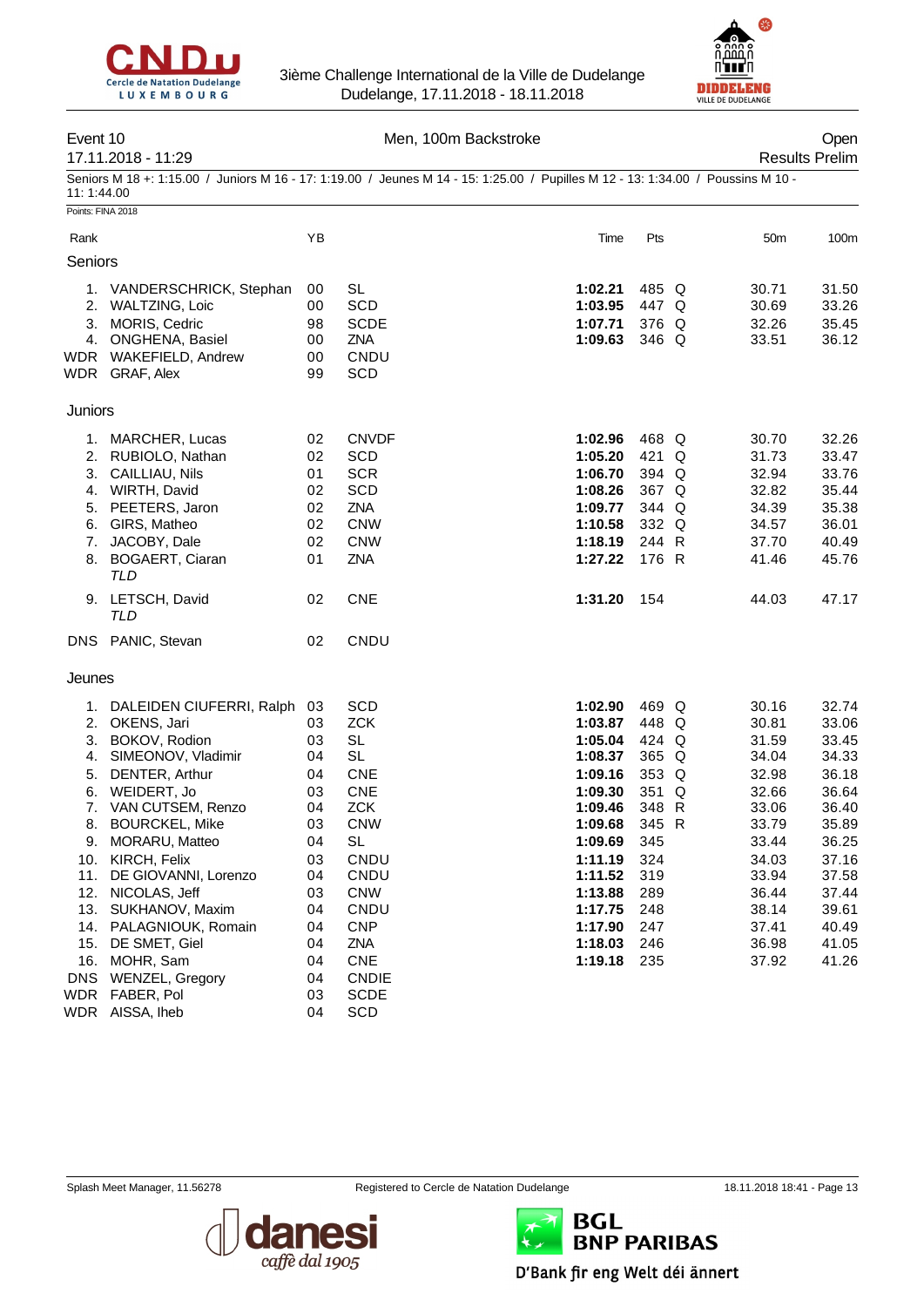



Event 10, Men, 100m Backstroke, Prelim

#### Pupilles

| 1.<br>2.<br>3.<br>4.<br>5.<br>6.<br>7.<br>8.<br>9.<br>DSQ. | CARNEIRO, Nuno<br>KLIS, Simon<br>DE VALCK, Dante<br>PEUSCH, Kevin<br>RIKKERT, Thijmen<br>HOLLERICH, Tom<br>KIRCH, Paul<br>NAFFOUTI, Nael<br>OLINGER, Liam<br>MILANOVSKI, Stefan<br>D6 - turn not executed in accordance with the rules (SW 6.5) (Time: 11:36) |                                                           |                | 05<br>05<br>06<br>06<br>06<br>06<br>05<br>05<br>05<br>06 | <b>SL</b><br><b>CNVDF</b><br>ZCK<br><b>SL</b><br><b>SL</b><br><b>SCDE</b><br>CNDU<br><b>CNW</b><br><b>SCM</b><br><b>SL</b> |                                |                |                    | 1:07.53<br>1:10.50<br>1:11.45<br>1:14.09<br>1:14.85<br>1:16.02<br>1:19.58<br>1:19.86<br>1:21.65 | 379 Q<br>333 Q<br>320<br>Q<br>287 Q<br>278<br>Q<br>266 Q<br>232 R<br>229 R<br>214 |                               | 32.52<br>33.69<br>34.59<br>36.41<br>36.44<br>37.21<br>38.02<br>38.44<br>38.65 | 35.01<br>36.81<br>36.86<br>37.68<br>38.41<br>38.81<br>41.56<br>41.42<br>43.00 |
|------------------------------------------------------------|---------------------------------------------------------------------------------------------------------------------------------------------------------------------------------------------------------------------------------------------------------------|-----------------------------------------------------------|----------------|----------------------------------------------------------|----------------------------------------------------------------------------------------------------------------------------|--------------------------------|----------------|--------------------|-------------------------------------------------------------------------------------------------|-----------------------------------------------------------------------------------|-------------------------------|-------------------------------------------------------------------------------|-------------------------------------------------------------------------------|
| Poussins                                                   |                                                                                                                                                                                                                                                               |                                                           |                |                                                          |                                                                                                                            |                                |                |                    |                                                                                                 |                                                                                   |                               |                                                                               |                                                                               |
|                                                            | 1. HAAG, Yanic                                                                                                                                                                                                                                                |                                                           |                | 07                                                       | <b>SCR</b>                                                                                                                 |                                |                |                    | 1:28.76                                                                                         | 167                                                                               |                               | 43.66                                                                         | 45.10                                                                         |
| Event 11                                                   | 17.11.2018 - 11:45                                                                                                                                                                                                                                            |                                                           |                |                                                          |                                                                                                                            | Women, 400m Medley             |                |                    |                                                                                                 |                                                                                   |                               |                                                                               | Open<br><b>Results</b>                                                        |
| 10:7:04.00                                                 | Seniors F 17 +: 6:26.00 / Juniors F 15 - 16: 6:42.00 / Jeunes F 13 - 14: 6:58.00 / Pupilles F 11 - 12: 7:04.00 / Poussins F 9 -                                                                                                                               |                                                           |                |                                                          |                                                                                                                            |                                |                |                    |                                                                                                 |                                                                                   |                               |                                                                               |                                                                               |
| Points: FINA 2018                                          |                                                                                                                                                                                                                                                               |                                                           |                |                                                          |                                                                                                                            |                                |                |                    |                                                                                                 |                                                                                   |                               |                                                                               |                                                                               |
| Rank                                                       |                                                                                                                                                                                                                                                               |                                                           |                |                                                          | YB                                                                                                                         |                                |                |                    |                                                                                                 |                                                                                   | Time                          | Pts                                                                           |                                                                               |
| Seniors                                                    |                                                                                                                                                                                                                                                               |                                                           |                |                                                          |                                                                                                                            |                                |                |                    |                                                                                                 |                                                                                   |                               |                                                                               |                                                                               |
| 1.                                                         | <b>BLACK, Rachael</b><br>50m:<br>100m:                                                                                                                                                                                                                        | 33.09<br>1:13.37                                          | 33.09<br>40.28 | 150m:<br>200m:                                           | 01<br>1:53.26<br>2:33.50                                                                                                   | <b>CNDU</b><br>39.89<br>40.24  | 250m:<br>300m: | 3:21.54<br>4:11.92 | 48.04<br>50.38                                                                                  | 350m:<br>400m:                                                                    | 5:29.09<br>4:50.77<br>5:29.09 | 487<br>38.85<br>38.32                                                         |                                                                               |
| Juniors                                                    |                                                                                                                                                                                                                                                               |                                                           |                |                                                          |                                                                                                                            |                                |                |                    |                                                                                                 |                                                                                   |                               |                                                                               |                                                                               |
| 1.                                                         |                                                                                                                                                                                                                                                               | RICCI, Giorgia Michela                                    |                |                                                          | 02                                                                                                                         | <b>SL</b>                      |                |                    |                                                                                                 |                                                                                   | 5:18.41                       | 537                                                                           |                                                                               |
|                                                            | 50m:                                                                                                                                                                                                                                                          | 34.02<br>100m: 1:15.41                                    | 34.02<br>41.39 | 150m:<br>200m:                                           | 1:54.98<br>2:33.90                                                                                                         | 39.57<br>38.92                 | 250m:<br>300m: | 3:18.95<br>4.05.84 | 45.05<br>46.89                                                                                  | 350m:<br>400m:                                                                    | 4:42.78<br>5:18.41            | 36.94<br>35.63                                                                |                                                                               |
| 2.                                                         | 50m:<br>100m:                                                                                                                                                                                                                                                 | GUARNACCIA, Soledad<br>34.12<br>1:15.26                   | 34.12<br>41.14 | 150m:<br>200m:                                           | 03<br>2:00.25<br>2:44.55                                                                                                   | <b>CNVDF</b><br>44.99<br>44.30 | 250m:<br>300m: | 3:31.07<br>4:18.84 | 46.52<br>47.77                                                                                  | 350m:<br>400m:                                                                    | 5:31.93<br>4:55.27<br>5:31.93 | 474<br>36.43<br>36.66                                                         |                                                                               |
| 3.                                                         | GOIRIS, Cato<br>50m:<br>100m:                                                                                                                                                                                                                                 | 36.10<br>1:21.09                                          | 36.10<br>44.99 | 150m:<br>200m:                                           | 03<br>2:03.00<br>2:46.32                                                                                                   | <b>ZCK</b><br>41.91<br>43.32   | 250m:<br>300m: | 3:37.44<br>4:27.83 | 51.12<br>50.39                                                                                  | 350m:<br>400m:                                                                    | 5:44.06<br>5:09.42<br>5:44.06 | 426<br>41.59<br>34.64                                                         |                                                                               |
| 4.                                                         | COIMBRA, Alice<br>50m:<br>100m:                                                                                                                                                                                                                               | 35.69<br>1:18.72                                          | 35.69<br>43.03 | 150m:                                                    | 02<br>2:03.32<br>200m: 2:47.98                                                                                             | <b>SL</b><br>44.60<br>44.66    | 250m:<br>300m: | 3:37.29<br>4:26.83 | 49.31<br>49.54                                                                                  | 350m:<br>400m:                                                                    | 5:45.41<br>5:06.97<br>5:45.41 | 421<br>40.14<br>38.44                                                         |                                                                               |
|                                                            | DSQ PEDROSA ANTONIO, Monica                                                                                                                                                                                                                                   | G11 - did not finish the distance (SW 10.2) (Time: 12:02) |                |                                                          | 03                                                                                                                         | <b>CNDIE</b>                   |                |                    |                                                                                                 |                                                                                   |                               |                                                                               |                                                                               |
|                                                            | WDR FABIANI, Chanel                                                                                                                                                                                                                                           |                                                           |                |                                                          | 03                                                                                                                         | <b>CNDU</b>                    |                |                    |                                                                                                 |                                                                                   |                               |                                                                               |                                                                               |
| Jeunes                                                     |                                                                                                                                                                                                                                                               |                                                           |                |                                                          |                                                                                                                            |                                |                |                    |                                                                                                 |                                                                                   |                               |                                                                               |                                                                               |
| 1.                                                         | <b>RICCI, Nicole</b><br>50m:<br>100m:                                                                                                                                                                                                                         | 34.62<br>1:15.92                                          | 34.62<br>41.30 | 150m:<br>200m:                                           | 04<br>1:54.57<br>2:32.21                                                                                                   | <b>SL</b><br>38.65<br>37.64    | 250m:<br>300m: | 3:20.86<br>4:09.51 | 48.65<br>48.65                                                                                  | 350m:<br>400m:                                                                    | 5:13.77<br>4:42.42<br>5:13.77 | 562<br>32.91<br>31.35                                                         |                                                                               |



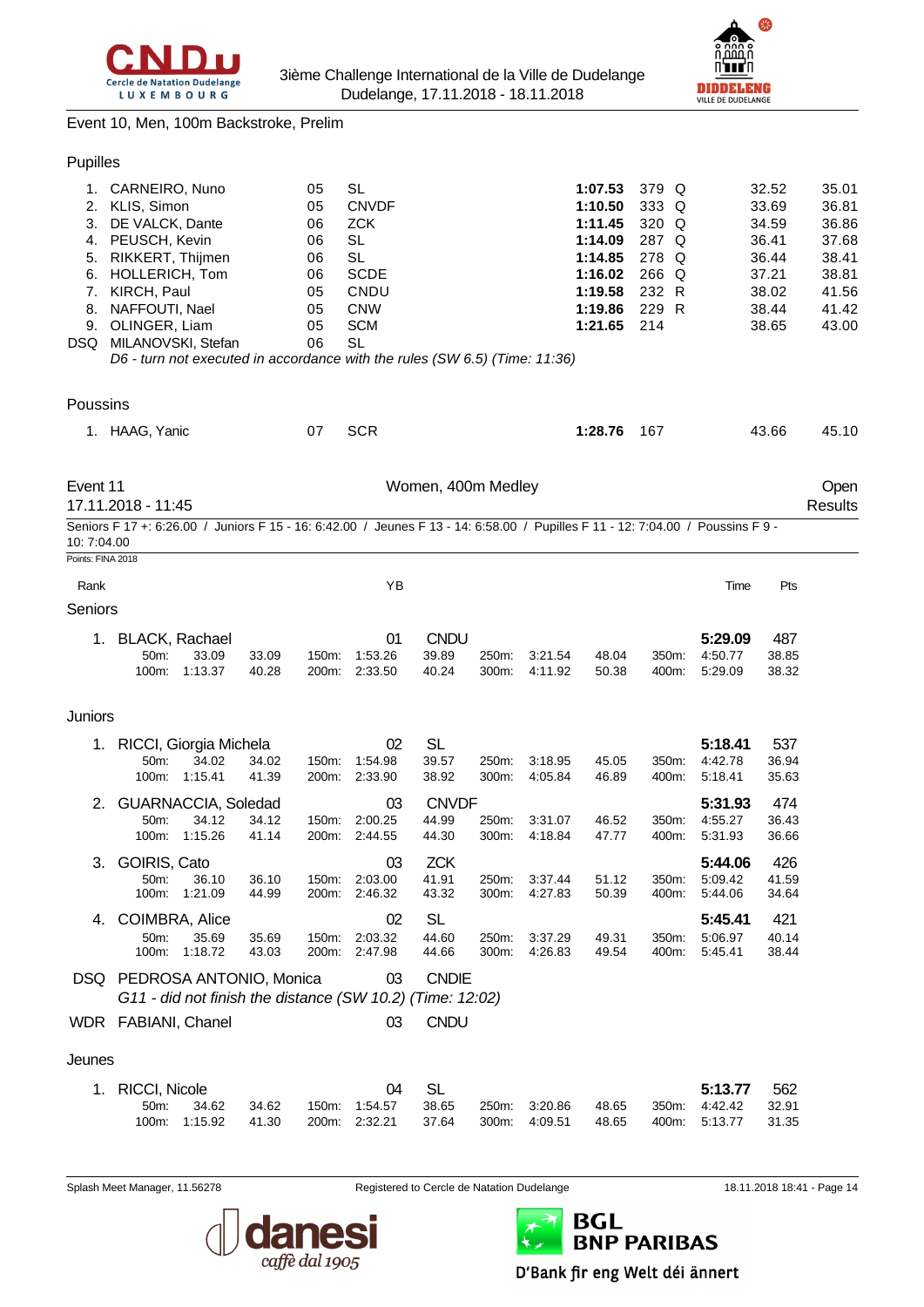



#### Event 11, Girls, 400m Medley, Jeunes

| Rank              |                                                                                                                                  |                        |                |                | ΥB                                   |                                            |                |                    |                |                | Time                          | Pts                   |                            |
|-------------------|----------------------------------------------------------------------------------------------------------------------------------|------------------------|----------------|----------------|--------------------------------------|--------------------------------------------|----------------|--------------------|----------------|----------------|-------------------------------|-----------------------|----------------------------|
| 2.                | PETERS, Lena<br>50m:<br>100m:                                                                                                    | 32.84<br>1:13.42       | 32.84<br>40.58 | 150m:          | 05<br>1:56.61<br>200m: 2:37.92       | <b>CNDU</b><br>43.19<br>41.31              | 250m:<br>300m: | 3:25.35<br>4:15.04 | 47.43<br>49.69 | 350m:<br>400m: | 5:26.75<br>4:51.43<br>5:26.75 | 497<br>36.39<br>35.32 |                            |
|                   | WDR JOMINET, Lou                                                                                                                 |                        |                |                | 05                                   | <b>SL</b>                                  |                |                    |                |                |                               |                       |                            |
| Pupilles          |                                                                                                                                  |                        |                |                |                                      |                                            |                |                    |                |                |                               |                       |                            |
|                   | 1. NOTHUM, Gwen<br>50m:<br>100m:                                                                                                 | 40.12<br>1:28.63       | 40.12<br>48.51 | 150m:          | 06<br>2:13.81<br>200m: 2:58.24       | <b>SCR</b><br>45.18<br>44.43               | 250m:<br>300m: | 3:51.14<br>4.43.16 | 52.90<br>52.02 | 350m:<br>400m: | 6:05.52<br>5:25.00<br>6:05.52 | 355<br>41.84<br>40.52 |                            |
| Event 12          | 17.11.2018 - 11:59                                                                                                               |                        |                |                |                                      | Men, 400m Medley                           |                |                    |                |                |                               |                       | Open<br>Results            |
| 11: 6:47.00       | Seniors M 18 +: 6:03.00 / Juniors M 16 - 17: 6:20.00 / Jeunes M 14 - 15: 6:35.00 / Pupilles M 12 - 13: 6:47.00 / Poussins M 10 - |                        |                |                |                                      |                                            |                |                    |                |                |                               |                       |                            |
| Points: FINA 2018 |                                                                                                                                  |                        |                |                | ΥB                                   |                                            |                |                    |                |                |                               | Pts                   |                            |
| Rank<br>Seniors   |                                                                                                                                  |                        |                |                |                                      |                                            |                |                    |                |                | Time                          |                       |                            |
| 1.                | <b>WALTZING, Loic</b><br>50m:<br>100m:                                                                                           | 30.54<br>1:07.26       | 30.54<br>36.72 | 150m:<br>200m: | 00<br>1:45.19<br>2:22.65             | <b>SCD</b><br>37.93<br>37.46               | 250m:<br>300m: | 3:03.71<br>3:47.45 | 41.06<br>43.74 | 350m:<br>400m: | 4:54.83<br>4:22.15<br>4:54.83 | 509<br>34.70<br>32.68 |                            |
| Juniors           |                                                                                                                                  |                        |                |                |                                      |                                            |                |                    |                |                |                               |                       |                            |
|                   | SCHMITZ, Jacques<br>50m:<br>100m:                                                                                                | 29.48<br>1:03.96       | 29.48<br>34.48 | 150m:          | 02<br>1:41.38<br>200m: 2:17.05       | <b>SCR</b><br>37.42<br>35.67               | 250m:<br>300m: | 2.57.54<br>3:38.83 | 40.49<br>41.29 | 350m:<br>400m: | 4:41.33<br>4:11.20<br>4:41.33 | 586<br>32.37<br>30.13 |                            |
| 2.                | MARCHER, Lucas                                                                                                                   |                        |                |                | 02                                   | <b>CNVDF</b>                               |                |                    |                |                | 4:53.29                       | 517                   |                            |
|                   | 50m:<br>100m:                                                                                                                    | 30.84<br>1:06.39       | 30.84<br>35.55 | 150m:          | 1:44.48<br>200m: 2:21.39             | 38.09<br>36.91                             | 250m:<br>300m: | 3:02.61<br>3:43.95 | 41.22<br>41.34 | 350m:<br>400m: | 4:19.47<br>4:53.29            | 35.52<br>33.82        |                            |
| 3.                | LESAGE, Christophe<br>50m:<br>100m:                                                                                              | 31.45<br>1:07.26       | 31.45<br>35.81 | 150m:<br>200m: | 02<br>1:46.47<br>2:26.09             | <b>SL</b><br>39.21<br>39.62                | 250m:<br>300m: | 3:09.50<br>3:54.96 | 43.41<br>45.46 | 350m:<br>400m: | 5:04.94<br>4:30.51<br>5:04.94 | 460<br>35.55<br>34.43 |                            |
|                   | <b>GRONDIN, Florent</b><br>50m:                                                                                                  | 31.00<br>100m: 1:09.31 | 31.00<br>38.31 |                | 01<br>150m: 1:53.10<br>200m: 2:35.43 | <b>CNVDF</b><br>43.79<br>42.33             | 250m:<br>300m: | 3:20.11<br>4:05.66 | 44.68<br>45.55 | 350m.<br>400m: | 5:19.08<br>4:42.31<br>5:19.08 | 402<br>36.65<br>36.77 |                            |
| 5.                | MULDER, Anael<br>50m:<br>100m:                                                                                                   | 33.54<br>1:14.81       | 33.54<br>41.27 | 150m:          | 02<br>1:56.15<br>200m: 2:37.15       | <b>NCA</b><br>41.34<br>41.00               | 250m:<br>300m: | 3:24.56<br>4:13.53 | 47.41<br>48.97 | 350m:<br>400m: | 5:24.04<br>4:49.84<br>5:24.04 | 383<br>36.31<br>34.20 |                            |
| 6.                | PUETZ, Yann<br>50m:<br>100m:                                                                                                     | 36.70<br>1:20.92       | 36.70<br>44.22 |                | 02<br>150m: 2:07.75<br>200m: 2:53.59 | <b>SL</b><br>46.83<br>45.84                | 250m:<br>300m: | 3:42.07<br>4:31.28 | 48.48<br>49.21 | 350m:<br>400m: | 5:47.74<br>5:10.16<br>5:47.74 | 310<br>38.88<br>37.58 |                            |
| Jeunes            |                                                                                                                                  |                        |                |                |                                      |                                            |                |                    |                |                |                               |                       |                            |
|                   | 1. LANNERS, Nicolas<br>50m:<br>100m:                                                                                             | 31.01<br>1:07.46       | 31.01<br>36.45 |                | 04<br>150m: 1:46.76<br>200m: 2:24.50 | <b>SCD</b><br>39.30<br>37.74               | 250m:<br>300m: | 3:08.31<br>3:50.64 | 43.81<br>42.33 | 350m:<br>400m: | 4:58.72<br>4:26.02<br>4:58.72 | 489<br>35.38<br>32.70 |                            |
|                   | 2. SIMAO NOGUEIRA, Joao<br>50m:<br>100m:                                                                                         | 31.07<br>1:07.93       | 31.07<br>36.86 | 150m:<br>200m: | 04<br>1:48.01<br>2:27.95             | <b>SCD</b><br>40.08<br>39.94               | 250m:<br>300m: | 3:12.82<br>3:57.55 | 44.87<br>44.73 | 350m:<br>400m: | 5:10.19<br>4:34.00<br>5:10.19 | 437<br>36.45<br>36.19 |                            |
|                   | Splash Meet Manager, 11.56278                                                                                                    |                        |                |                |                                      | Registered to Cercle de Natation Dudelange |                |                    |                |                |                               |                       | 18.11.2018 18:41 - Page 15 |





D'Bank fir eng Welt déi ännert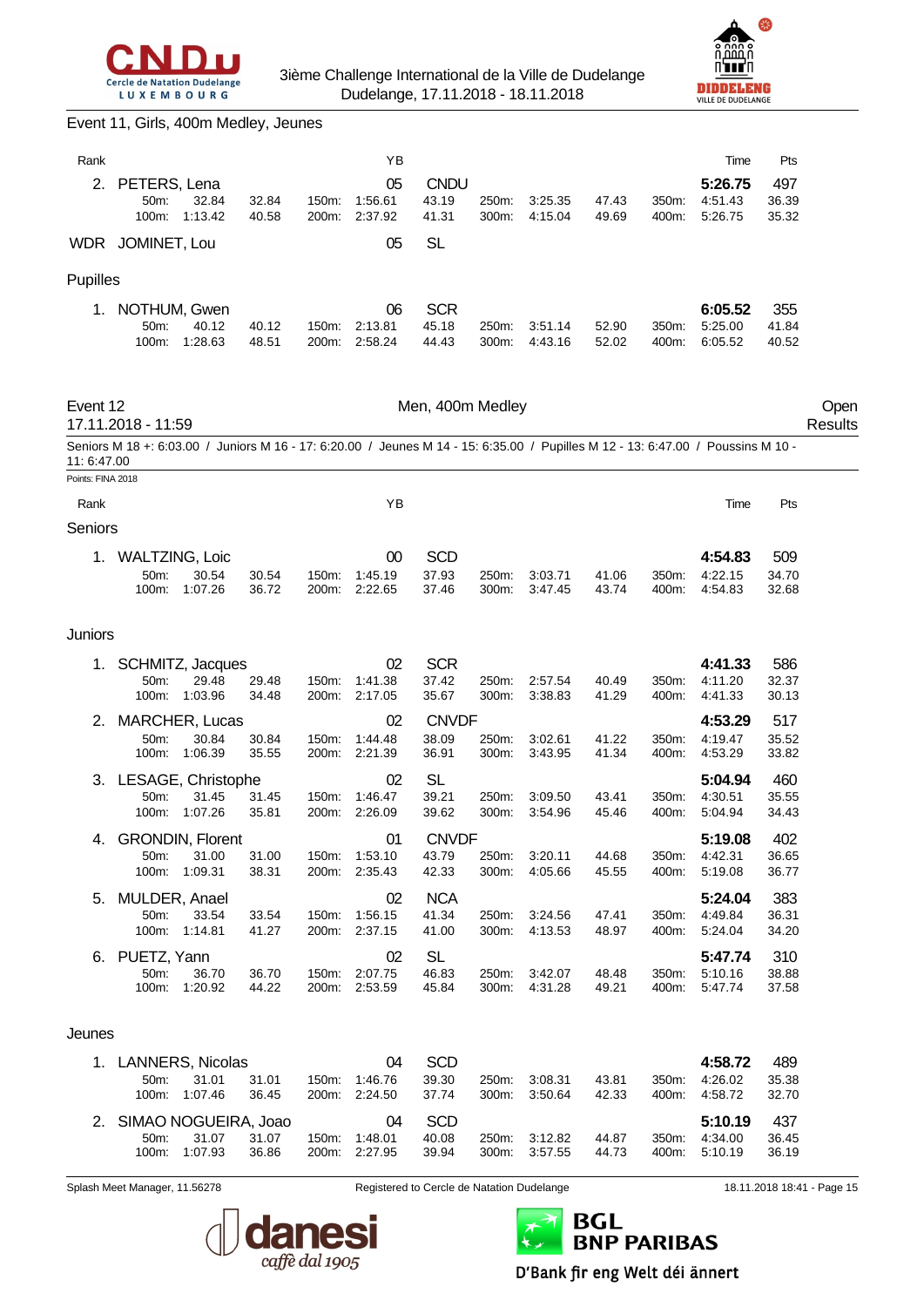



#### Event 12, Boys, 400m Medley, Jeunes

| Rank     |                                                 |                  |                  |                | ΥB                       |                              |                |                    |                |                | Time                          | Pts                   |
|----------|-------------------------------------------------|------------------|------------------|----------------|--------------------------|------------------------------|----------------|--------------------|----------------|----------------|-------------------------------|-----------------------|
| 3.       | LUKA, Mory<br>50m:<br>100m:                     | 32.48<br>1:10.43 | 32.48<br>37.95   | 150m:<br>200m: | 04<br>1:51.72<br>2:32.15 | SL<br>41.29<br>40.43         | 250m:<br>300m: | 3:15.04<br>3:59.99 | 42.89<br>44.95 | 350m:<br>400m: | 5:10.47<br>4:36.43<br>5:10.47 | 436<br>36.44<br>34.04 |
| 4.       | VAN CUTSEM, Renzo<br>50 <sub>m</sub> :<br>100m: | 42.13<br>1:31.40 | 42.13<br>49.27   | 150m:<br>200m: | 04<br>2:11.44<br>2:51.64 | <b>ZCK</b><br>40.04<br>40.20 | 250m:<br>300m: | 3:42.34<br>4:33.15 | 50.70<br>50.81 | 350m:<br>400m: | 5:48.63<br>5:10.86<br>5:48.63 | 308<br>37.71<br>37.77 |
| 5.       | <b>DELIEGE, Brice</b><br>TLD                    |                  |                  |                | 04                       | <b>NCA</b>                   |                |                    |                |                | 6:37.27                       | 208                   |
|          | 50m:<br>100m:                                   | 47.94<br>1:48.18 | 47.94<br>1:00.24 | 150m:<br>200m: | 2:37.57<br>3:25.88       | 49.39<br>48.31               | 250m:<br>300m: | 4:19.76<br>5:12.35 | 53.88<br>52.59 | 350m:<br>400m: | 5:57.01<br>6:37.27            | 44.66<br>40.26        |
| Pupilles |                                                 |                  |                  |                |                          |                              |                |                    |                |                |                               |                       |
| 1.       | LUCARELLI, Riccardo<br>50m:<br>100m:            | 32.01<br>1:10.15 | 32.01<br>38.14   | 150m:<br>200m: | 05<br>1:49.29<br>2:27.74 | SL<br>39.14<br>38.45         | 250m:<br>300m: | 3:07.86<br>3:48.67 | 40.12<br>40.81 | 350m:<br>400m: | 4:56.67<br>4:23.51<br>4:56.67 | 500<br>34.84<br>33.16 |
| DSQ      | <b>DURAKOVIC, Tarik</b>                         |                  |                  |                | 05                       | <b>SL</b>                    |                |                    |                |                |                               |                       |

*D6 - turn not executed in accordance with the rules (SW 6.5) (Time: 12:22)*

# 2 - Saturday afternoon 17.11.2018 - 15:00

| Event 1           | 17.11.2018 - 15:00          |    | Women, 50m Freestyle |       | Open<br><b>Results Finals</b> |  |  |
|-------------------|-----------------------------|----|----------------------|-------|-------------------------------|--|--|
| Open F: 33.00     |                             |    |                      |       |                               |  |  |
| Points: FINA 2018 |                             |    |                      |       |                               |  |  |
| Rank              |                             | ΥB |                      | Time  | Pts                           |  |  |
| Final A           |                             |    |                      |       |                               |  |  |
| 1.                | BANKY, Jacqueline           | 96 | <b>SL</b>            | 26.25 | 666                           |  |  |
| 2.                | RICCI, Nicole               | 04 | <b>SL</b>            | 26.54 | 644                           |  |  |
| 3.                | <b>HAMEN SAIEG, Yael</b>    | 01 | SL                   | 27.69 | 567                           |  |  |
| 4.                | PETERS, Emma                | 03 | <b>CNDU</b>          | 27.90 | 555                           |  |  |
| 5.                | RICCI, Giorgia Michela      | 02 | <b>SL</b>            | 28.21 | 537                           |  |  |
| 6.                | PETERS, Lena                | 05 | <b>CNDU</b>          | 28.50 | 520                           |  |  |
| Final B           |                             |    |                      |       |                               |  |  |
| 7.                | <b>VANDERSCHRICK, Laura</b> | 02 | <b>SL</b>            | 28.47 | 522                           |  |  |
| 8.                | <b>BLACK, Rachael</b>       | 01 | <b>CNDU</b>          | 28.73 | 508                           |  |  |
| 9.                | HRIC, Laura                 | 05 | <b>SL</b>            | 28.83 | 503                           |  |  |
| 10.               | GUARNACCIA, Soledad         | 03 | <b>CNVDF</b>         | 29.79 | 456                           |  |  |
| 11.               | <b>BRAVACCINI, Sabrina</b>  | 95 | SL                   | 30.07 | 443                           |  |  |
| 12.               | <b>BROICH, Louisa Marie</b> | 03 | <b>PSVT</b>          | 30.32 | 432                           |  |  |





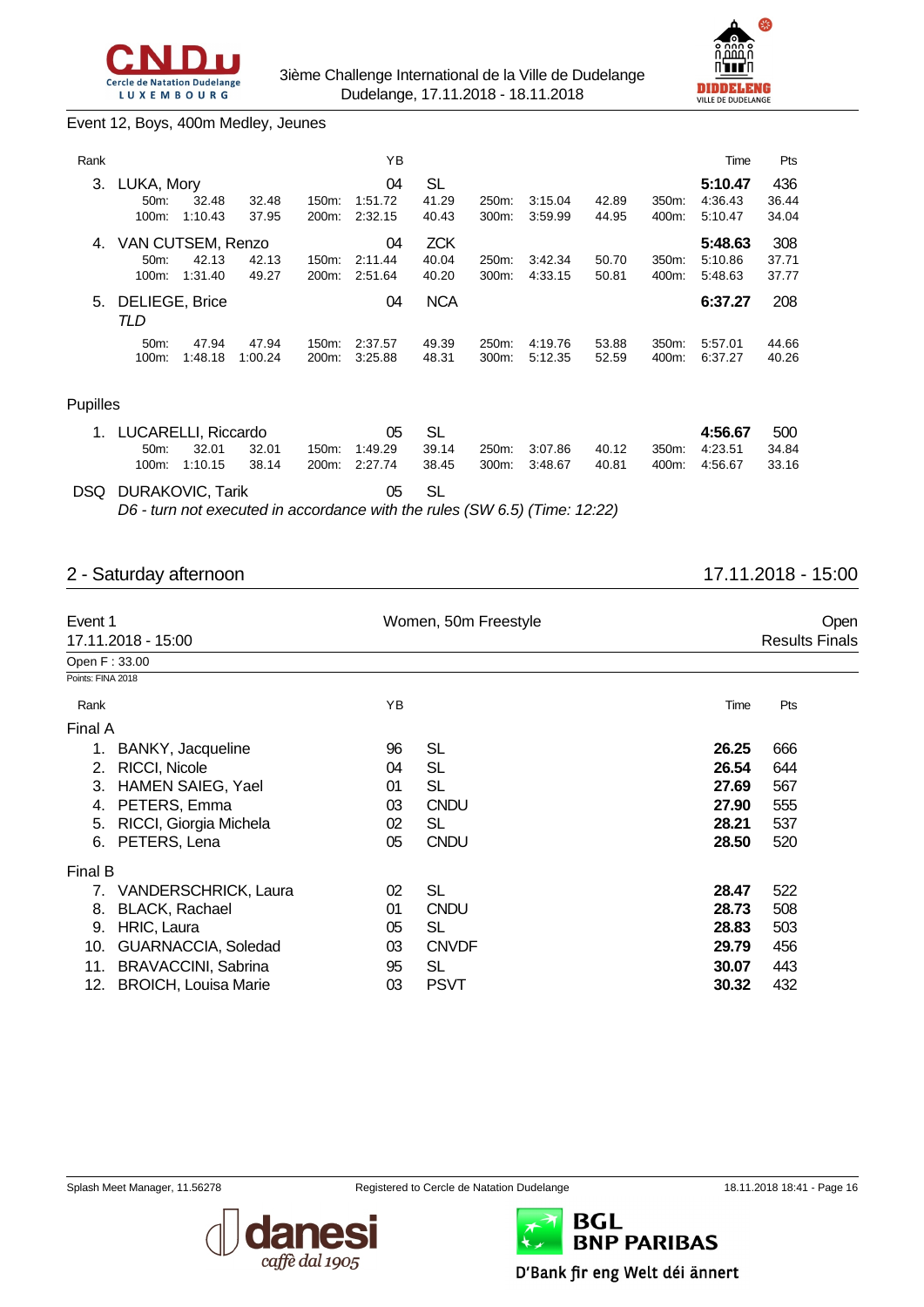



| Event 2           |                           |    | Men, 50m Freestyle |       | Open                  |  |
|-------------------|---------------------------|----|--------------------|-------|-----------------------|--|
|                   | 17.11.2018 - 15:03        |    |                    |       | <b>Results Finals</b> |  |
| Open M: 30.00     |                           |    |                    |       |                       |  |
| Points: FINA 2018 |                           |    |                    |       |                       |  |
| Rank              |                           | ΥB |                    | Time  | Pts                   |  |
| Final A           |                           |    |                    |       |                       |  |
| 1.                | FABIANI, Remi             | 01 | <b>SCD</b>         | 23.51 | 639                   |  |
| 2.                | FRIPPIAT, Florian         | 98 | <b>NCA</b>         | 24.07 | 596                   |  |
| 3.                | VANDERSCHRICK, Stephan    | 00 | SL                 | 24.12 | 592                   |  |
| 4.                | SAUBER, Bob               | 01 | <b>SCR</b>         | 24.42 | 571                   |  |
| 5.                | DALEIDEN CIUFERRI, Ralph  | 03 | <b>SCD</b>         | 24.91 | 538                   |  |
| 6.                | BOKOV, Rodion             | 03 | SL                 | 25.24 | 517                   |  |
| Final B           |                           |    |                    |       |                       |  |
| 7.                | CONZEMIUS, Jerome         | 99 | SL                 | 25.39 | 508                   |  |
| 8.                | OKENS, Jari               | 03 | <b>ZCK</b>         | 25.73 | 488                   |  |
| 9.                | RUBIOLO, Nathan           | 02 | <b>SCD</b>         | 25.85 | 481                   |  |
| 10.               | CONSTANTINO CAEIRO, Diogo | 03 | <b>CNDU</b>        | 26.00 | 473                   |  |
| 11.               | <b>GRONDIN, Florent</b>   | 01 | <b>CNVDF</b>       | 26.04 | 470                   |  |
| 12.               | <b>BOURCKEL, Mike</b>     | 03 | <b>CNW</b>         | 26.54 | 444                   |  |

| Event 3           |                         |    | Women, 50m Breaststroke |       | Open                  |
|-------------------|-------------------------|----|-------------------------|-------|-----------------------|
|                   | 17.11.2018 - 15:08      |    |                         |       | <b>Results Finals</b> |
| Open F: 43.00     |                         |    |                         |       |                       |
| Points: FINA 2018 |                         |    |                         |       |                       |
| Rank              |                         | YB |                         | Time  | Pts                   |
| Final A           |                         |    |                         |       |                       |
|                   | VAN PELT, Marie         | 02 | <b>ZNA</b>              | 35.11 | 542                   |
| 2.                | LEONARD, Lis            | 05 | <b>SL</b>               | 36.80 | 471                   |
| 3.                | RICCI, Giorgia Michela  | 02 | SL                      | 36.95 | 465                   |
| 4.                | HAAG, Nora              | 04 | <b>SCR</b>              | 37.31 | 452                   |
| 5.                | PEDROSA ANTONIO, Monica | 03 | <b>CNDIE</b>            | 37.93 | 430                   |
| 6.                | PETERS, Emma            | 03 | <b>CNDU</b>             | 38.31 | 417                   |
| Final B           |                         |    |                         |       |                       |
| 7.                | BRAVACCINI, Sabrina     | 95 | SL                      | 38.53 | 410                   |
| 8.                | VAN DE VONDEL, Maxine   | 04 | <b>ZNA</b>              | 38.67 | 406                   |
| 9.                | GUARNACCIA, Soledad     | 03 | <b>CNVDF</b>            | 38.70 | 405                   |
| 10.               | HARIZIA, Celia          | 05 | <b>SCM</b>              | 40.55 | 352                   |
| 11.               | <b>BOSMANS, Fleur</b>   | 02 | <b>ZCK</b>              | 40.91 | 343                   |
| 12.               | PAXTON, Anastasia       | 01 | <b>CNDU</b>             | 41.56 | 327                   |





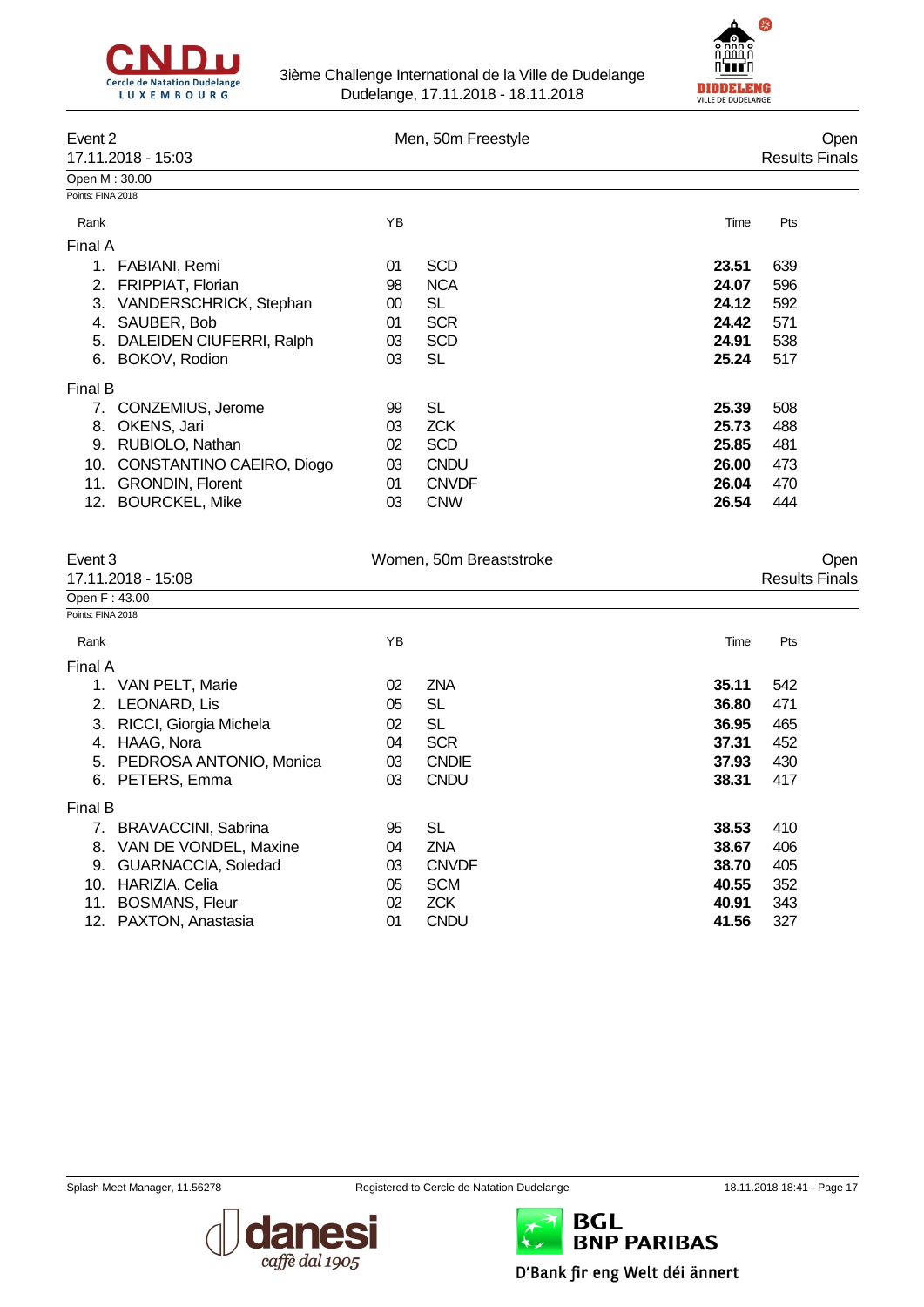



| Event 4           |                          |    | Men, 50m Breaststroke |       |                       |  |  |
|-------------------|--------------------------|----|-----------------------|-------|-----------------------|--|--|
|                   | 17.11.2018 - 15:11       |    |                       |       | <b>Results Finals</b> |  |  |
| Open M: 40.00     |                          |    |                       |       |                       |  |  |
| Points: FINA 2018 |                          |    |                       |       |                       |  |  |
| Rank              |                          | YB |                       | Time  | Pts                   |  |  |
| Final A           |                          |    |                       |       |                       |  |  |
| 1.                | VAN DEN BOSSCHE, Yann    | 01 | SL                    | 29.88 | 603                   |  |  |
| 2.                | DE SCHRYVER, Noah        | 01 | <b>ZNA</b>            | 30.42 | 571                   |  |  |
| 3.                | <b>FRIPPIAT, Florian</b> | 98 | <b>NCA</b>            | 31.38 | 520                   |  |  |
| 4.                | <b>WALTZING, Loic</b>    | 00 | <b>SCD</b>            | 31.61 | 509                   |  |  |
| 5.                | LANNERS, Bob             | 02 | <b>SCD</b>            | 32.09 | 487                   |  |  |
| 6.                | DE BRUYN, Senne          | 03 | <b>ZCK</b>            | 32.70 | 460                   |  |  |
| Final B           |                          |    |                       |       |                       |  |  |
| 7.                | BOKOV, Rodion            | 03 | <b>SL</b>             | 32.45 | 471                   |  |  |
| 8.                | MARCHER, Lucas           | 02 | <b>CNVDF</b>          | 32.51 | 468                   |  |  |
| 9.                | <b>GRONDIN, Florent</b>  | 01 | <b>CNVDF</b>          | 32.62 | 463                   |  |  |
| 10.               | BANKY, Jordan            | 01 | SL                    | 33.05 | 445                   |  |  |
| 11.               | LUCARELLI, Riccardo      | 05 | SL                    | 33.56 | 425                   |  |  |
|                   | 12. LUKA, Mory           | 04 | SL                    | 34.34 | 397                   |  |  |

| Event 5           | 17.11.2018 - 15:16          |    | Women, 100m Medley                                                                                             |         |     | 11 years and older | <b>Results Finals</b> |
|-------------------|-----------------------------|----|----------------------------------------------------------------------------------------------------------------|---------|-----|--------------------|-----------------------|
|                   |                             |    |                                                                                                                |         |     |                    |                       |
| Points: FINA 2018 |                             |    | Seniors F 17 +: 1:24.00 / Juniors F 15 - 16: 1:27.00 / Jeunes F 13 - 14: 1:34.00 / Pupilles F 11 - 12: 1:40.00 |         |     |                    |                       |
|                   |                             |    |                                                                                                                |         |     |                    |                       |
| Rank              |                             | YB |                                                                                                                | Time    | Pts | 50 <sub>m</sub>    | 100m                  |
| Pupilles          |                             |    |                                                                                                                |         |     |                    |                       |
|                   | 1. REINESCH, Leeloo         | 07 | <b>SCM</b>                                                                                                     | 1:18.14 | 378 | 36.51              | 41.63                 |
| 2.                | PHILIPPART, Lina            | 07 | <b>SCM</b>                                                                                                     | 1:18.37 | 374 | 36.33              | 42.04                 |
| 3.                | KROMBACH, Linda             | 07 | <b>SL</b>                                                                                                      | 1:18.68 | 370 | 37.59              | 41.09                 |
| 4.                | LINDMARK MELO, Maia         | 07 | CNDU                                                                                                           | 1:19.44 | 359 | 36.81              | 42.63                 |
| 5.                | DE MAERSCHALCK, Ella        | 07 | <b>ZCK</b>                                                                                                     | 1:23.42 | 310 | 38.74              | 44.68                 |
| 6.                | NOTHUM, Gwen                | 06 | <b>SCR</b>                                                                                                     | 1:23.44 | 310 | 38.93              | 44.51                 |
| Jeunes            |                             |    |                                                                                                                |         |     |                    |                       |
| 1.                | RICCI, Nicole               | 04 | <b>SL</b>                                                                                                      | 1:10.16 | 522 | 32.18              | 37.98                 |
| 2.                | HRIC, Laura                 | 05 | <b>SL</b>                                                                                                      | 1:13.03 | 463 | 34.47              | 38.56                 |
| 3.                | VANDENBRANDEN, Eline        | 05 | <b>ZCK</b>                                                                                                     | 1:13.18 | 460 | 32.65              | 40.53                 |
| 4.                | KROMBACH, Mara              | 05 | <b>SL</b>                                                                                                      | 1:15.82 | 414 | 34.97              | 40.85                 |
| 5.                | HAAG, Nora                  | 04 | <b>SCR</b>                                                                                                     | 1:16.26 | 406 | 35.96              | 40.30                 |
| 6.                | STALLAERT, Tessa            | 05 | <b>ZCK</b>                                                                                                     | 1:18.61 | 371 | 37.10              | 41.51                 |
| Juniors           |                             |    |                                                                                                                |         |     |                    |                       |
|                   | 1. VANDERSCHRICK, Laura     | 02 | <b>SL</b>                                                                                                      | 1:09.94 | 527 | 31.35              | 38.59                 |
| 2.                | CARLIER, Silke              | 03 | <b>ZCK</b>                                                                                                     | 1:11.99 | 483 | 33.13              | 38.86                 |
| 3.                | PETERS, Emma                | 03 | CNDU                                                                                                           | 1:13.24 | 459 | 33.13              | 40.11                 |
| 4.                | <b>BROICH, Louisa Marie</b> | 03 | <b>PSVT</b>                                                                                                    | 1:15.74 | 415 | 34.47              | 41.27                 |
| 5.                | PEDROSA ANTONIO, Monica     | 03 | <b>CNDIE</b>                                                                                                   | 1:20.22 | 349 | 38.86              | 41.36                 |
| DSQ               | VINCKEL, Alyson             | 03 | <b>CNVDF</b>                                                                                                   |         |     |                    |                       |

*M2 - section was not finished in accordance with the rule which applies to the stroke concerned (SW 9.3) (Time: 15:31)*

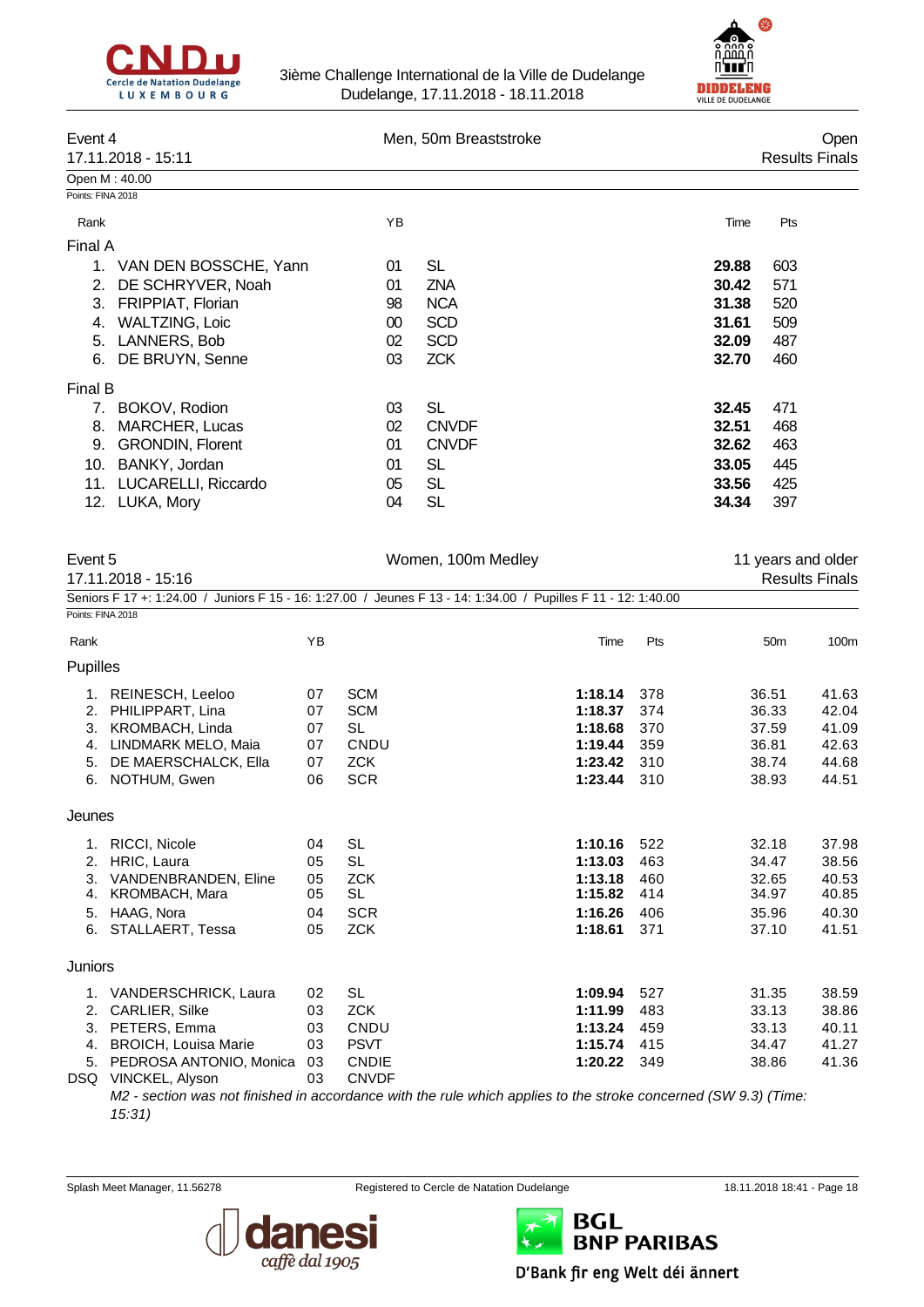



### Event 5, Women, 100m Medley, Final

|  | 1. BANKY, Jacqueline | 96 SL |              | 1:03.79 695   | 28.79 | 35.00 |
|--|----------------------|-------|--------------|---------------|-------|-------|
|  | 2. BLACK, Rachael    | 01    | CNDU         | $1:10.10$ 523 | 32.08 | 38.02 |
|  | 3. VANDORPE, Romane  | 00.   | CNVDF        | $1:15.02$ 427 | 33.89 | 41.13 |
|  | 4. WIRTH, Mandy      | 00    | <b>SCD</b>   | $1:17.10$ 393 | 33.85 | 43.25 |
|  | 5. BORACE, Lea       | 01    | <b>CNVDF</b> | 1:19.37 360   | 36.38 | 42.99 |
|  |                      |       |              |               |       |       |

| Event 6           | 17.11.2018 - 15:26          |           | Men, 100m Medley                                                                                               |         |     | 12 years and older | <b>Results Finals</b> |
|-------------------|-----------------------------|-----------|----------------------------------------------------------------------------------------------------------------|---------|-----|--------------------|-----------------------|
|                   |                             |           | Seniors M 18 +: 1:17.00 / Juniors M 16 - 17: 1:20.00 / Jeunes M 14 - 15: 1:25.00 / Pupilles M 12 - 13: 1:34.00 |         |     |                    |                       |
| Points: FINA 2018 |                             |           |                                                                                                                |         |     |                    |                       |
| Rank              |                             | <b>YB</b> |                                                                                                                | Time    | Pts | 50 <sub>m</sub>    | 100m                  |
| Pupilles          |                             |           |                                                                                                                |         |     |                    |                       |
|                   | 1. DE VALCK, Matteo         | 05        | <b>ZCK</b>                                                                                                     | 1:06.70 | 428 | 31.33              | 35.37                 |
|                   | 2. CARNEIRO, Nuno           | 05        | <b>SL</b>                                                                                                      | 1:06.90 | 425 | 31.13              | 35.77                 |
| 3.                | DE VALCK, Dante             | 06        | <b>ZCK</b>                                                                                                     | 1:11.68 | 345 | 33.95              | 37.73                 |
| 4.                | KEMP, Finn                  | 05        | <b>SL</b>                                                                                                      | 1:15.08 | 300 | 35.79              | 39.29                 |
|                   | 5. CALMES, Nicolas          | 06        | <b>SCM</b>                                                                                                     | 1:15.67 | 293 | 34.96              | 40.71                 |
|                   | 6. NTAGANDA, Alexis         | 05        | <b>SL</b>                                                                                                      | 1:18.34 | 264 | 36.59              | 41.75                 |
| Jeunes            |                             |           |                                                                                                                |         |     |                    |                       |
|                   | 1. BOKOV, Rodion            | 03        | <b>SL</b>                                                                                                      | 1:03.18 | 504 | 29.86              | 33.32                 |
|                   | 2. DALEIDEN CIUFERRI, Ralph | 03        | <b>SCD</b>                                                                                                     | 1:04.73 | 469 | 29.30              | 35.43                 |
|                   | DE BRUYN, Senne             | 03        | <b>ZCK</b>                                                                                                     | 1:04.73 | 469 | 30.41              | 34.32                 |
|                   | 4. MORARU, Matteo           | 04        | <b>SL</b>                                                                                                      | 1:08.20 | 401 | 31.53              | 36.67                 |
| 5.                | <b>BOURCKEL, Mike</b>       | 03        | <b>CNW</b>                                                                                                     | 1:10.58 | 361 | 32.36              | 38.22                 |
|                   | DNS CRAWFORD, Ethan         | 03        | CNDU                                                                                                           |         |     |                    |                       |
| Juniors           |                             |           |                                                                                                                |         |     |                    |                       |
|                   | 1. FABIANI, Remi            | 01        | <b>SCD</b>                                                                                                     | 59.72   | 597 | 28.37              | 31.35                 |
|                   | 2. VAN DEN BOSSCHE, Yann    | 01        | <b>SL</b>                                                                                                      | 1:01.05 | 559 | 28.84              | 32.21                 |
| 3.                | SAUBER, Bob                 | 01        | <b>SCR</b>                                                                                                     | 1:03.89 | 487 | 29.02              | 34.87                 |
|                   | 4. LANNERS, Bob             | 02        | SCD                                                                                                            | 1:05.82 | 446 | 31.66              | 34.16                 |
|                   | 5. GRONDIN, Florent         | 01        | <b>CNVDF</b>                                                                                                   | 1:06.72 | 428 | 30.73              | 35.99                 |
|                   | 6. CAILLIAU, Nils           | 01        | <b>SCR</b>                                                                                                     | 1:08.92 | 388 | 31.22              | 37.70                 |
| Seniors           |                             |           |                                                                                                                |         |     |                    |                       |
|                   | 1. VANDERSCHRICK, Stephan   | 00        | <b>SL</b>                                                                                                      | 1:06.74 | 428 | 30.38              | 36.36                 |
| 2.                | SOETINCK, Joachim           | 99        | <b>ZNA</b>                                                                                                     | 1:13.46 | 321 | 33.76              | 39.70                 |





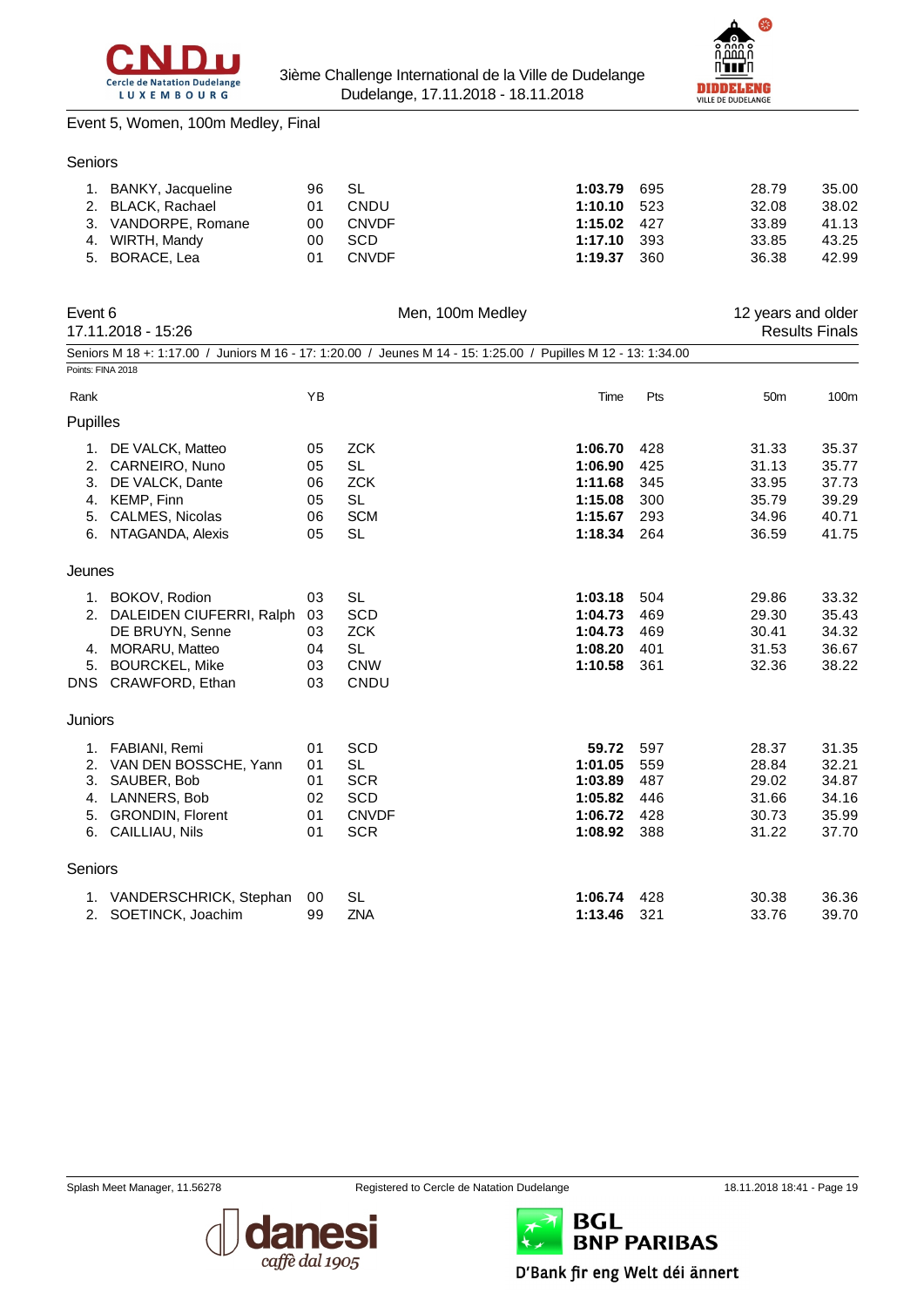



| Event <sub>7</sub> | 17.11.2018 - 15:45                  |          | Women, 100m Butterfly                                                                                          |                    |            | 11 years and older | <b>Results Finals</b> |
|--------------------|-------------------------------------|----------|----------------------------------------------------------------------------------------------------------------|--------------------|------------|--------------------|-----------------------|
|                    |                                     |          | Seniors F 17 +: 1:24.00 / Juniors F 15 - 16: 1:27.00 / Jeunes F 13 - 14: 1:34.00 / Pupilles F 11 - 12: 1:41.00 |                    |            |                    |                       |
| Points: FINA 2018  |                                     |          |                                                                                                                |                    |            |                    |                       |
| Rank               |                                     | YB       |                                                                                                                | Time               | Pts        | 50 <sub>m</sub>    | 100m                  |
| Pupilles           |                                     |          |                                                                                                                |                    |            |                    |                       |
|                    | 1. HAN, Mengjia                     | 07       | <b>SL</b>                                                                                                      | 1:15.25            | 382        | 35.28              | 39.97                 |
| 2.                 | CARNEIRO, Sofia                     | 06       | <b>SL</b>                                                                                                      | 1:17.76            | 346        | 35.82              | 41.94                 |
|                    | 3. SOFFIO, Mara                     | 06       | <b>SCM</b>                                                                                                     | 1:19.55            | 323        | 37.39              | 42.16                 |
| 4.                 | KROMBACH, Linda                     | 07       | <b>SL</b>                                                                                                      | 1:24.69            | 268        | 38.33              | 46.36                 |
| 5.                 | NOTHUM, Gwen<br>6. PAOLETTI, Alizee | 06<br>06 | <b>SCR</b><br><b>CNVDF</b>                                                                                     | 1:28.04<br>1:30.49 | 238<br>219 | 41.91<br>37.88     | 46.13<br>52.61        |
|                    |                                     |          |                                                                                                                |                    |            |                    |                       |
| Jeunes             |                                     |          |                                                                                                                |                    |            |                    |                       |
|                    | 1. PETERS, Lena                     | 05       | CNDU                                                                                                           | 1:06.31            | 558        | 31.34              | 34.97                 |
|                    | 2. RICCI, Nicole                    | 04       | <b>SL</b>                                                                                                      | 1:09.26            | 490        | 32.06              | 37.20                 |
| 3.                 | VANDENBRANDEN, Eline                | 05       | <b>ZCK</b>                                                                                                     | 1:10.23            | 470        | 32.20              | 38.03                 |
| 4.                 | JOMINET, Lou                        | 05       | <b>SL</b>                                                                                                      | 1:11.34            | 448        | 33.60              | 37.74                 |
| 5.                 | <b>GEORGES, Madeleine</b>           | 05<br>04 | <b>NCA</b><br>CNDU                                                                                             | 1:15.74<br>1:16.66 | 374<br>361 | 35.20              | 40.54<br>42.51        |
|                    | 6. VERLAQUE, Ciara                  |          |                                                                                                                |                    |            | 34.15              |                       |
| Juniors            |                                     |          |                                                                                                                |                    |            |                    |                       |
|                    | 1. GUARNACCIA, Soledad              | 03       | <b>CNVDF</b>                                                                                                   | 1:11.68            | 442        | 33.45              | 38.23                 |
|                    | 2. COIMBRA, Alice                   | 02       | <b>SL</b>                                                                                                      | 1:12.12            | 434        | 33.73              | 38.39                 |
|                    | 3. GOIRIS, Cato                     | 03       | <b>ZCK</b>                                                                                                     | 1:15.20            | 382        | 33.82              | 41.38                 |
|                    | 4. PEETERS, Birthe                  | 03       | ZNA                                                                                                            | 1:17.88            | 344        | 35.07              | 42.81                 |
| 5.                 | VINCKEL, Alyson                     | 03       | <b>CNVDF</b>                                                                                                   | 1:23.86            | 276        | 37.67              | 46.19                 |
| DNS                | DUBOS, Flavie                       | 03       | <b>CNDIE</b>                                                                                                   |                    |            |                    |                       |
| Seniors            |                                     |          |                                                                                                                |                    |            |                    |                       |
| 1.                 | HAMEN SAIEG, Yael                   | 01       | <b>SL</b>                                                                                                      | 1:06.47            | 554        | 30.77              | 35.70                 |
| 2.                 | VANDORPE, Romane                    | 00       | <b>CNVDF</b>                                                                                                   | 1:11.52            | 445        | 33.26              | 38.26                 |
| 3.                 | WIRTH, Mandy                        | 00       | <b>SCD</b>                                                                                                     | 1:13.54            | 409        | 34.05              | 39.49                 |
| 4.                 | FRIPPIAT, Lory                      | 01       | <b>NCA</b>                                                                                                     | 1:15.16            | 383        | 34.51              | 40.65                 |
| 5.                 | <b>BROICH, Lea-Sophie</b>           | 00       | <b>PSVT</b>                                                                                                    | 1:16.92            | 357        | 34.67<br>36.54     | 42.25                 |
| 6.                 | BORACE, Lea                         | 01       | <b>CNVDF</b>                                                                                                   | 1:19.14            | 328        |                    | 42.60                 |
| Event 8            |                                     |          | Men, 100m Butterfly                                                                                            |                    |            | 12 years and older |                       |
|                    | 17.11.2018 - 15:55                  |          |                                                                                                                |                    |            |                    | <b>Results Finals</b> |
|                    |                                     |          | Seniors M 18 +: 1:14.00 / Juniors M 16 - 17: 1:19.00 / Jeunes M 14 - 15: 1:28.00 / Pupilles M 12 - 13: 1:36.00 |                    |            |                    |                       |
| Points: FINA 2018  |                                     |          |                                                                                                                |                    |            |                    |                       |
| Rank               |                                     | YB       |                                                                                                                | Time               | Pts        | 50 <sub>m</sub>    | 100m                  |
| Pupilles           |                                     |          |                                                                                                                |                    |            |                    |                       |
| 1.                 | LUCARELLI, Riccardo                 | 05       | <b>SL</b>                                                                                                      | 1:02.03            | 465        | 29.06              | 32.97                 |
| 2.                 | DE VALCK, Matteo                    | 05       | <b>ZCK</b>                                                                                                     | 1:08.05            | 352        | 31.10              | 36.95                 |
| 3.                 | DURAKOVIC, Tarik                    | 05       | <b>SL</b>                                                                                                      | 1:09.13            | 336        | 32.02              | 37.11                 |
| 4.                 | KLIS, Simon                         | 05       | <b>CNVDF</b>                                                                                                   | 1:12.47            | 292        | 34.01              | 38.46                 |
| 5.                 | PEUSCH, Kevin                       | 06       | <b>SL</b>                                                                                                      | 1:15.89            | 254        | 35.34              | 40.55                 |
| 6.                 | KEMP, Finn                          | 05       | <b>SL</b>                                                                                                      | 1:17.06            | 242        | 36.86              | 40.20                 |



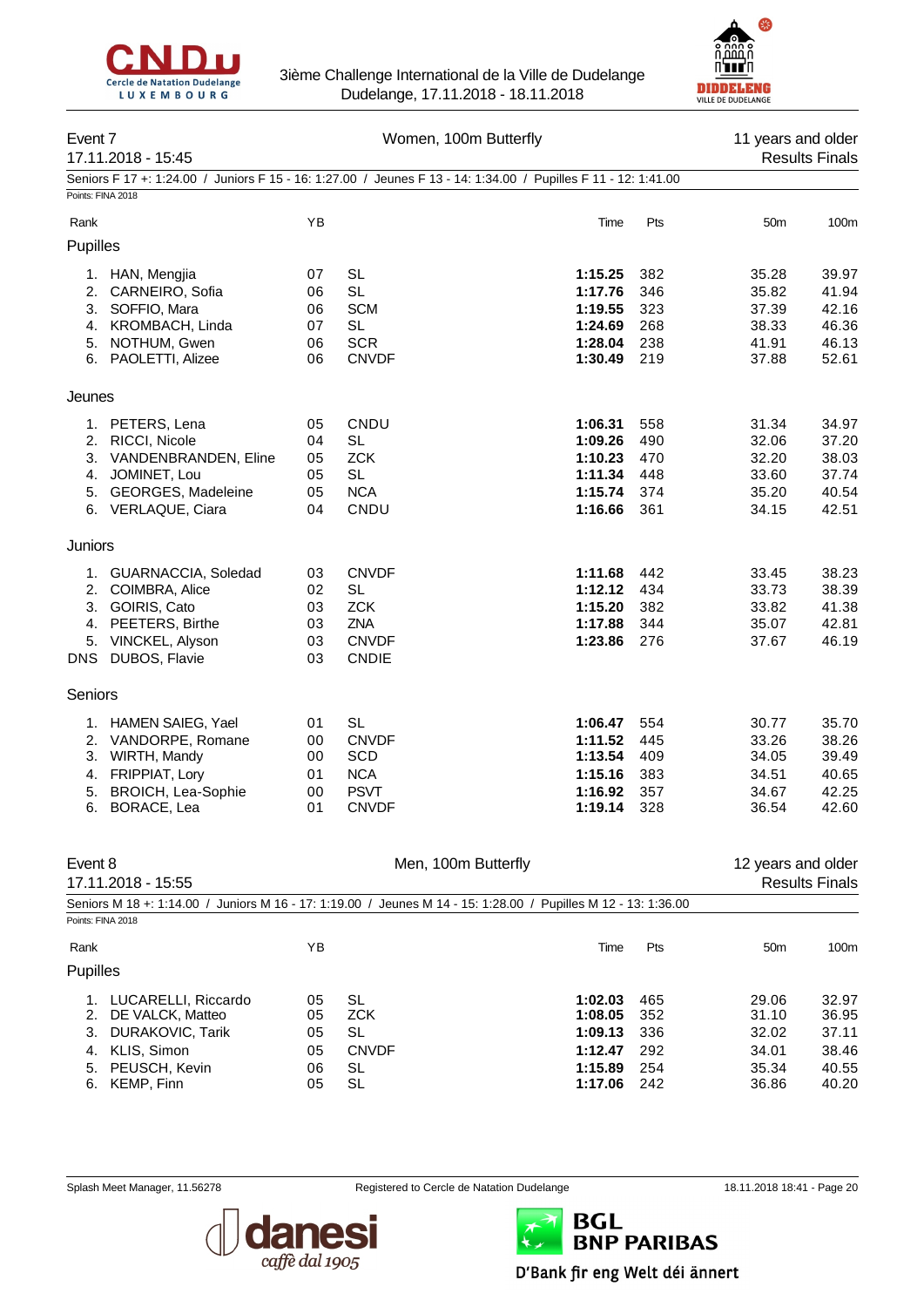



#### Event 8, Men, 100m Butterfly, Final

#### Jeunes

|         | DALEIDEN CIUFERRI, Ralph    | 03 | SCD          | 1:00.25 | 508 | 28.24 | 32.01 |
|---------|-----------------------------|----|--------------|---------|-----|-------|-------|
| 2.      | BOKOV, Rodion               | 03 | SL           | 1:02.16 | 462 | 29.63 | 32.53 |
| 3.      | <b>LANNERS, Nicolas</b>     | 04 | SCD          | 1:03.46 | 434 | 29.57 | 33.89 |
| 4.      | CONSTANTINO CAEIRO, Diogr03 |    | CNDU         | 1:03.54 | 433 | 29.53 | 34.01 |
| 5.      | SIMAO NOGUEIRA, Joao        | 04 | SCD          | 1:06.39 | 379 | 30.23 | 36.16 |
| 6.      | SUKHANOV, Maxim             | 04 | <b>CNDU</b>  | 1:09.61 | 329 | 31.82 | 37.79 |
| Juniors |                             |    |              |         |     |       |       |
| 1.      | SCHMITZ, Jacques            | 02 | <b>SCR</b>   | 59.79   | 520 | 28.01 | 31.78 |
| 2.      | FABIANI, Remi               | 01 | SCD          | 1:00.41 | 504 | 28.48 | 31.93 |
| 3.      | LANNERS, Bob                | 02 | <b>SCD</b>   | 1:02.90 | 446 | 29.18 | 33.72 |
| 4.      | WIRTH, David                | 02 | <b>SCD</b>   | 1:06.47 | 378 | 30.51 | 35.96 |
| 5.      | BANKY, Jordan               | 01 | SL           | 1:07.62 | 359 | 29.85 | 37.77 |
| 6.      | MULDER, Anael               | 02 | <b>NCA</b>   | 1:09.07 | 337 | 32.12 | 36.95 |
| Seniors |                             |    |              |         |     |       |       |
| 1.      | CONZEMIUS, Jerome           | 99 | <b>SL</b>    | 1:04.97 | 405 | 29.26 | 35.71 |
| 2.      | <b>KASTROPIL, Yorick</b>    | 90 | <b>CNVDF</b> | 1:08.21 | 350 | 31.46 | 36.75 |
| 3.      | DUBOS, Simon                | 00 | <b>CNDIE</b> | 1:10.19 | 321 | 32.49 | 37.70 |
|         |                             |    |              |         |     |       |       |

| Event 9           |                             |    | Women, 100m Backstroke                                                               |         |     |                 | 11 years and older    |  |
|-------------------|-----------------------------|----|--------------------------------------------------------------------------------------|---------|-----|-----------------|-----------------------|--|
|                   | 17.11.2018 - 16:14          |    |                                                                                      |         |     |                 | <b>Results Finals</b> |  |
|                   | Seniors F 17 +: 1:24.00 /   |    | Juniors F 15 - 16: 1:27.00 / Jeunes F 13 - 14: 1:34.00 / Pupilles F 11 - 12: 1:40.00 |         |     |                 |                       |  |
| Points: FINA 2018 |                             |    |                                                                                      |         |     |                 |                       |  |
| Rank              |                             | YB |                                                                                      | Time    | Pts | 50 <sub>m</sub> | 100m                  |  |
| Pupilles          |                             |    |                                                                                      |         |     |                 |                       |  |
|                   | 1. HAN, Mengjia             | 07 | <b>SL</b>                                                                            | 1:14.43 | 404 | 35.91           | 38.52                 |  |
| 2.                | CARNEIRO, Sofia             | 06 | <b>SL</b>                                                                            | 1:16.58 | 371 | 36.97           | 39.61                 |  |
| 3.                | DE KOCK, Silke              | 07 | <b>ZCK</b>                                                                           | 1:21.55 | 307 | 41.30           | 40.25                 |  |
| 4.                | SOFFIO, Mara                | 06 | <b>SCM</b>                                                                           | 1:21.87 | 303 | 38.87           | 43.00                 |  |
| 5.                | <b>SCHNELL, Pauline</b>     | 06 | <b>CNVDF</b>                                                                         | 1:23.56 | 285 | 40.41           | 43.15                 |  |
| 6.                | FABIANI, Eden               | 07 | <b>SCM</b>                                                                           | 1:24.77 | 273 | 40.78           | 43.99                 |  |
| Jeunes            |                             |    |                                                                                      |         |     |                 |                       |  |
| 1.                | RICCI, Nicole               | 04 | <b>SL</b>                                                                            | 1:06.68 | 562 | 32.63           | 34.05                 |  |
| 2.                | HRIC, Laura                 | 05 | <b>SL</b>                                                                            | 1:13.73 | 415 | 35.47           | 38.26                 |  |
| 3.                | SCHAFFER, Helene            | 04 | <b>CNVDF</b>                                                                         | 1:13.90 | 412 | 35.31           | 38.59                 |  |
| 4.                | <b>HUYSMANS, Silke</b>      | 04 | <b>ZCK</b>                                                                           | 1:16.84 | 367 | 36.33           | 40.51                 |  |
| 5.                | HARIZIA, Celia              | 05 | <b>SCM</b>                                                                           | 1:17.71 | 355 | 37.68           | 40.03                 |  |
| 6.                | <b>BARBERON, Sophie</b>     | 05 | CNDU                                                                                 | 1:18.26 | 347 | 37.48           | 40.78                 |  |
| Juniors           |                             |    |                                                                                      |         |     |                 |                       |  |
|                   | 1. VANDERSCHRICK, Laura     | 02 | <b>SL</b>                                                                            | 1:06.17 | 575 | 32.31           | 33.86                 |  |
| 2.                | RICCI, Giorgia Michela      | 02 | <b>SL</b>                                                                            | 1:08.11 | 527 | 32.68           | 35.43                 |  |
| 3.                | <b>CARLIER, Silke</b>       | 03 | <b>ZCK</b>                                                                           | 1:08.97 | 507 | 33.88           | 35.09                 |  |
| 4.                | <b>BROICH, Louisa Marie</b> | 03 | <b>PSVT</b>                                                                          | 1:12.60 | 435 | 34.87           | 37.73                 |  |
| 5.                | VAN PELT, Marie             | 02 | <b>ZNA</b>                                                                           | 1:14.81 | 398 | 36.06           | 38.75                 |  |
|                   | DNS TER HEEGDE, Lisa        | 02 | <b>CNE</b>                                                                           |         |     |                 |                       |  |



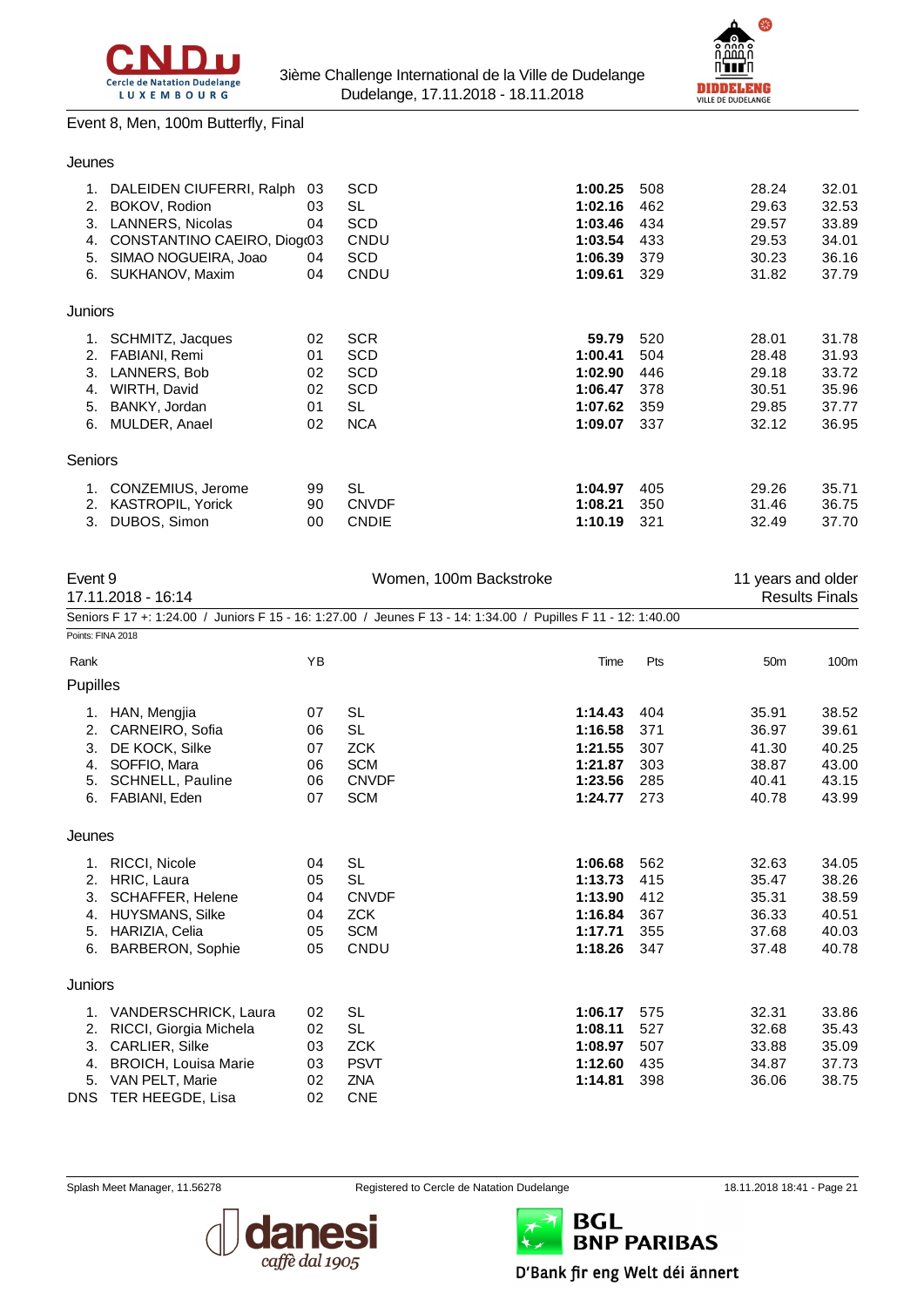



#### Event 9, Women, 100m Backstroke, Final

#### Seniors

| 1. WIRTH, Mandy      | 00 SCD | $1:10.60$ 473 | 36.44<br>34.16 |
|----------------------|--------|---------------|----------------|
| 2. HAMEN SAIEG, Yael | 01 SL  | $1:11.09$ 463 | 37.26<br>33.83 |
| 3. FRIPPIAT, Lory    | 01 NCA | $1:15.13$ 392 | 38.94<br>36.19 |

| Event 10          | 17.11.2018 - 16:24                                                                                             |    | Men, 100m Backstroke |         |     | 12 years and older | <b>Results Finals</b> |
|-------------------|----------------------------------------------------------------------------------------------------------------|----|----------------------|---------|-----|--------------------|-----------------------|
|                   | Seniors M 18 +: 1:15.00 / Juniors M 16 - 17: 1:19.00 / Jeunes M 14 - 15: 1:25.00 / Pupilles M 12 - 13: 1:34.00 |    |                      |         |     |                    |                       |
| Points: FINA 2018 |                                                                                                                |    |                      |         |     |                    |                       |
| Rank              |                                                                                                                | YB |                      | Time    | Pts | 50 <sub>m</sub>    | 100m                  |
| Pupilles          |                                                                                                                |    |                      |         |     |                    |                       |
| 1.                | CARNEIRO, Nuno                                                                                                 | 05 | <b>SL</b>            | 1:05.12 | 423 | 31.97              | 33.15                 |
| 2.                | KLIS, Simon                                                                                                    | 05 | <b>CNVDF</b>         | 1:10.49 | 333 | 34.01              | 36.48                 |
| 3.                | DE VALCK, Dante                                                                                                | 06 | <b>ZCK</b>           | 1:10.87 | 328 | 34.52              | 36.35                 |
| 4.                | RIKKERT, Thijmen                                                                                               | 06 | <b>SL</b>            | 1:14.48 | 283 | 35.81              | 38.67                 |
| 5.                | PEUSCH, Kevin                                                                                                  | 06 | <b>SL</b>            | 1:15.20 | 274 | 36.63              | 38.57                 |
| 6.                | KIRCH, Paul                                                                                                    | 05 | CNDU                 | 1:18.59 | 240 | 37.18              | 41.41                 |
| Jeunes            |                                                                                                                |    |                      |         |     |                    |                       |
| 1.                | OKENS, Jari                                                                                                    | 03 | <b>ZCK</b>           | 1:03.27 | 461 | 30.11              | 33.16                 |
| 2.                | DALEIDEN CIUFERRI, Ralph                                                                                       | 03 | <b>SCD</b>           | 1:03.51 | 456 | 30.39              | 33.12                 |
| 3.                | BOKOV, Rodion                                                                                                  | 03 | <b>SL</b>            | 1:03.81 | 450 | 31.32              | 32.49                 |
| 4.                | SIMEONOV, Vladimir                                                                                             | 04 | <b>SL</b>            | 1:08.52 | 363 | 33.21              | 35.31                 |
| 5.                | <b>BOURCKEL, Mike</b>                                                                                          | 03 | <b>CNW</b>           | 1:10.67 | 331 | 33.95              | 36.72                 |
|                   | 6. VAN CUTSEM, Renzo                                                                                           | 04 | <b>ZCK</b>           | 1:11.02 | 326 | 33.86              | 37.16                 |
| <b>Juniors</b>    |                                                                                                                |    |                      |         |     |                    |                       |
| 1.                | MARCHER, Lucas                                                                                                 | 02 | <b>CNVDF</b>         | 1:03.21 | 462 | 30.98              | 32.23                 |
| 2.                | RUBIOLO, Nathan                                                                                                | 02 | <b>SCD</b>           | 1:04.50 | 435 | 31.27              | 33.23                 |
| 3.                | CAILLIAU, Nils                                                                                                 | 01 | <b>SCR</b>           | 1:07.16 | 386 | 32.84              | 34.32                 |
| 4.                | WIRTH, David                                                                                                   | 02 | <b>SCD</b>           | 1:07.66 | 377 | 32.36              | 35.30                 |
| 5.                | PEETERS, Jaron                                                                                                 | 02 | <b>ZNA</b>           | 1:10.18 | 338 | 34.43              | 35.75                 |
| DSQ               | <b>BOGAERT, Ciaran</b>                                                                                         | 01 | <b>ZNA</b>           |         |     |                    |                       |
|                   | TLD, D6 - turn not executed in accordance with the rules (SW 6.5) (Time: 16:30)                                |    |                      |         |     |                    |                       |
| Seniors           |                                                                                                                |    |                      |         |     |                    |                       |

| 1. VANDERSCHRICK, Stephan 00 SL |        | $1:01.43$ 504 | 30.61 | 30.82 |
|---------------------------------|--------|---------------|-------|-------|
| 2. WALTZING. Loic               | 00 SCD | $1:01.84$ 494 | 30.06 | 31.78 |
| 3. ONGHENA, Basiel              | 00 ZNA | $1:09.84$ 343 | 33.50 | 36.34 |





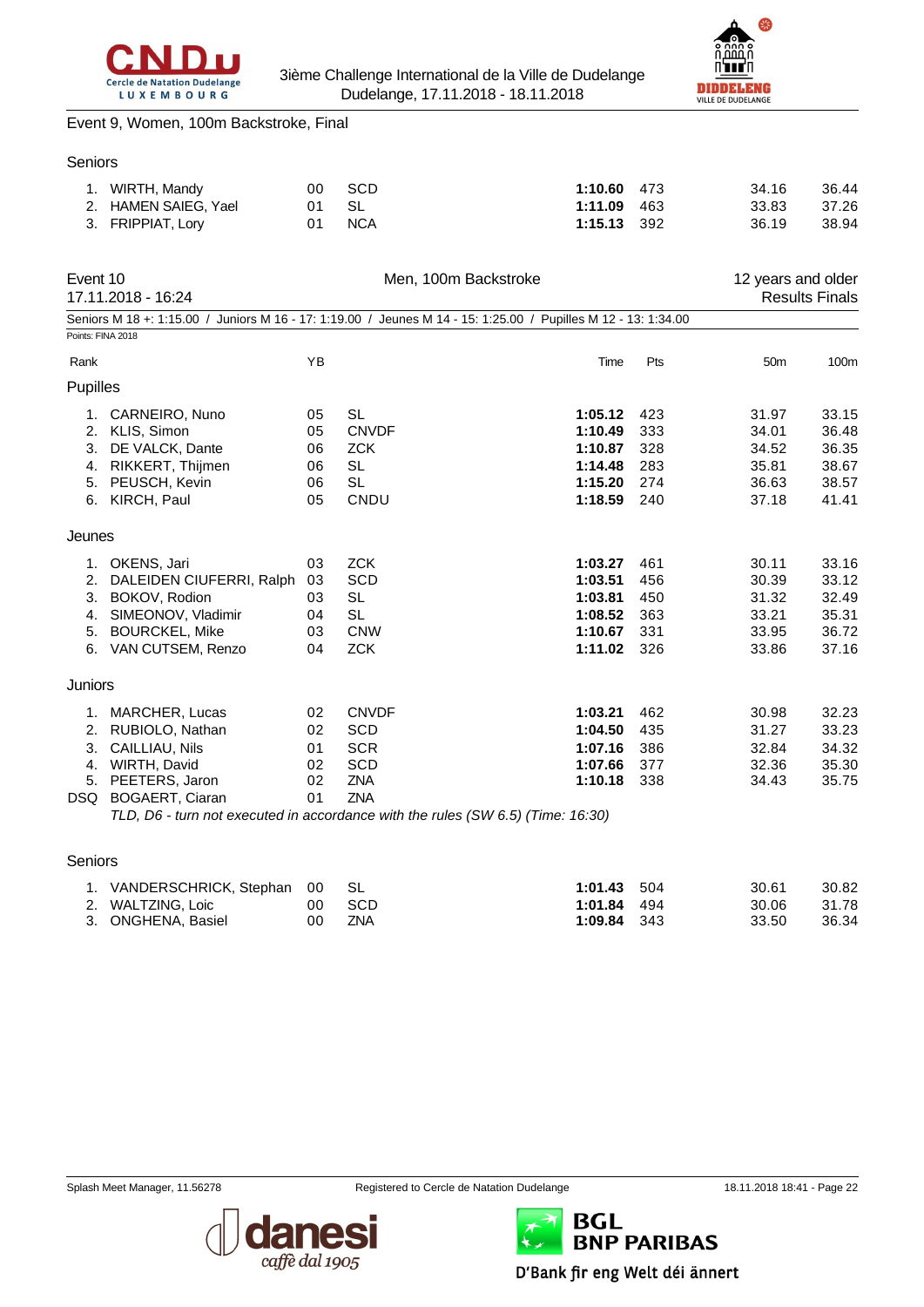



## Event 13 Communication of the UV Women, 200m Freestyle Communication of the Open

# 17.11.2018 - 16:43 Results

Seniors F 17 +: 2:40.00 / Juniors F 15 - 16: 2:46.00 / Jeunes F 13 - 14: 2:59.00 / Pupilles F 11 - 12: 3:12.00 / Poussins F 9 - 10: 3:23.00

|         | Points: FINA 2018                                                                                                                                                                                                                                                                                                                                                                                                           |                                                                                                                |                                                                                                                                                                                                                                                           |                                                                                                                                                                                                                                                                                           |     |                                                                                                                                                                         |                                                                                                                                                                         |                                                                                                                                                                         |                                                                                                                                                                         |
|---------|-----------------------------------------------------------------------------------------------------------------------------------------------------------------------------------------------------------------------------------------------------------------------------------------------------------------------------------------------------------------------------------------------------------------------------|----------------------------------------------------------------------------------------------------------------|-----------------------------------------------------------------------------------------------------------------------------------------------------------------------------------------------------------------------------------------------------------|-------------------------------------------------------------------------------------------------------------------------------------------------------------------------------------------------------------------------------------------------------------------------------------------|-----|-------------------------------------------------------------------------------------------------------------------------------------------------------------------------|-------------------------------------------------------------------------------------------------------------------------------------------------------------------------|-------------------------------------------------------------------------------------------------------------------------------------------------------------------------|-------------------------------------------------------------------------------------------------------------------------------------------------------------------------|
| Rank    |                                                                                                                                                                                                                                                                                                                                                                                                                             | YB                                                                                                             |                                                                                                                                                                                                                                                           | Time                                                                                                                                                                                                                                                                                      | Pts | 50m                                                                                                                                                                     | 100m                                                                                                                                                                    | 150m                                                                                                                                                                    | 200m                                                                                                                                                                    |
| Seniors |                                                                                                                                                                                                                                                                                                                                                                                                                             |                                                                                                                |                                                                                                                                                                                                                                                           |                                                                                                                                                                                                                                                                                           |     |                                                                                                                                                                         |                                                                                                                                                                         |                                                                                                                                                                         |                                                                                                                                                                         |
|         | 1. BANKY, Jacqueline<br>2. HAMEN SAIEG, Yael<br>3. DE BACKER, Nele<br>4. WIRTH, Mandy<br>5. FRIPPIAT, Lory<br>6. CATRY, Eloise                                                                                                                                                                                                                                                                                              | 96<br>01<br>00<br>00<br>01<br>01                                                                               | <b>SL</b><br><b>SL</b><br><b>KVZP</b><br><b>SCD</b><br><b>NCA</b><br>ZNA                                                                                                                                                                                  | 2:03.07 722<br>2:14.25 556<br>2:18.16 510<br>2:25.03 441<br>2:29.30 404<br>2:34.09 368                                                                                                                                                                                                    |     | 28.46<br>30.95<br>32.27<br>33.12<br>32.98<br>36.24                                                                                                                      | 30.89<br>34.26<br>35.22<br>36.93<br>37.88<br>39.80                                                                                                                      | 31.80<br>34.90<br>36.28<br>37.82<br>39.68<br>40.69                                                                                                                      | 31.92<br>34.14<br>34.39<br>37.16<br>38.76<br>37.36                                                                                                                      |
| Juniors |                                                                                                                                                                                                                                                                                                                                                                                                                             |                                                                                                                |                                                                                                                                                                                                                                                           |                                                                                                                                                                                                                                                                                           |     |                                                                                                                                                                         |                                                                                                                                                                         |                                                                                                                                                                         |                                                                                                                                                                         |
|         | 1. RICCI, Giorgia Michela<br>2. VANDERSCHRICK, Laura02<br>3. CARLIER, Silke<br>4. PIGEON, Kelly<br>5. GOIRIS, Cato<br>6. COIMBRA, Alice<br>7. PEETERS, Birthe<br>8. VOLPE, Giulia<br>9. HUMMER, Chriss<br>TLD                                                                                                                                                                                                               | 02<br>03<br>03<br>03<br>02<br>03<br>03<br>03                                                                   | <b>SL</b><br><b>SL</b><br><b>ZCK</b><br><b>KVZP</b><br><b>ZCK</b><br><b>SL</b><br>ZNA<br><b>KVZP</b><br>SCD                                                                                                                                               | 2:11.60 590<br>2:15.61 539<br>2:18.31 508<br>2:18.78 503<br>2:20.77 482<br>2:26.61 427<br>2:26.97 424<br>2:32.85 377<br>3:04.14 215                                                                                                                                                       |     | 30.31<br>30.43<br>32.03<br>33.07<br>32.02<br>33.26<br>33.55<br>34.89<br>39.36                                                                                           | 34.14<br>33.50<br>35.07<br>35.47<br>36.12<br>36.54<br>37.50<br>38.89<br>47.65                                                                                           | 34.51<br>35.73<br>36.37<br>35.22<br>37.42<br>38.41<br>38.41<br>40.19<br>49.48                                                                                           | 32.64<br>35.95<br>34.84<br>35.02<br>35.21<br>38.40<br>37.51<br>38.88<br>47.65                                                                                           |
|         | 10. DUBOS, Flavie<br>TLD                                                                                                                                                                                                                                                                                                                                                                                                    | 03                                                                                                             | <b>CNDIE</b>                                                                                                                                                                                                                                              | 3:06.84 206                                                                                                                                                                                                                                                                               |     | 41.63                                                                                                                                                                   | 49.95                                                                                                                                                                   | 49.61                                                                                                                                                                   | 45.65                                                                                                                                                                   |
|         | DNS ROSSEL, Jana<br>DNS VAN PELT, Marie<br>DNS PETERS, Emma<br>DNS GOUILLART, Sara                                                                                                                                                                                                                                                                                                                                          | 02<br>02<br>03<br>02                                                                                           | ZNA<br><b>ZNA</b><br>CNDU<br>SCD                                                                                                                                                                                                                          |                                                                                                                                                                                                                                                                                           |     |                                                                                                                                                                         |                                                                                                                                                                         |                                                                                                                                                                         |                                                                                                                                                                         |
| Jeunes  |                                                                                                                                                                                                                                                                                                                                                                                                                             |                                                                                                                |                                                                                                                                                                                                                                                           |                                                                                                                                                                                                                                                                                           |     |                                                                                                                                                                         |                                                                                                                                                                         |                                                                                                                                                                         |                                                                                                                                                                         |
|         | 1. RICCI, Nicole<br>2. JOMINET, Lou<br>3. PETERS, Lena<br>4. HRIC, Laura<br>5. BAUSTERT, Magali<br>6. KROMBACH, Mara<br>7. BOUZIDI, Imene<br>8. HARIZIA, Celia<br>9. CALMES, Lara<br>10. STALLAERT, Tessa<br>11. BARBERON, Sophie<br>12. GEORGES, Madeleine<br>13. VAN EYKEN, Nele<br>14. CORREIA, Eva<br>15. DE BACKER, Annelore<br>16. DAELEMANS, Anke<br>17. GOUILLART, Ivana<br>18. BALON, Flavie<br>19. WINKEL, Nadine | 04<br>05<br>05<br>05<br>05<br>05<br>05<br>05<br>04<br>05<br>05<br>05<br>05<br>05<br>04<br>05<br>05<br>04<br>04 | <b>SL</b><br><b>SL</b><br><b>CNDU</b><br><b>SL</b><br><b>SL</b><br><b>SL</b><br><b>SCM</b><br><b>SCM</b><br><b>SCM</b><br><b>ZCK</b><br>CNDU<br><b>NCA</b><br><b>KVZP</b><br><b>CNDIE</b><br><b>KVZP</b><br><b>ZCK</b><br><b>SCM</b><br><b>NCA</b><br>SCD | 2:05.55 680<br>2:10.57 604<br>2:11.60 590<br>2:17.61 516<br>2:20.62 484<br>2:22.19 468<br>2:25.80 434<br>2:25.86 433<br>2:26.67 426<br>2:30.11 398<br>2:30.74 393<br>2:31.12 390<br>2:34.62 364<br>2:35.33 359<br>2:35.47 358<br>2:36.81 349<br>2:43.15 310<br>2:46.25 293<br>2:48.47 281 |     | 29.15<br>30.45<br>31.01<br>31.38<br>33.03<br>32.55<br>33.02<br>33.03<br>34.55<br>34.42<br>34.66<br>34.76<br>33.98<br>36.41<br>36.76<br>35.20<br>35.99<br>38.26<br>37.12 | 31.81<br>33.04<br>34.05<br>34.77<br>36.29<br>36.39<br>37.10<br>36.83<br>37.67<br>38.53<br>39.03<br>38.46<br>39.33<br>39.98<br>39.51<br>40.08<br>40.66<br>42.45<br>43.37 | 32.25<br>33.93<br>34.13<br>35.88<br>36.30<br>36.95<br>38.77<br>38.21<br>37.94<br>39.27<br>39.95<br>39.96<br>41.03<br>40.52<br>40.03<br>41.02<br>43.17<br>43.58<br>44.21 | 32.34<br>33.15<br>32.41<br>35.58<br>35.00<br>36.30<br>36.91<br>37.79<br>36.51<br>37.89<br>37.10<br>37.94<br>40.28<br>38.42<br>39.17<br>40.51<br>43.33<br>41.96<br>43.77 |
|         | 20. VYVERMAN, Kaat<br>WDR BRANDAO, Lynn                                                                                                                                                                                                                                                                                                                                                                                     | 04<br>05                                                                                                       | ZNA<br><b>SCM</b>                                                                                                                                                                                                                                         | 2:51.65 266                                                                                                                                                                                                                                                                               |     | 39.35                                                                                                                                                                   | 43.51                                                                                                                                                                   | 45.01                                                                                                                                                                   | 43.78                                                                                                                                                                   |



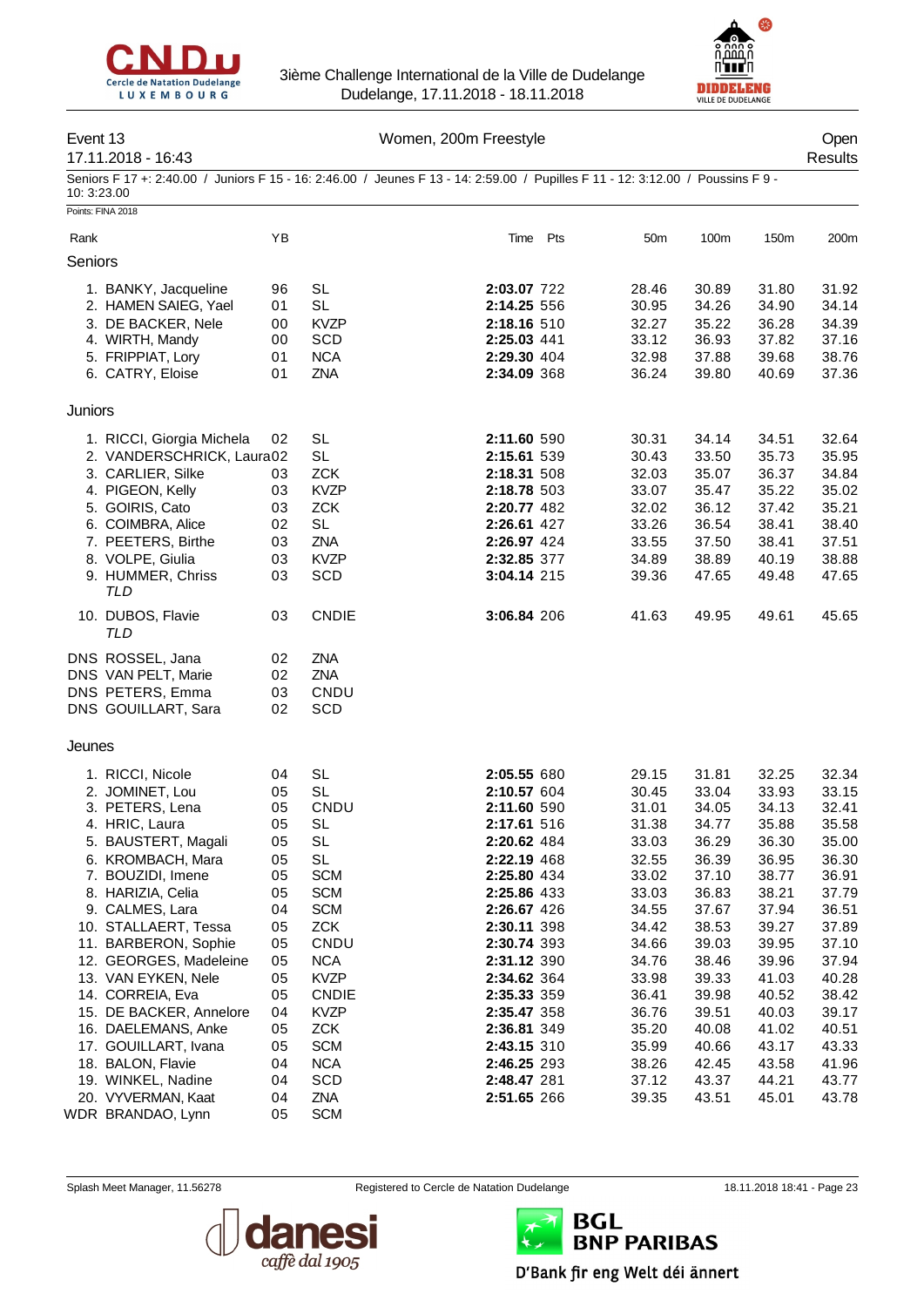



#### Event 13, Women, 200m Freestyle

## Pupilles

|          | 1. CARNEIRO, Sofia            | 06 | <b>SL</b>   | 2:29.54 402 | 34.14 | 37.79 | 38.94 | 38.67 |
|----------|-------------------------------|----|-------------|-------------|-------|-------|-------|-------|
|          | 2. REINESCH, Leeloo           | 07 | <b>SCM</b>  | 2:31.12 390 | 35.01 | 38.61 | 40.09 | 37.41 |
|          | 3. SOFFIO, Mara               | 06 | <b>SCM</b>  | 2:34.07 368 | 35.44 | 39.88 | 40.79 | 37.96 |
|          | 4. KROMBACH, Linda            | 07 | <b>SL</b>   | 2:34.83 362 | 35.16 | 40.12 | 40.50 | 39.05 |
|          | 5. VANDENABEELE, Lotta        | 06 | <b>KVZP</b> | 2:37.72 343 | 35.15 | 39.42 | 42.51 | 40.64 |
|          | 6. LINDMARK MELO, Maia        | 07 | CNDU        | 2:38.38 338 | 36.01 | 40.44 | 41.51 | 40.42 |
|          | 7. PHILIPPART, Lina           | 07 | <b>SCM</b>  | 2:39.71 330 | 37.18 | 40.41 | 40.82 | 41.30 |
|          | 8. PETESCH, Lea               | 07 | <b>SCM</b>  | 2:41.01 322 | 35.69 | 41.13 | 42.33 | 41.86 |
|          | 9. NTAGANDA, Sophie           | 07 | <b>SL</b>   | 2:46.50 291 | 38.98 | 42.84 | 44.01 | 40.67 |
|          | 10. POPA, Sonia               | 06 | <b>SCM</b>  | 2:48.90 279 | 36.77 | 42.30 | 44.04 | 45.79 |
|          | 11. BOKOVA, Marta             | 06 | <b>SL</b>   | 2:49.98 274 | 36.11 | 40.63 | 41.17 | 52.07 |
|          | 12. FABIANI, Eden             | 07 | <b>SCM</b>  | 2:50.16 273 | 37.93 | 43.38 | 45.51 | 43.34 |
|          | 13. KOENIG, Aurelie           | 07 | <b>SCR</b>  | 2:50.64 271 | 39.81 | 44.33 | 43.69 | 42.81 |
|          | 14. ELCHEROTH, Niki           | 07 | <b>SCR</b>  | 2:52.28 263 | 39.70 | 44.76 | 45.19 | 42.63 |
|          | 15. OLINGER, Tina             | 06 | <b>CNW</b>  | 2:54.01 255 | 38.62 | 44.55 | 46.80 | 44.04 |
|          | 16. DE BAETS, Roos            | 06 | <b>KVZP</b> | 2:54.92 251 | 37.60 | 43.93 | 47.17 | 46.22 |
|          | 17. DE KOCK, Silke            | 07 | <b>ZCK</b>  | 2:59.57 232 | 42.05 | 46.89 | 46.82 | 43.81 |
|          | 18. BERTRANG, Louana          | 06 | <b>SCM</b>  | 3:00.00 230 | 39.67 | 46.22 | 47.97 | 46.14 |
|          | 19. GARBUGLIO, Jaya Lavinia07 |    | <b>SCM</b>  | 3:00.40 229 | 40.51 | 46.39 | 48.14 | 45.36 |
|          | 20. THINNES, Lena             | 07 | <b>SCM</b>  | 3:12.52 188 | 40.89 | 49.64 | 51.26 | 50.73 |
|          | TLD                           |    |             |             |       |       |       |       |
| Poussins |                               |    |             |             |       |       |       |       |
|          | 1. ALLAR, Maud                | 08 | <b>CNP</b>  | 2:48.98 279 | 38.39 | 43.77 | 44.39 | 42.43 |
|          | 2. CALMES, Liz                | 08 | <b>SCM</b>  | 2:51.35 267 | 38.74 | 43.41 | 44.76 | 44.44 |
|          | WDR MARTUCCI, Sofia           | 08 | <b>SCD</b>  |             |       |       |       |       |

|             | Event 14<br>17.11.2018 - 17:21                                                                                                                               |                                        |                                                                                         | Men, 200m Freestyle                                                                                                              |     |                                                             |                                                             |                                                             | Open<br><b>Results</b>                                      |
|-------------|--------------------------------------------------------------------------------------------------------------------------------------------------------------|----------------------------------------|-----------------------------------------------------------------------------------------|----------------------------------------------------------------------------------------------------------------------------------|-----|-------------------------------------------------------------|-------------------------------------------------------------|-------------------------------------------------------------|-------------------------------------------------------------|
| 11: 3:17.00 |                                                                                                                                                              |                                        |                                                                                         | Seniors M 18 +: 2:25.00 / Juniors M 16 - 17: 2:34.00 / Jeunes M 14 - 15: 2:51.00 / Pupilles M 12 - 13: 3:07.00 / Poussins M 10 - |     |                                                             |                                                             |                                                             |                                                             |
|             | Points: FINA 2018                                                                                                                                            |                                        |                                                                                         |                                                                                                                                  |     |                                                             |                                                             |                                                             |                                                             |
| Rank        |                                                                                                                                                              | YB                                     |                                                                                         | Time                                                                                                                             | Pts | 50 <sub>m</sub>                                             | 100m                                                        | 150m                                                        | 200m                                                        |
| Seniors     |                                                                                                                                                              |                                        |                                                                                         |                                                                                                                                  |     |                                                             |                                                             |                                                             |                                                             |
|             | 1. MANNES, Max                                                                                                                                               | 97                                     | SL                                                                                      | 1:49.75 742                                                                                                                      |     | 24.92                                                       | 27.41                                                       | 27.90                                                       | 29.52                                                       |
|             | 2. VANDERSCHRICK, Steph00<br>3. FRIPPIAT, Florian<br>4. CONZEMIUS, Jerome<br>5. ONGHENA, Basiel<br>6. BEAUTHIER, Ronan<br>7. SOETINCK, Joachim<br><b>TLD</b> | 98<br>99<br>00<br>99<br>99             | <b>SL</b><br><b>NCA</b><br>SL<br><b>ZNA</b><br><b>KVZP</b><br><b>ZNA</b>                | 1:51.63 705<br>1:54.36 656<br>2:06.44 485<br>2:09.91 447<br>2:13.18 415<br>2:27.77 304                                           |     | 25.44<br>26.13<br>29.10<br>29.65<br>30.43<br>34.32          | 27.85<br>28.37<br>32.13<br>33.19<br>34.52<br>37.18          | 28.84<br>29.49<br>33.29<br>34.13<br>34.12<br>38.90          | 29.50<br>30.37<br>31.92<br>32.94<br>34.11<br>37.37          |
| Juniors     |                                                                                                                                                              |                                        |                                                                                         |                                                                                                                                  |     |                                                             |                                                             |                                                             |                                                             |
|             | 1. SAUBER, Bob<br>2. SCHMITZ, Jacques<br>3. DE BACKER, Ruben<br>4. WIRTH, David<br>5. LESAGE, Christophe<br>6. BEAUTHIER, Killian<br>7. BANKY, Jordan        | 01<br>02<br>01<br>02<br>02<br>02<br>01 | <b>SCR</b><br><b>SCR</b><br><b>KVZP</b><br>SCD<br><b>SL</b><br><b>KVZP</b><br><b>SL</b> | 1:54.82 648<br>1:56.19 625<br>2:05.45 496<br>2:05.85 492<br>2:06.35 486<br>2:06.72 482<br>2:07.21 476                            |     | 26.55<br>27.33<br>28.06<br>28.82<br>29.45<br>28.72<br>28.57 | 28.78<br>29.97<br>31.93<br>32.78<br>32.31<br>32.33<br>32.61 | 29.87<br>29.74<br>33.13<br>33.02<br>33.04<br>32.86<br>33.71 | 29.62<br>29.15<br>32.33<br>31.23<br>31.55<br>32.81<br>32.32 |



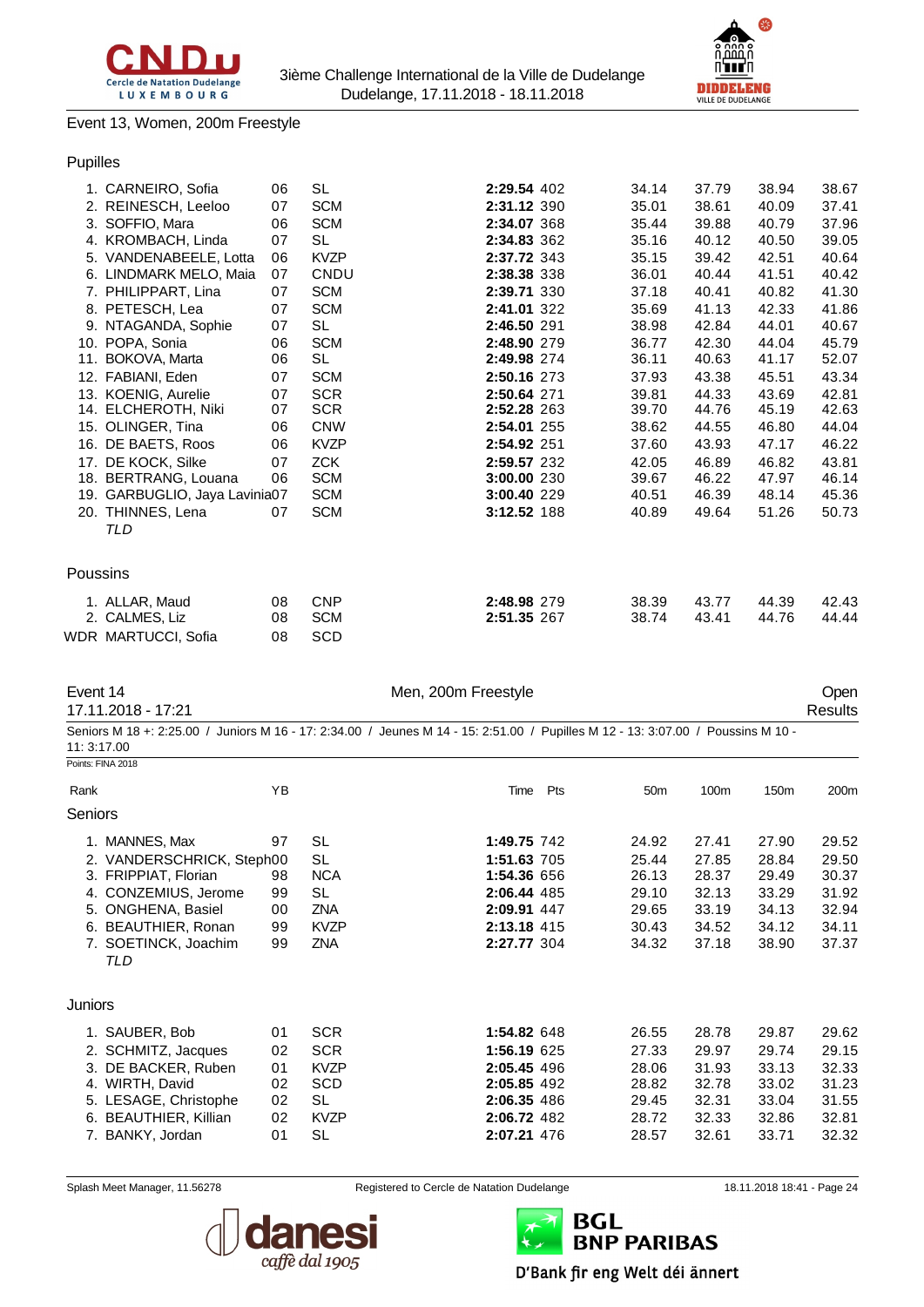

#### Event 14, Boys, 200m Freestyle, Juniors



| Rank     |                            | ΥB |              | Time        | Pts | 50m   | 100m  | 150m  | 200m  |
|----------|----------------------------|----|--------------|-------------|-----|-------|-------|-------|-------|
|          | 8. MULDER, Anael           | 02 | <b>NCA</b>   | 2:12.55 421 |     | 30.20 | 33.94 | 35.43 | 32.98 |
|          | 9. PEETERS, Jaron          | 02 | ZNA          | 2:17.00 381 |     | 31.72 | 35.76 | 37.27 | 32.25 |
|          | 10. PUETZ, Yann            | 02 | <b>SL</b>    | 2:18.47 369 |     | 31.65 | 36.21 | 36.42 | 34.19 |
|          | 11. CAILLIAU, Nils         | 01 | <b>SCR</b>   | 2:19.00 365 |     | 31.07 | 34.83 | 36.68 | 36.42 |
|          | 12. BOGAERT, Ciaran        | 01 | ZNA          | 2:30.97 285 |     | 33.24 | 39.03 | 38.17 | 40.53 |
|          |                            |    |              |             |     |       |       |       |       |
| Jeunes   |                            |    |              |             |     |       |       |       |       |
|          | 1. OKENS, Jari             | 03 | <b>ZCK</b>   | 1:59.65 572 |     | 27.57 | 30.48 | 31.06 | 30.54 |
|          | 2. DALEIDEN CIUFERRI, Ra03 |    | <b>SCD</b>   | 1:59.90 569 |     | 27.15 | 30.33 | 31.52 | 30.90 |
|          | 3. BOKOV, Rodion           | 03 | <b>SL</b>    | 2:03.17 525 |     | 27.81 | 31.13 | 32.16 | 32.07 |
|          | 4. MORARU, Matteo          | 04 | <b>SL</b>    | 2:05.38 497 |     | 28.35 | 31.92 | 33.28 | 31.83 |
|          | 5. LANNERS, Nicolas        | 04 | SCD          | 2:06.29 487 |     | 29.23 | 32.28 | 33.55 | 31.23 |
|          | 6. BOENTGES, Kevin         | 03 | <b>CNP</b>   | 2:06.62 483 |     | 29.89 | 32.98 | 32.16 | 31.59 |
|          | 7. CONSTANTINO CAEIRO, 103 |    | CNDU         | 2:07.14 477 |     | 30.32 | 33.31 | 33.22 | 30.29 |
|          | 8. LUKA, Mory              | 04 | <b>SL</b>    | 2:10.24 444 |     | 29.75 | 32.52 | 33.76 | 34.21 |
|          | 9. SUKHANOV, Maxim         | 04 | CNDU         | 2:13.49 412 |     | 29.81 | 33.37 | 35.51 | 34.80 |
|          | 10. KIRCH, Felix           | 03 | CNDU         | 2:15.62 393 |     | 30.38 | 34.05 | 35.59 | 35.60 |
|          | 11. BAERT, Amaury          | 03 | <b>ZCK</b>   | 2:16.34 387 |     | 31.21 | 34.82 | 35.34 | 34.97 |
|          | 12. SIMEONOV, Vladimir     | 04 | <b>SL</b>    | 2:20.81 351 |     | 31.33 | 35.28 | 37.20 | 37.00 |
|          | 13. MILANOVSKI, Nikola     | 04 | <b>SL</b>    | 2:23.47 332 |     | 32.30 | 36.04 | 37.52 | 37.61 |
|          | 14. DE VREESE, Ruben       | 03 | ZNA          | 2:27.55 305 |     | 33.04 | 37.55 | 39.03 | 37.93 |
|          | 15. PALAGNIOUK, Romain     | 04 | <b>CNP</b>   | 2:33.33 272 |     | 33.11 | 38.95 | 41.41 | 39.86 |
|          | 16. DE SMET, Giel          | 04 | ZNA          | 2:33.60 270 |     | 34.41 | 39.02 | 41.48 | 38.69 |
|          | 17. DELIEGE, Brice         | 04 | <b>NCA</b>   | 2:35.78 259 |     | 35.53 | 40.45 | 41.88 | 37.92 |
|          | DNS WENZEL, Gregory        | 04 | <b>CNDIE</b> |             |     |       |       |       |       |
| Pupilles |                            |    |              |             |     |       |       |       |       |
|          | 1. LUCARELLI, Riccardo     | 05 | <b>SL</b>    | 2:07.38 474 |     | 29.58 | 33.21 | 32.92 | 31.67 |
|          | 2. DURAKOVIC, Tarik        | 05 | <b>SL</b>    | 2:17.70 375 |     | 31.67 | 35.10 | 36.11 | 34.82 |
|          | 3. CARNEIRO, Nuno          | 05 | <b>SL</b>    | 2:18.34 370 |     | 30.70 | 35.56 | 37.46 | 34.62 |
|          | 4. KIRCH, Paul             | 05 | CNDU         | 2:23.28 333 |     | 33.20 | 36.94 | 37.15 | 35.99 |
|          | 5. PEUSCH, Kevin           | 06 | <b>SL</b>    | 2:23.76 330 |     | 33.25 | 36.83 | 37.80 | 35.88 |
|          | 6. KEMP, Finn              | 05 | <b>SL</b>    | 2:24.34 326 |     | 33.58 | 36.88 | 39.00 | 34.88 |
|          | 7. WESTER, Ben             | 06 | CNDU         | 2:24.81 323 |     | 34.24 | 36.82 | 37.14 | 36.61 |
|          | 8. RIKKERT, Thijmen        | 06 | <b>SL</b>    | 2:26.09 314 |     | 33.46 | 37.31 | 38.61 | 36.71 |
|          | 9. MOOG, Mathis            | 06 | <b>SL</b>    | 2:26.60 311 |     | 33.21 | 37.37 | 38.52 | 37.50 |
|          | 10. BOENTGES, Kimi         | 05 | <b>CNP</b>   | 2:26.67 310 |     | 33.99 | 38.81 | 39.25 | 34.62 |
| 11.      | NTAGANDA, Alexis           | 05 | <b>SL</b>    | 2:28.43 300 |     | 33.73 | 38.44 | 39.20 | 37.06 |
|          | 12. ROOBAERT, Jurre        | 06 | <b>KVZP</b>  | 2:32.05 279 |     | 34.98 | 39.82 | 39.89 | 37.36 |
|          | 13. PUCCIO, Alessio        | 06 | <b>KVZP</b>  | 2:35.02 263 |     | 35.17 | 41.13 | 40.17 | 38.55 |
|          | 14. ORDENER, Esteban       | 05 | CNDU         | 2:43.31 225 |     | 35.76 | 41.42 | 43.72 | 42.41 |
|          | 15. MILANOVSKI, Stefan     | 06 | SL           | 2:50.27 198 |     | 38.40 | 43.76 | 44.16 | 43.95 |
|          | DNS FLOREAN, Darius        | 05 | <b>SL</b>    |             |     |       |       |       |       |
| Poussins |                            |    |              |             |     |       |       |       |       |
|          | 1. SREENIVASAN, Jaiden     | 07 | <b>SCM</b>   | 2:35.68 260 |     | 35.87 | 40.56 | 41.35 | 37.90 |
|          | 2. VERHAVERT, Arno         | 07 | <b>KVZP</b>  | 2:44.47 220 |     | 38.23 | 41.91 | 43.81 | 40.52 |
|          |                            |    |              |             |     |       |       |       |       |

3. NELL, Noah 08 KVZP **2:53.86** 186 39.62 44.96 46.54 42.74





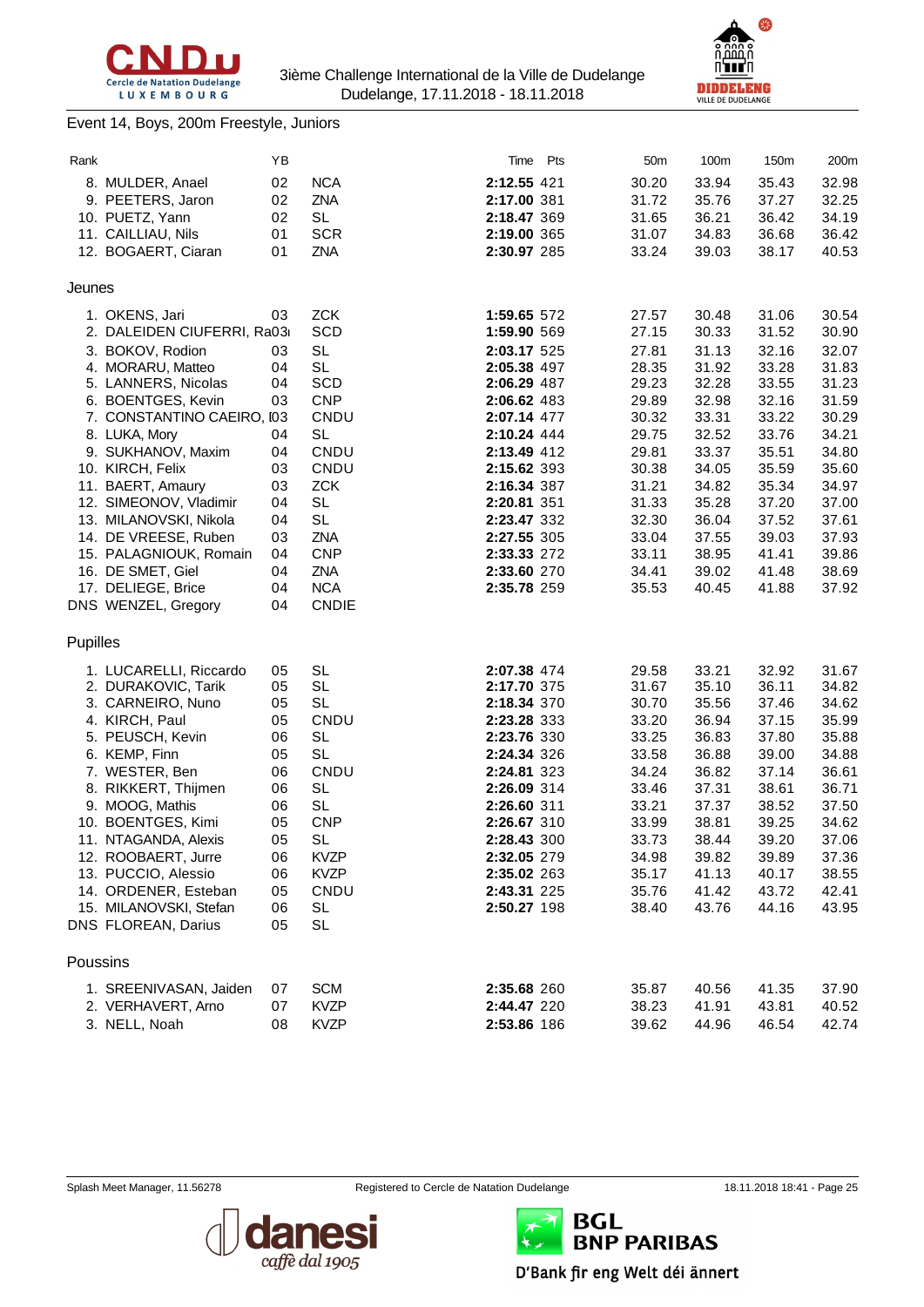



| Event 15<br>17.11.2018 - 17:53               |          |              | Women, 200m Breaststroke                                                                                                         |                 |                |                | Open<br>Results |
|----------------------------------------------|----------|--------------|----------------------------------------------------------------------------------------------------------------------------------|-----------------|----------------|----------------|-----------------|
| 10:4:16.00                                   |          |              | Seniors F 17 +: 3:21.00 / Juniors F 15 - 16: 3:27.00 / Jeunes F 13 - 14: 3:44.00 / Pupilles F 11 - 12: 4:00.00 / Poussins F 9 -  |                 |                |                |                 |
| Points: FINA 2018                            |          |              |                                                                                                                                  |                 |                |                |                 |
| Rank                                         | YB       |              | Time Pts                                                                                                                         | 50 <sub>m</sub> | 100m           | 150m           | 200m            |
| Juniors                                      |          |              |                                                                                                                                  |                 |                |                |                 |
| 1. BOSMANS, Fleur                            | 02       | <b>ZCK</b>   | 2:59.33 422                                                                                                                      | 40.52           | 45.10          | 46.51          | 47.20           |
| 2. PEDROSA ANTONIO, Mor03i                   |          | <b>CNDIE</b> | 3:00.64 413                                                                                                                      | 40.21           | 47.06          | 47.58          | 45.79           |
|                                              |          |              |                                                                                                                                  |                 |                |                |                 |
| Jeunes                                       |          |              |                                                                                                                                  |                 |                |                |                 |
| 1. LEONARD, Lis                              | 05       | <b>SL</b>    | 2:53.39 467                                                                                                                      | 38.20           | 43.70          | 45.43          | 46.06           |
| 2. HAAG, Nora                                | 04       | <b>SCR</b>   | 2:55.73 449                                                                                                                      | 39.51           | 44.68          | 45.93          | 45.61           |
| 3. VAN DE VONDEL, Maxine 04                  |          | ZNA          | 3:06.15 377                                                                                                                      | 41.64           | 48.78          | 48.44          | 47.29           |
| 4. VANDENBRANDEN, Eline05                    |          | <b>ZCK</b>   | 3:24.00 287                                                                                                                      | 44.35           | 51.56          | 53.11          | 54.98           |
| Pupilles                                     |          |              |                                                                                                                                  |                 |                |                |                 |
| 1. HAN, Mengjia                              | 07       | <b>SL</b>    | 2:59.89 418                                                                                                                      | 40.90           | 46.24          | 47.11          | 45.64           |
| 2. THILL, Gina                               | 07       | <b>SCM</b>   | 3:10.40 353                                                                                                                      | 43.20           | 48.44          | 50.09          | 48.67           |
| 3. DE MAERSCHALCK, Ella 07                   |          | <b>ZCK</b>   | 3:27.40 273                                                                                                                      | 46.76           | 52.85          | 54.43          | 53.36           |
| 4. THINNES, Lena                             | 07       | <b>SCM</b>   | 3:56.18 184                                                                                                                      | 51.45           | 1:01.16        | 1:02.23        | 1:01.34         |
|                                              |          |              |                                                                                                                                  |                 |                |                |                 |
| Event 16                                     |          |              | Men, 200m Breaststroke                                                                                                           |                 |                |                |                 |
| 17.11.2018 - 18:02                           |          |              |                                                                                                                                  |                 |                |                | Open<br>Results |
|                                              |          |              | Seniors M 18 +: 3:06.00 / Juniors M 16 - 17: 3:19.00 / Jeunes M 14 - 15: 3:38.00 / Pupilles M 12 - 13: 3:55.00 / Poussins M 10 - |                 |                |                |                 |
| 11:4:10.00                                   |          |              |                                                                                                                                  |                 |                |                |                 |
| Points: FINA 2018                            |          |              |                                                                                                                                  |                 |                |                |                 |
| Rank                                         | YB       |              | Time Pts                                                                                                                         | 50 <sub>m</sub> | 100m           | 150m           | 200m            |
| Seniors                                      |          |              |                                                                                                                                  |                 |                |                |                 |
| 1. WALTZING, Loic                            | 00       | <b>SCD</b>   | 2:32.39 493                                                                                                                      | 34.00           | 38.27          | 39.59          | 40.53           |
| 2. DUBOS, Simon                              | 00       | <b>CNDIE</b> | 3:07.71 264                                                                                                                      | 40.59           | 47.27          | 51.12          | 48.73           |
| TLD                                          |          |              |                                                                                                                                  |                 |                |                |                 |
|                                              |          |              |                                                                                                                                  |                 |                |                |                 |
| Juniors                                      |          |              |                                                                                                                                  |                 |                |                |                 |
| 1. DE SCHRYVER, Noah                         | 01       | ZNA          | 2:19.89 638                                                                                                                      | 31.62           | 35.54          | 36.21          | 36.52           |
| 2. VAN DEN BOSSCHE, Yan01                    |          | <b>SL</b>    | 2:24.49 579                                                                                                                      | 31.54           | 36.50          | 37.72          | 38.73           |
| 3. LANNERS, Bob                              | 02       | SCD          | 2:36.72 453                                                                                                                      | 35.41           | 40.18          | 41.10          | 40.03           |
| DNS ARNAUDIES, David                         | 02       | CNDU         |                                                                                                                                  |                 |                |                |                 |
| Jeunes                                       |          |              |                                                                                                                                  |                 |                |                |                 |
|                                              |          | <b>ZCK</b>   | 2:34.10 477                                                                                                                      |                 |                |                |                 |
| 1. DE BRUYN, Senne<br>2. CAMERLYNCK, Mathias | 03<br>04 | <b>KVZP</b>  | 2:40.92 419                                                                                                                      | 34.07<br>36.86  | 39.90<br>40.93 | 40.49<br>41.56 | 39.64<br>41.57  |
| 3. CRAWFORD, Ethan                           | 03       | CNDU         | 2:44.96 389                                                                                                                      | 36.30           | 41.73          | 42.71          | 44.22           |
| 4. LAMBERT, Yann                             | 04       | ZNA          | 2:46.36 379                                                                                                                      | 37.32           | 43.11          | 43.40          | 42.53           |
| Pupilles                                     |          |              |                                                                                                                                  |                 |                |                |                 |
| 1. OLINGER, Liam                             | 05       | <b>SCM</b>   | 3:04.23 279                                                                                                                      | 41.85           | 47.83          | 48.15          | 46.40           |
| 2. DE VALCK, Matteo                          | 05       | <b>ZCK</b>   | 3:04.97 276                                                                                                                      | 41.57           | 47.84          | 48.28          | 47.28           |
| 3. CALMES, Nicolas                           | 06       | <b>SCM</b>   | 3:06.11 271                                                                                                                      | 40.85           | 46.91          | 49.63          | 48.72           |
| 4. DE VALCK, Dante                           | 06       | <b>ZCK</b>   | 3:17.00 228                                                                                                                      | 43.47           | 49.82          | 51.59          | 52.12           |



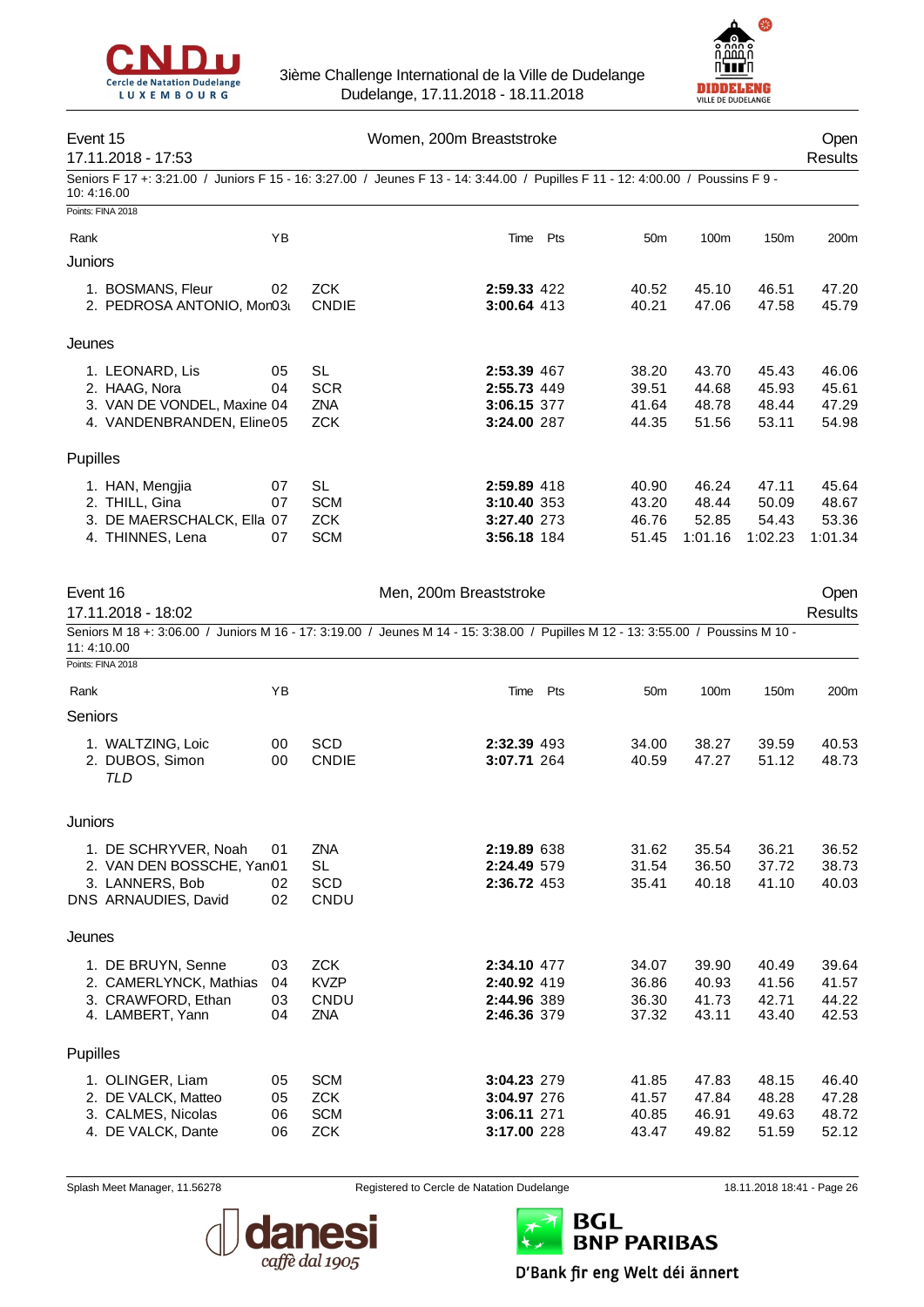



#### Event 16, Men, 200m Breaststroke

# Poussins 1. CHAUSSARD, Albert 07 CNDU **3:11.39** 249 42.50 49.71 51.88 47.30 2. HAAG, Yanic 07 SCR **3:36.28** 172 47.96 55.39 56.49 56.44 Event 17 Communication of the Mixed, 4 x 50m Medley Communication of the Communication of the Open 17.11.2018 - 18:24 Results Points: FINA 2018 Rank **Time Pts** 1. SL 1 SL **1:54.34** 613 BANKY, Jacqueline 96 +0,61 30.46 VANDERSCHRICK, Stephan 00 +0,53 26.98 VAN DEN BOSSCHE, Yann 2. SL 2 SL **1:57.17** 570 VANDERSCHRICK, Laura 02 +0,61 31.19 HAMEN SAIEG, Yael 01 +0,32 29.95 BOKOV, Rodion 03 +0,16 32.85 MANNES, Max 97 +0,29 23.18 3. KVZP 1 KVZP **2:01.03** 517 DE BACKER, Ruben 01 +0,70 29.85 DE BACKER, Nele 00 +0,25 29.73 PIGEON, Kelly 03 +0,31 35.46 BEAUTHIER, Ronan 99 +0,24 25.99

| 4.                       | ZCK 1<br>CARLIER, Silke                                         | 03       | $+0,59$            | <b>ZCK</b><br>32.73           | OKENS, Jari                                       | 03       | 2:01.86<br>$+0,27$            | 507<br>27.54          |
|--------------------------|-----------------------------------------------------------------|----------|--------------------|-------------------------------|---------------------------------------------------|----------|-------------------------------|-----------------------|
|                          | DE BRUYN, Senne                                                 | 03       | $+0,38$            | 32.58                         | GOIRIS, Cato                                      | 03       | $+0.47$                       | 29.01                 |
| 5.                       | ZNA <sub>1</sub><br>PEETERS, Birthe<br>DE SCHRYVER, Noah        | 03<br>01 | $+0.81$<br>$+0.27$ | <b>ZNA</b><br>36.29<br>30.41  | VAN PELT, Marie<br><b>ONGHENA, Basiel</b>         | 02<br>00 | 2:05.15<br>$+0,44$<br>$+0,24$ | 468<br>31.64<br>26.81 |
| 6.                       | SCD <sub>1</sub><br>WIRTH, Mandy<br><b>WALTZING, Loic</b>       | 00<br>00 | $+0.64$<br>$+0,43$ | <b>SCD</b><br>32.68<br>32.27  | LANNERS, Bob<br>WINKEL, Nadine                    | 02<br>04 | 2:08.17<br>$+0.55$<br>$+0,44$ | 435<br>28.97<br>34.25 |
|                          | 7. NCA 1<br>FRIPPIAT, Florian<br>GEORGES, Madeleine             | 98<br>05 | $+0.68$<br>$+0.53$ | <b>NCA</b><br>26.71<br>41.11  | FRIPPIAT, Lory<br>MULDER, Anael                   | 01<br>02 | 2:09.64<br>$+0.45$<br>$+0,50$ | 421<br>33.83<br>27.99 |
| 8.                       | CNDU <sub>1</sub><br><b>BLACK, Rachael</b><br>CHAUSSARD, Albert | 01<br>07 | $+0.64$<br>$+0.49$ | <b>CNDU</b><br>31.96<br>40.61 | PETERS, Lena<br>KIRCH, Felix                      | 05<br>03 | 2:10.13<br>$+0,71$<br>$+0,34$ | 416<br>30.56<br>27.00 |
|                          | 9. KVZP 2<br>VANDENABEELE, Lotta<br>CAMERLYNCK, Mathias         | 06<br>04 | $+0,71$<br>$+0.52$ | <b>KVZP</b><br>37.13<br>35.95 | <b>BEAUTHIER, Killian</b><br><b>VOLPE.</b> Giulia | 02<br>03 | 2:13.71<br>$+0,40$<br>$+0,55$ | 383<br>29.08<br>31.55 |
| 10.                      | CNDU <sub>2</sub><br>KIRCH, Paul<br>PETERS, Emma                | 05<br>03 | $+0.75$<br>$+0,61$ | <b>CNDU</b><br>36.56<br>39.14 | SUKHANOV, Maxim<br><b>BARBERON, Sophie</b>        | 04<br>05 | 2:18.41<br>$+0.65$<br>$+0,57$ | 346<br>31.25<br>31.46 |
| 11.                      | ZNA <sub>2</sub><br>LAMBERT, Yann<br>VAN DE VONDEL, Maxine      | 04<br>04 | $+0.80$<br>$+0.60$ | <b>ZNA</b><br>34.06<br>39.37  | CATRY, Eloise<br>DE VREESE, Ruben                 | 01<br>03 | 2:18.75<br>$+0.61$<br>$+0,32$ | 343<br>35.47<br>29.85 |
| 12.                      | SCM <sub>1</sub><br>CALMES, Nicolas<br>OLINGER, Liam            | 06<br>05 | $+0,78$<br>$+0.60$ | <b>SCM</b><br>35.84<br>40.52  | SOFFIO, Mara<br>HARIZIA, Celia                    | 06<br>05 | 2:21.87<br>$+0.54$<br>$+0,62$ | 321<br>34.30<br>31.21 |
| <b>DNS</b><br><b>DNS</b> | CNDIE 1<br>SCD <sub>2</sub>                                     |          |                    | <b>CNDIE</b><br><b>SCD</b>    |                                                   |          |                               |                       |





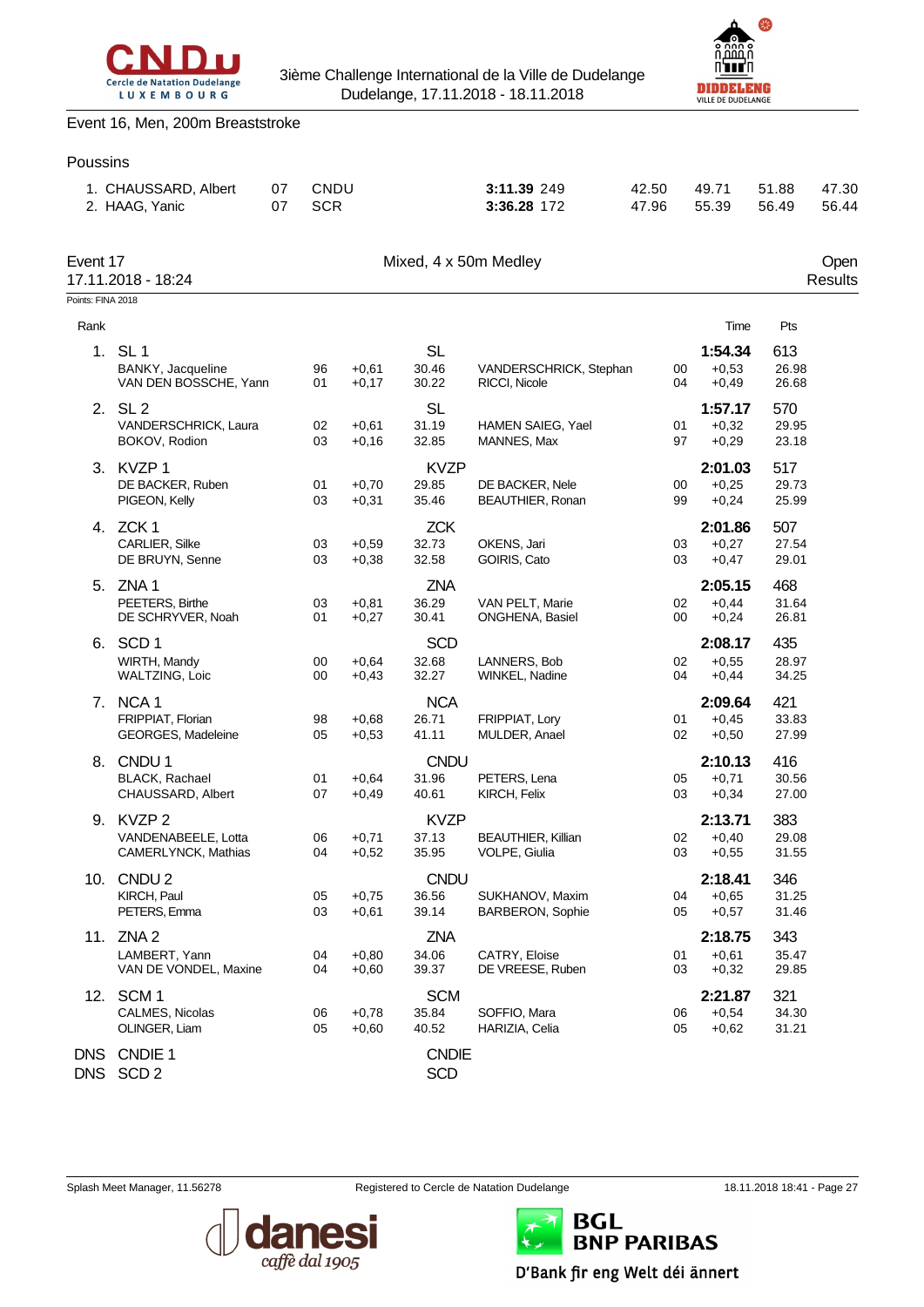



# 3 - Sunday morning 18.11.2018 - 9:00

| Event 18          | 18.11.2018 - 9:00                      |        | Women, 50m Butterfly |       | Open<br><b>Results Prelim</b> |  |  |
|-------------------|----------------------------------------|--------|----------------------|-------|-------------------------------|--|--|
| Open F: 37.00     |                                        |        |                      |       |                               |  |  |
| Points: FINA 2018 |                                        |        |                      |       |                               |  |  |
| Rank              |                                        | YB     |                      | Time  | Pts                           |  |  |
| 1.                | PETERS, Lena                           | 05     | <b>CNDU</b>          | 29.61 | 558 A                         |  |  |
| 2.                | DE BACKER, Nele                        | $00\,$ | <b>KVZP</b>          | 30.14 | 529 A                         |  |  |
| 3.                | PETERS, Emma                           | 03     | <b>CNDU</b>          | 30.46 | 512 A                         |  |  |
| 4.                | VAN PELT, Marie                        | 02     | ZNA                  | 30.69 | 501<br>$\mathsf{A}$           |  |  |
| 5.                | VERLAQUE, Ciara                        | 04     | <b>CNDU</b>          | 32.38 | 426<br>$\mathsf{A}$           |  |  |
| 6.                | COIMBRA, Alice                         | 02     | <b>SL</b>            | 32.48 | 422<br>A                      |  |  |
| 7.                | GUARNACCIA, Soledad                    | 03     | <b>CNVDF</b>         | 32.67 | 415<br>B                      |  |  |
| 8.                | WIRTH, Mandy                           | $00\,$ | <b>SCD</b>           | 33.12 | 398 B                         |  |  |
|                   | 9. KETTENMEYER, Ly                     | 04     | <b>SCDE</b>          | 33.28 | 393 B                         |  |  |
|                   | 10. BROICH, Lea-Sophie                 | $00\,$ | <b>PSVT</b>          | 33.40 | 388 B                         |  |  |
|                   | 11. HAAG, Nora                         | 04     | <b>SCR</b>           | 33.57 | 383 B                         |  |  |
|                   | 12. FRIPPIAT, Lory                     | 01     | <b>NCA</b>           | 33.84 | 373 B                         |  |  |
|                   | 13. KETTENMEYER-REULAND, Carole        | 78     | <b>SCDE</b>          | 33.86 | 373 R                         |  |  |
|                   | 14. HARIZIA, Celia                     | 05     | <b>SCM</b>           | 33.93 | 370<br>$\mathsf{R}$           |  |  |
|                   | 15. CARNEIRO, Sofia                    | 06     | <b>SL</b>            | 34.31 | 358                           |  |  |
|                   | 16. SOFFIO, Mara                       | 06     | <b>SCM</b>           | 34.34 | 357                           |  |  |
|                   | 17. HUYSMANS, Silke                    | 04     | <b>ZCK</b>           | 34.38 | 356                           |  |  |
|                   | 18. GUERARD, Anna-Sica                 | 01     | <b>SCD</b>           | 34.48 | 353                           |  |  |
|                   | 19. GEORGES, Madeleine                 | 05     | <b>NCA</b>           | 34.67 | 347                           |  |  |
|                   | 20. SCHAFFER, Helene                   | 04     | <b>CNVDF</b>         | 34.84 | 342                           |  |  |
|                   | CALMES, Lara                           | 04     | <b>SCM</b>           | 34.84 | 342                           |  |  |
|                   | 22. PHILIPPART, Lina                   | 07     | <b>SCM</b>           | 34.89 | 341                           |  |  |
|                   | 23. VINCKEL, Alyson                    | 03     | <b>CNVDF</b>         | 35.26 | 330                           |  |  |
| 24.               | <b>BARBERON, Sophie</b>                | 05     | <b>CNDU</b>          | 35.32 | 328                           |  |  |
| 25.               | CATRY, Eloise                          | 01     | <b>ZNA</b>           | 35.42 | 326                           |  |  |
| 26.               | REINESCH, Leeloo                       | 07     | <b>SCM</b>           | 35.57 | 321                           |  |  |
| 27.               | YOSHIDA, Tomoyo                        | 02     | <b>CNDU</b>          | 35.86 | 314                           |  |  |
|                   | 28. VOLPE, Giulia                      | 03     | <b>KVZP</b>          | 35.92 | 312                           |  |  |
| 29.               | PAOLETTI, Alizee                       | 06     | <b>CNVDF</b>         | 35.94 | 312                           |  |  |
| 30.               | <b>BOUZIDI, Imene</b>                  | 05     | <b>SCM</b>           | 36.50 | 298                           |  |  |
| 31.               | DAELEMANS, Anke                        | 05     | <b>ZCK</b>           | 36.55 | 296                           |  |  |
|                   | 32. LINDMARK MELO, Maia                | $07$   | <b>CNDU</b>          | 36.87 | 289                           |  |  |
|                   | 33. DEVISCOUR, Sarah<br><b>TLD</b>     | 05     | <b>CNE</b>           | 37.03 | 285                           |  |  |
|                   | 34. DE MAERSCHALCK, Ella<br><b>TLD</b> | 07     | <b>ZCK</b>           | 37.48 | 275                           |  |  |
|                   | 35. THILL, Gina<br>TLD                 | 07     | <b>SCM</b>           | 37.76 | 269                           |  |  |
|                   | 36. TER HEEGDE, Lisa<br><b>TLD</b>     | 02     | <b>CNE</b>           | 38.23 | 259                           |  |  |
|                   | 37. PIGEON, Kelly<br><b>TLD</b>        | 03     | <b>KVZP</b>          | 38.31 | 257                           |  |  |
|                   | 38. DE KOCK, Silke<br><b>TLD</b>       | 07     | <b>ZCK</b>           | 39.54 | 234                           |  |  |





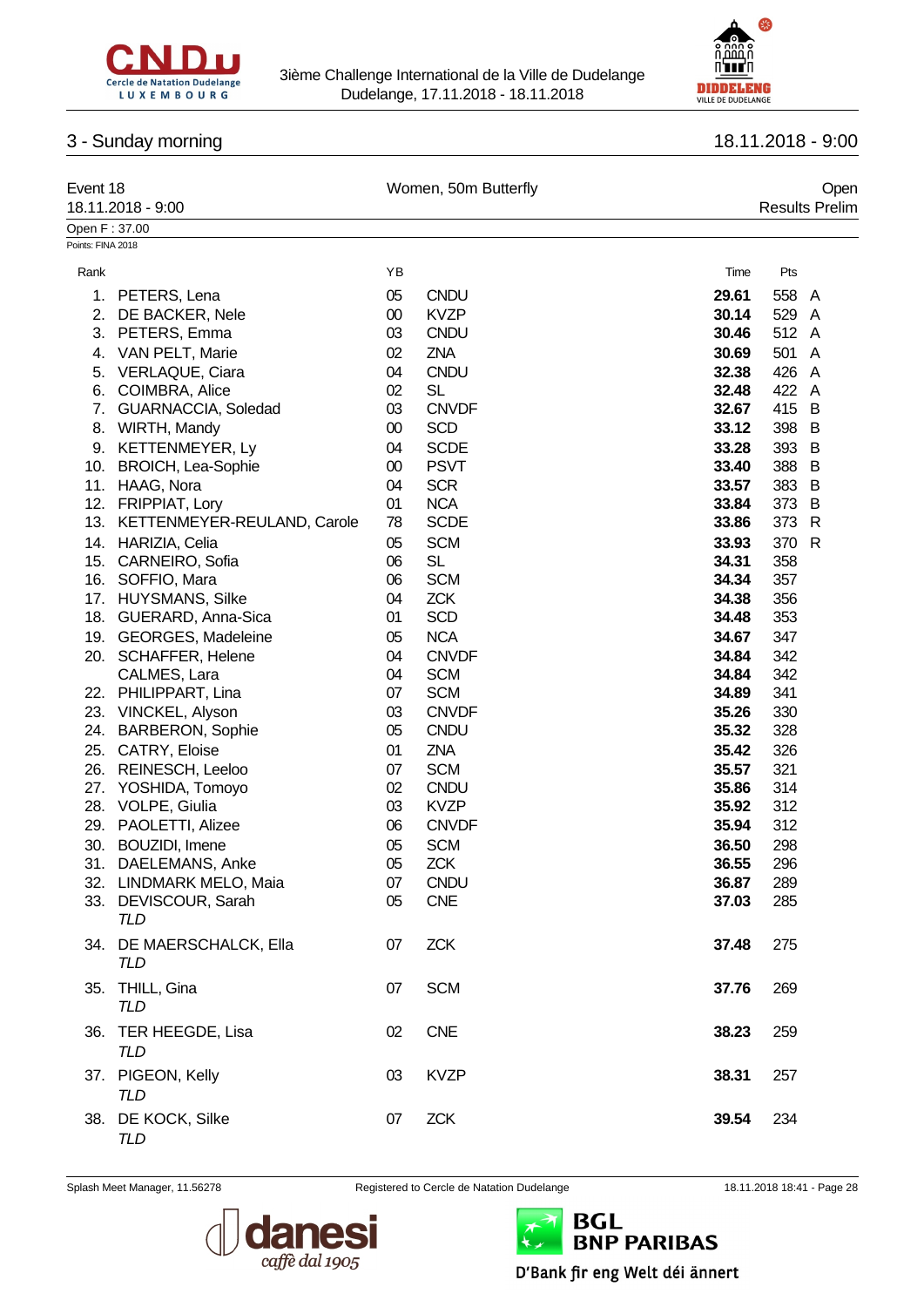



Event 18, Women, 50m Butterfly, Prelim, Open

| Rank |                                          | YΒ       |                            | Time  | Pts |
|------|------------------------------------------|----------|----------------------------|-------|-----|
| 39.  | <b>WINKEL, Nadine</b><br>TLD             | 04       | <b>SCD</b>                 | 40.82 | 213 |
|      | 40. DE BAETS, Roos<br>TLD                | 06       | <b>KVZP</b>                | 43.74 | 173 |
|      | WDR ALBERS, Neele<br>WDR FABIANI, Chanel | 05<br>03 | <b>SCDE</b><br><b>CNDU</b> |       |     |

| Event 19          |                                                     |          | Men, 50m Butterfly       | Open           |            |                       |  |
|-------------------|-----------------------------------------------------|----------|--------------------------|----------------|------------|-----------------------|--|
|                   | 18.11.2018 - 9:10                                   |          |                          |                |            | <b>Results Prelim</b> |  |
| Open M: 33.00     |                                                     |          |                          |                |            |                       |  |
| Points: FINA 2018 |                                                     |          |                          |                |            |                       |  |
| Rank              |                                                     | YB       |                          | Time           | Pts        |                       |  |
| 1.                | FRIPPIAT, Florian                                   | 98       | <b>NCA</b>               | 25.82          | 601 A      |                       |  |
| 2.                | SAUBER, Bob                                         | 01       | <b>SCR</b>               | 27.21          | 514 A      |                       |  |
|                   | 3. CONZEMIUS, Jerome                                | 99       | <b>SL</b>                | 27.27          | 510 A      |                       |  |
|                   | 4. BECKERS, Felix                                   | 01       | <b>SCDE</b>              | 27.74          | 485        | A                     |  |
|                   | 5. MOREAUX, Maxime                                  | 02       | <b>SCR</b>               | 28.11          | 466 A      |                       |  |
|                   | 6. CONSTANTINO CAEIRO, Diogo                        | 03       | <b>CNDU</b>              | 28.18          | 462 A      |                       |  |
| 7.                | JAAS, Jeff                                          | 04       | <b>SCDE</b>              | 28.36          | 454        | B                     |  |
|                   | 8. LANNERS, Bob                                     | 02       | <b>SCD</b>               | 28.44          | 450        | $\overline{B}$        |  |
|                   | 9. SIMAO NOGUEIRA, Joao                             | 04       | <b>SCD</b>               | 28.81          | 433 B      |                       |  |
|                   | 10. LUCARELLI, Riccardo                             | 05       | <b>SL</b>                | 28.88          | 430 B      |                       |  |
|                   | 11. LANNERS, Nicolas                                | 04       | <b>SCD</b>               | 28.90          | 429 B      |                       |  |
|                   | 12. MORIS, Cedric                                   | 98       | <b>SCDE</b>              | 28.97          | 426        | $\overline{B}$        |  |
|                   | 13. LESAGE, Christophe                              | 02       | <b>SL</b>                | 28.98          | 425        | $\mathsf{R}$          |  |
|                   | 14. BANKY, Jordan                                   | 01       | <b>SL</b>                | 29.36          | 409        | R                     |  |
|                   | 15. ADAMI, Mike                                     | 99       | <b>SCDE</b>              | 29.39          | 408        |                       |  |
|                   | 16. WEIDERT, Jo                                     | 03       | <b>CNE</b>               | 29.54          | 401        |                       |  |
|                   | 17. MORARU, Matteo                                  | 04       | <b>SL</b>                | 29.76          | 393        |                       |  |
|                   | 18. BEAUTHIER, Ronan                                | 99       | <b>KVZP</b>              | 29.85          | 389        |                       |  |
|                   | 19. ONGHENA, Basiel                                 | 00       | ZNA                      | 29.88          | 388        |                       |  |
|                   | 20. CAILLIAU, Nils                                  | 01       | <b>SCR</b>               | 29.90          | 387        |                       |  |
|                   | 21. WIRTH, David                                    | 02       | <b>SCD</b>               | 29.92          | 386        |                       |  |
|                   | 22. DENTER, Arthur                                  | 04       | <b>CNE</b>               | 30.12          | 379        |                       |  |
|                   | KETTENMEYER, Yul                                    | 03       | <b>SCDE</b>              | 30.12          | 379        |                       |  |
|                   | 24. LAMBERT, Yann                                   | 04       | ZNA                      | 30.63          | 360        |                       |  |
|                   | 25. LUKA, Mory                                      | 04       | <b>SL</b>                | 30.73          | 357        |                       |  |
|                   | 26. BOURCKEL, Mike                                  | 03       | <b>CNW</b>               | 31.05          | 346        |                       |  |
|                   | 27. SPICK, Mathias                                  | 03       | <b>CNVDF</b>             | 31.59          | 328        |                       |  |
|                   | 28. DI PINTO, Eric                                  | 03       | <b>CNDU</b>              | 31.70          | 325        |                       |  |
|                   | 29. MULDER, Anael                                   | 02       | <b>NCA</b>               | 31.74          | 324        |                       |  |
|                   | 30. GIRS, Matheo                                    | 02       | <b>CNW</b>               | 32.19          | 310        |                       |  |
|                   | MAAS-KOOB, Cedric                                   | 02<br>02 | <b>SCDE</b><br><b>SL</b> | 32.19<br>32.26 | 310<br>308 |                       |  |
|                   | 32. PUETZ, Yann                                     | 03       | <b>ZCK</b>               | 32.30          |            |                       |  |
|                   | 33. BAERT, Amaury                                   |          |                          |                | 307        |                       |  |
|                   | 34. VIGUIER, Elyan                                  | 04       | <b>SL</b><br><b>CNDU</b> | 32.81          | 293        |                       |  |
| 36.               | KOHN-CANTOREGGI, Daniel<br><b>MICHIELS, Patrick</b> | 03<br>02 | <b>CNE</b>               | 32.81<br>33.02 | 293<br>287 |                       |  |
|                   | TLD                                                 |          |                          |                |            |                       |  |



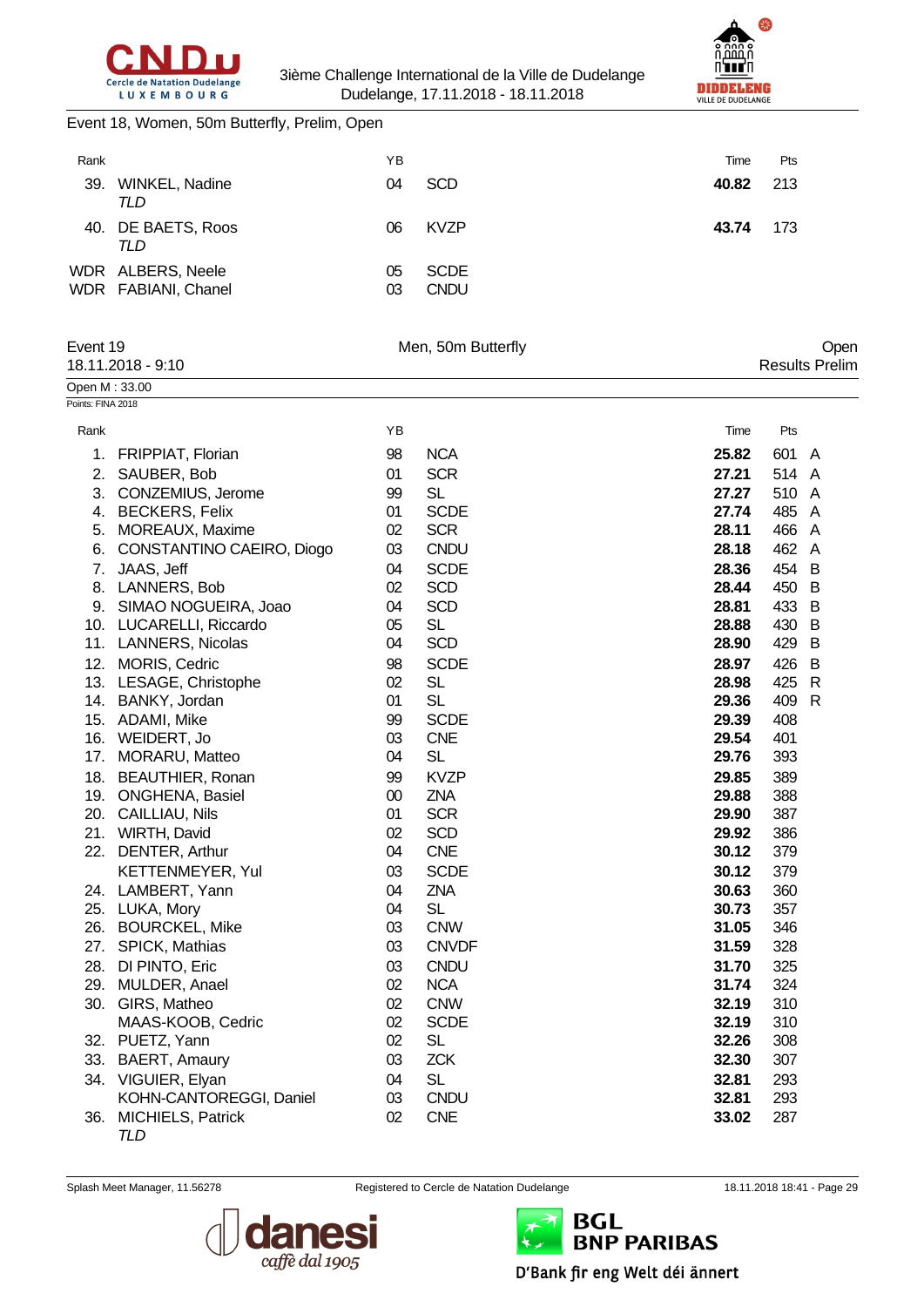

#### Event 19, Men, 50m Butterfly, Prelim, Open

| Rank |                                         | ΥB       |                         | Time  | Pts |
|------|-----------------------------------------|----------|-------------------------|-------|-----|
|      | 37. KIRCH, Felix<br><b>TLD</b>          | 03       | <b>CNDU</b>             | 33.12 | 285 |
|      | 38. CARNEIRO, Theo<br><b>TLD</b>        | 02       | <b>CNVDF</b>            | 33.41 | 277 |
|      | 39. OLINGER, Liam<br><b>TLD</b>         | 05       | <b>SCM</b>              | 33.44 | 277 |
|      | 40. WEYRICH, Mike<br><b>TLD</b>         | 05       | <b>SCDE</b>             | 34.09 | 261 |
|      | 41. DE VREESE, Ruben<br><b>TLD</b>      | 03       | <b>ZNA</b>              | 35.29 | 235 |
|      | 42. SREENIVASAN, Jaiden<br><b>TLD</b>   | 07       | <b>SCM</b>              | 35.30 | 235 |
|      | 43. BOURGUIGNON, Benjamin<br><b>TLD</b> | 05       | <b>SCDE</b>             | 35.68 | 228 |
|      | 44. DE SMET, Giel<br><b>TLD</b>         | 04       | <b>ZNA</b>              | 35.81 | 225 |
|      | 45. FETZ, Tom<br><b>TLD</b>             | 04       | <b>CNE</b>              | 36.09 | 220 |
|      | 46. PALAGNIOUK, Romain<br><b>TLD</b>    | 04       | <b>CNP</b>              | 36.34 | 215 |
|      | 47. MOHR, Sam<br><b>TLD</b>             | 04       | <b>CNE</b>              | 36.73 | 209 |
|      | 48. ESCHETTE, Louis<br><b>TLD</b>       | 07       | <b>CNW</b>              | 36.96 | 205 |
|      | 49. THILL, Victor<br><b>TLD</b>         | 03       | <b>CNE</b>              | 38.08 | 187 |
|      | 50. NAFFOUTI, Nael<br><b>TLD</b>        | 05       | <b>CNW</b>              | 38.20 | 185 |
|      | 51. WESTER, Ben<br><b>TLD</b>           | 06       | CNDU                    | 38.53 | 181 |
|      | 52. ROOBAERT, Jurre<br><b>TLD</b>       | 06       | <b>KVZP</b>             | 40.63 | 154 |
|      | DNS FLOREAN, Darius<br>WDR GRAF, Alex   | 05<br>99 | <b>SL</b><br><b>SCD</b> |       |     |
|      |                                         |          |                         |       |     |





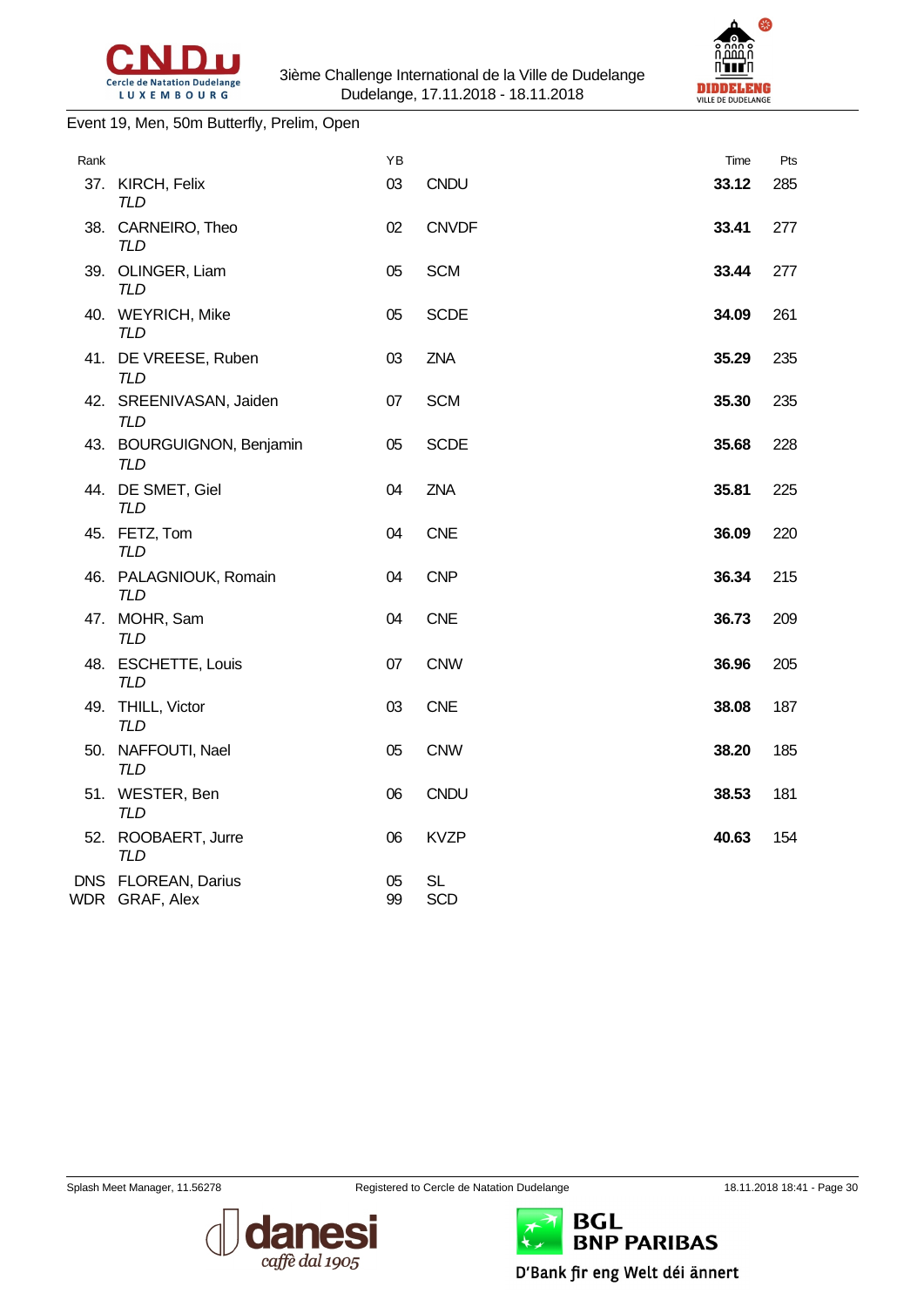



| Event 20          |                                    |        | Women, 50m Backstroke |       | Open                  |  |  |  |
|-------------------|------------------------------------|--------|-----------------------|-------|-----------------------|--|--|--|
|                   | 18.11.2018 - 9:22                  |        |                       |       | <b>Results Prelim</b> |  |  |  |
| Open F: 39.00     |                                    |        |                       |       |                       |  |  |  |
| Points: FINA 2018 |                                    |        |                       |       |                       |  |  |  |
| Rank              |                                    | YB     |                       | Time  | Pts                   |  |  |  |
| 1.                | <b>TURMEL, Alicia</b>              | $00\,$ | <b>CNDU</b>           | 31.14 | 560 A                 |  |  |  |
| 2.                | <b>VANDERSCHRICK, Laura</b>        | 02     | <b>SL</b>             | 31.56 | 538 A                 |  |  |  |
|                   | 3. PETERS, Lena                    | 05     | <b>CNDU</b>           | 31.99 | 516 A                 |  |  |  |
|                   | 4. CARLIER, Silke                  | 03     | <b>ZCK</b>            | 32.58 | 489 A                 |  |  |  |
|                   | 5. WIRTH, Mandy                    | $00\,$ | <b>SCD</b>            | 32.69 | 484 A                 |  |  |  |
|                   | 6. BROICH, Louisa Marie            | 03     | <b>PSVT</b>           | 33.38 | 454 A                 |  |  |  |
|                   | 7. FETZ, Melanie                   | 01     | <b>CNE</b>            | 34.16 | 424 B                 |  |  |  |
|                   | 8. SOFFIO, Mara                    | 06     | <b>SCM</b>            | 35.28 | 385 B                 |  |  |  |
|                   | 9. PEETERS, Birthe                 | 03     | <b>ZNA</b>            | 35.40 | 381<br>B              |  |  |  |
|                   | 10. SCHAFFER, Helene               | 04     | <b>CNVDF</b>          | 35.78 | 369 B                 |  |  |  |
|                   | 11. HARIZIA, Celia                 | 05     | <b>SCM</b>            | 35.84 | 367 B                 |  |  |  |
|                   |                                    | 04     | <b>SCR</b>            | 36.08 | 360<br>$\overline{B}$ |  |  |  |
|                   | 12. HAAG, Nora                     |        |                       |       |                       |  |  |  |
|                   | 13. CALMES, Lara                   | 04     | <b>SCM</b>            | 36.53 | 346 R                 |  |  |  |
|                   | 14. PETESCH, Lea                   | 07     | <b>SCM</b>            | 36.74 | 341<br>R              |  |  |  |
|                   | 15. BARBERON, Sophie               | 05     | <b>CNDU</b>           | 36.80 | 339                   |  |  |  |
|                   | 16. REINESCH, Leeloo               | 07     | <b>SCM</b>            | 37.49 | 321                   |  |  |  |
|                   | 17. BOUZIDI, Imene                 | 05     | <b>SCM</b>            | 38.36 | 299                   |  |  |  |
|                   | 18. LEONARD, Lis                   | 05     | <b>SL</b>             | 39.11 | 282                   |  |  |  |
|                   | <b>TLD</b>                         |        |                       |       |                       |  |  |  |
|                   | 19. FABIANI, Eden                  | 07     | <b>SCM</b>            | 39.20 | 280                   |  |  |  |
|                   | <b>TLD</b>                         |        |                       |       |                       |  |  |  |
|                   |                                    | 06     | <b>CNVDF</b>          | 39.38 | 276                   |  |  |  |
|                   | 20. PAOLETTI, Alizee<br><b>TLD</b> |        |                       |       |                       |  |  |  |
|                   |                                    |        |                       |       |                       |  |  |  |
| 21.               | JEITZ-WAMPACH, Mia                 | 04     | <b>CNE</b>            | 39.58 | 272                   |  |  |  |
|                   | <b>TLD</b>                         |        |                       |       |                       |  |  |  |
|                   | 22. POPA, Sonia                    | 06     | <b>SCM</b>            | 39.77 | 268                   |  |  |  |
|                   | <b>TLD</b>                         |        |                       |       |                       |  |  |  |
|                   |                                    |        |                       |       |                       |  |  |  |
|                   | 23. GARBUGLIO, Jaya Lavinia        | 07     | <b>SCM</b>            | 40.39 | 256                   |  |  |  |
|                   | <b>TLD</b>                         |        |                       |       |                       |  |  |  |
|                   | 24. VYVERMAN, Kaat                 | 04     | ZNA                   | 41.15 | 242                   |  |  |  |
|                   | TLD                                |        |                       |       |                       |  |  |  |
|                   | 25. BERTRANG, Marina               | 05     | <b>SCM</b>            | 42.23 | 224                   |  |  |  |
|                   | <b>TLD</b>                         |        |                       |       |                       |  |  |  |
|                   |                                    |        |                       |       |                       |  |  |  |
|                   | 26. SCHOUG, Chloe                  | 07     | <b>CNVDF</b>          | 42.37 | 222                   |  |  |  |
|                   | TLD                                |        |                       |       |                       |  |  |  |
|                   | 27. CALMES, Liz                    | 08     | <b>SCM</b>            | 43.71 | 202                   |  |  |  |
|                   | TLD                                |        |                       |       |                       |  |  |  |
|                   | 28. SELMANOVIC, Amina              | 07     | <b>SCD</b>            | 44.59 | 190                   |  |  |  |
|                   | <b>TLD</b>                         |        |                       |       |                       |  |  |  |
|                   |                                    |        |                       |       |                       |  |  |  |
|                   | WDR BLACK, Sarah                   | 01     | <b>CNDU</b>           |       |                       |  |  |  |
|                   | WDR BRANDAO, Lynn                  | 05     | <b>SCM</b>            |       |                       |  |  |  |
|                   | WDR HUMMER, Chriss                 | 03     | <b>SCD</b>            |       |                       |  |  |  |



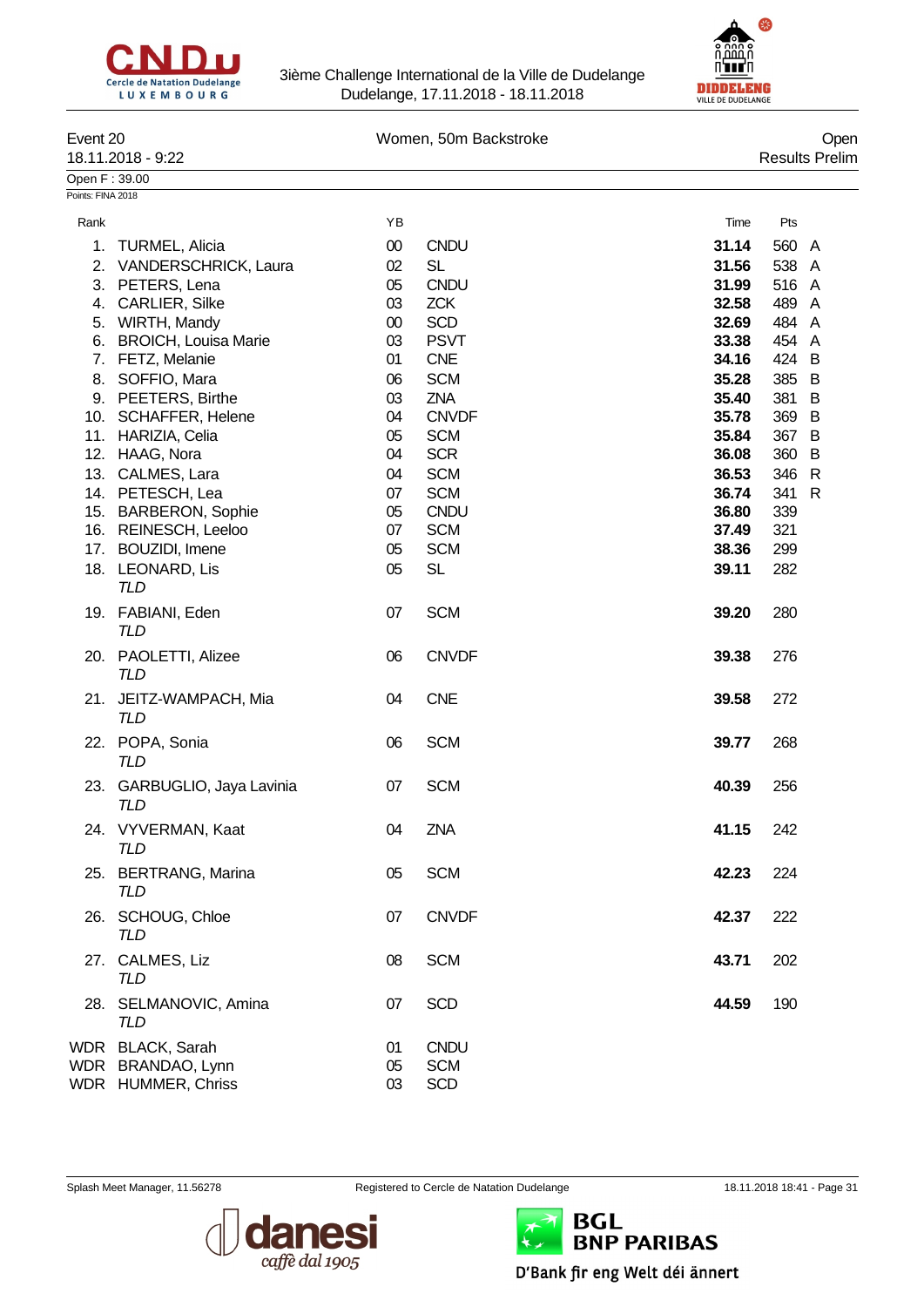



| Event 21          | 18.11.2018 - 9:31                                                              |          | Men, 50m Backstroke    |                |            | Open<br><b>Results Prelim</b> |
|-------------------|--------------------------------------------------------------------------------|----------|------------------------|----------------|------------|-------------------------------|
| Open M: 35.00     |                                                                                |          |                        |                |            |                               |
| Points: FINA 2018 |                                                                                |          |                        |                |            |                               |
| Rank              |                                                                                | YB       |                        | Time           | Pts        |                               |
| 1.                | FABIANI, Remi                                                                  | 01       | <b>SCD</b>             | 28.20          | 489 A      |                               |
| 2.                | <b>WALTZING, Loic</b>                                                          | 00       | <b>SCD</b>             | 28.61          | 468 A      |                               |
| 3.                | OKENS, Jari                                                                    | 03       | <b>ZCK</b>             | 29.33          | 434 A      |                               |
|                   | 4. RUBIOLO, Nathan                                                             | 02       | <b>SCD</b>             | 30.24          | 396 A      |                               |
| 5.                | DE BACKER, Ruben                                                               | 01       | <b>KVZP</b>            | 30.26          | 395 A      |                               |
| 6.                | <b>BOURCKEL, Mike</b>                                                          | 03       | <b>CNW</b>             | 30.48          | 387 A      |                               |
| 7.                | CAILLIAU, Nils                                                                 | 01       | <b>SCR</b>             | 30.98          | 368        | B                             |
| 8.                | CARNEIRO, Nuno                                                                 | 05       | <b>SL</b>              | 31.12          | 364 B      |                               |
|                   | 9. WIRTH, David                                                                | 02       | <b>SCD</b>             | 31.41          | 354 B      |                               |
|                   | 10. CONSTANTINO CAEIRO, Diogo                                                  | 03       | <b>CNDU</b>            | 31.46          | 352 B      |                               |
|                   | 11. SIMAO NOGUEIRA, Joao                                                       | 04       | <b>SCD</b>             | 31.47          | 351        | B                             |
|                   | 12. VAN CUTSEM, Renzo                                                          | 04       | <b>ZCK</b>             | 31.53          | 349        | B                             |
|                   | 13. KLIS, Simon                                                                | 05       | <b>CNVDF</b>           | 31.87          | 338        | $\mathsf{R}$                  |
|                   | 14. PEETERS, Jaron                                                             | 02       | <b>ZNA</b>             | 31.94          | 336        | $\mathsf{R}$                  |
|                   | 15. KIRCH, Felix                                                               | 03       | <b>CNDU</b>            | 32.20          | 328        |                               |
|                   | 16. SIMEONOV, Vladimir                                                         | 04       | <b>SL</b>              | 32.54          | 318        |                               |
|                   | 17. DENTER, Arthur                                                             | 04       | <b>CNE</b>             | 32.57          | 317        |                               |
|                   | 18. GIRS, Matheo                                                               | 02       | <b>CNW</b>             | 32.90          | 308        |                               |
|                   | 19. DI PINTO, Eric                                                             | 03       | <b>CNDU</b>            | 33.92          | 281        |                               |
|                   | 20. FETZ, Tom                                                                  | 04       | <b>CNE</b>             | 34.06          | 277        |                               |
|                   | 21. PEUSCH, Kevin<br>22. THILL, Nicolas                                        | 06<br>05 | <b>SL</b><br><b>SL</b> | 34.15<br>34.23 | 275<br>273 |                               |
|                   | 23. CALMES, Nicolas                                                            |          |                        |                | 253        |                               |
|                   | <b>TLD</b>                                                                     | 06       | <b>SCM</b>             | 35.11          |            |                               |
|                   | 24. OLINGER, Liam<br><b>TLD</b>                                                | 05       | <b>SCM</b>             | 35.82          | 238        |                               |
|                   | 25. KIRCH, Paul<br>TLD                                                         | 05       | <b>CNDU</b>            | 36.07          | 233        |                               |
|                   | 26. PUCCIO, Alessio<br><b>TLD</b>                                              | 06       | <b>KVZP</b>            | 37.01          | 216        |                               |
|                   | 27. CHAUSSARD, Albert<br><b>TLD</b>                                            | 07       | <b>CNDU</b>            | 38.36          | 194        |                               |
|                   | 28. LETSCH, David<br>TLD                                                       | 02       | <b>CNE</b>             | 42.01          | 147        |                               |
|                   | DSQ ANISKO, Leonard                                                            | 08       | <b>CNP</b>             |                |            |                               |
|                   | TLD, D6 - turn not executed in accordance with the rules (SW 6.5) (Time: 9:32) |          |                        |                |            |                               |
|                   | WDR WAKEFIELD, Andrew                                                          | $00\,$   | <b>CNDU</b>            |                |            |                               |
|                   | WDR AISSA, Iheb                                                                | 04       | <b>SCD</b>             |                |            |                               |
|                   | WDR GRAF, Alex                                                                 | 99       | <b>SCD</b>             |                |            |                               |





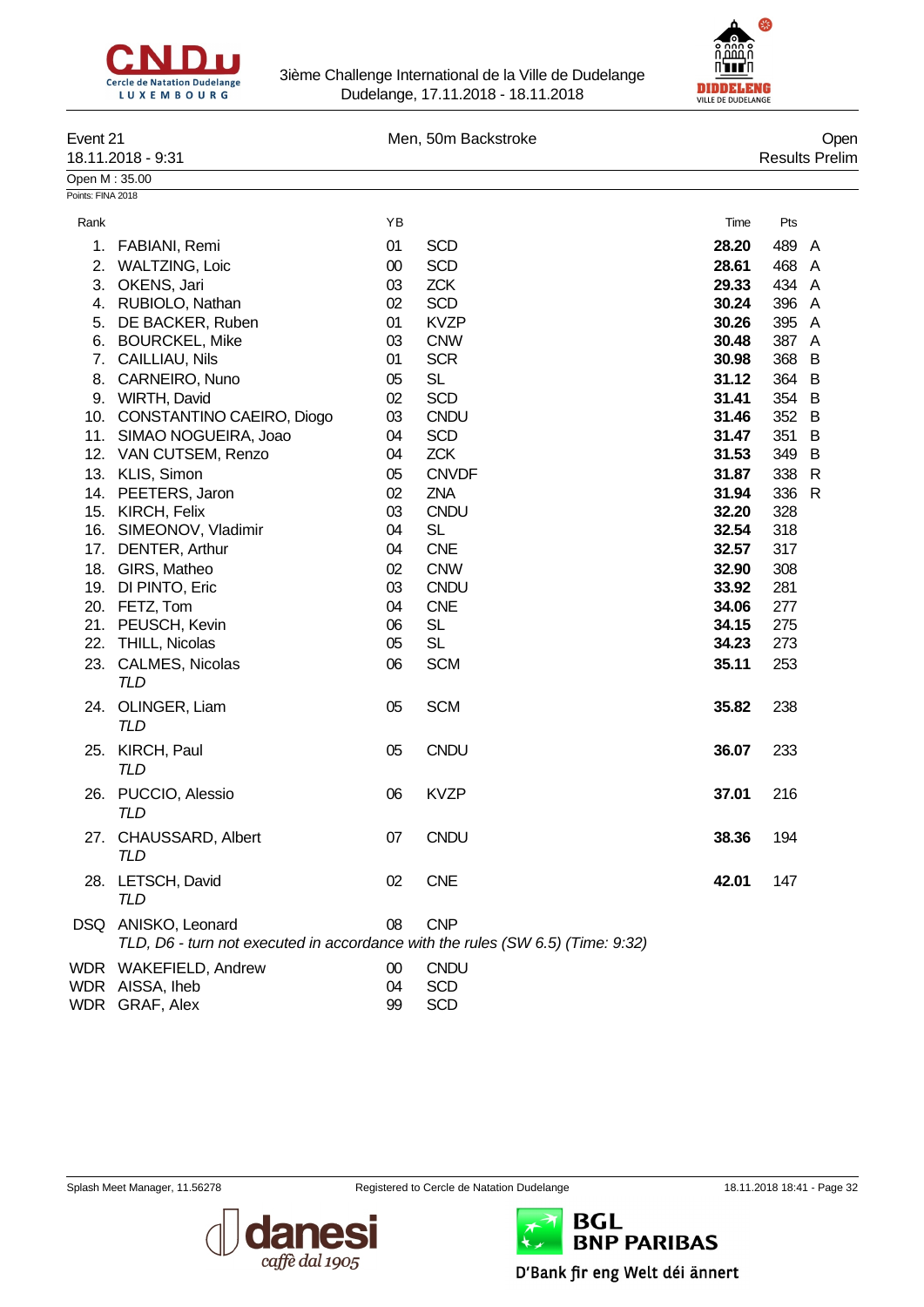



#### Event 22 Channel Communication Communication Communication Communication Communication Communication Communication Communication Communication Communication Communication Communication Communication Communication Communica

## 18.11.2018 - 9:39 Results Prelim

Seniors F 17 +: 1:13.00 / Juniors F 15 - 16: 1:17.00 / Jeunes F 13 - 14: 1:22.00 / Pupilles F 11 - 12: 1:28.00 / Poussins F 9 - 10: 1:37.00

| Points: FINA 2018 |                                                                |          |                  |                    |                |                |                |
|-------------------|----------------------------------------------------------------|----------|------------------|--------------------|----------------|----------------|----------------|
| Rank              |                                                                | YB       |                  | Time               | Pts            | 50m            | 100m           |
| Seniors           |                                                                |          |                  |                    |                |                |                |
|                   |                                                                |          |                  |                    |                |                |                |
| 1.                | BANKY, Jacqueline                                              | 96       | <b>SL</b>        | 57.55              | 665 Q          | 27.50          | 30.05          |
| 2.                | <b>ERNENS, Marie</b>                                           | 00       | <b>NCA</b>       | 1:02.21            | 527 Q          | 29.57          | 32.64          |
| 3.                | KETTENMEYER-REULAND, Ct78le                                    |          | <b>SCDE</b>      | 1:03.87            | 486 Q          | 30.64          | 33.23          |
| 4.                | DE BACKER, Nele                                                | 00       | <b>KVZP</b>      | 1:04.93            | 463 Q          | 30.55          | 34.38          |
|                   | 5. GUERARD, Anna-Sica                                          | 01       | <b>SCD</b>       | 1:06.64            | 428 Q          | 31.29          | 35.35          |
|                   | 6. BROICH, Lea-Sophie                                          | 00       | <b>PSVT</b>      | 1:07.76            | 407 Q          | 32.09          | 35.67          |
|                   | 7. FRIPPIAT, Lory                                              | 01       | <b>NCA</b>       | 1:08.52            | 394 R          | 32.56          | 35.96          |
|                   | 8. FETZ, Melanie                                               | 01       | <b>CNE</b>       | 1:08.76            | 390 R          | 32.19          | 36.57          |
| 9.                | <b>CATRY, Eloise</b>                                           | 01       | ZNA              | 1:10.27            | 365            | 33.58          | 36.69          |
| <b>DNS</b>        | PAXTON, Anastasia                                              | 01       | CNDU             |                    |                |                |                |
|                   | WDR BLACK, Sarah                                               | 01       | CNDU             |                    |                |                |                |
| Juniors           |                                                                |          |                  |                    |                |                |                |
|                   | 1. PETERS, Emma                                                | 03       | CNDU             | 1:01.46            | 546 Q          | 29.51          | 31.95          |
|                   | 2. VANDERSCHRICK, Laura                                        | 02       | <b>SL</b>        | 1:02.98            | 507 Q          | 29.79          | 33.19          |
| 3.                | GOIRIS, Cato                                                   | 03       | <b>ZCK</b>       | 1:04.45            | 473 Q          | 30.44          | 34.01          |
| 4.                | <b>BROICH, Louisa Marie</b>                                    | 03       | <b>PSVT</b>      | 1:05.88            | 443 Q          | 31.33          | 34.55          |
| 5.                | GUARNACCIA, Soledad                                            | 03       | <b>CNVDF</b>     | 1:06.14            | 438 Q          | 31.16          | 34.98          |
| 6.                | TER HEEGDE, Lisa                                               | 02       | <b>CNE</b>       | 1:10.86            | 356 Q          | 33.99          | 36.87          |
| 7.                | YOSHIDA, Tomoyo                                                | 02       | CNDU             | 1:12.93            | 327 R          | 34.23          | 38.70          |
|                   | DSQ VINCKEL, Alyson                                            | 03       | <b>CNVDF</b>     |                    |                |                |                |
|                   | G2 - Starting before the starting signal (SW 4.4) (Time: 9:50) |          |                  |                    |                |                |                |
| <b>DNS</b>        | ROSSEL, Jana                                                   | 02       | ZNA              |                    |                |                |                |
| <b>DNS</b>        | COIMBRA, Alice                                                 | 02       | <b>SL</b>        |                    |                |                |                |
|                   | WDR FABIANI, Chanel                                            | 03       | CNDU             |                    |                |                |                |
|                   | WDR HUMMER, Chriss                                             | 03       | <b>SCD</b>       |                    |                |                |                |
| Jeunes            |                                                                |          |                  |                    |                |                |                |
|                   |                                                                |          |                  |                    |                |                |                |
| 1.                | JOMINET, Lou                                                   | 05       | <b>SL</b>        | 1:01.95            | 533 Q          | 29.94          | 32.01          |
| 2.                | HRIC, Laura                                                    | 05       | <b>SL</b>        | 1:03.65            | 492 Q<br>453 Q | 30.81          | 32.84          |
| 3.<br>4.          | DEVISCOUR, Sarah<br>BAUSTERT, Magali                           | 05<br>05 | <b>CNE</b><br>SL | 1:05.39<br>1:06.09 | 439 Q          | 30.82<br>32.06 | 34.57<br>34.03 |
| 5.                | VERLAQUE, Ciara                                                | 04       | CNDU             | 1:06.90            | 423 Q          | 31.60          | 35.30          |
| 6.                | KETTENMEYER, Ly                                                | 04       | <b>SCDE</b>      | 1:06.94            | 423 Q          | 32.15          | 34.79          |
| 7.                | SCHAFFER, Helene                                               | 04       | <b>CNVDF</b>     | 1:07.88            | 405 R          | 32.82          | 35.06          |
|                   | 8. VINCKEL, Melanie                                            | 05       | <b>CNVDF</b>     | 1:08.31            | 398 R          | 32.63          | 35.68          |
| 9.                | GEORGES, Madeleine                                             | 05       | <b>NCA</b>       | 1:09.54            | 377            | 33.33          | 36.21          |
|                   | 10. HUYSMANS, Silke                                            | 04       | <b>ZCK</b>       | 1:12.12            | 338            | 33.78          | 38.34          |
| 11.               | DAELEMANS, Anke                                                | 05       | <b>ZCK</b>       | 1:12.43            | 333            | 34.66          | 37.77          |
|                   | 12. ERNENS, Chloe                                              | 05       | <b>NCA</b>       | 1:13.03            | 325            | 35.13          | 37.90          |
| 13.               | WINKEL, Nadine                                                 | 04       | SCD              | 1:15.03            | 300            | 35.59          | 39.44          |
| 14.               | GOUILLART, Ivana                                               | 05       | <b>SCM</b>       | 1:15.67            | 292            | 35.47          | 40.20          |
| 15.               | GERVASONI, Leane                                               | 05       | <b>CNVDF</b>     | 1:17.16            | 276            | 36.21          | 40.95          |
|                   | 16. BALON, Flavie                                              | 04       | <b>NCA</b>       | 1:17.84            | 269            | 37.12          | 40.72          |
|                   | 17. PINTO TEIXEIRA, Martha                                     | 04       | <b>CNW</b>       | 1:20.06            | 247            | 37.91          | 42.15          |
|                   | 18. BERTRANG, Marina                                           | 05       | <b>SCM</b>       | 1:20.50            | 243            | 37.96          | 42.54          |
|                   | 19. JEITZ-WAMPACH, Mia                                         | 04       | <b>CNE</b>       | 1:26.25            | 197            | 41.51          | 44.74          |
|                   | TLD                                                            |          |                  |                    |                |                |                |



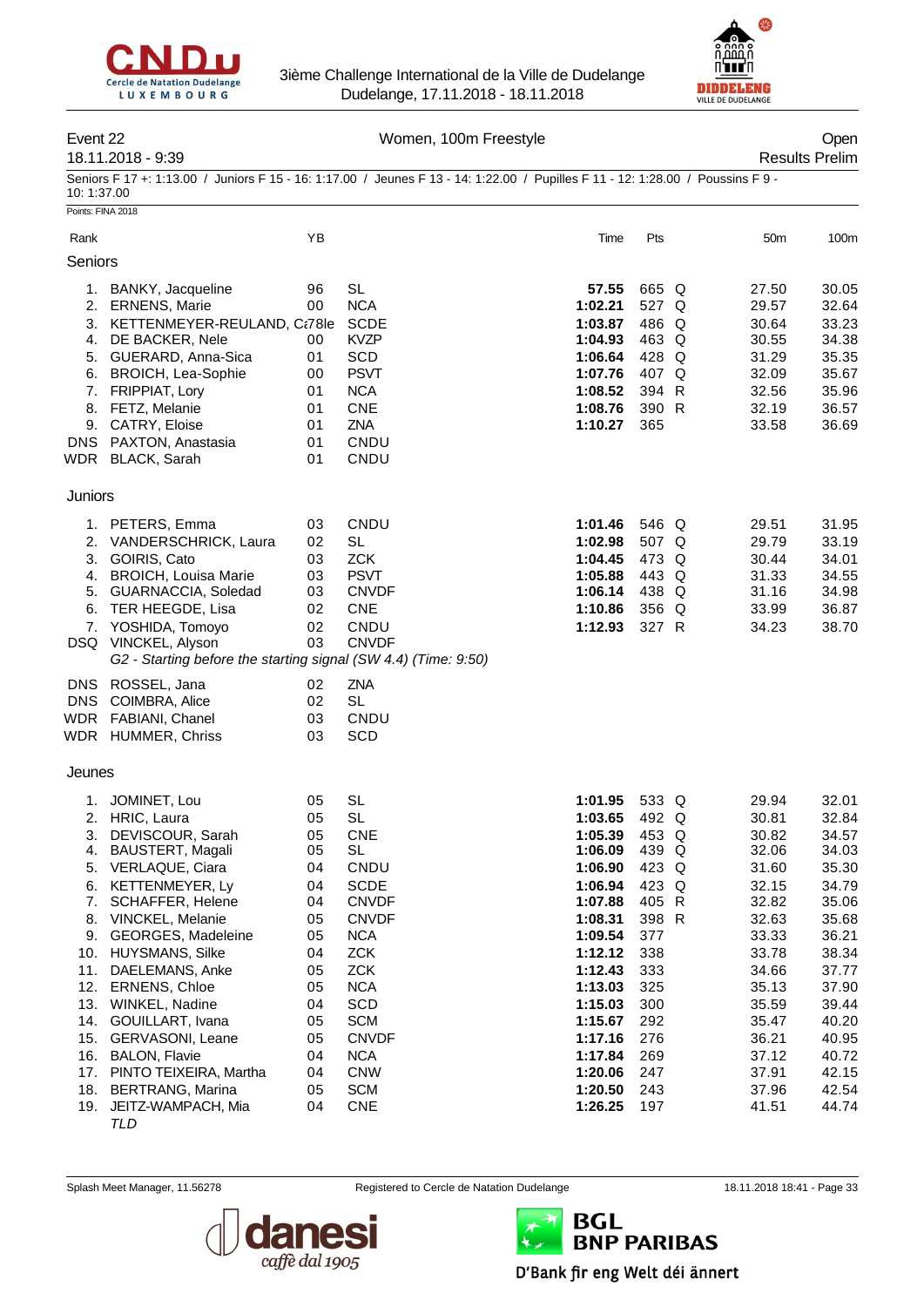



#### Event 22, Girls, 100m Freestyle, Prelim, Jeunes

| Rank              |                                                                | ΥB       |                                                                                                                                  | Time               | Pts        | 50 <sub>m</sub> | 100m                  |
|-------------------|----------------------------------------------------------------|----------|----------------------------------------------------------------------------------------------------------------------------------|--------------------|------------|-----------------|-----------------------|
| DSQ.              | VANDENBRANDEN, Eline                                           | 05       | <b>ZCK</b>                                                                                                                       |                    |            |                 |                       |
|                   | G2 - Starting before the starting signal (SW 4.4) (Time: 9:58) |          |                                                                                                                                  |                    |            |                 |                       |
| DNS.              | GAMASA, Polina                                                 | 05       | CNDU                                                                                                                             |                    |            |                 |                       |
|                   | WDR BRANDAO, Lynn                                              | 05       | <b>SCM</b>                                                                                                                       |                    |            |                 |                       |
| Pupilles          |                                                                |          |                                                                                                                                  |                    |            |                 |                       |
| 1.                | HAN, Mengjia                                                   | 07       | SL                                                                                                                               | 1:06.25            | 436 Q      | 32.06           | 34.19                 |
| 2.                | CARNEIRO, Sofia                                                | 06       | <b>SL</b>                                                                                                                        | 1:08.58            | 393 Q      | 33.41           | 35.17                 |
|                   | 3. PAOLETTI, Alizee                                            | 06       | <b>CNVDF</b>                                                                                                                     | 1:10.83            | 357 Q      | 33.97           | 36.86                 |
| 4.                | PETESCH, Lea                                                   | 07       | <b>SCM</b>                                                                                                                       | 1:11.50            | 347 Q      | 34.23           | 37.27                 |
| 5.                | DE MAERSCHALCK, Ella                                           | 07       | <b>ZCK</b>                                                                                                                       | 1:11.95            | 340 Q      | 34.18           | 37.77                 |
| 6.                | THILL, Gina                                                    | 07       | <b>SCM</b>                                                                                                                       | 1:12.35            | 335 Q      | 34.49           | 37.86                 |
| 7.                | SCHOUG, Chloe                                                  | 07       | <b>CNVDF</b>                                                                                                                     | 1:12.69            | 330 R      | 34.13           | 38.56                 |
| 8.                | NOTHUM, Gwen                                                   | 06       | <b>SCR</b>                                                                                                                       | 1:13.17            | 323 R      | 34.64           | 38.53                 |
|                   | 9. KETTENMEYER, Yin                                            | 06       | <b>SCDE</b><br><b>KVZP</b>                                                                                                       | 1:13.25            | 322<br>294 | 34.85           | 38.40<br>40.11        |
| 10.<br>11.        | DE BAETS, Roos<br>KIDD, Francesca                              | 06<br>06 | <b>SL</b>                                                                                                                        | 1:15.57<br>1:16.35 | 285        | 35.46<br>38.11  | 38.24                 |
| 12.               | POPA, Sonia                                                    | 06       | <b>SCM</b>                                                                                                                       | 1:16.41            | 284        | 37.53           | 38.88                 |
|                   | 13. NTAGANDA, Sophie                                           | 07       | <b>SL</b>                                                                                                                        | 1:18.60            | 261        | 38.45           | 40.15                 |
|                   | 14. GARBUGLIO, Jaya Lavinia                                    | 07       | <b>SCM</b>                                                                                                                       | 1:18.92            | 258        | 38.11           | 40.81                 |
|                   | 15. KOENIG, Aurelie                                            | 07       | <b>SCR</b>                                                                                                                       | 1:19.57            | 251        | 38.88           | 40.69                 |
| 16.               | <b>BERTRANG, Louana</b>                                        | 06       | <b>SCM</b>                                                                                                                       | 1:23.44            | 218        | 38.61           | 44.83                 |
|                   | 17. OLINGER, Tina                                              | 06       | <b>CNW</b>                                                                                                                       | 1:23.69            | 216        | 39.00           | 44.69                 |
| 18.               | THINNES, Lena                                                  | 07       | <b>SCM</b>                                                                                                                       | 1:25.67            | 201        | 39.50           | 46.17                 |
| 19.               | SELMANOVIC, Amina                                              | 07       | <b>SCD</b>                                                                                                                       | 1:36.23            | 142        | 43.10           | 53.13                 |
|                   | <b>TLD</b>                                                     |          |                                                                                                                                  |                    |            |                 |                       |
| Poussins          |                                                                |          |                                                                                                                                  |                    |            |                 |                       |
| 1.                | <b>GEORGES, Violette</b>                                       | 08       | <b>NCA</b>                                                                                                                       | 1:29.17            | 178        | 43.31           | 45.86                 |
| WDR               | MARTUCCI, Sofia                                                | 08       | <b>SCD</b>                                                                                                                       |                    |            |                 |                       |
|                   |                                                                |          |                                                                                                                                  |                    |            |                 |                       |
| Event 23          |                                                                |          | Men, 100m Freestyle                                                                                                              |                    |            |                 | Open                  |
|                   | 18.11.2018 - 10:01                                             |          |                                                                                                                                  |                    |            |                 | <b>Results Prelim</b> |
|                   |                                                                |          | Seniors M 18 +: 1:06.00 / Juniors M 16 - 17: 1:09.00 / Jeunes M 14 - 15: 1:15.00 / Pupilles M 12 - 13: 1:25.00 / Poussins M 10 - |                    |            |                 |                       |
| 11:1:36.00        |                                                                |          |                                                                                                                                  |                    |            |                 |                       |
| Points: FINA 2018 |                                                                |          |                                                                                                                                  |                    |            |                 |                       |
| Rank              |                                                                | YB       |                                                                                                                                  | Time               | Pts        | 50m             | 100m                  |
| Seniors           |                                                                |          |                                                                                                                                  |                    |            |                 |                       |
|                   | 1. FRIPPIAT, Florian                                           | 98       | <b>NCA</b>                                                                                                                       | 53.17              | 603 Q      | 26.53           | 26.64                 |
|                   | 2. CONZEMIUS, Jerome                                           | 99       | <b>SL</b>                                                                                                                        | 55.99              | 517 Q      | 26.95           | 29.04                 |
|                   | 3. ADAMI, Mike                                                 | 99       | <b>SCDE</b>                                                                                                                      | 58.13              | 462 Q      | 27.95           | 30.18                 |
| <b>WDR</b>        | WAKEFIELD, Andrew                                              | 00       | CNDU                                                                                                                             |                    |            |                 |                       |
|                   | WDR GRAF, Alex                                                 | 99       | SCD                                                                                                                              |                    |            |                 |                       |
| Juniors           |                                                                |          |                                                                                                                                  |                    |            |                 |                       |
|                   | 1. FABIANI, Remi                                               | 01       | <b>SCD</b>                                                                                                                       | 52.01              | 645 Q      | 24.99           | 27.02                 |
| 2.                | SAUBER, Bob                                                    | 01       | <b>SCR</b>                                                                                                                       | 52.59              | 624 Q      | 25.44           | 27.15                 |
| 3.                | RUBIOLO, Nathan                                                | 02       | SCD                                                                                                                              | 57.09              | 487 Q      | 27.38           | 29.71                 |
| 4.                | WIRTH, David                                                   | 02       | SCD                                                                                                                              | 57.65              | 473 Q      | 27.60           | 30.05                 |
| 5.                | MICHIELS, Patrick                                              | 02       | <b>CNE</b>                                                                                                                       | 58.08              | 463 Q      | 27.59           | 30.49                 |
| 6.                | BANKY, Jordan                                                  | 01       | <b>SL</b>                                                                                                                        | 58.19              | 460 Q      | 27.51           | 30.68                 |
|                   |                                                                |          |                                                                                                                                  |                    |            |                 |                       |



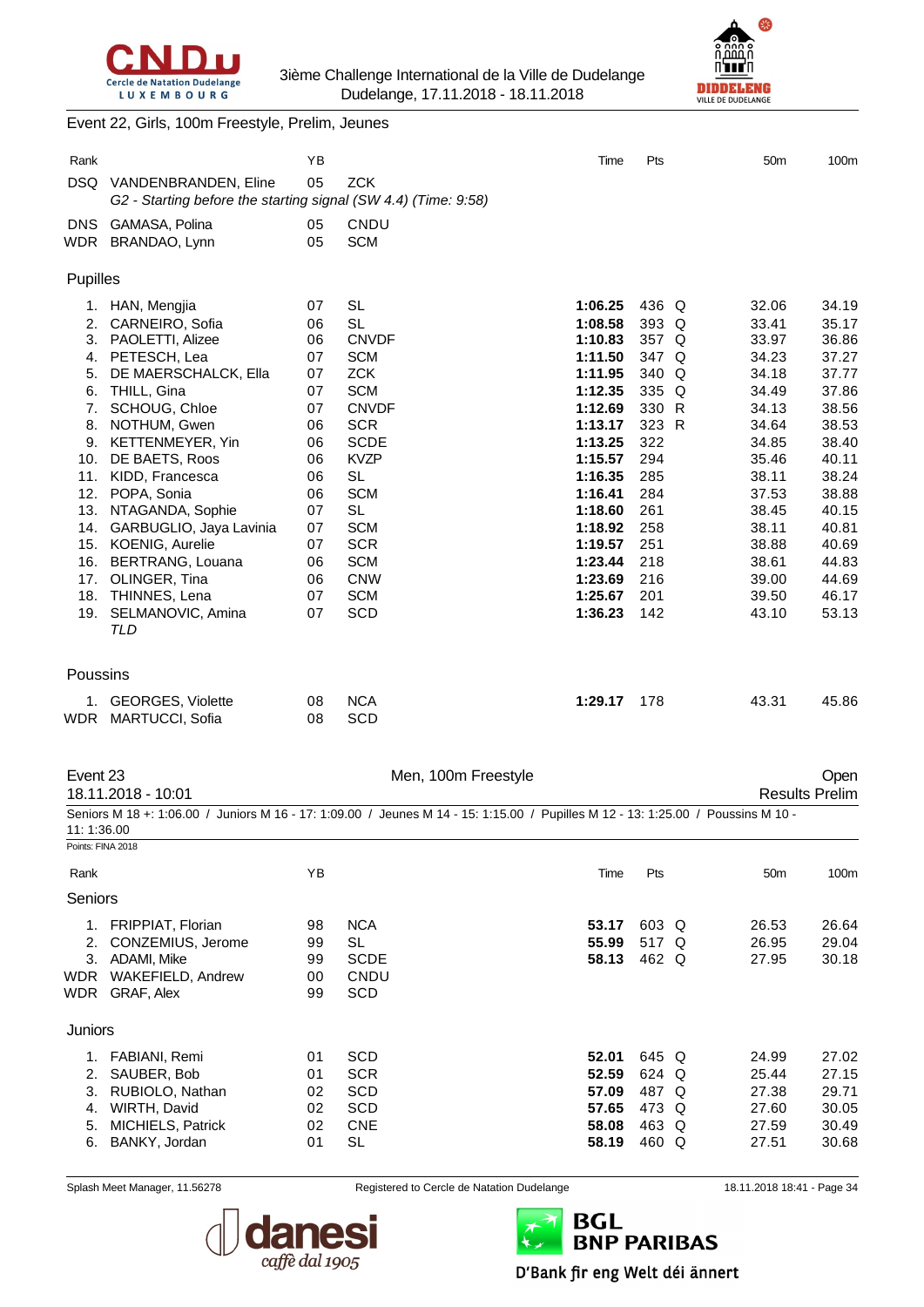



#### Event 23, Boys, 100m Freestyle, Prelim, Juniors

| Rank       |                                             | ΥB       |                                                                                   | Time               | Pts          | 50m            | 100m           |
|------------|---------------------------------------------|----------|-----------------------------------------------------------------------------------|--------------------|--------------|----------------|----------------|
| 7.         | BEAUTHIER, Killian                          | 02       | <b>KVZP</b>                                                                       | 58.38              | 456 R        | 28.02          | 30.36          |
| 8.         | MOREAUX, Maxime                             | 02       | <b>SCR</b>                                                                        | 58.99              | 442 R        | 27.66          | 31.33          |
| 9.         | LESAGE, Christophe                          | 02       | <b>SL</b>                                                                         | 59.05              | 440          | 28.80          | 30.25          |
|            | 10. PANIC, Stevan                           | 02       | CNDU                                                                              | 59.65              | 427          | 27.86          | 31.79          |
|            | 11. PEETERS, Jaron                          | 02       | <b>ZNA</b>                                                                        | 59.69              | 426          | 29.00          | 30.69          |
|            | MULDER, Anael                               | 02       | <b>NCA</b>                                                                        | 59.69              | 426          | 28.86          | 30.83          |
|            | 13. CAILLIAU, Nils                          | 01       | <b>SCR</b>                                                                        | 1:00.18            | 416          | 29.18          | 31.00          |
|            | 14. GIRS, Matheo                            | 02       | <b>CNW</b>                                                                        | 1:01.63            | 387          | 30.03          | 31.60          |
|            | 15. PUETZ, Yann                             | 02       | <b>SL</b>                                                                         | 1:03.17            | 360          | 30.52          | 32.65          |
|            | 16. BOGAERT, Ciaran                         | 01       | <b>ZNA</b>                                                                        | 1:04.37            | 340          | 30.48          | 33.89          |
| 17.        | CARNEIRO, Theo                              | 02       | <b>CNVDF</b>                                                                      | 1:04.59            | 336          | 30.96          | 33.63          |
|            | 18. LETSCH, David                           | 02       | <b>CNE</b>                                                                        | 1:13.53            | 228          | 35.27          | 38.26          |
|            | TLD                                         |          |                                                                                   |                    |              |                |                |
| Jeunes     |                                             |          |                                                                                   |                    |              |                |                |
| 1.         | JAAS, Jeff                                  | 04       | <b>SCDE</b>                                                                       | 56.32              | 508 Q        | 26.83          | 29.49          |
| 2.         | CONSTANTINO CAEIRO, Diog(03                 |          | CNDU                                                                              | 57.96              | 466 Q        | 27.83          | 30.13          |
| 3.         | <b>BOENTGES, Kevin</b>                      | 03       | <b>CNP</b>                                                                        | 58.16              | 461 Q        | 29.00          | 29.16          |
| 4.         | MORARU, Matteo                              | 04       | <b>SL</b>                                                                         | 58.23              | 459 Q        | 27.71          | 30.52          |
| 5.         | KETTENMEYER, Yul                            | 03       | <b>SCDE</b>                                                                       | 58.26              | 458 Q        | 28.05          | 30.21          |
| 6.         | <b>BOURCKEL, Mike</b>                       | 03       | <b>CNW</b>                                                                        | 58.39              | 455 Q        | 27.56          | 30.83          |
| 7.         | LANNERS, Nicolas                            | 04       | <b>SCD</b>                                                                        | 58.68              | 449 R        | 28.41          | 30.27          |
| 8.         | SPICK, Mathias                              | 03       | <b>CNVDF</b>                                                                      | 1:00.40            | 411 R        | 28.75          | 31.65          |
| 9.         | KIRCH, Felix                                | 03       | CNDU                                                                              | 1:00.74            | 405          | 28.71          | 32.03          |
| 10.        | LUKA, Mory                                  | 04       | <b>SL</b>                                                                         | 1:01.16            | 396          | 28.98          | 32.18          |
| 11.        | KOHN-CANTOREGGI, Daniel                     | 03       | CNDU                                                                              | 1:01.40            | 392          | 29.71          | 31.69          |
| 12.        | BAERT, Amaury                               | 03       | <b>ZCK</b>                                                                        | 1:01.46            | 390          | 29.18          | 32.28          |
| 13.        | SIMEONOV, Vladimir                          | 04       | <b>SL</b>                                                                         | 1:03.03            | 362          | 30.50          | 32.53          |
| 14.        | DI PINTO, Eric                              | 03       | CNDU                                                                              | 1:03.13            | 360          | 29.68          | 33.45          |
| 15.<br>16. | MILANOVSKI, Nikola<br>DENTER, Arthur        | 04<br>04 | <b>SL</b><br><b>CNE</b>                                                           | 1:03.72<br>1:04.80 | 350<br>333   | 30.84<br>30.46 | 32.88<br>34.34 |
| 17.        | CAMERLYNCK, Mathias                         | 04       | <b>KVZP</b>                                                                       | 1:04.95            | 331          | 31.02          | 33.93          |
| 18.        | VIGUIER, Elyan                              | 04       | <b>SL</b>                                                                         | 1:05.48            | 323          | 31.36          | 34.12          |
| 19.        | THILL, Victor                               | 03       | <b>CNE</b>                                                                        | 1:06.49            | 308          | 30.76          | 35.73          |
| 20.        | DE VREESE, Ruben                            | 03       | ZNA                                                                               | 1:06.69            | 305          | 32.28          | 34.41          |
| 21.        | LINDMARK MELO, Hugo                         | 04       | CNDU                                                                              | 1:06.81            | 304          | 32.67          | 34.14          |
| 22.        | DE SMET, Giel                               | 04       | <b>ZNA</b>                                                                        | 1:06.91            | 302          | 32.46          | 34.45          |
|            | 23. PALAGNIOUK, Romain                      | 04       | <b>CNP</b>                                                                        | 1:07.63            | 293          | 32.45          | 35.18          |
|            | 24. FETZ, Tom                               | 04       | <b>CNE</b>                                                                        | 1:10.22            | 262          | 33.27          | 36.95          |
| 25.        | DELIEGE, Brice                              | 04       | <b>NCA</b>                                                                        | 1:10.30            | 261          | 34.36          | 35.94          |
| 26.        | MOHR, Sam                                   | 04       | <b>CNE</b>                                                                        | 1:11.01            | 253          | 33.42          | 37.59          |
|            | DSQ WEIDERT, Jo                             | 03       | <b>CNE</b>                                                                        |                    |              |                |                |
|            |                                             |          | G1 - behaviour at the start not in accordance with the rules (SW 4) (Time: 10:19) |                    |              |                |                |
|            | WDR AISSA, Iheb                             | 04       | <b>SCD</b>                                                                        |                    |              |                |                |
| Pupilles   |                                             |          |                                                                                   |                    |              |                |                |
| 1.         | DE VALCK, Matteo                            | 05       | <b>ZCK</b>                                                                        | 58.59              | 451 Q        | 28.27          | 30.32          |
|            | 2. LUCARELLI, Riccardo                      | 05       | <b>SL</b>                                                                         | 58.83              | 445 Q        | 28.81          | 30.02          |
| 3.         | DE VALCK, Dante                             | 06       | <b>ZCK</b>                                                                        | 59.63              | 428 Q        | 28.73          | 30.90          |
| 4.         | DURAKOVIC, Tarik                            | 05       | SL                                                                                | 1:01.90            | 382 Q        | 29.41          | 32.49          |
| 5.         | CARNEIRO, Nuno                              | 05       | <b>SL</b>                                                                         | 1:02.37            | 374 Q        | 29.94          | 32.43          |
| 6.         | KLIS, Simon                                 | 05       | <b>CNVDF</b>                                                                      | 1:03.60            | 352 Q        | 30.14          | 33.46          |
| 7.         | THILL, Nicolas                              | 05       | SL                                                                                | 1:04.55            | 337 R        | 31.12          | 33.43          |
| 8.         | <b>WEYRICH, Mike</b><br>9. NTAGANDA, Alexis | 05<br>05 | <b>SCDE</b><br><b>SL</b>                                                          | 1:05.61            | 321 R<br>306 | 31.28<br>31.56 | 34.33          |
|            |                                             |          |                                                                                   | 1:06.62            |              |                | 35.06          |



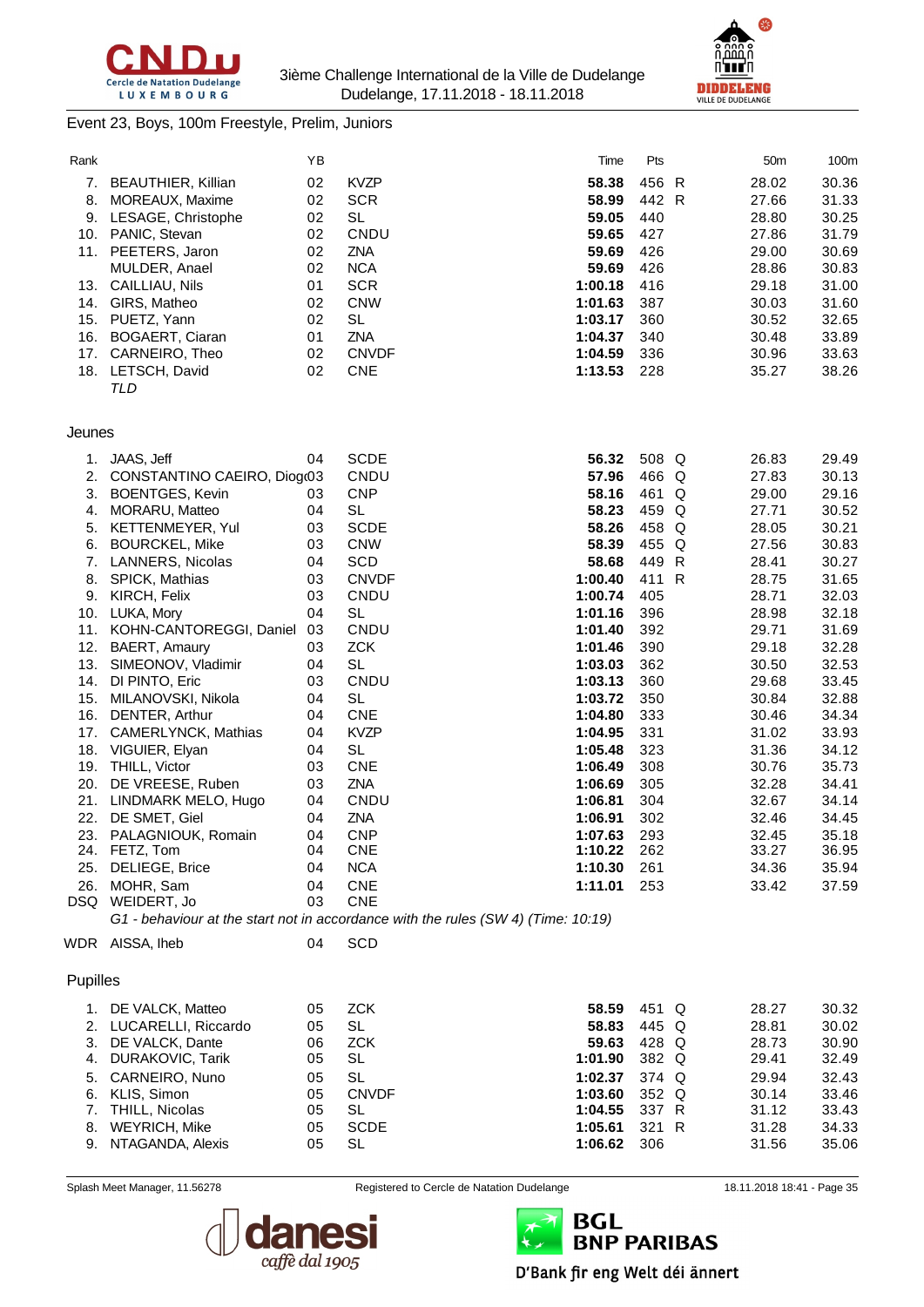



#### Event 23, Boys, 100m Freestyle, Prelim, Pupilles

| Rank       |                        | YB |             | Time    | Pts | 50 <sub>m</sub> | 100m  |
|------------|------------------------|----|-------------|---------|-----|-----------------|-------|
| 10.        | NAFFOUTI, Nael         | 05 | <b>CNW</b>  | 1:06.78 | 304 | 31.80           | 34.98 |
| 11.        | KEMP, Finn             | 05 | <b>SL</b>   | 1:07.40 | 296 | 32.27           | 35.13 |
| 12.        | PEUSCH, Kevin          | 06 | <b>SL</b>   | 1:07.62 | 293 | 32.58           | 35.04 |
| 13.        | RIKKERT, Thijmen       | 06 | SL          | 1:08.10 | 287 | 33.25           | 34.85 |
| 14.        | <b>BOENTGES, Kimi</b>  | 05 | <b>CNP</b>  | 1:08.40 | 283 | 32.85           | 35.55 |
| 15.        | MOOG, Mathis           | 06 | SL          | 1:08.57 | 281 | 32.87           | 35.70 |
| 16.        | PUCCIO, Alessio        | 06 | <b>KVZP</b> | 1:11.74 | 245 | 33.92           | 37.82 |
| 17.        | ROOBAERT, Jurre        | 06 | <b>KVZP</b> | 1:11.79 | 245 | 34.91           | 36.88 |
| 18.        | SCHOCKMEL, Julien      | 06 | <b>SCR</b>  | 1:12.62 | 236 | 35.23           | 37.39 |
| 19.        | ORDENER, Esteban       | 05 | CNDU        | 1:12.70 | 236 | 33.91           | 38.79 |
| 20.        | MILANOVSKI, Stefan     | 06 | SL          | 1:15.84 | 208 | 36.26           | 39.58 |
| <b>DNS</b> | <b>FLOREAN, Darius</b> | 05 | <b>SL</b>   |         |     |                 |       |
| Poussins   |                        |    |             |         |     |                 |       |
| 1.         | SREENIVASAN, Jaiden    | 07 | <b>SCM</b>  | 1:10.36 | 260 | 33.93           | 36.43 |
| 2.         | <b>ESCHETTE, Louis</b> | 07 | <b>CNW</b>  | 1:13.05 | 232 | 35.33           | 37.72 |
| 3.         | HAAG, Yanic            | 07 | <b>SCR</b>  | 1:16.37 | 203 | 35.64           | 40.73 |
| 4.         | VERHAVERT, Arno        | 07 | <b>KVZP</b> | 1:16.55 | 202 | 36.98           | 39.57 |
| 5.         | NELL, Noah             | 08 | <b>KVZP</b> | 1:21.75 | 166 | 39.65           | 42.10 |
| 6.         | ANISKO, Leonard        | 08 | <b>CNP</b>  | 1:25.49 | 145 | 39.49           | 46.00 |

| Event 24           |                                                                                                                                 |          | Women, 100m Breaststroke |         |         |   | Open<br><b>Results Prelim</b> |       |  |
|--------------------|---------------------------------------------------------------------------------------------------------------------------------|----------|--------------------------|---------|---------|---|-------------------------------|-------|--|
| 18.11.2018 - 10:41 |                                                                                                                                 |          |                          |         |         |   |                               |       |  |
| 10:1:58.00         | Seniors F 17 +: 1:34.00 / Juniors F 15 - 16: 1:36.00 / Jeunes F 13 - 14: 1:43.00 / Pupilles F 11 - 12: 1:51.00 / Poussins F 9 - |          |                          |         |         |   |                               |       |  |
| Points: FINA 2018  |                                                                                                                                 |          |                          |         |         |   |                               |       |  |
| Rank               |                                                                                                                                 | YB       |                          | Time    | Pts     |   | 50 <sub>m</sub>               | 100m  |  |
| <b>Seniors</b>     |                                                                                                                                 |          |                          |         |         |   |                               |       |  |
|                    | 1. ERNENS, Marie                                                                                                                | 00       | <b>NCA</b>               | 1:19.94 | 474 Q   |   | 37.67                         | 42.27 |  |
| 2.                 | BRAVACCINI, Sabrina<br>DNS PAXTON, Anastasia                                                                                    | 95<br>01 | <b>SL</b><br>CNDU        | 1:25.36 | 389 Q   |   | 39.13                         | 46.23 |  |
| Juniors            |                                                                                                                                 |          |                          |         |         |   |                               |       |  |
|                    | 1. PIGEON, Kelly                                                                                                                | 03       | <b>KVZP</b>              | 1:18.42 | 502 Q   |   | 36.52                         | 41.90 |  |
| 2.                 | VAN PELT, Marie                                                                                                                 | 02       | <b>ZNA</b>               | 1:18.47 | 501     | Q | 36.00                         | 42.47 |  |
| 3.                 | PEETERS, Birthe                                                                                                                 | 03       | <b>ZNA</b>               | 1:24.74 | 398 Q   |   | 42.07                         | 42.67 |  |
| 4.                 | GUARNACCIA, Soledad                                                                                                             | 03       | <b>CNVDF</b>             | 1:25.20 | 392 Q   |   | 39.99                         | 45.21 |  |
| 5.                 | GLODT, Kelly                                                                                                                    | 02       | <b>SCR</b>               | 1:25.85 | 383 Q   |   | 40.14                         | 45.71 |  |
| 6.                 | <b>BOSMANS, Fleur</b>                                                                                                           | 02       | <b>ZCK</b>               | 1:26.29 | 377 Q   |   | 40.30                         | 45.99 |  |
|                    | DNS ROSSEL, Jana                                                                                                                | 02       | <b>ZNA</b>               |         |         |   |                               |       |  |
| Jeunes             |                                                                                                                                 |          |                          |         |         |   |                               |       |  |
|                    | 1. LEONARD, Lis                                                                                                                 | 05       | <b>SL</b>                | 1:19.66 | 479 Q   |   | 37.21                         | 42.45 |  |
| 2.                 | HAAG, Nora                                                                                                                      | 04       | <b>SCR</b>               | 1:21.31 | 451     | Q | 38.07                         | 43.24 |  |
| 3.                 | STALLAERT, Tessa                                                                                                                | 05       | <b>ZCK</b>               | 1:22.41 | 433 Q   |   | 37.87                         | 44.54 |  |
| 4.                 | VAN DE VONDEL, Maxine                                                                                                           | 04       | <b>ZNA</b>               | 1:26.69 | 372 Q   |   | 40.93                         | 45.76 |  |
| 5.                 | BOUZIDI, Imene                                                                                                                  | 05       | <b>SCM</b>               | 1:28.66 | 347 Q   |   | 43.83                         | 44.83 |  |
| 6.                 | CALMES, Lara                                                                                                                    | 04       | <b>SCM</b>               | 1:29.78 | 335 Q   |   | 42.60                         | 47.18 |  |
|                    | 7. VINCKEL, Melanie                                                                                                             | 05       | <b>CNVDF</b>             | 1:30.92 | 322 ?   |   | 43.49                         | 47.43 |  |
|                    | GERVASONI, Leane                                                                                                                | 05       | <b>CNVDF</b>             | 1:30.92 | $322$ ? |   | 42.21                         | 48.71 |  |
|                    | 9. VYVERMAN, Kaat                                                                                                               | 04       | ZNA                      | 1:35.92 | 274     |   | 45.13                         | 50.79 |  |
|                    | 10. WINKEL, Nadine                                                                                                              | 04       | <b>SCD</b>               | 1:37.55 | 261     |   | 47.39                         | 50.16 |  |



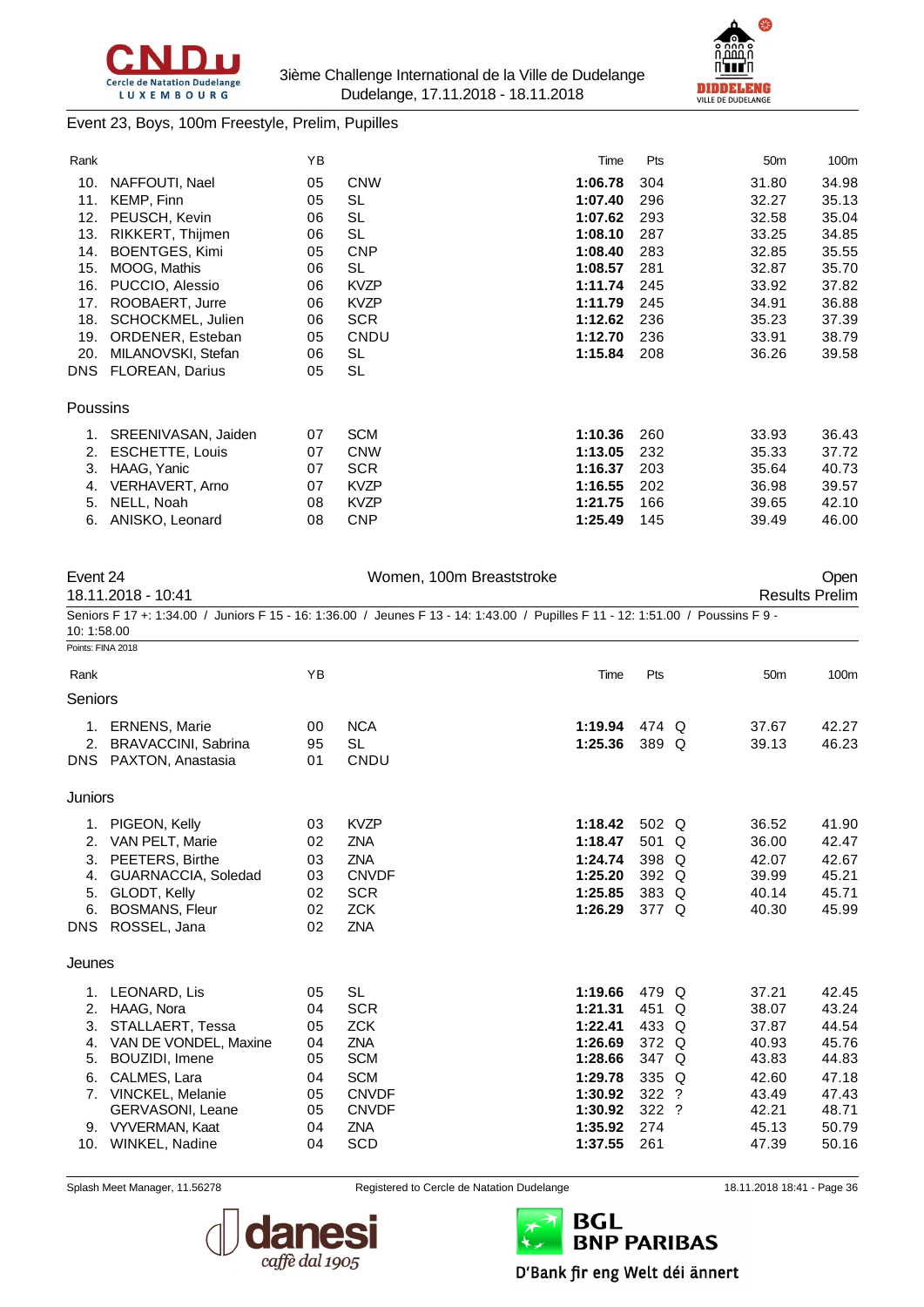



### Event 24, Girls, 100m Breaststroke, Prelim, Jeunes

|                               | YB       |              | Time    | Pts | 50 <sub>m</sub> | 100 <sub>m</sub>                                                                  |
|-------------------------------|----------|--------------|---------|-----|-----------------|-----------------------------------------------------------------------------------|
| PINTO TEIXEIRA, Martha<br>TLD | 04       | <b>CNW</b>   | 1:49.05 | 186 | 48.89           | 1:00.16                                                                           |
| ALBERS, Neele                 | 05       | <b>SCDE</b>  |         |     |                 |                                                                                   |
|                               |          |              |         |     |                 |                                                                                   |
| HAN, Mengjia                  | 07       | SL           | 1:25.13 |     | 40.52           | 44.61                                                                             |
| KIDD, Francesca               | 06       | SL           | 1:31.73 |     | 42.72           | 49.01                                                                             |
| <b>KETTENMEYER, Yin</b>       | 06       | <b>SCDE</b>  | 1:34.43 |     | 45.97           | 48.46                                                                             |
| NOTHUM, Gwen                  | 06       | <b>SCR</b>   | 1:35.88 |     | 46.01           | 49.87                                                                             |
| DE KOCK, Silke                | 07       | <b>ZCK</b>   | 1:37.41 |     | 47.21           | 50.20                                                                             |
| PETESCH, Lea                  | 07       | <b>SCM</b>   | 1:39.99 |     | 47.24           | 52.75                                                                             |
| <b>ELCHEROTH, Niki</b>        | 07       | <b>SCR</b>   | 1:40.70 |     | 47.13           | 53.57                                                                             |
| <b>SCHOUG, Chloe</b>          | 07       | <b>CNVDF</b> | 1:41.86 |     | 48.03           | 53.83                                                                             |
| THINNES, Lena                 | 07       | <b>SCM</b>   | 1:49.94 | 182 | 50.56           | 59.38                                                                             |
| SELMANOVIC, Amina<br>TLD      | 07       | SCD          | 2:03.84 | 127 | 57.41           | 1:06.43                                                                           |
|                               | Pupilles |              |         |     |                 | $393\quadOmega$<br>314 Q<br>287<br>O<br>275 Q<br>262 Q<br>242 Q<br>237 R<br>229 R |

Men, 100m Breaststroke **Open** 

| 18.11.2018 - 10:55                                                                                                               | <b>Results Prelim</b> |
|----------------------------------------------------------------------------------------------------------------------------------|-----------------------|
| Seniors M 18 +: 1:23.00 / Juniors M 16 - 17: 1:27.00 / Jeunes M 14 - 15: 1:36.00 / Pupilles M 12 - 13: 1:47.00 / Poussins M 10 - |                       |
| 11: 1:57.00                                                                                                                      |                       |
| Points: FINA 2018                                                                                                                |                       |

| Rank                                         |                                                                                                                                                                       | YB                                           |                                                                                                 | Time                                                                                 | Pts                                                                |     | 50 <sub>m</sub>                                                      | 100m                                                                 |
|----------------------------------------------|-----------------------------------------------------------------------------------------------------------------------------------------------------------------------|----------------------------------------------|-------------------------------------------------------------------------------------------------|--------------------------------------------------------------------------------------|--------------------------------------------------------------------|-----|----------------------------------------------------------------------|----------------------------------------------------------------------|
| Seniors                                      |                                                                                                                                                                       |                                              |                                                                                                 |                                                                                      |                                                                    |     |                                                                      |                                                                      |
| 1.<br>2.<br>3.<br>4.                         | MORIS, Cedric<br>WALTZING, Loic<br>BEAUTHIER, Ronan<br>SOETINCK, Joachim                                                                                              | 98<br>00<br>99<br>99                         | <b>SCDE</b><br>SCD<br><b>KVZP</b><br><b>ZNA</b>                                                 | 1:10.23<br>1:10.66<br>1:15.47<br>1:24.83                                             | 496 Q<br>487<br>400 Q<br>281 Q                                     | O   | 33.00<br>32.97<br>35.88<br>38.92                                     | 37.23<br>37.69<br>39.59<br>45.91                                     |
| Juniors                                      | TLD                                                                                                                                                                   |                                              |                                                                                                 |                                                                                      |                                                                    |     |                                                                      |                                                                      |
| 1.<br>2.<br>3.<br>4.<br>5.<br>6.<br>7.<br>8. | DE SCHRYVER, Noah<br>VAN DEN BOSSCHE, Yann<br><b>BECKERS, Felix</b><br>LANNERS, Bob<br>BANKY, Jordan<br>MAAS-KOOB, Cedric<br>ARNAUDIES, David<br>LETSCH, David<br>TLD | 01<br>01<br>01<br>02<br>01<br>02<br>02<br>02 | <b>ZNA</b><br><b>SL</b><br><b>SCDE</b><br>SCD<br><b>SL</b><br><b>SCDE</b><br>CNDU<br><b>CNE</b> | 1:05.53<br>1:05.80<br>1:08.32<br>1:09.63<br>1:13.98<br>1:14.55<br>1:22.22<br>1:34.68 | 611 Q<br>603 Q<br>539 Q<br>509 Q<br>424 Q<br>415 Q<br>309<br>202 R | - R | 31.06<br>30.89<br>32.55<br>32.62<br>34.55<br>35.31<br>38.68<br>44.04 | 34.47<br>34.91<br>35.77<br>37.01<br>39.43<br>39.24<br>43.54<br>50.64 |
| Jeunes                                       |                                                                                                                                                                       |                                              |                                                                                                 |                                                                                      |                                                                    |     |                                                                      |                                                                      |
| 1.<br>2.<br>3.                               | DE BRUYN, Senne<br>LAMBERT, Yann<br>KOHN-CANTOREGGI, Daniel                                                                                                           | 03<br>04<br>03                               | <b>ZCK</b><br>ZNA<br><b>CNDU</b>                                                                | 1:11.39<br>1:17.46<br>1:18.62                                                        | 472 Q<br>370 Q<br>353                                              | Q   | 33.41<br>36.47<br>37.16                                              | 37.98<br>40.99<br>41.46                                              |

5. LINDMARK MELO, Hugo 04 CNDU **1:25.86** 271 Q 40.45 45.41 6. DELIEGE, Brice 04 NCA **1:30.94** 228 Q 43.15 47.79 DSQ ZEYEN, Mick 03 CNP *TLD, B14 - did not touch the wall with both hands simultaneously and separated at the turn / finish (SW 7.6) (Time: 10:55)*

Splash Meet Manager, 11.56278 Registered to Cercle de Natation Dudelange 18.11.2018 18:41 - Page 37

4. WEBER, Loris 03 CNDU **1:22.74** 303 Q 39.00 43.74





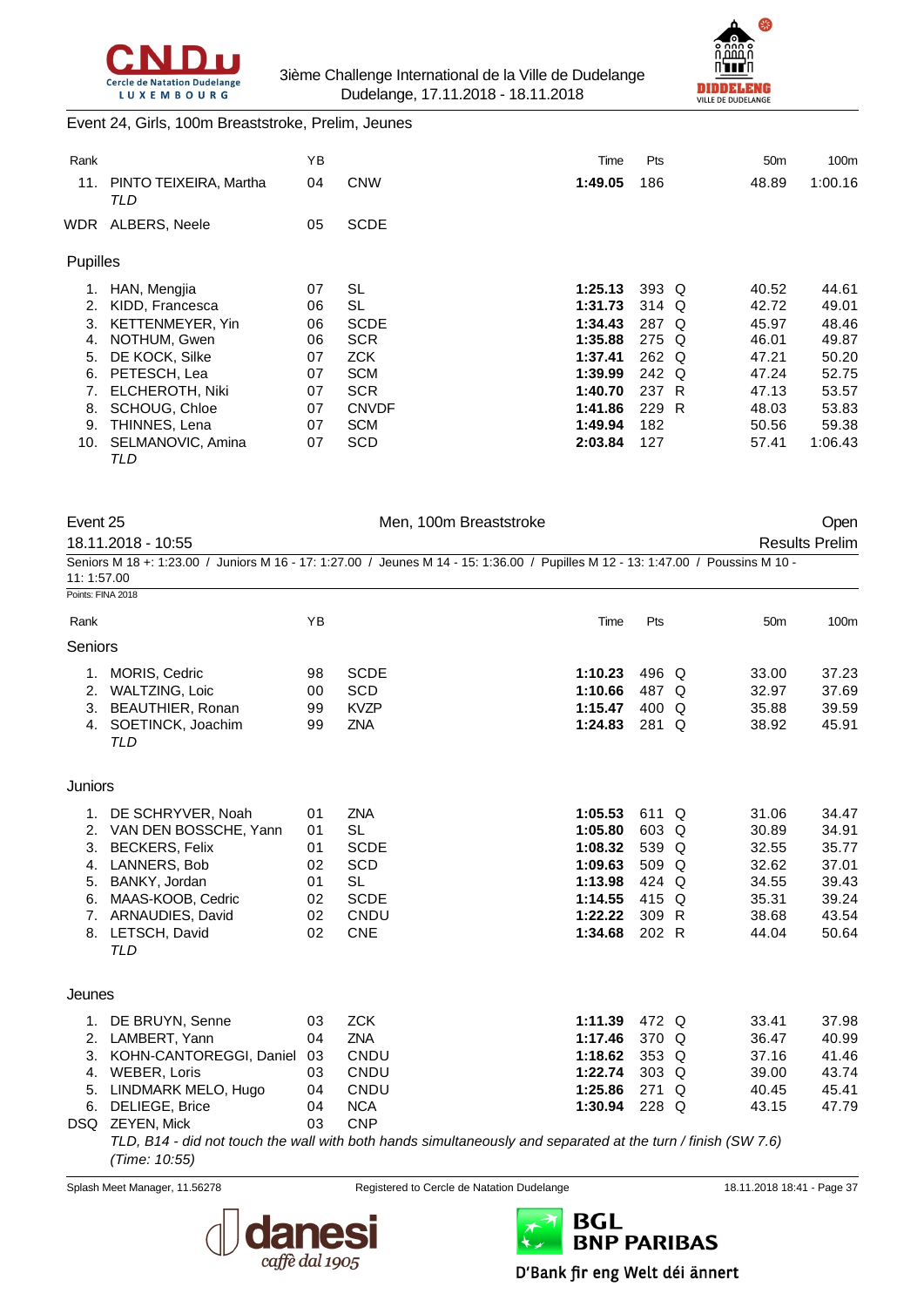



#### Event 25, Boys, 100m Breaststroke, Prelim, Jeunes

| Rank     |                              | YB |             | Time    | Pts      | 50 <sub>m</sub> | 100m  |
|----------|------------------------------|----|-------------|---------|----------|-----------------|-------|
| DNS.     | CRAWFORD, Ethan              | 03 | CNDU        |         |          |                 |       |
| Pupilles |                              |    |             |         |          |                 |       |
| 1.       | LUCARELLI, Riccardo          | 05 | <b>SL</b>   | 1:13.98 | 424 Q    | 35.34           | 38.64 |
| 2.       | <b>BOURGUIGNON, Benjamin</b> | 05 | <b>SCDE</b> | 1:21.15 | 321<br>Q | 39.28           | 41.87 |
| 3.       | <b>KEMP, Finn</b>            | 05 | SL          | 1:27.09 | $260$ Q  | 41.80           | 45.29 |
| 4.       | KIRCH, Paul                  | 05 | CNDU        | 1:27.54 | $256$ Q  | 41.34           | 46.20 |
| 5.       | NAFFOUTI, Nael               | 05 | <b>CNW</b>  | 1:29.30 | 241<br>Q | 41.03           | 48.27 |
| 6.       | MOOG, Mathis                 | 06 | SL          | 1:35.06 | $200$ Q  | 45.18           | 49.88 |
| Poussins |                              |    |             |         |          |                 |       |
| 1.       | CHAUSSARD, Albert            | 07 | CNDU        | 1:29.90 | 236      | 42.76           | 47.14 |
| 2.       | HAAG, Yanic                  | 07 | <b>SCR</b>  | 1:40.92 | 167      | 47.57           | 53.35 |
| 3.       | VERHAVERT, Arno              | 07 | <b>KVZP</b> | 1:45.85 | 145      | 50.56           | 55.29 |
| 4.       | <b>ESCHETTE, Louis</b>       | 07 | <b>CNW</b>  | 1:49.05 | 132      | 51.93           | 57.12 |

Event 26 Communication of the UV Women, 200m Butterfly Communication of the UV Open

18.11.2018 - 11:07 Results

Seniors F 17 +: 3:12.00 / Juniors F 15 - 16: 3:23.00 / Jeunes F 13 - 14: 3:34.00 / Pupilles F 11 - 12: 3:44.00 / Poussins F 9 - 10: 3:55.00

| Points: FINA 2018                                                                                                                                                |                                  |                                                                                   |                                                                                        |     |                                                    |                                                    |                                                    |                                                    |
|------------------------------------------------------------------------------------------------------------------------------------------------------------------|----------------------------------|-----------------------------------------------------------------------------------|----------------------------------------------------------------------------------------|-----|----------------------------------------------------|----------------------------------------------------|----------------------------------------------------|----------------------------------------------------|
| Rank                                                                                                                                                             | ΥB                               |                                                                                   | Time                                                                                   | Pts | 50 <sub>m</sub>                                    | 100m                                               | 150 <sub>m</sub>                                   | 200 <sub>m</sub>                                   |
| Seniors                                                                                                                                                          |                                  |                                                                                   |                                                                                        |     |                                                    |                                                    |                                                    |                                                    |
| 1. FRIPPIAT, Lory                                                                                                                                                | 01                               | <b>NCA</b>                                                                        | 2:45.78 375                                                                            |     | 35.21                                              | 42.02                                              | 44.16                                              | 44.39                                              |
| Juniors                                                                                                                                                          |                                  |                                                                                   |                                                                                        |     |                                                    |                                                    |                                                    |                                                    |
| 1. COIMBRA, Alice<br>2. VINCKEL, Alyson                                                                                                                          | 02<br>03                         | <b>SL</b><br><b>CNVDF</b>                                                         | 2:42.13 401<br>3:07.50 259                                                             |     | 35.27<br>38.81                                     | 41.30<br>48.33                                     | 42.65<br>51.51                                     | 42.91<br>48.85                                     |
| Jeunes                                                                                                                                                           |                                  |                                                                                   |                                                                                        |     |                                                    |                                                    |                                                    |                                                    |
| 1. VANDENBRANDEN, Eline05<br>2. PETERS, Lena<br>3. GEORGES, Madeleine<br>4. BAUSTERT, Magali<br>5. VAN EYKEN, Nele<br>6. DE BACKER, Annelore<br>WDR JOMINET, Lou | 05<br>05<br>05<br>05<br>04<br>05 | <b>ZCK</b><br>CNDU<br><b>NCA</b><br>SL<br><b>KVZP</b><br><b>KVZP</b><br><b>SL</b> | 2:40.05 417<br>2:40.60 413<br>2:46.16 373<br>2:55.53 316<br>3:13.29 236<br>3:19.33 216 |     | 34.58<br>33.93<br>35.82<br>37.25<br>41.83<br>43.17 | 43.18<br>41.45<br>41.32<br>44.86<br>49.71<br>51.10 | 43.92<br>44.04<br>43.47<br>47.19<br>52.12<br>52.48 | 38.37<br>41.18<br>45.55<br>46.23<br>49.63<br>52.58 |
| <b>Pupilles</b>                                                                                                                                                  |                                  |                                                                                   |                                                                                        |     |                                                    |                                                    |                                                    |                                                    |
| 1. SOFFIO, Mara<br>2. VANDENABEELE, Lotta                                                                                                                        | 06<br>06                         | <b>SCM</b><br><b>KVZP</b>                                                         | 2:54.48 322<br>3:26.30 194                                                             |     | 38.34<br>44.90                                     | 45.02<br>53.94                                     | 47.71<br>57.32                                     | 43.41<br>50.14                                     |





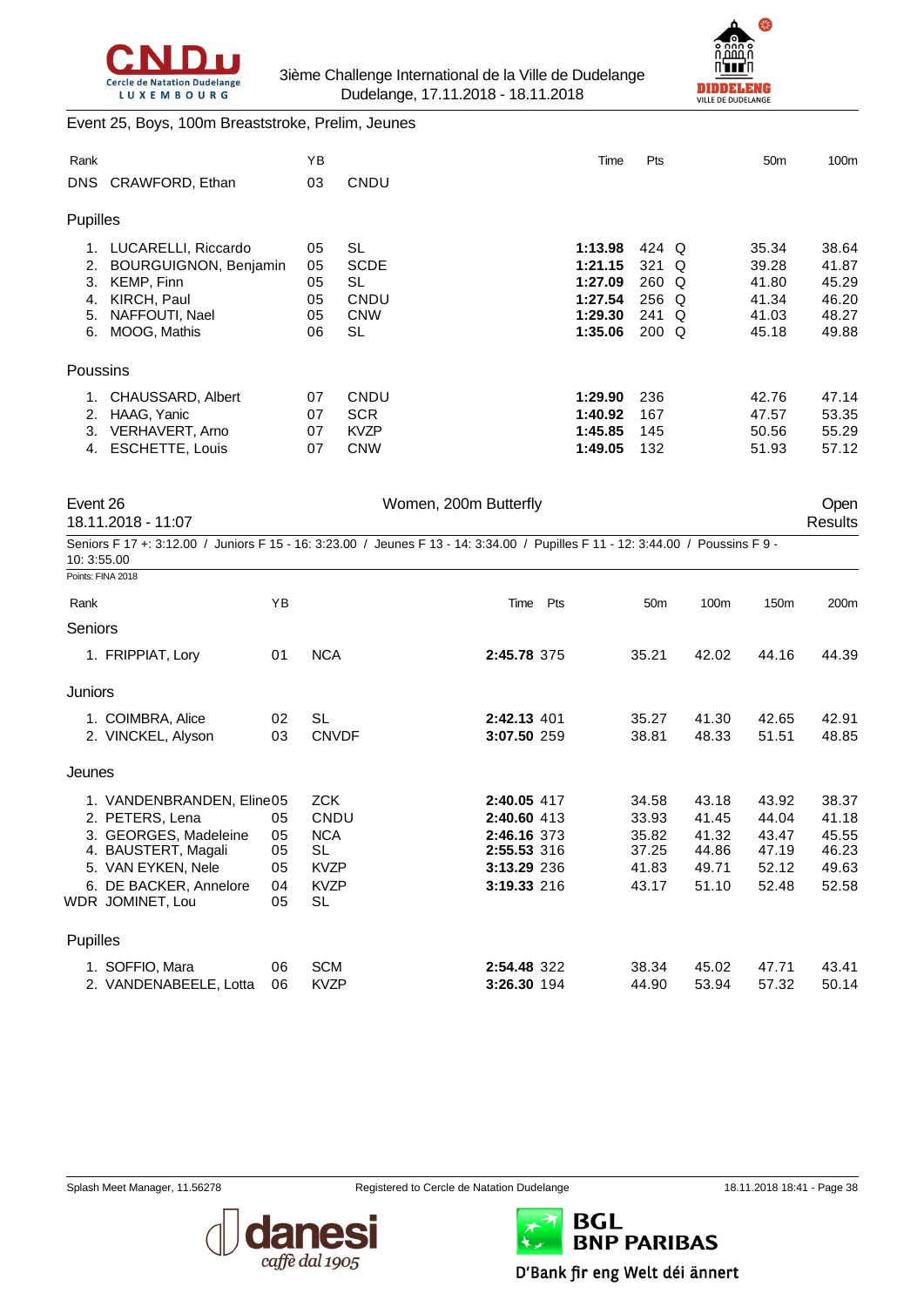



## Event 27 Channel Men, 200m Butterfly Channel Men, 200m Butterfly

# 18.11.2018 - 11:15 Results

Seniors M 18 +: 2:51.00 / Juniors M 16 - 17: 3:01.00 / Jeunes M 14 - 15: 3:20.00 / Pupilles M 12 - 13: 3:39.00 / Poussins M 10 - 11: 3:55.00

| Points: FINA 2018                                                                                                                             |                            |                                                                             |                                                                                        |     |                                                    |                                                    |                                                    |                                                    |
|-----------------------------------------------------------------------------------------------------------------------------------------------|----------------------------|-----------------------------------------------------------------------------|----------------------------------------------------------------------------------------|-----|----------------------------------------------------|----------------------------------------------------|----------------------------------------------------|----------------------------------------------------|
| Rank                                                                                                                                          | YB                         |                                                                             | Time                                                                                   | Pts | 50 <sub>m</sub>                                    | 100m                                               | 150m                                               | 200m                                               |
| Seniors                                                                                                                                       |                            |                                                                             |                                                                                        |     |                                                    |                                                    |                                                    |                                                    |
| 1. FRIPPIAT, Florian                                                                                                                          | 98                         | <b>NCA</b>                                                                  | 2:06.16 637                                                                            |     | 27.51                                              | 31.81                                              | 32.92                                              | 33.92                                              |
| Juniors                                                                                                                                       |                            |                                                                             |                                                                                        |     |                                                    |                                                    |                                                    |                                                    |
| 1. SCHMITZ, Jacques<br>2. BEAUTHIER, Killian<br>3. MULDER, Anael<br>4. CARNEIRO, Theo                                                         | 02<br>02<br>02<br>02       | <b>SCR</b><br><b>KVZP</b><br><b>NCA</b><br><b>CNVDF</b>                     | 2:13.54 537<br>2:30.46 375<br>2:38.84 319<br>2:50.85 256                               |     | 29.08<br>33.28<br>33.32<br>36.61                   | 33.77<br>39.03<br>40.59<br>42.46                   | 35.16<br>39.54<br>42.77<br>45.62                   | 35.53<br>38.61<br>42.16<br>46.16                   |
| Jeunes                                                                                                                                        |                            |                                                                             |                                                                                        |     |                                                    |                                                    |                                                    |                                                    |
| 1. LANNERS, Nicolas<br>2. SIMAO NOGUEIRA, Joao 04<br>3. JAAS, Jeff<br>4. SPICK, Mathias<br>5. VIGUIER, Elyan<br>6. VAN CUTSEM, Renzo          | 04<br>04<br>03<br>04<br>04 | <b>SCD</b><br>SCD<br><b>SCDE</b><br><b>CNVDF</b><br><b>SL</b><br><b>ZCK</b> | 2:23.40 433<br>2:28.81 388<br>2:32.96 357<br>2:40.86 307<br>2:44.24 288<br>3:07.03 195 |     | 30.74<br>31.98<br>30.45<br>33.83<br>34.99<br>37.89 | 36.44<br>38.50<br>37.71<br>38.88<br>41.91<br>47.36 | 38.63<br>39.17<br>41.89<br>42.49<br>43.84<br>50.00 | 37.59<br>39.16<br>42.91<br>45.66<br>43.50<br>51.78 |
| Pupilles                                                                                                                                      |                            |                                                                             |                                                                                        |     |                                                    |                                                    |                                                    |                                                    |
| 1. DE VALCK, Matteo<br>2. KLIS, Simon<br>3. DE VALCK, Dante                                                                                   | 05<br>05<br>06             | <b>ZCK</b><br><b>CNVDF</b><br><b>ZCK</b>                                    | 2:42.26 299<br>2:49.31 263<br>2:49.59 262                                              |     | 35.61<br>36.05<br>36.53                            | 42.02<br>43.13<br>42.96                            | 44.15<br>44.43<br>45.21                            | 40.48<br>45.70<br>44.89                            |
| Event 28<br>18.11.2018 - 11:26                                                                                                                |                            |                                                                             | Women, 400m Freestyle                                                                  |     |                                                    |                                                    |                                                    | Open<br><b>Results</b>                             |
| Seniors F 17 +: 5:42.00 / Juniors F 15 - 16: 5:58.00 / Jeunes F 13 - 14: 6:20.00 / Pupilles F 11 - 12: 6:40.00 / Poussins F 9 -<br>10:6:40.00 |                            |                                                                             |                                                                                        |     |                                                    |                                                    |                                                    |                                                    |
| Points: FINA 2018                                                                                                                             |                            |                                                                             |                                                                                        |     |                                                    |                                                    |                                                    |                                                    |
| Rank                                                                                                                                          |                            |                                                                             | YB                                                                                     |     |                                                    | Time                                               | Pts                                                |                                                    |
| Seniors                                                                                                                                       |                            |                                                                             |                                                                                        |     |                                                    |                                                    |                                                    |                                                    |

| $1_{-}$ | BANKY, Jacqueline<br>$50m$ :<br>100m: | 30.03<br>1:02.76 | 30.03<br>32.73 | 150m:<br>200 <sub>m</sub> | 96<br>1.36.36<br>2:10.28 | SL<br>33.60<br>33.92 | 250m:<br>$300m$ : | 2:43.89<br>3:17.55 | 33.61<br>33.66 | 350 <sub>m</sub><br>400m: | 4:24.70<br>3:51.50<br>4:24.70 | 695<br>33.95<br>33.20 |
|---------|---------------------------------------|------------------|----------------|---------------------------|--------------------------|----------------------|-------------------|--------------------|----------------|---------------------------|-------------------------------|-----------------------|
| 2.      | KETTENMEYER-REULAND, Carole           |                  |                |                           | 78                       | <b>SCDE</b>          |                   |                    |                |                           | 4:48.40                       | 537                   |
|         | 50 <sub>m</sub> :                     | 32.76            | 32.76          | 150m:                     | 1:45.12                  | 36.63                | 250m:             | 2:58.58            | 36.62          | $350m$ :                  | 4:12.44                       | 36.94                 |
|         | $100m$ :                              | 1:08.49          | 35.73          | 200m:                     | 2:21.96                  | 36.84                | $300m$ :          | 3:35.50            | 36.92          | 400m:                     | 4:48.40                       | 35.96                 |
|         | 3. FETZ, Melanie                      |                  |                |                           | 01                       | <b>CNE</b>           |                   |                    |                |                           | 5:09.85                       | 433                   |
|         | 50 <sub>m</sub> :                     | 34.05            | 34.05          | 150m:                     | 1:51.13                  | 39.44                | 250m:             | 3:12.29            | 40.46          | 350m:                     | 4:32.00                       | 39.23                 |
|         | $100m$ :                              | 1:11.69          | 37.64          | 200 <sub>m</sub> :        | 2:31.83                  | 40.70                | $300m$ :          | 3:52.77            | 40.48          | 400m:                     | 5:09.85                       | 37.85                 |





BGL **BNP PARIBAS** D'Bank fir eng Welt déi ännert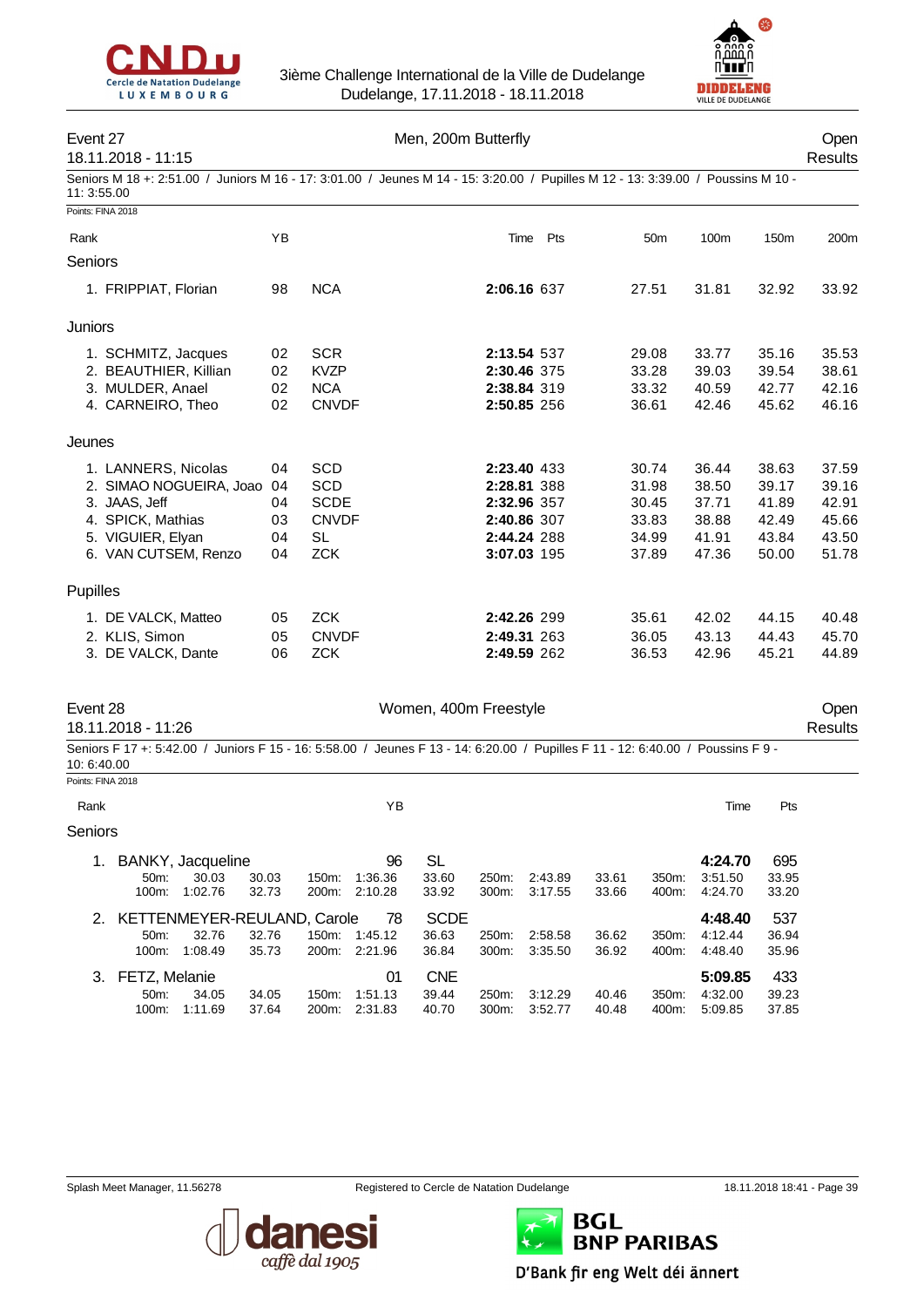



#### Event 28, Women, 400m Freestyle

#### Juniors

| 1. | <b>VANDERSCHRICK, Laura</b><br>50m:<br>100m: | 31.03<br>1:05.11                     | 31.03<br>34.08 | 150m:<br>200m: | 02<br>1:40.71<br>2:17.06 | <b>SL</b><br>35.60<br>36.35    | 250m:<br>300m: | 2:53.89<br>3:31.25 | 36.83<br>37.36 | 350m:<br>400m: | 4:43.86<br>4:08.44<br>4:43.86 | 563<br>37.19<br>35.42 |
|----|----------------------------------------------|--------------------------------------|----------------|----------------|--------------------------|--------------------------------|----------------|--------------------|----------------|----------------|-------------------------------|-----------------------|
| 2. | <b>CARLIER, Silke</b><br>50m:<br>100m:       | 33.91<br>1:10.72                     | 33.91<br>36.81 | 150m:<br>200m: | 03<br>1:47.75<br>2:25.80 | <b>ZCK</b><br>37.03<br>38.05   | 250m:<br>300m: | 3:03.92<br>3:41.70 | 38.12<br>37.78 | 350m:<br>400m: | 4:53.87<br>4:18.19<br>4:53.87 | 508<br>36.49<br>35.68 |
| 3. | GOIRIS, Cato<br>50m:<br>100m:                | 33.07<br>1:09.96                     | 33.07<br>36.89 | 150m:<br>200m: | 03<br>1:47.80<br>2:26.09 | <b>ZCK</b><br>37.84<br>38.29   | 250m:<br>300m: | 3:04.06<br>3:42.31 | 37.97<br>38.25 | 350m:<br>400m: | 4:56.61<br>4:20.65<br>4:56.61 | 494<br>38.34<br>35.96 |
| 4. | <b>GUARNACCIA, Soledad</b><br>50m:<br>100m:  | 33.00<br>1:09.97                     | 33.00<br>36.97 | 150m:<br>200m: | 03<br>1:48.61<br>2:27.59 | <b>CNVDF</b><br>38.64<br>38.98 | 250m:<br>300m: | 3:06.56<br>3:44.85 | 38.97<br>38.29 | 350m:<br>400m: | 5:00.08<br>4:23.10<br>5:00.08 | 477<br>38.25<br>36.98 |
| 5. | <b>BROICH, Louisa Marie</b><br>50m:<br>100m: | 34.20<br>1:11.31                     | 34.20<br>37.11 | 150m:<br>200m: | 03<br>1:49.83<br>2:28.49 | <b>PSVT</b><br>38.52<br>38.66  | 250m:<br>300m: | 3:07.00<br>3:45.78 | 38.51<br>38.78 | 350m:<br>400m: | 5:01.56<br>4:24.38<br>5:01.56 | 470<br>38.60<br>37.18 |
| 6. | <b>BOSMANS, Fleur</b><br>50m:<br>100m:       | 36.36<br>1:15.96                     | 36.36<br>39.60 | 150m:<br>200m: | 02<br>1:56.43<br>2:37.56 | <b>ZCK</b><br>40.47<br>41.13   | 250m:<br>300m: | 3:16.58<br>3:55.81 | 39.02<br>39.23 | 350m:<br>400m: | 5:11.94<br>4:33.77<br>5.11.94 | 424<br>37.96<br>38.17 |
| 7. | VOLPE, Giulia<br>50m:<br>100m:               | 36.90<br>1:18.12                     | 36.90<br>41.22 | 150m:<br>200m: | 03<br>2:00.15<br>2:41.63 | <b>KVZP</b><br>42.03<br>41.48  | 250m:<br>300m: | 3:23.27<br>4:03.91 | 41.64<br>40.64 | 350m:<br>400m: | 5:24.86<br>4:45.56<br>5:24.86 | 376<br>41.65<br>39.30 |
| 8. | 50m:<br>100m:                                | TER HEEGDE, Lisa<br>36.89<br>1:18.16 | 36.89<br>41.27 | 150m:<br>200m: | 02<br>2:00.85<br>2:44.15 | <b>CNE</b><br>42.69<br>43.30   | 250m:<br>300m: | 3:27.62<br>4:11.17 | 43.47<br>43.55 | 350m:<br>400m: | 5:37.48<br>4:55.12<br>5.37.48 | 335<br>43.95<br>42.36 |
|    |                                              |                                      |                |                |                          |                                |                |                    |                |                |                               |                       |

#### Jeunes

| 1. | JOMINET, Lou<br>MP, 13 years            |                                             |                |                | 05                       | <b>SL</b>                      |                |                    |                |                | 4:30.03                       | 655                   |
|----|-----------------------------------------|---------------------------------------------|----------------|----------------|--------------------------|--------------------------------|----------------|--------------------|----------------|----------------|-------------------------------|-----------------------|
|    | 50 <sub>m</sub> :<br>100m:              | 31.01<br>1:04.35                            | 31.01<br>33.34 | 150m:<br>200m: | 1:38.79<br>2:13.43       | 34.44<br>34.64                 | 250m:<br>300m: | 2:48.32<br>3:22.51 | 34.89<br>34.19 | 350m:<br>400m: | 3:56.93<br>4:30.03            | 34.42<br>33.10        |
| 2. | HRIC, Laura<br>$50m$ :<br>100m:         | 32.79<br>1:08.08                            | 32.79<br>35.29 | 150m:<br>200m: | 05<br>1:44.37<br>2:20.99 | <b>SL</b><br>36.29<br>36.62    | 250m:<br>300m: | 2:56.99<br>3:33.27 | 36.00<br>36.28 | 350m:<br>400m: | 4:43.72<br>4:09.72<br>4:43.72 | 564<br>36.45<br>34.00 |
| 3. | <b>KETTENMEYER, Ly</b><br>50m:<br>100m: | 34.40<br>1:11.47                            | 34.40<br>37.07 | 150m.<br>200m: | 04<br>1:49.42<br>2:26.94 | <b>SCDE</b><br>37.95<br>37.52  | 250m:<br>300m: | 3:04.75<br>3:42.51 | 37.81<br>37.76 | 350m:<br>400m: | 4:56.27<br>4:20.11<br>4:56.27 | 495<br>37.60<br>36.16 |
| 4. | HARIZIA, Celia<br>50m:<br>100m:         | 34.65<br>1:11.56                            | 34.65<br>36.91 | 150m:<br>200m: | 05<br>1:49.70<br>2:28.39 | <b>SCM</b><br>38.14<br>38.69   | 250m:<br>300m: | 3:07.39<br>3:46.21 | 39.00<br>38.82 | 350m:<br>400m: | 5:02.28<br>4:25.03<br>5:02.28 | 466<br>38.82<br>37.25 |
| 5. | 50 <sub>m</sub> :<br>100m:              | DEVISCOUR, Sarah<br>34.17<br>1:13.72        | 34.17<br>39.55 | 150m:<br>200m: | 05<br>1:55.53<br>2:37.81 | <b>CNE</b><br>41.81<br>42.28   | 250m:<br>300m: | 3:19.64<br>4:01.50 | 41.83<br>41.86 | 350m:<br>400m: | 5:19.23<br>4:42.77<br>5:19.23 | 396<br>41.27<br>36.46 |
| 6. | $50m$ :<br>100m:                        | <b>VINCKEL, Melanie</b><br>36.20<br>1:16.14 | 36.20<br>39.94 | 150m:<br>200m: | 05<br>1:56.87<br>2:38.20 | <b>CNVDF</b><br>40.73<br>41.33 | 250m:<br>300m: | 3:19.74<br>3:58.74 | 41.54<br>39.00 | 350m:<br>400m: | 5:20.48<br>4:37.24<br>5:20.48 | 391<br>38.50<br>43.24 |
| 7. | 50 <sub>m</sub> :<br>100m:              | STALLAERT, Tessa<br>36.36<br>1:16.18        | 36.36<br>39.82 | 150m:<br>200m: | 05<br>1:56.82<br>2:37.91 | <b>ZCK</b><br>40.64<br>41.09   | 250m:<br>300m: | 3:18.41<br>3:59.85 | 40.50<br>41.44 | 350m:<br>400m: | 5:20.56<br>4:41.74<br>5:20.56 | 391<br>41.89<br>38.82 |



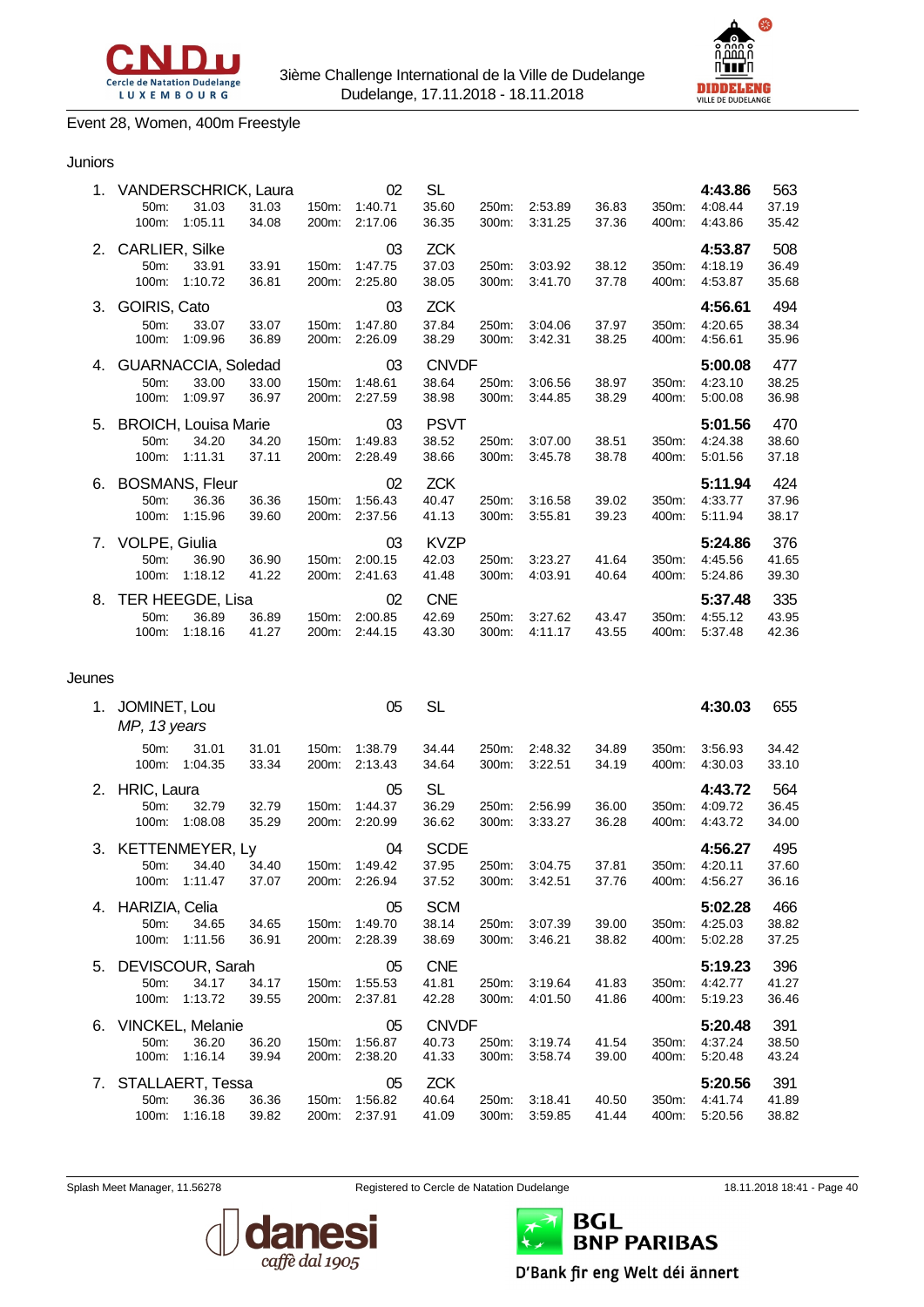



#### Event 28, Girls, 400m Freestyle, Jeunes

| Rank     |                                                              |                |                | ΥB                       |                               |                |                    |                |                | Time                          | Pts                   |
|----------|--------------------------------------------------------------|----------------|----------------|--------------------------|-------------------------------|----------------|--------------------|----------------|----------------|-------------------------------|-----------------------|
| 8.       | <b>BARBERON, Sophie</b><br>50m:<br>38.21<br>100m:<br>1:19.90 | 38.21<br>41.69 | 150m:<br>200m: | 05<br>2:01.30<br>2:42.48 | <b>CNDU</b><br>41.40<br>41.18 | 250m:<br>300m: | 3:23.29<br>4:03.95 | 40.81<br>40.66 | 350m:<br>400m: | 5:21.53<br>4:43.60<br>5:21.53 | 388<br>39.65<br>37.93 |
| 9.       | <b>ERNENS, Chloe</b><br>50m:<br>40.61<br>100m:<br>1:23.63    | 40.61<br>43.02 | 150m:<br>200m: | 05<br>2:07.11<br>2:50.76 | <b>NCA</b><br>43.48<br>43.65  | 250m:<br>300m: | 3:32.37<br>4:15.33 | 41.61<br>42.96 | 350m:<br>400m: | 5:36.84<br>4:57.90<br>5:36.84 | 337<br>42.57<br>38.94 |
|          | 10. BALON, Flavie<br>50m:<br>39.68<br>1:23.83<br>100m:       | 39.68<br>44.15 | 150m:<br>200m: | 04<br>2:08.52<br>2:52.60 | <b>NCA</b><br>44.69<br>44.08  | 250m:<br>300m: | 3:37.15<br>4:21.69 | 44.55<br>44.54 | 350m:<br>400m: | 5:49.90<br>5:06.54<br>5:49.90 | 301<br>44.85<br>43.36 |
|          | WDR ALBERS, Neele                                            |                |                | 05                       | <b>SCDE</b>                   |                |                    |                |                |                               |                       |
| Pupilles |                                                              |                |                |                          |                               |                |                    |                |                |                               |                       |
|          | 1. HAN, Mengjia<br>50m:<br>33.08<br>100m:<br>1:10.89         | 33.08<br>37.81 | 150m:<br>200m: | 07<br>1:48.89<br>2:26.97 | <b>SL</b><br>38.00<br>38.08   | 250m:<br>300m: | 3:04.83<br>3:42.15 | 37.86<br>37.32 | 350m:<br>400m: | 4:55.51<br>4:19.36<br>4:55.51 | 499<br>37.21<br>36.15 |
|          | 2. PHILIPPART, Lina<br>50m:<br>36.63<br>100m:<br>1:15.79     | 36.63<br>39.16 | 150m:<br>200m: | 07<br>1:55.71<br>2:35.74 | <b>SCM</b><br>39.92<br>40.03  | 250m:<br>300m: | 3:16.91<br>3:57.11 | 41.17<br>40.20 | 350m:<br>400m: | 5:17.41<br>4:38.12<br>5.17.41 | 403<br>41.01<br>39.29 |
| 3.       | REINESCH, Leeloo<br>50m:<br>37.50<br>1:17.85<br>100m:        | 37.50<br>40.35 | 150m:<br>200m: | 07<br>1:58.42<br>2:39.30 | <b>SCM</b><br>40.57<br>40.88  | 250m:<br>300m: | 3:19.95<br>4:00.86 | 40.65<br>40.91 | 350m:<br>400m: | 5:21.17<br>4:41.38<br>5:21.17 | 389<br>40.52<br>39.79 |
| 4.       | THILL, Gina<br>50m:<br>37.05<br>100m:<br>1:17.47             | 37.05<br>40.42 | 150m:<br>200m: | 07<br>1:59.48<br>2:41.08 | <b>SCM</b><br>42.01<br>41.60  | 250m:<br>300m: | 3:22.25<br>4:03.86 | 41.17<br>41.61 | 350m:<br>400m: | 5:24.84<br>4:45.62<br>5:24.84 | 376<br>41.76<br>39.22 |
| 5.       | NOTHUM, Gwen<br>50m:<br>35.44<br>100m:<br>1:15.75            | 35.44<br>40.31 | 150m:<br>200m: | 06<br>1:57.27<br>2:39.17 | <b>SCR</b><br>41.52<br>41.90  | 250m:<br>300m: | 3:20.85<br>4:02.36 | 41.68<br>41.51 | 350m:<br>400m: | 5:24.96<br>4:44.42<br>5:24.96 | 375<br>42.06<br>40.54 |
| 6.       | LINDMARK MELO, Maia<br>50m:<br>37.06<br>100m:<br>1:20.13     | 37.06<br>43.07 | 150m:<br>200m: | 07<br>2:03.78<br>2:46.25 | <b>CNDU</b><br>43.65<br>42.47 | 250m:<br>300m: | 3:30.34<br>4:12.42 | 44.09<br>42.08 | 350m:<br>400m: | 5:37.85<br>4:55.15<br>5:37.85 | 334<br>42.73<br>42.70 |
| 7.       | NTAGANDA, Sophie<br>50m:<br>40.15<br>100m:<br>1:23.80        | 40.15<br>43.65 | 150m:<br>200m: | 07<br>2:07.90<br>2:51.47 | <b>SL</b><br>44.10<br>43.57   | 250m:<br>300m: | 3:35.51<br>4:17.41 | 44.04<br>41.90 | 350m:<br>400m: | 5:41.27<br>5:01.38<br>5:41.27 | 324<br>43.97<br>39.89 |
|          | 8. KIDD, Francesca<br>40.03<br>50m:<br>100m:<br>1:24.82      | 40.03<br>44.79 | 150m:<br>200m: | 06<br>2:08.75<br>2:53.57 | <b>SL</b><br>43.93<br>44.82   | 250m:<br>300m: | 3:38.97<br>4:24.83 | 45.40<br>45.86 | 350m:<br>400m: | 5:51.94<br>5:10.31<br>5:51.94 | 295<br>45.48<br>41.63 |
| 9.       | FABIANI, Eden<br>50m:<br>40.27<br>100m:<br>1:23.55           | 40.27<br>43.28 | 150m:<br>200m: | 07<br>2:09.36<br>2:54.55 | <b>SCM</b><br>45.81<br>45.19  | 250m:<br>300m: | 3:40.73<br>4:26.90 | 46.18<br>46.17 | 350m:<br>400m: | 5:59.57<br>5:13.90<br>5:59.57 | 277<br>47.00<br>45.67 |
|          | 10. KOENIG, Aurelie<br>50m:<br>41.20<br>100m:<br>1.27.78     | 41.20<br>46.58 | 150m:<br>200m: | 07<br>2:13.98<br>3:00.72 | <b>SCR</b><br>46.20<br>46.74  | 250m:<br>300m: | 3:47.41<br>4:35.16 | 46.69<br>47.75 | 350m:<br>400m: | 6:06.03<br>5:21.91<br>6:06.03 | 263<br>46.75<br>44.12 |
|          | DNS OLINGER, Tina<br>DNS ELCHEROTH, Niki                     |                |                | 06<br>07                 | <b>CNW</b><br><b>SCR</b>      |                |                    |                |                |                               |                       |
| Poussins |                                                              |                |                |                          |                               |                |                    |                |                |                               |                       |
| 1.       | CALMES, Liz<br>50m:<br>41.72<br>100m:<br>1:27.58             | 41.72<br>45.86 | 150m:<br>200m: | 08<br>2:15.48<br>3:03.91 | <b>SCM</b><br>47.90<br>48.43  | 250m:<br>300m: | 3:53.04<br>4:43.42 | 49.13<br>50.38 | 350m:<br>400m: | 6:19.83<br>5:32.52<br>6:19.83 | 235<br>49.10<br>47.31 |

Splash Meet Manager, 11.56278 **Registered to Cercle de Natation Dudelange** 18.11.2018 18:41 - Page 41





D'Bank fir eng Welt déi ännert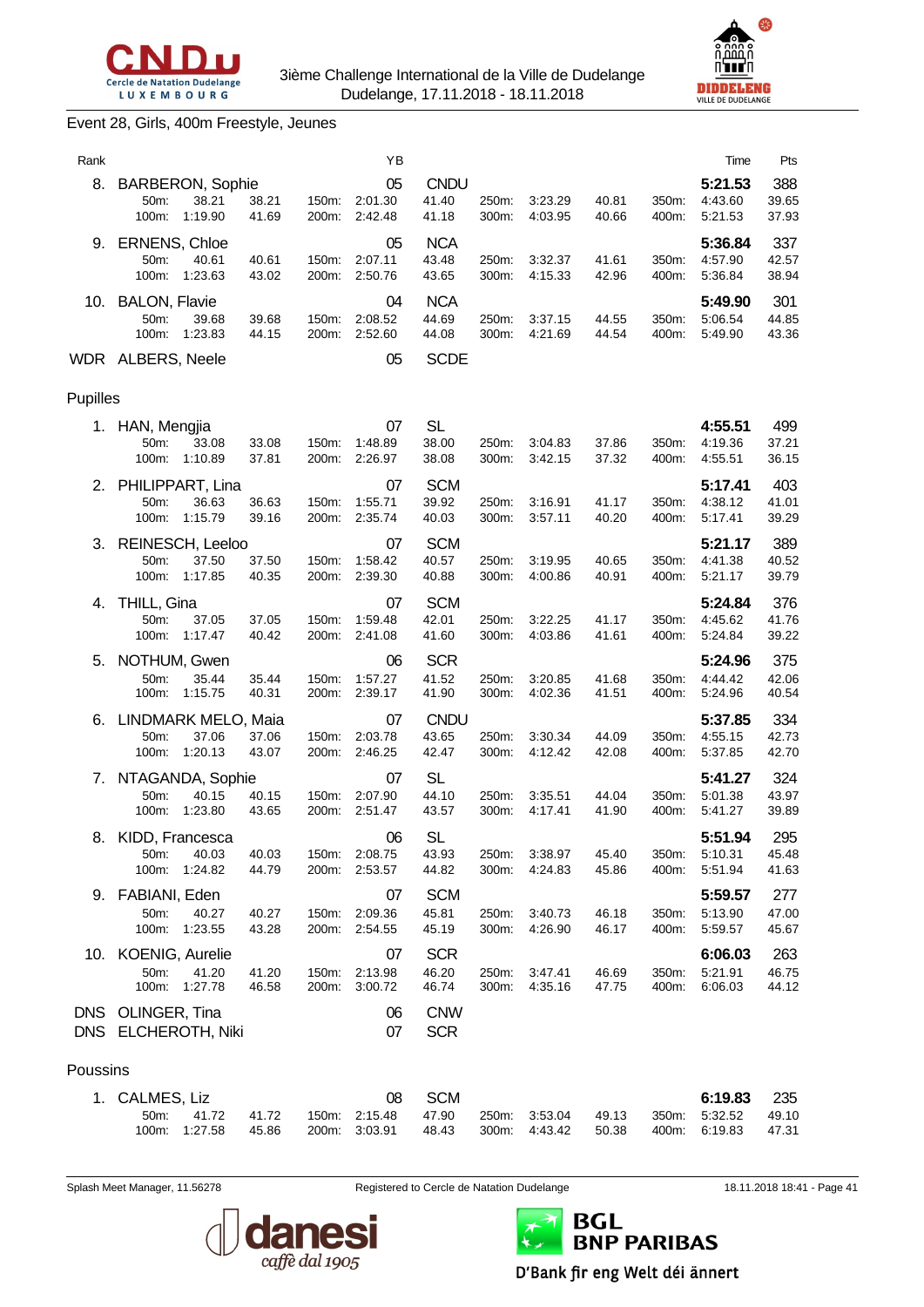



|                   | Event 28, Girls, 400m Freestyle, Poussins |                                                    |                |                |                                      |                               |                |                    |                |                |                                                                                                                                  |                       |                 |
|-------------------|-------------------------------------------|----------------------------------------------------|----------------|----------------|--------------------------------------|-------------------------------|----------------|--------------------|----------------|----------------|----------------------------------------------------------------------------------------------------------------------------------|-----------------------|-----------------|
| Rank              |                                           |                                                    |                |                | ΥB                                   |                               |                |                    |                |                | Time                                                                                                                             | Pts                   |                 |
| WDR               |                                           | <b>MARTUCCI, Sofia</b>                             |                |                | 08                                   | <b>SCD</b>                    |                |                    |                |                |                                                                                                                                  |                       |                 |
| Event 29          | 18.11.2018 - 12:04                        |                                                    |                |                |                                      | Men, 400m Freestyle           |                |                    |                |                |                                                                                                                                  |                       | Open<br>Results |
| 11: 6:25.00       |                                           |                                                    |                |                |                                      |                               |                |                    |                |                | Seniors M 18 +: 5:10.00 / Juniors M 16 - 17: 5:32.00 / Jeunes M 14 - 15: 5:53.00 / Pupilles M 12 - 13: 6:25.00 / Poussins M 10 - |                       |                 |
| Points: FINA 2018 |                                           |                                                    |                |                |                                      |                               |                |                    |                |                |                                                                                                                                  |                       |                 |
| Rank              |                                           |                                                    |                |                | YB                                   |                               |                |                    |                |                | Time                                                                                                                             | Pts                   |                 |
| Seniors           |                                           |                                                    |                |                |                                      |                               |                |                    |                |                |                                                                                                                                  |                       |                 |
| 1.                | <b>WALTZING, Loic</b><br>50m:<br>100m:    | 29.58<br>1:00.58                                   | 29.58<br>31.00 | 150m:<br>200m: | 00<br>1:32.68<br>2:05.11             | <b>SCD</b><br>32.10<br>32.43  | 250m:<br>300m: | 2:37.17<br>3:09.94 | 32.06<br>32.77 | 350m:<br>400m: | 4:15.43<br>3:43.11<br>4:15.43                                                                                                    | 573<br>33.17<br>32.32 |                 |
| 2.                | 50m:<br>100m:                             | <b>ONGHENA, Basiel</b><br>32.09<br>1:07.15         | 32.09<br>35.06 | 150m:<br>200m: | 00<br>1:42.74<br>2:18.17             | <b>ZNA</b><br>35.59<br>35.43  | 250m:<br>300m: | 2:53.50<br>3:28.71 | 35.33<br>35.21 | 350m:<br>400m: | 4:37.82<br>4:03.93<br>4:37.82                                                                                                    | 445<br>35.22<br>33.89 |                 |
| Juniors           |                                           |                                                    |                |                |                                      |                               |                |                    |                |                |                                                                                                                                  |                       |                 |
| 1.                | 50m:<br>100m:                             | <b>BECKERS, Felix</b><br>30.58<br>1:03.66          | 30.58<br>33.08 | 150m:<br>200m: | 01<br>1:35.99<br>2:08.37             | <b>SCDE</b><br>32.33<br>32.38 | 250m:<br>300m: | 2:39.89<br>3:11.51 | 31.52<br>31.62 | 350m:<br>400m: | 4:12.01<br>3:42.12<br>4:12.01                                                                                                    | 597<br>30.61<br>29.89 |                 |
| 2.                | 50m:<br>100m:                             | DE SCHRYVER, Noah<br>30.34<br>1:04.13              | 30.34<br>33.79 | 150m:<br>200m: | 01<br>1:37.78<br>2:10.91             | <b>ZNA</b><br>33.65<br>33.13  | 250m:<br>300m: | 2:43.49<br>3:16.45 | 32.58<br>32.96 | 350m:<br>400m: | 4:22.30<br>3:50.04<br>4:22.30                                                                                                    | 529<br>33.59<br>32.26 |                 |
| 3.                | 50m:<br>100m:                             | LESAGE, Christophe<br>30.97<br>1:04.80             | 30.97<br>33.83 | 150m:<br>200m: | 02<br>1:39.32<br>2:14.20             | <b>SL</b><br>34.52<br>34.88   | 250m:<br>300m: | 2:48.60<br>3:23.15 | 34.40<br>34.55 | 350m:<br>400m: | 4:30.29<br>3:57.59<br>4:30.29                                                                                                    | 484<br>34.44<br>32.70 |                 |
| 4.                | 50m:                                      | DE BACKER, Ruben<br>30.01<br>100m: 1:03.33         | 30.01<br>33.32 | 150m:<br>200m: | 01<br>1:37.23<br>2:12.00             | <b>KVZP</b><br>33.90<br>34.77 | 250m:<br>300m: | 2:46.44<br>3:21.94 | 34.44<br>35.50 | 350m:<br>400m: | 4:31.17<br>3:56.65<br>4:31.17                                                                                                    | 479<br>34.71<br>34.52 |                 |
| 5.                | PUETZ, Yann<br>50m:                       | 31.49<br>100m: 1:07.59                             | 31.49<br>36.10 |                | 02<br>150m: 1:45.80<br>200m: 2:24.78 | <b>SL</b><br>38.21<br>38.98   | 250m:<br>300m: | 3:04.08<br>3:42.67 | 39.30<br>38.59 | 350m:<br>400m: | 4:57.06<br>4:20.50<br>4:57.06                                                                                                    | 364<br>37.83<br>36.56 |                 |
| 6.                | 50m:                                      | <b>MICHIELS, Patrick</b><br>31.75<br>100m: 1:08.51 | 31.75<br>36.76 | 150m:          | 02<br>1:47.18<br>200m: 2:26.62       | <b>CNE</b><br>38.67<br>39.44  | 250m:<br>300m: | 3:05.78<br>3:46.13 | 39.16<br>40.35 | 350m:<br>400m: | 5:04.45<br>4:26.08<br>5.04.45                                                                                                    | 338<br>39.95<br>38.37 |                 |
| Jeunes            |                                           |                                                    |                |                |                                      |                               |                |                    |                |                |                                                                                                                                  |                       |                 |
| 1.                | OKENS, Jari<br>50m:                       | 28.59<br>100m: 1:00.41                             | 28.59<br>31.82 |                | 03<br>150m: 1:32.80<br>200m: 2:04.51 | <b>ZCK</b><br>32.39<br>31.71  | 250m:<br>300m: | 2:36.95<br>3:09.73 | 32.44<br>32.78 | 350m:<br>400m: | 4:15.62<br>3:43.12<br>4:15.62                                                                                                    | 572<br>33.39<br>32.50 |                 |
| 2.                | 50m:                                      | <b>MORARU, Matteo</b><br>29.54<br>100m: 1:02.45    | 29.54<br>32.91 | 150m:          | 04<br>1:35.99<br>200m: 2:09.82       | <b>SL</b><br>33.54<br>33.83   | 250m:<br>300m: | 2:43.51<br>3:17.32 | 33.69<br>33.81 | 350m:<br>400m: | 4:23.38<br>3:51.09<br>4:23.38                                                                                                    | 523<br>33.77<br>32.29 |                 |
| 3.                | 50m:                                      | <b>BOENTGES, Kevin</b><br>31.19<br>100m: 1:05.46   | 31.19<br>34.27 | 150m:          | 03<br>1:39.64<br>200m: 2:14.26       | <b>CNP</b><br>34.18<br>34.62  | 250m:<br>300m: | 2:48.99<br>3:23.36 | 34.73<br>34.37 | 350m:<br>400m: | 4:30.34<br>3:57.79<br>4:30.34                                                                                                    | 483<br>34.43<br>32.55 |                 |



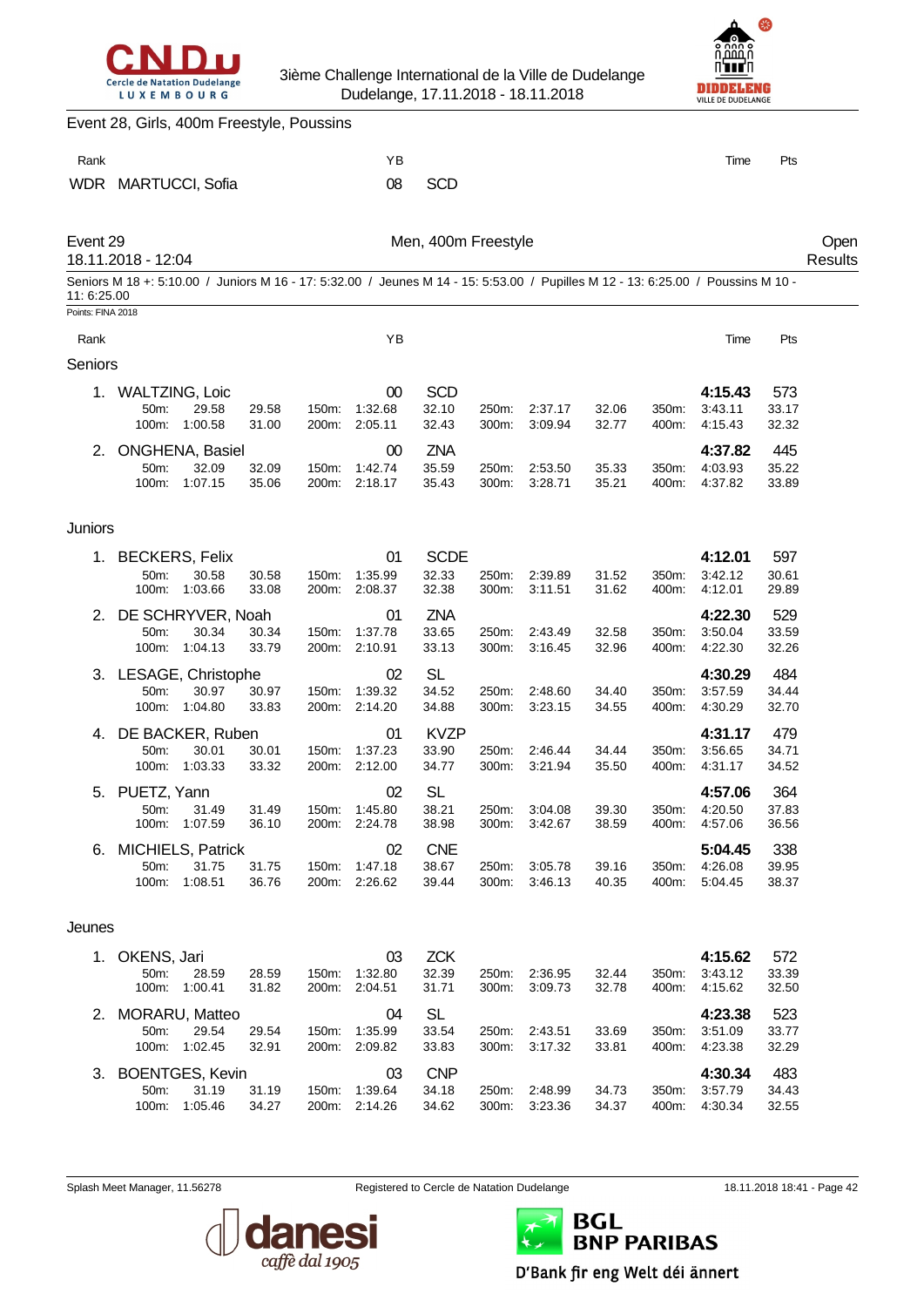



#### Event 29, Boys, 400m Freestyle, Jeunes

| Rank                     |                                                                 |                |                | ΥB                       |                               |                |                    |                |                | Time                          | Pts                   |
|--------------------------|-----------------------------------------------------------------|----------------|----------------|--------------------------|-------------------------------|----------------|--------------------|----------------|----------------|-------------------------------|-----------------------|
| 4.                       | DE BRUYN, Senne<br>50m:<br>30.58<br>100m:<br>1:04.94            | 30.58<br>34.36 | 150m:<br>200m: | 03<br>1:39.96<br>2:15.56 | <b>ZCK</b><br>35.02<br>35.60  | 250m:<br>300m: | 2:51.17<br>3:27.42 | 35.61<br>36.25 | 350m:<br>400m: | 4:37.30<br>4:03.00<br>4:37.30 | 448<br>35.58<br>34.30 |
| 5.                       | LUKA, Mory<br>50m:<br>30.04<br>100m: 1:03.74                    | 30.04<br>33.70 | 150m:<br>200m: | 04<br>1:38.50<br>2:14.37 | <b>SL</b><br>34.76<br>35.87   | 250m:<br>300m: | 2:50.69<br>3:27.56 | 36.32<br>36.87 | 350m:<br>400m: | 4:39.70<br>4:04.17<br>4:39.70 | 436<br>36.61<br>35.53 |
| 6.                       | <b>CAMERLYNCK, Mathias</b><br>33.31<br>50m:<br>1:09.83<br>100m: | 33.31<br>36.52 | 150m:<br>200m: | 04<br>1:46.79<br>2:24.11 | <b>KVZP</b><br>36.96<br>37.32 | 250m:<br>300m: | 3:01.24<br>3:38.15 | 37.13<br>36.91 | 350m:<br>400m: | 4:50.18<br>4:14.48<br>4:50.18 | 391<br>36.33<br>35.70 |
| 7.                       | WEIDERT, Jo<br>50m:<br>31.90<br>1:09.02<br>100m:                | 31.90<br>37.12 | 150m:<br>200m: | 03<br>1:46.66<br>2:24.80 | <b>CNE</b><br>37.64<br>38.14  | 250m:<br>300m: | 3:03.65<br>3:42.78 | 38.85<br>39.13 | 350m:<br>400m: | 4:56.41<br>4:21.77<br>4:56.41 | 367<br>38.99<br>34.64 |
| 8.                       | DENTER, Arthur<br>50m:<br>32.88<br>100m:<br>1:09.51             | 32.88<br>36.63 | 150m:<br>200m: | 04<br>1:47.81<br>2:26.60 | <b>CNE</b><br>38.30<br>38.79  | 250m:<br>300m: | 3:05.36<br>3:44.03 | 38.76<br>38.67 | 350m:<br>400m: | 4:59.76<br>4:22.66<br>4:59.76 | 354<br>38.63<br>37.10 |
| 9.                       | MILANOVSKI, Nikola<br>50m:<br>34.00<br>1:11.68<br>100m:         | 34.00<br>37.68 | 150m:<br>200m: | 04<br>1:50.34<br>2:29.81 | <b>SL</b><br>38.66<br>39.47   | 250m:<br>300m: | 3:09.35<br>3:49.51 | 39.54<br>40.16 | 350m:<br>400m: | 5:07.82<br>4:28.88<br>5:07.82 | 327<br>39.37<br>38.94 |
| 10.                      | DELIEGE, Brice<br>50m:<br>37.82<br>100m:<br>1:20.66             | 37.82<br>42.84 | 150m:<br>200m: | 04<br>2:04.45<br>2:48.07 | <b>NCA</b><br>43.79<br>43.62  | 250m:<br>300m: | 3:31.47<br>4:14.40 | 43.40<br>42.93 | 350m:<br>400m: | 5:35.99<br>4:56.86<br>5:35.99 | 252<br>42.46<br>39.13 |
|                          | 11. FETZ, Tom<br>50m:<br>35.27<br>100m:<br>1:17.42              | 35.27<br>42.15 | 150m:<br>200m: | 04<br>2:00.57<br>2:44.18 | <b>CNE</b><br>43.15<br>43.61  | 250m:<br>300m: | 3:29.97<br>4:13.56 | 45.79<br>43.59 | 350m:<br>400m: | 5:39.45<br>4:57.53<br>5:39.45 | 244<br>43.97<br>41.92 |
| 12.                      | MOHR, Sam<br>50m:<br>37.19<br>1:19.86<br>100m:                  | 37.19<br>42.67 | 150m:<br>200m: | 04<br>2:03.11<br>2:47.45 | <b>CNE</b><br>43.25<br>44.34  | 250m:<br>300m: | 3:32.04<br>4:16.30 | 44.59<br>44.26 | 350m:<br>400m: | 5:42.60<br>5:00.25<br>5:42.60 | 237<br>43.95<br>42.35 |
| <b>DNS</b><br><b>DNS</b> | <b>THILL, Victor</b><br>CRAWFORD, Ethan                         |                |                | 03<br>03                 | <b>CNE</b><br><b>CNDU</b>     |                |                    |                |                |                               |                       |
| Pupilles                 |                                                                 |                |                |                          |                               |                |                    |                |                |                               |                       |
| 1.                       | <b>DURAKOVIC, Tarik</b><br>32.30<br>50m:<br>1:08.03<br>100m:    | 32.30<br>35.73 | 150m:<br>200m: | 05<br>1:43.87<br>2:20.23 | <b>SL</b><br>35.84<br>36.36   | 250m:<br>300m: | 2:56.41<br>3:32.52 | 36.18<br>36.11 | 350m:<br>400m: | 4:43.15<br>4:08.83<br>4:43.15 | 421<br>36.31<br>34.32 |
| 2.                       | <b>THILL, Nicolas</b><br>50m:<br>32.91<br>100m: 1:09.52         | 32.91<br>36.61 | 150m:<br>200m: | 05<br>1:46.00<br>2:22.70 | <b>SL</b><br>36.48<br>36.70   | 250m:<br>300m: | 2:59.79<br>3:37.24 | 37.09<br>37.45 | 350m:<br>400m: | 4:49.08<br>4:13.85<br>4:49.08 | 395<br>36.61<br>35.23 |
| 3.                       | <b>WEYRICH, Mike</b><br>50m:<br>32.80<br>1:09.87<br>100m:       | 32.80<br>37.07 | 150m:<br>200m: | 05<br>1.46.95<br>2:24.10 | <b>SCDE</b><br>37.08<br>37.15 | 250m:<br>300m: | 3:01.63<br>3:39.06 | 37.53<br>37.43 | 350m:<br>400m: | 4:52.11<br>4:16.45<br>4:52.11 | 383<br>37.39<br>35.66 |
| 4.                       | PEUSCH, Kevin<br>50m:<br>33.83<br>100m:<br>1:12.03              | 33.83<br>38.20 | 150m:<br>200m: | 06<br>1:50.37<br>2:28.69 | <b>SL</b><br>38.34<br>38.32   | 250m:<br>300m: | 3:06.69<br>3:44.97 | 38.00<br>38.28 | 350m:<br>400m: | 4:58.35<br>4:22.34<br>4:58.35 | 360<br>37.37<br>36.01 |
| 5.                       | NTAGANDA, Alexis<br>32.53<br>50m:<br>1:09.73<br>100m:           | 32.53<br>37.20 | 150m:<br>200m: | 05<br>1:47.37<br>2:27.20 | <b>SL</b><br>37.64<br>39.83   | 250m:<br>300m: | 3:06.00<br>3:46.06 | 38.80<br>40.06 | 350m:<br>400m: | 5:01.13<br>4:24.50<br>5:01.13 | 350<br>38.44<br>36.63 |

Splash Meet Manager, 11.56278 **Registered to Cercle de Natation Dudelange** 18.11.2018 18:41 - Page 43







D'Bank fir eng Welt déi ännert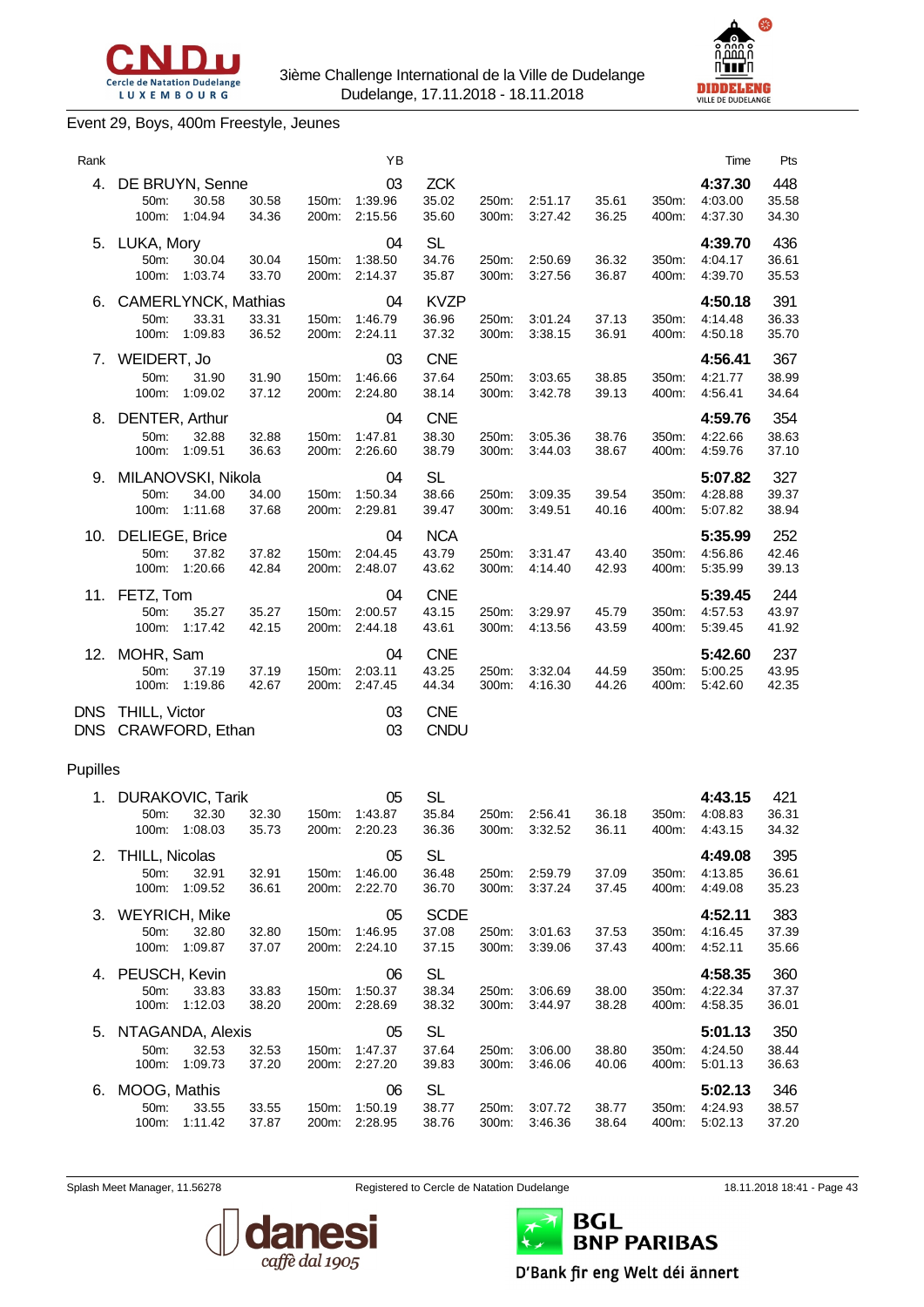



#### Event 29, Boys, 400m Freestyle, Pupilles

|                                                    |                                     |                                                                                                                                                                           | YB                           |                               |                |                    |                |                | Time                          | Pts                   |
|----------------------------------------------------|-------------------------------------|---------------------------------------------------------------------------------------------------------------------------------------------------------------------------|------------------------------|-------------------------------|----------------|--------------------|----------------|----------------|-------------------------------|-----------------------|
| WESTER, Ben<br>33.64<br>50m:<br>100m:<br>1:10.25   | 33.64<br>36.61                      | 150m:                                                                                                                                                                     | 06<br>1:47.75                | <b>CNDU</b><br>37.50<br>38.72 | 250m:<br>300m: | 3:05.75<br>3:45.14 | 39.28<br>39.39 | 350m:<br>400m: | 5:03.66<br>4:24.98<br>5:03.66 | 341<br>39.84<br>38.68 |
| KIRCH, Paul<br>50m:<br>33.35<br>100m:<br>1:11.31   | 33.35<br>37.96                      | 150m:<br>200m:                                                                                                                                                            | 05<br>1:50.00<br>2:29.01     | <b>CNDU</b><br>38.69<br>39.01 | 250m:<br>300m: | 3:08.75<br>3:48.55 | 39.74<br>39.80 | 350m:<br>400m: | 5:06.38<br>4:28.76<br>5:06.38 | 332<br>40.21<br>37.62 |
| 50m:<br>36.35<br>1:15.77<br>100m:                  | 36.35<br>39.42                      | 150m:<br>200m:                                                                                                                                                            | 05<br>1:55.33<br>2:34.73     | <b>SCDE</b><br>39.56<br>39.40 | 250m:<br>300m: | 3:14.22<br>3:52.92 | 39.49<br>38.70 | 350m:<br>400m: | 5:08.87<br>4:32.35<br>5:08.87 | 324<br>39.43<br>36.52 |
| 33.89<br>50m:<br>100m: 1:11.98                     | 33.89<br>38.09                      | 150m:<br>200m:                                                                                                                                                            | 06<br>1:50.99<br>2:30.96     | <b>SCM</b><br>39.01<br>39.97  | 250m:<br>300m: | 3:10.85<br>3:50.92 | 39.89<br>40.07 | 350m:<br>400m: | 5:10.24<br>4:31.47<br>5:10.24 | 320<br>40.55<br>38.77 |
| OLINGER, Liam<br>50m:<br>33.27<br>100m:<br>1:11.70 | 33.27<br>38.43                      | 150m:<br>200m:                                                                                                                                                            | 05<br>1:51.39<br>2:32.00     | <b>SCM</b><br>39.69<br>40.61  | 250m:<br>300m: | 3:12.01<br>3:52.94 | 40.01<br>40.93 | 350m:<br>400m: | 5:11.09<br>4:32.52<br>5:11.09 | 317<br>39.58<br>38.57 |
| 50m:<br>35.37<br>100m:<br>1:14.21                  | 35.37<br>38.84                      | 150m:<br>200m:                                                                                                                                                            | 06<br>1:53.79<br>2:33.53     | <b>SL</b><br>39.58<br>39.74   | 250m:<br>300m: | 3:13.65<br>3:53.30 | 40.12<br>39.65 | 350m:<br>400m: | 5:12.76<br>4:33.50<br>5:12.76 | 312<br>40.20<br>39.26 |
| 36.35<br>50m:<br>100m:<br>1:16.84                  | 36.35<br>40.49                      | 150m:                                                                                                                                                                     | 06<br>1:57.06<br>2:37.22     | <b>KVZP</b><br>40.22<br>40.16 | 250m:<br>300m: | 3:18.37<br>3:58.71 | 41.15<br>40.34 | 350m:<br>400m: | 5:15.23<br>4:38.58<br>5:15.23 | 305<br>39.87<br>36.65 |
| 34.52<br>50m:<br>1:13.79<br>100m:                  | 34.52<br>39.27                      | 150m:<br>200m:                                                                                                                                                            | 05<br>1:54.30<br>2:34.21     | <b>CNP</b><br>40.51<br>39.91  | 250m:<br>300m: | 3:14.57<br>3:56.54 | 40.36<br>41.97 | 350m:<br>400m: | 5:16.08<br>4:39.14<br>5:16.08 | 302<br>42.60<br>36.94 |
| 50m:<br>37.05<br>1:19.23<br>100m:                  | 37.05<br>42.18                      | 150m:<br>200m:                                                                                                                                                            | 06<br>2:01.62<br>2:45.50     | <b>SL</b><br>42.39<br>43.88   | 250m:<br>300m: | 3:27.80<br>4:10.10 | 42.30<br>42.30 | 350m:<br>400m: | 5:33.57<br>4:52.36<br>5:33.57 | 257<br>42.26<br>41.21 |
| 36.98<br>50m:<br>100m:<br>1:18.63                  | 36.98<br>41.65                      | 150m:<br>200m:                                                                                                                                                            | 06<br>2:01.88<br>2:45.56     | <b>SCR</b><br>43.25<br>43.68  | 250m:<br>300m: | 3:28.27<br>4:12.70 | 42.71<br>44.43 | 350m:<br>400m: | 5:39.87<br>4:57.56<br>5:39.87 | 243<br>44.86<br>42.31 |
|                                                    |                                     |                                                                                                                                                                           |                              |                               |                |                    |                |                |                               |                       |
| 36.83<br>50 <sub>m</sub> :<br>1:17.56<br>100m:     | 36.83<br>40.73                      | 150m:<br>200m:                                                                                                                                                            | 07<br>1:59.30<br>2:41.93     | <b>CNDU</b><br>41.74<br>42.63 | 250m:<br>300m: | 3:23.88<br>4:06.22 | 41.95<br>42.34 | 350m:<br>400m: | 5:28.67<br>4:47.93<br>5:28.67 | 269<br>41.71<br>40.74 |
| 50m:<br>38.85<br>100m:<br>1:23.08                  | 38.85<br>44.23                      | 150m:<br>200m:                                                                                                                                                            | 07<br>2:07.31<br>2:51.34     | <b>CNW</b><br>44.23<br>44.03  | 250m:<br>300m: | 3:35.42<br>4:19.46 | 44.08<br>44.04 | 350m:<br>400m: | 5:42.56<br>5:03.01<br>5:42.56 | 237<br>43.55<br>39.55 |
| 12.<br>16.                                         | 7.<br>10.<br>11.<br>13.<br>Poussins | CALMES, Nicolas<br>RIKKERT, Thijmen<br>ROOBAERT, Jurre<br><b>BOENTGES, Kimi</b><br>MILANOVSKI, Stefan<br>SCHOCKMEL, Julien<br>CHAUSSARD, Albert<br><b>ESCHETTE, Louis</b> | <b>BOURGUIGNON, Benjamin</b> | 200m: 2:26.47<br>200m:        |                |                    |                |                |                               |                       |

| 3. HAAG, Yanic |         |       |       | 07      | <b>SCR</b>  |       |               |       |       | 6:00.29       | 204   |
|----------------|---------|-------|-------|---------|-------------|-------|---------------|-------|-------|---------------|-------|
| 50m            | 40.16   | 40.16 | 150m: | 2:12.99 | 46.83       | 250m: | 3:46.43       | 46.84 |       | 350m: 5:17.98 | 45.69 |
| 100m:          | 1:26.16 | 46.00 | 200m: | 2:59.59 | 46.60       |       | 300m: 4:32.29 | 45.86 |       | 400m: 6:00.29 | 42.31 |
|                |         |       |       |         |             |       |               |       |       |               |       |
| 4. NELL, Noah  |         |       |       | 08      | <b>KVZP</b> |       |               |       |       | 6:15.94       | 179   |
| 50m            | 42.76   | 42.76 | 150m: | 2:16.80 | 47.66       |       | 250m: 3:53.49 | 48.24 | 350m: | 5:31.35       | 47.98 |





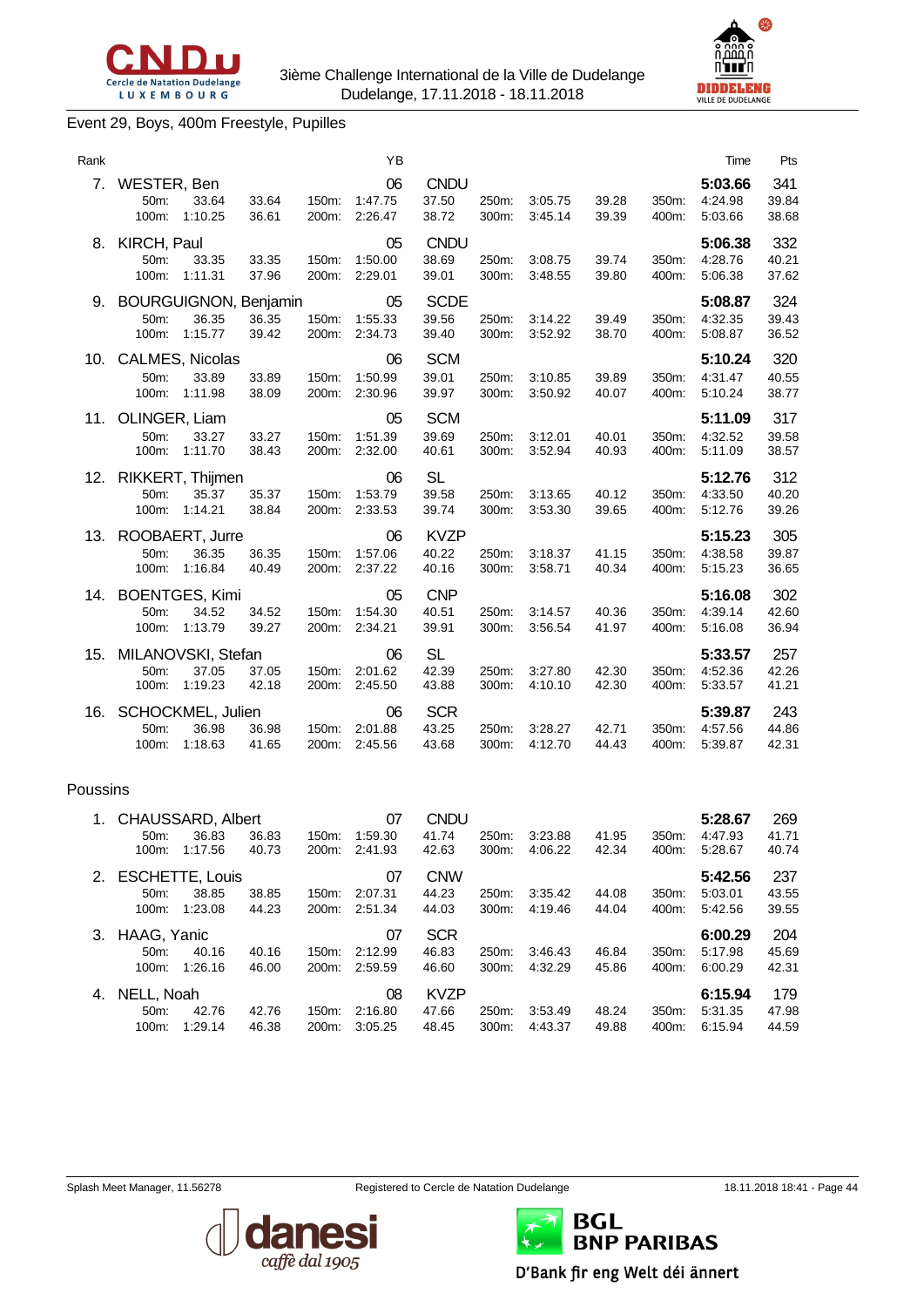



# 4 - Sunday afternoon 18.11.2018 - 14:30

| Event 18<br>18.11.2018 - 14:30     |    | Women, 50m Butterfly  | <b>Results Finals</b> | Open |
|------------------------------------|----|-----------------------|-----------------------|------|
| Open F: 37.00                      |    |                       |                       |      |
| Points: FINA 2018                  |    |                       |                       |      |
| Rank                               | ΥB | Time                  | Pts                   |      |
| Final A                            |    |                       |                       |      |
| 1. PETERS, Lena                    | 05 | <b>CNDU</b><br>29.33  | 574                   |      |
| 2. DE BACKER, Nele                 | 00 | <b>KVZP</b><br>29.76  | 549                   |      |
| 3. PETERS, Emma                    | 03 | <b>CNDU</b><br>30.07  | 532                   |      |
| 4. VAN PELT, Marie                 | 02 | ZNA<br>30.63          | 504                   |      |
| 5. COIMBRA, Alice                  | 02 | <b>SL</b><br>32.11    | 437                   |      |
| 6. VERLAQUE, Ciara                 | 04 | <b>CNDU</b><br>33.43  | 387                   |      |
| <b>Final B</b>                     |    |                       |                       |      |
| 7. GUARNACCIA, Soledad             | 03 | <b>CNVDF</b><br>32.22 | 433                   |      |
| 8. FRIPPIAT, Lory                  | 01 | <b>NCA</b><br>33.05   | 401                   |      |
| 9. BROICH, Lea-Sophie              | 00 | <b>PSVT</b><br>33.06  | 401                   |      |
| 10. WIRTH, Mandy                   | 00 | <b>SCD</b><br>33.68   | 379                   |      |
| 11. HAAG, Nora                     | 04 | <b>SCR</b><br>34.40   | 355                   |      |
| 12. HARIZIA, Celia                 | 05 | <b>SCM</b><br>34.52   | 352                   |      |
| Event 19<br>18.11.2018 - 14:33     |    | Men, 50m Butterfly    | <b>Results Finals</b> | Open |
| Open M: 33.00<br>Points: FINA 2018 |    |                       |                       |      |
|                                    |    |                       |                       |      |
| Rank                               | YB | Time                  | Pts                   |      |
| Final A                            |    |                       |                       |      |
| 1. SAUBER, Bob                     | 01 | <b>SCR</b><br>27.14   | 518                   |      |
| 2. CONZEMIUS, Jerome               | 99 | <b>SL</b><br>27.32    | 508                   |      |
| 3. CONSTANTINO CAEIRO, Diogo       | 03 | CNDU<br>28.30         | 457                   |      |
| 4. LANNERS, Bob                    | 02 | <b>SCD</b><br>28.90   | 429                   |      |
| 5. SIMAO NOGUEIRA, Joao            | 04 | <b>SCD</b><br>29.08   | 421                   |      |
| 6. LUCARELLI, Riccardo             | 05 | <b>SL</b><br>31.07    | 345                   |      |
| Final B                            |    |                       |                       |      |
| 7. LANNERS, Nicolas                | 04 | <b>SCD</b><br>28.74   | 436                   |      |
| 8. WEIDERT, Jo                     | 03 | <b>CNE</b><br>29.09   | 420                   |      |
| 9. LESAGE, Christophe              | 02 | <b>SL</b><br>29.12    | 419                   |      |
| 10. BANKY, Jordan                  | 01 | <b>SL</b><br>29.32    | 411                   |      |
| 11. BEAUTHIER, Ronan               | 99 | <b>KVZP</b><br>29.47  | 404                   |      |
| 12. MORARU, Matteo                 | 04 | <b>SL</b><br>29.80    | 391                   |      |





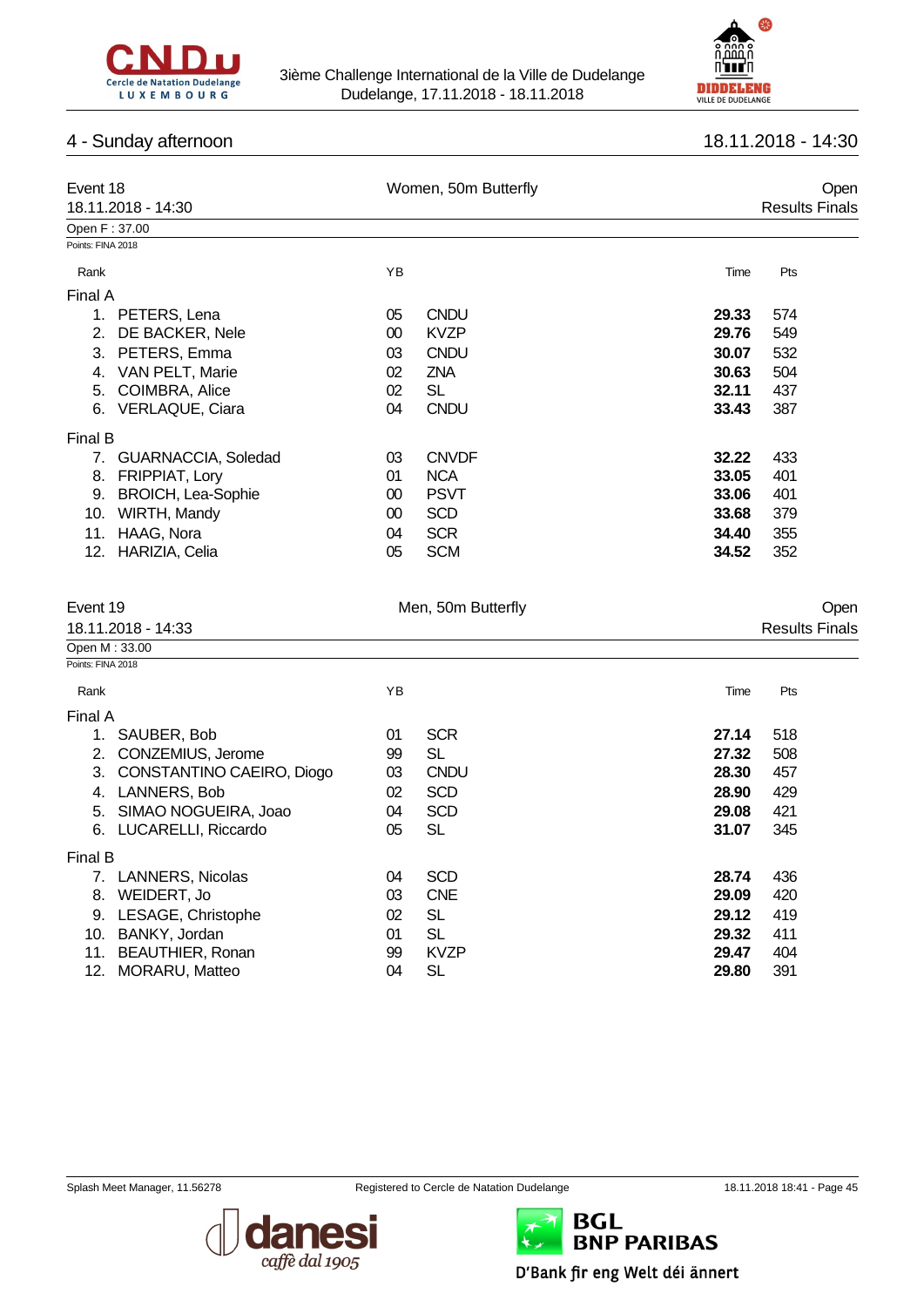



| Event 20<br>18.11.2018 - 14:38 |                             | Women, 50m Backstroke | Open<br><b>Results Finals</b> |       |     |
|--------------------------------|-----------------------------|-----------------------|-------------------------------|-------|-----|
| Open F: 39.00                  |                             |                       |                               |       |     |
| Points: FINA 2018              |                             |                       |                               |       |     |
| Rank                           |                             | YB                    |                               | Time  | Pts |
| Final A                        |                             |                       |                               |       |     |
| 1.                             | VANDERSCHRICK, Laura        | 02                    | <b>SL</b>                     | 31.71 | 530 |
| 2.                             | PETERS, Lena                | 05                    | <b>CNDU</b>                   | 31.92 | 520 |
| 3.                             | WIRTH, Mandy                | 00                    | <b>SCD</b>                    | 32.36 | 499 |
| 4.                             | <b>CARLIER, Silke</b>       | 03                    | <b>ZCK</b>                    | 32.53 | 491 |
| 5.                             | <b>BROICH, Louisa Marie</b> | 03                    | <b>PSVT</b>                   | 33.62 | 445 |
|                                | 6. FETZ, Melanie            | 01                    | <b>CNE</b>                    | 33.95 | 432 |
| Final B                        |                             |                       |                               |       |     |
| 7.                             | SCHAFFER, Helene            | 04                    | <b>CNVDF</b>                  | 34.45 | 413 |
| 8.                             | HARIZIA, Celia              | 05                    | <b>SCM</b>                    | 35.69 | 372 |
| 9.                             | SOFFIO, Mara                | 06                    | <b>SCM</b>                    | 35.75 | 370 |
| 10.                            | CALMES, Lara                | 04                    | <b>SCM</b>                    | 36.26 | 354 |
| 11.                            | HAAG, Nora                  | 04                    | <b>SCR</b>                    | 36.58 | 345 |
|                                | 12. PEETERS, Birthe         | 03                    | <b>ZNA</b>                    | 37.49 | 321 |

| Event 21                        |    | Men, 50m Backstroke |       | Open                  |
|---------------------------------|----|---------------------|-------|-----------------------|
| 18.11.2018 - 14:41              |    |                     |       | <b>Results Finals</b> |
| Open M: 35.00                   |    |                     |       |                       |
| Points: FINA 2018               |    |                     |       |                       |
| Rank                            | ΥB |                     | Time  | Pts                   |
| Final A                         |    |                     |       |                       |
| FABIANI, Remi<br>1.             | 01 | <b>SCD</b>          | 27.31 | 538                   |
| WALTZING, Loic<br>2.            | 00 | <b>SCD</b>          | 29.13 | 443                   |
| OKENS, Jari<br>3.               | 03 | <b>ZCK</b>          | 29.18 | 441                   |
| DE BACKER, Ruben<br>4.          | 01 | <b>KVZP</b>         | 30.31 | 393                   |
| RUBIOLO, Nathan<br>5.           | 02 | <b>SCD</b>          | 30.32 | 393                   |
| CAILLIAU, Nils<br>6.            | 01 | <b>SCR</b>          | 30.88 | 372                   |
| Final B                         |    |                     |       |                       |
| WIRTH, David<br>7.              | 02 | <b>SCD</b>          | 30.37 | 391                   |
| CARNEIRO, Nuno<br>8.            | 05 | SL                  | 30.70 | 379                   |
| CONSTANTINO CAEIRO, Diogo<br>9. | 03 | <b>CNDU</b>         | 31.48 | 351                   |
| VAN CUTSEM, Renzo<br>10.        | 04 | <b>ZCK</b>          | 31.98 | 335                   |
| SIMAO NOGUEIRA, Joao<br>11.     | 04 | <b>SCD</b>          | 31.99 | 335                   |
| KLIS, Simon<br>12.              | 05 | <b>CNVDF</b>        | 32.72 | 313                   |





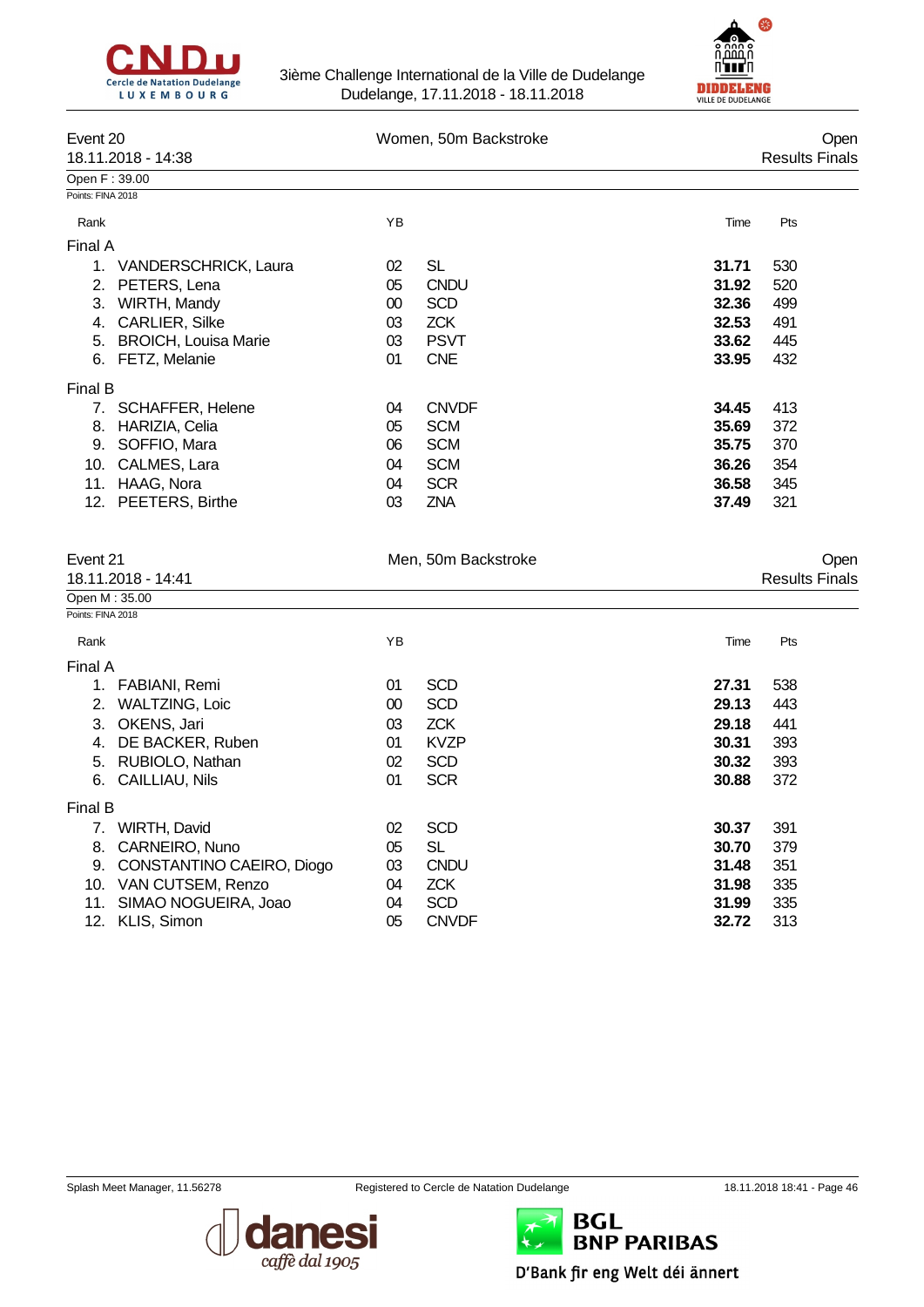



| Event 22<br>18.11.2018 - 14:46 |                                                                                        |          | Women, 100m Freestyle                                                                                          | 11 years and older<br><b>Results Finals</b> |            |                    |                       |
|--------------------------------|----------------------------------------------------------------------------------------|----------|----------------------------------------------------------------------------------------------------------------|---------------------------------------------|------------|--------------------|-----------------------|
|                                |                                                                                        |          | Seniors F 17 +: 1:13.00 / Juniors F 15 - 16: 1:17.00 / Jeunes F 13 - 14: 1:22.00 / Pupilles F 11 - 12: 1:28.00 |                                             |            |                    |                       |
| Points: FINA 2018              |                                                                                        |          |                                                                                                                |                                             |            |                    |                       |
| Rank                           |                                                                                        | ΥB       |                                                                                                                | Time                                        | Pts        | 50 <sub>m</sub>    | 100m                  |
| Pupilles                       |                                                                                        |          |                                                                                                                |                                             |            |                    |                       |
| 1.                             | HAN, Mengjia                                                                           | 07       | <b>SL</b>                                                                                                      | 1:06.01                                     | 441        | 31.09              | 34.92                 |
| 2.                             | CARNEIRO, Sofia                                                                        | 06       | <b>SL</b>                                                                                                      | 1:07.64                                     | 410        |                    |                       |
|                                | 3. PAOLETTI, Alizee                                                                    | 06       | <b>CNVDF</b>                                                                                                   | 1:10.32                                     | 364        | 32.97              | 37.35                 |
|                                | 4. PETESCH, Lea                                                                        | 07       | <b>SCM</b>                                                                                                     | 1:10.76                                     | 358        | 31.96              | 38.80                 |
| 5.                             | DE MAERSCHALCK, Ella<br>6. THILL, Gina                                                 | 07<br>07 | <b>ZCK</b><br><b>SCM</b>                                                                                       | 1:11.76<br>1:13.95                          | 343<br>313 | 33.63<br>34.58     | 38.13<br>39.37        |
|                                |                                                                                        |          |                                                                                                                |                                             |            |                    |                       |
| Jeunes                         |                                                                                        |          |                                                                                                                |                                             |            |                    |                       |
| 1.                             | JOMINET, Lou                                                                           | 05       | <b>SL</b>                                                                                                      | 1:00.86                                     | 562        | 29.71              | 31.15                 |
| 2.                             | HRIC, Laura                                                                            | 05       | <b>SL</b>                                                                                                      | 1:02.72                                     | 514        | 30.42              | 32.30                 |
| 3.                             | DEVISCOUR, Sarah                                                                       | 05       | <b>CNE</b>                                                                                                     | 1:05.14                                     | 459        | 30.47              | 34.67                 |
| 4.                             | BAUSTERT, Magali                                                                       | 05       | <b>SL</b>                                                                                                      | 1:05.97                                     | 441        | 32.07              | 33.90                 |
|                                | 5. SCHAFFER, Helene                                                                    | 04       | <b>CNVDF</b>                                                                                                   | 1:09.72                                     | 374        | 33.06              | 36.66                 |
|                                | DSQ VERLAQUE, Ciara<br>G2 - Starting before the starting signal (SW 4.4) (Time: 14:52) | 04       | CNDU                                                                                                           |                                             |            |                    |                       |
|                                |                                                                                        |          |                                                                                                                |                                             |            |                    |                       |
| <b>Juniors</b>                 |                                                                                        |          |                                                                                                                |                                             |            |                    |                       |
|                                | 1. PETERS, Emma                                                                        | 03       | CNDU                                                                                                           | 1:00.04                                     | 586        | 28.76              | 31.28                 |
|                                | 2. VANDERSCHRICK, Laura                                                                | 02       | SL                                                                                                             | 1:02.25                                     | 526        | 29.79              | 32.46                 |
| 3.                             | GOIRIS, Cato                                                                           | 03       | <b>ZCK</b>                                                                                                     | 1:03.89                                     | 486        | 30.66              | 33.23                 |
|                                | 4. GUARNACCIA, Soledad                                                                 | 03       | <b>CNVDF</b>                                                                                                   | 1:03.93                                     | 485        | 31.04              | 32.89                 |
| 5.                             | <b>BROICH, Louisa Marie</b>                                                            | 03       | <b>PSVT</b>                                                                                                    | 1:05.72                                     | 447        | 31.44              | 34.28                 |
|                                | 6. TER HEEGDE, Lisa                                                                    | 02       | <b>CNE</b>                                                                                                     | 1:09.86                                     | 372        | 33.60              | 36.26                 |
| Seniors                        |                                                                                        |          |                                                                                                                |                                             |            |                    |                       |
|                                | 1. BANKY, Jacqueline                                                                   | 96       | <b>SL</b>                                                                                                      | 57.21                                       | 677        | 27.40              | 29.81                 |
|                                | 2. ERNENS, Marie                                                                       | 00       | <b>NCA</b>                                                                                                     | 1:00.97                                     | 559        | 29.22              | 31.75                 |
| 3.                             | DE BACKER, Nele                                                                        | 00       | <b>KVZP</b>                                                                                                    | 1:02.75                                     | 513        | 29.78              | 32.97                 |
|                                | 4. GUERARD, Anna-Sica                                                                  | 01       | <b>SCD</b>                                                                                                     | 1:05.93                                     | 442        | 31.29              | 34.64                 |
|                                | 5. FRIPPIAT, Lory                                                                      | 01       | <b>NCA</b>                                                                                                     | 1:08.93                                     | 387        | 32.65              | 36.28                 |
|                                | 6. BROICH, Lea-Sophie                                                                  | 00       | <b>PSVT</b>                                                                                                    | 1:09.08 384                                 |            | 32.56              | 36.52                 |
|                                |                                                                                        |          |                                                                                                                |                                             |            |                    |                       |
| Event 23                       | 18.11.2018 - 14:56                                                                     |          | Men, 100m Freestyle                                                                                            |                                             |            | 12 years and older | <b>Results Finals</b> |
|                                |                                                                                        |          | Seniors M 18 +: 1:06.00 / Juniors M 16 - 17: 1:09.00 / Jeunes M 14 - 15: 1:15.00 / Pupilles M 12 - 13: 1:25.00 |                                             |            |                    |                       |
| Points: FINA 2018              |                                                                                        |          |                                                                                                                |                                             |            |                    |                       |
| Rank                           |                                                                                        | YB       |                                                                                                                | Time                                        | Pts        | 50m                | 100m                  |
| Pupilles                       |                                                                                        |          |                                                                                                                |                                             |            |                    |                       |
|                                | 1. LUCARELLI, Riccardo                                                                 | 05       | SL                                                                                                             | 57.03                                       | 489        | 27.33              | 29.70                 |
| 2.                             | DE VALCK, Matteo                                                                       | 05       | <b>ZCK</b>                                                                                                     | 58.20                                       | 460        | 28.35              | 29.85                 |
| 3.                             | DE VALCK, Dante                                                                        | 06       | <b>ZCK</b>                                                                                                     | 59.51                                       | 430        | 28.86              | 30.65                 |
| 4.                             | DURAKOVIC, Tarik                                                                       | 05       | <b>SL</b>                                                                                                      | 1:01.54                                     | 389        | 29.47              | 32.07                 |
| 5.                             | CARNEIRO, Nuno                                                                         | 05       | SL                                                                                                             | 1:01.76                                     | 385        | 29.23              | 32.53                 |
|                                | 6. KLIS, Simon                                                                         | 05       | <b>CNVDF</b>                                                                                                   | 1:02.60                                     | 369        | 30.70              | 31.90                 |



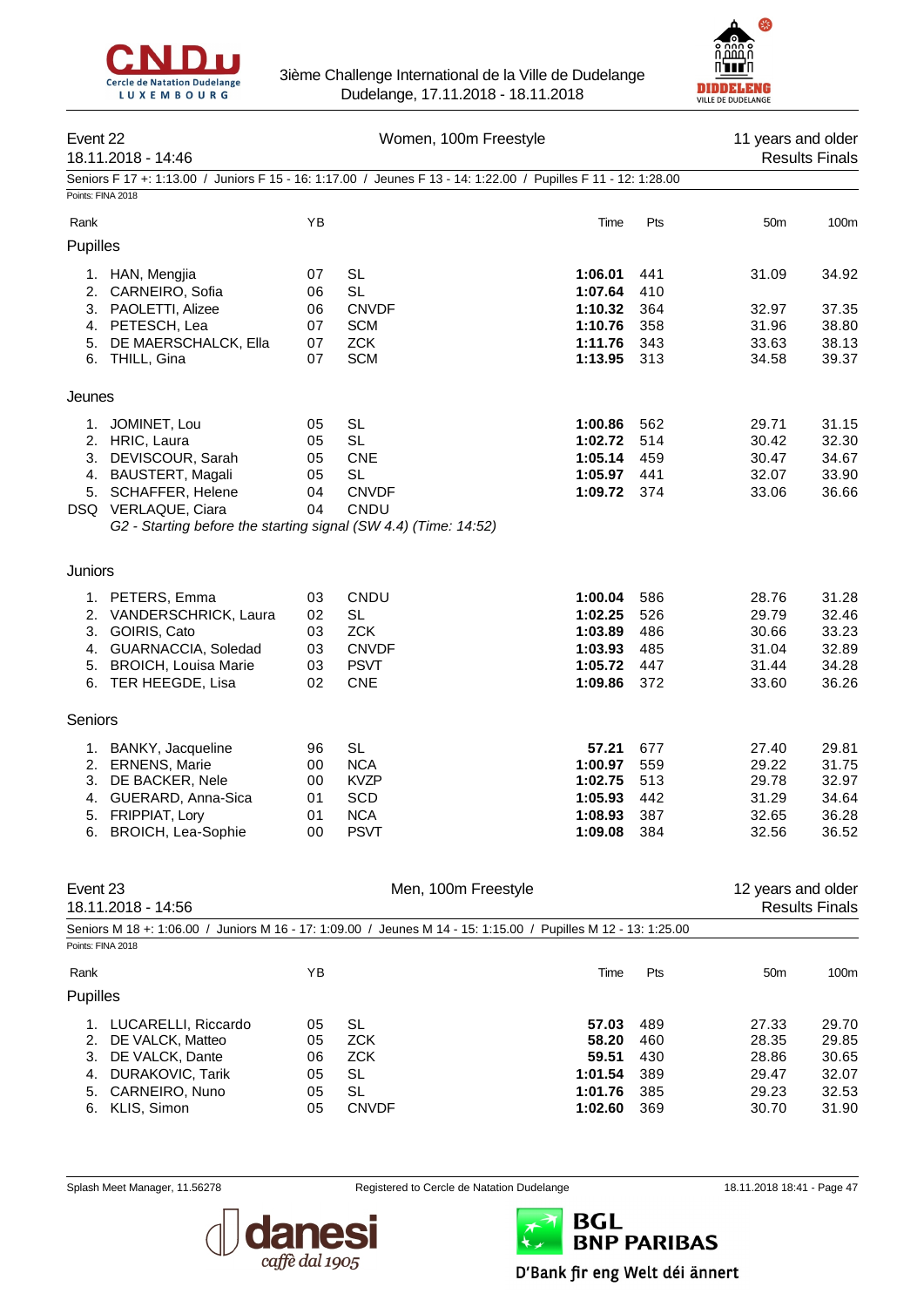



#### Event 23, Men, 100m Freestyle, Final

#### Jeunes

| 1.<br>2.<br>3.<br>4. | CONSTANTINO CAEIRO, Diogr03<br><b>MORARU, Matteo</b><br><b>BOENTGES, Kevin</b><br><b>LANNERS, Nicolas</b> | 04<br>03<br>04 | CNDU<br>SL<br><b>CNP</b><br>SCD | 57.29<br>57.62<br>57.99<br>58.91 | 482<br>474<br>465<br>443 | 27.87<br>27.68<br>29.00<br>28.96 | 29.42<br>29.94<br>28.99<br>29.95 |
|----------------------|-----------------------------------------------------------------------------------------------------------|----------------|---------------------------------|----------------------------------|--------------------------|----------------------------------|----------------------------------|
| 5.                   | KIRCH, Felix                                                                                              | 03             | CNDU                            | 1:01.27                          | 394                      | 29.52                            | 31.75                            |
| 6.                   | <b>SPICK, Mathias</b>                                                                                     | 03             | <b>CNVDF</b>                    | 1:01.47                          | 390                      | 29.00                            | 32.47                            |
| Juniors              |                                                                                                           |                |                                 |                                  |                          |                                  |                                  |
| 1.                   | FABIANI, Remi                                                                                             | 01             | SCD                             | 51.40                            | 668                      | 24.92                            | 26.48                            |
| 2.                   | SAUBER, Bob                                                                                               | 01             | <b>SCR</b>                      | 53.07                            | 607                      | 25.78                            | 27.29                            |
| 3.                   | RUBIOLO, Nathan                                                                                           | 02             | <b>SCD</b>                      | 57.10                            | 487                      | 27.20                            | 29.90                            |
| 4.                   | WIRTH, David                                                                                              | 02             | <b>SCD</b>                      | 57.18                            | 485                      | 27.57                            | 29.61                            |
| 5.                   | BANKY, Jordan                                                                                             | 01             | SL                              | 58.31                            | 457                      | 28.06                            | 30.25                            |
| 6.                   | MICHIELS, Patrick                                                                                         | 02             | <b>CNE</b>                      | 58.87                            | 444                      | 27.68                            | 31.19                            |
| Seniors              |                                                                                                           |                |                                 |                                  |                          |                                  |                                  |
| 1.                   | <b>FRIPPIAT, Florian</b>                                                                                  | 98             | <b>NCA</b>                      | 52.49                            | 627                      | 25.37                            | 27.12                            |
| 2.                   | CONZEMIUS, Jerome                                                                                         | 99             | SL                              | 56.34                            | 507                      | 26.93                            | 29.41                            |

|                                   | Event 24<br>18.11.2018 - 15:15<br>Seniors F 17 +: 1:34.00 / Juniors F 15 - 16: 1:36.00 / Jeunes F 13 - 14: 1:43.00 / Pupilles F 11 - 12: 1:51.00 |                                  | Women, 100m Breaststroke                                                            | 11 years and older                                             | <b>Results Finals</b>                  |                                                    |                                                    |
|-----------------------------------|--------------------------------------------------------------------------------------------------------------------------------------------------|----------------------------------|-------------------------------------------------------------------------------------|----------------------------------------------------------------|----------------------------------------|----------------------------------------------------|----------------------------------------------------|
|                                   |                                                                                                                                                  |                                  |                                                                                     |                                                                |                                        |                                                    |                                                    |
| Points: FINA 2018                 |                                                                                                                                                  |                                  |                                                                                     |                                                                |                                        |                                                    |                                                    |
| Rank                              |                                                                                                                                                  | YB                               |                                                                                     | Time                                                           | Pts                                    | 50 <sub>m</sub>                                    | 100m                                               |
| Pupilles                          |                                                                                                                                                  |                                  |                                                                                     |                                                                |                                        |                                                    |                                                    |
| 2.<br>3.<br>4.<br>5.<br>6.        | 1. HAN, Mengjia<br>KIDD, Francesca<br>DE KOCK, Silke<br>NOTHUM, Gwen<br>PETESCH, Lea<br><b>ELCHEROTH, Niki</b>                                   | 07<br>06<br>07<br>06<br>07<br>07 | <b>SL</b><br><b>SL</b><br><b>ZCK</b><br><b>SCR</b><br><b>SCM</b><br><b>SCR</b>      | 1:25.06<br>1:32.03<br>1:34.09<br>1:34.82<br>1:37.08<br>1:40.82 | 394<br>311<br>291<br>284<br>265<br>236 | 40.18<br>42.43<br>44.97<br>45.19<br>46.61<br>49.18 | 44.88<br>49.60<br>49.12<br>49.63<br>50.47<br>51.64 |
| Jeunes                            |                                                                                                                                                  |                                  |                                                                                     |                                                                |                                        |                                                    |                                                    |
| 1.<br>2.<br>3.<br>4.<br>5.<br>6.  | LEONARD, Lis<br>HAAG, Nora<br>STALLAERT, Tessa<br>VAN DE VONDEL, Maxine<br>CALMES, Lara<br>BOUZIDI, Imene                                        | 05<br>04<br>05<br>04<br>04<br>05 | <b>SL</b><br><b>SCR</b><br><b>ZCK</b><br><b>ZNA</b><br><b>SCM</b><br><b>SCM</b>     | 1:20.22<br>1:21.70<br>1:22.16<br>1:24.83<br>1:28.73<br>1:29.07 | 469<br>444<br>437<br>397<br>347<br>343 | 37.81<br>38.10<br>37.83<br>40.17<br>41.96<br>42.97 | 42.41<br>43.60<br>44.33<br>44.66<br>46.77<br>46.10 |
| Juniors                           |                                                                                                                                                  |                                  |                                                                                     |                                                                |                                        |                                                    |                                                    |
| 1.<br>2.<br>3.<br>4.<br>5.<br>DNS | PIGEON, Kelly<br>VAN PELT, Marie<br>PEETERS, Birthe<br>GUARNACCIA, Soledad<br><b>BOSMANS, Fleur</b><br>GLODT, Kelly                              | 03<br>02<br>03<br>03<br>02<br>02 | <b>KVZP</b><br><b>ZNA</b><br><b>ZNA</b><br><b>CNVDF</b><br><b>ZCK</b><br><b>SCR</b> | 1:17.46<br>1:18.63<br>1:23.61<br>1:25.32<br>1:27.78            | 521<br>498<br>414<br>390<br>358        | 36.40<br>36.07<br>40.14<br>40.66<br>41.43          | 41.06<br>42.56<br>43.47<br>44.66<br>46.35          |



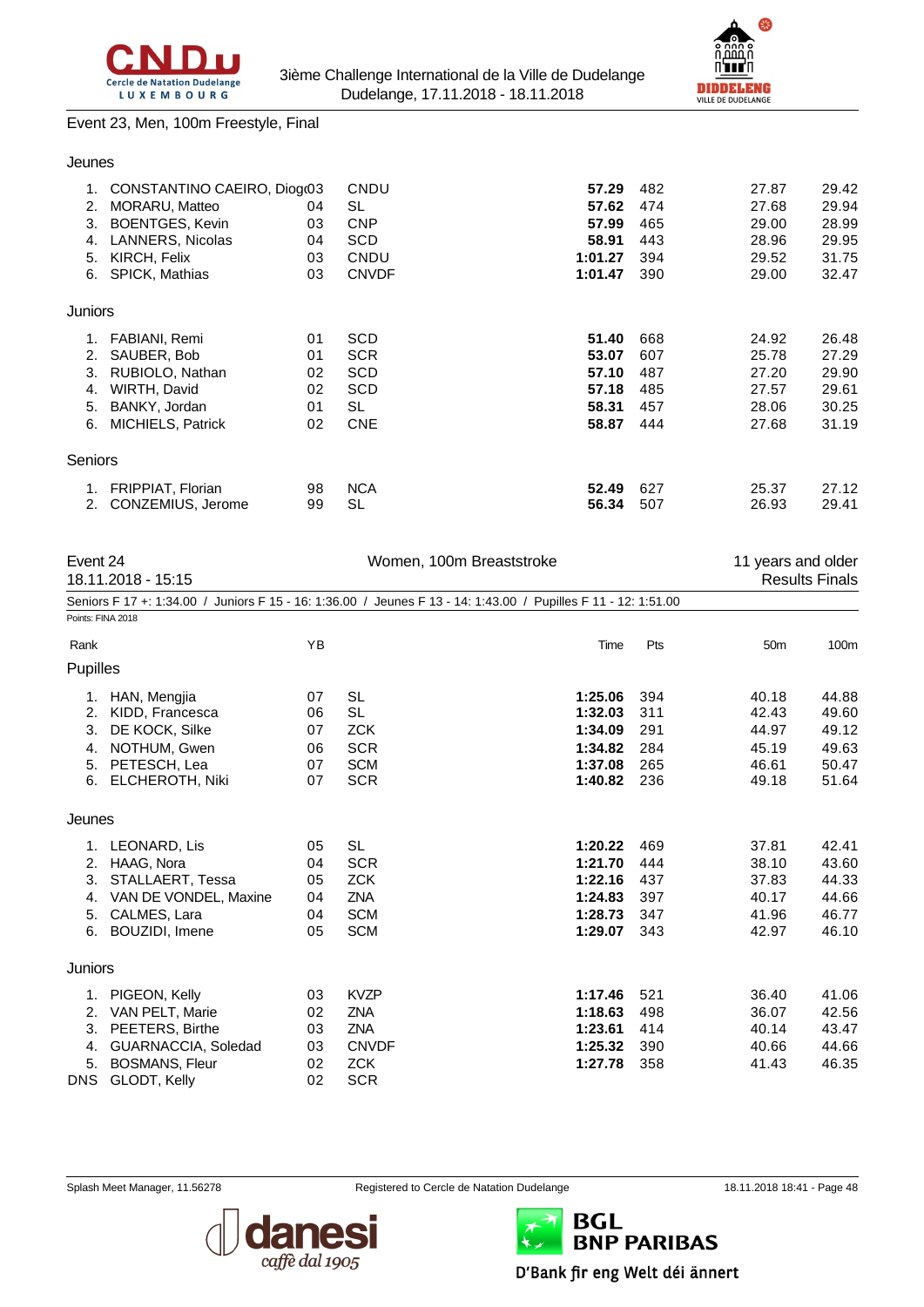



#### Event 24, Women, 100m Breaststroke, Final

#### Seniors

|                        | 1. ERNENS, Marie<br>2. BRAVACCINI, Sabrina                                                                                               | 00<br>95                         | <b>NCA</b><br><b>SL</b>                                                                                                                               | 1:19.96<br>1:23.85                                  | 474<br>411                      | 37.59<br>39.18                            | 42.37<br>44.67                            |
|------------------------|------------------------------------------------------------------------------------------------------------------------------------------|----------------------------------|-------------------------------------------------------------------------------------------------------------------------------------------------------|-----------------------------------------------------|---------------------------------|-------------------------------------------|-------------------------------------------|
| Event 25               | 18.11.2018 - 15:26                                                                                                                       |                                  | Men, 100m Breaststroke                                                                                                                                |                                                     |                                 | 12 years and older                        | <b>Results Finals</b>                     |
|                        | Points: FINA 2018                                                                                                                        |                                  | Seniors M 18 +: 1:23.00 / Juniors M 16 - 17: 1:27.00 / Jeunes M 14 - 15: 1:36.00 / Pupilles M 12 - 13: 1:47.00                                        |                                                     |                                 |                                           |                                           |
| Rank                   |                                                                                                                                          | YB                               |                                                                                                                                                       | Time                                                | Pts                             | 50 <sub>m</sub>                           | 100m                                      |
| Pupilles               |                                                                                                                                          |                                  |                                                                                                                                                       |                                                     |                                 |                                           |                                           |
| 4.                     | 1. LUCARELLI, Riccardo<br>2. KEMP, Finn<br>3. KIRCH, Paul<br>MOOG, Mathis                                                                | 05<br>05<br>05<br>06             | <b>SL</b><br><b>SL</b><br>CNDU<br><b>SL</b>                                                                                                           | 1:12.41<br>1:25.20<br>1:28.39<br>1:33.66            | 452<br>278<br>249<br>209        | 34.40<br>39.92<br>40.46<br>44.20          | 38.01<br>45.28<br>47.93<br>49.46          |
| Jeunes                 |                                                                                                                                          |                                  |                                                                                                                                                       |                                                     |                                 |                                           |                                           |
|                        | 1. DE BRUYN, Senne<br>2. LAMBERT, Yann<br>3. WEBER, Loris<br>4. LINDMARK MELO, Hugo<br>DNS KOHN-CANTOREGGI, Daniel<br>DNS DELIEGE, Brice | 03<br>04<br>03<br>04<br>03<br>04 | <b>ZCK</b><br>ZNA<br>CNDU<br>CNDU<br>CNDU<br><b>NCA</b>                                                                                               | 1:10.24<br>1:16.38<br>1:21.63<br>1:24.18            | 496<br>385<br>316<br>288        | 33.20<br>35.97<br>38.20<br>39.74          | 37.04<br>40.41<br>43.43<br>44.44          |
| Juniors                |                                                                                                                                          |                                  |                                                                                                                                                       |                                                     |                                 |                                           |                                           |
|                        | 1. VAN DEN BOSSCHE, Yann<br>2. DE SCHRYVER, Noah<br>3. LANNERS, Bob<br>4. BANKY, Jordan<br>5. ARNAUDIES, David                           | 01<br>01<br>02<br>01<br>02       | <b>SL</b><br>ZNA<br>SCD<br><b>SL</b><br>CNDU                                                                                                          | 1:05.07<br>1:05.54<br>1:10.00<br>1:13.36<br>1:21.85 | 624<br>610<br>501<br>435<br>313 | 30.57<br>31.29<br>32.54<br>33.93<br>38.43 | 34.50<br>34.25<br>37.46<br>39.43<br>43.42 |
| Seniors                |                                                                                                                                          |                                  |                                                                                                                                                       |                                                     |                                 |                                           |                                           |
| 3.                     | 1. WALTZING, Loic<br>2. BEAUTHIER, Ronan<br>SOETINCK, Joachim<br><b>TLD</b>                                                              | 00<br>99<br>99                   | SCD<br><b>KVZP</b><br>ZNA                                                                                                                             | 1:11.64<br>1:15.63<br>1:25.10                       | 467<br>397<br>279               | 34.27<br>35.37<br>39.27                   | 37.37<br>40.26<br>45.83                   |
| Event 30<br>10:4:00.00 | 18.11.2018 - 15:46                                                                                                                       |                                  | Women, 200m Medley<br>Seniors F 17 +: 3:01.00 / Juniors F 15 - 16: 3:12.00 / Jeunes F 13 - 14: 3:27.00 / Pupilles F 11 - 12: 3:42.00 / Poussins F 9 - |                                                     |                                 |                                           | Open<br><b>Results</b>                    |
| Points: FINA 2018      |                                                                                                                                          |                                  |                                                                                                                                                       |                                                     |                                 |                                           |                                           |

| Points: FINA 2018     |    |             |             |     |                 |       |                  |       |
|-----------------------|----|-------------|-------------|-----|-----------------|-------|------------------|-------|
| Rank                  | ΥB |             | Time        | Pts | 50 <sub>m</sub> | 100m  | 150 <sub>m</sub> | 200m  |
| <b>Seniors</b>        |    |             |             |     |                 |       |                  |       |
| 1. BLACK, Rachael     | 01 | CNDU        | 2:28.84 548 |     | 32.11           | 37.01 | 44.75            | 34.97 |
| 2. ERNENS, Marie      | 00 | <b>NCA</b>  | 2:34.96 486 |     | 34.59           | 41.56 | 44.37            | 34.44 |
| 3. DE BACKER, Nele    | 00 | <b>KVZP</b> | 2:35.75 478 |     | 32.52           | 40.84 | 46.71            | 35.68 |
| 4. FRIPPIAT, Lory     | 01 | <b>NCA</b>  | 2:43.56 413 |     | 34.94           | 40.70 | 49.19            | 38.73 |
| 5. GUERARD, Anna-Sica | 01 | <b>SCD</b>  | 2:53.20 348 |     | 36.16           | 45.97 | 51.75            | 39.32 |
| 6. CATRY, Eloise      | 01 | ZNA         | 2:58.41 318 |     | 38.00           | 46.88 | 54.49            | 39.04 |
|                       |    |             |             |     |                 |       |                  |       |

Splash Meet Manager, 11.56278 **Registered to Cercle de Natation Dudelange** 18.11.2018 18:41 - Page 49





D'Bank fir eng Welt déi ännert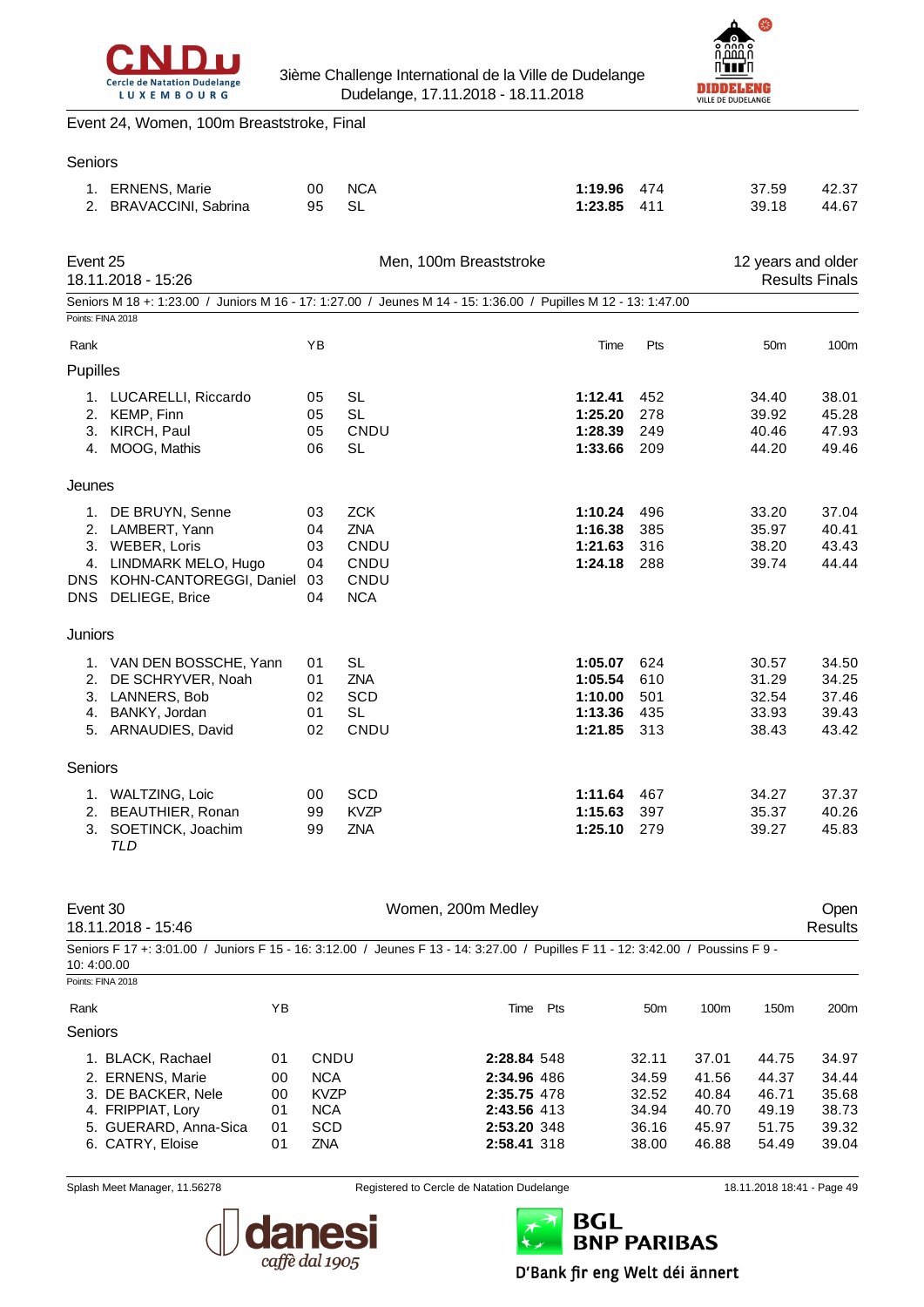



#### Event 30, Women, 200m Medley, Seniors

| Rank     |                                                     | YB |                           | Time Pts                   | 50m            | 100m           | 150m           | 200m           |
|----------|-----------------------------------------------------|----|---------------------------|----------------------------|----------------|----------------|----------------|----------------|
|          | WDR BLACK, Sarah                                    | 01 | CNDU                      |                            |                |                |                |                |
| Juniors  |                                                     |    |                           |                            |                |                |                |                |
|          | 1. PETERS, Emma                                     | 03 | CNDU                      | 2:35.31 483                | 31.87          | 40.27          | 47.61          | 35.56          |
|          | 2. VAN PELT, Marie                                  | 02 | ZNA                       | 2:37.29 465                | 32.05          | 41.82          | 45.72          | 37.70          |
|          | 3. COIMBRA, Alice                                   | 02 | <b>SL</b>                 | 2:39.18 448                | 33.99          | 41.08          | 47.33          | 36.78          |
|          | 4. PIGEON, Kelly                                    | 03 | <b>KVZP</b>               | 2:39.33 447                | 38.36          | 42.40          | 42.39          | 36.18          |
|          | 5. PEETERS, Birthe                                  | 03 | ZNA                       | 2:45.19 401                | 35.61          | 43.75          | 49.03          | 36.80          |
|          | 6. GOIRIS, Cato                                     | 03 | <b>ZCK</b>                | 2:45.37 400                | 34.56          | 42.29          | 48.80          | 39.72          |
|          | 7. VOLPE, Giulia                                    | 03 | <b>KVZP</b>               | 2:51.94 356                | 36.38          | 46.70          | 49.75          | 39.11          |
|          | DNS ROSSEL, Jana                                    | 02 | <b>ZNA</b>                |                            |                |                |                |                |
|          | WDR FABIANI, Chanel                                 | 03 | CNDU                      |                            |                |                |                |                |
|          | WDR HUMMER, Chriss                                  | 03 | SCD                       |                            |                |                |                |                |
| Jeunes   |                                                     |    |                           |                            |                |                |                |                |
|          | 1. PETERS, Lena                                     | 05 | CNDU                      | 2:31.54 519                | 31.81          | 39.62          | 46.69          | 33.42          |
|          | 2. VANDENBRANDEN, Eline05                           |    | <b>ZCK</b>                | 2:36.60 471                | 31.50          | 38.96          | 50.31          | 35.83          |
|          | 3. BAUSTERT, Magali                                 | 05 | <b>SL</b>                 | 2:42.73 419                | 36.19          | 40.60          | 49.28          | 36.66          |
|          | 4. BOUZIDI, Imene                                   | 05 | <b>SCM</b>                | 2:46.60 391                | 39.46          | 42.82          | 48.44          | 35.88          |
|          | 5. BARBERON, Sophie                                 | 05 | CNDU                      | 2:48.32 379                | 35.85          | 42.72          | 52.05          | 37.70          |
|          | 6. CALMES, Lara                                     | 04 | <b>SCM</b>                | 2:50.82 363                | 37.67          | 45.52          | 49.41          | 38.22          |
|          | 7. LEONARD, Lis                                     | 05 | <b>SL</b>                 | 2:51.15 360                | 39.86          | 46.14          | 45.93          | 39.22          |
|          | 8. HARIZIA, Celia                                   | 05 | <b>SCM</b>                | 2:51.78 356                | 37.05          | 44.21          | 51.79          | 38.73          |
|          | 9. HUYSMANS, Silke                                  | 04 | <b>ZCK</b>                | 2:56.65 328                | 37.35          | 41.86          | 54.88          | 42.56          |
|          | 10. STALLAERT, Tessa                                | 05 | <b>ZCK</b><br><b>KVZP</b> | 2:57.66 322                | 39.99          | 45.99          | 48.96          | 42.72          |
|          | 11. VAN EYKEN, Nele<br>12. VAN DE VONDEL, Maxine 04 | 05 | ZNA                       | 2:58.24 319<br>3:00.83 306 | 38.71<br>42.67 | 46.83<br>46.73 | 52.53<br>49.76 | 40.17<br>41.67 |
|          | 13. WINKEL, Nadine                                  | 04 | SCD                       | 3:05.45 283                | 41.73          | 49.54          | 53.39          | 40.79          |
|          | 14. VYVERMAN, Kaat                                  | 04 | <b>ZNA</b>                | 3:09.62 265                | 42.61          | 47.56          | 54.83          | 44.62          |
|          | 15. DE BACKER, Annelore                             | 04 | <b>KVZP</b>               | 3:09.82 264                | 43.33          | 46.10          | 1:01.25        | 39.14          |
|          | 16. BERTRANG, Marina                                | 05 | <b>SCM</b>                | 3:17.56 234                | 45.04          | 51.45          | 57.89          | 43.18          |
|          | WDR BRANDAO, Lynn                                   | 05 | <b>SCM</b>                |                            |                |                |                |                |
| Pupilles |                                                     |    |                           |                            |                |                |                |                |
|          | 1. HAN, Mengjia                                     | 07 | <b>SL</b>                 | 2:37.10 466                | 34.77          | 40.52          | 46.80          | 35.01          |
|          | 2. CARNEIRO, Sofia                                  | 06 | <b>SL</b>                 | 2:46.66 390                | 36.33          | 42.79          | 48.87          | 38.67          |
|          | 3. REINESCH, Leeloo                                 | 07 | <b>SCM</b>                | 2:51.24 360                | 37.86          | 44.79          | 51.32          | 37.27          |
|          | 4. SOFFIO, Mara                                     | 06 | <b>SCM</b>                | 2:53.34 347                | 37.71          | 45.58          | 52.71          | 37.34          |
|          | 5. NOTHUM, Gwen                                     | 06 | <b>SCR</b>                | 2:54.99 337                | 39.70          | 43.16          | 52.58          | 39.55          |
|          | 6. VANDENABEELE, Lotta                              | 06 | <b>KVZP</b>               | 2:56.70 328                | 38.59          | 43.16          | 55.06          | 39.89          |
|          | 7. LINDMARK MELO, Maia                              | 07 | CNDU                      | 2:56.94 326                | 39.14          | 44.88          | 52.95          | 39.97          |
|          | 8. DE MAERSCHALCK, Ella 07                          |    | <b>ZCK</b>                | 3:01.63 302                | 41.51          | 45.44          | 54.34          | 40.34          |
|          | 9. PHILIPPART, Lina                                 | 07 | <b>SCM</b>                | 3:05.53 283                | 39.63          | 47.23          | 55.87          | 42.80          |
|          | 10. PETESCH, Lea                                    | 07 | <b>SCM</b>                | 3:05.58 283                | 42.34          | 47.14          | 55.90          | 40.20          |
|          | 11. KIDD, Francesca                                 | 06 | <b>SL</b>                 | 3:09.92 264                | 45.38          | 48.46          | 52.29          | 43.79          |
|          | 12. NTAGANDA, Sophie                                | 07 | <b>SL</b>                 | 3:11.29 258                | 42.71          | 50.75          | 56.47          | 41.36          |
|          | 13. DE KOCK, Silke                                  | 07 | <b>ZCK</b>                | 3:11.89 256                | 44.32          | 48.68          | 55.67          | 43.22          |
|          | 14. POPA, Sonia                                     | 06 | <b>SCM</b>                | 3:12.17 254                | 43.03          | 47.04          | 1:01.14        | 40.96          |
|          | 15. GARBUGLIO, Jaya Lavinia07                       |    | <b>SCM</b>                | 3:15.12 243                | 43.21          | 48.05          | 56.89          | 46.97          |
|          | 16. DE BAETS, Roos                                  | 06 | <b>KVZP</b>               | 3:16.06 240                | 46.39          | 46.86          | 1:00.55        | 42.26          |
|          | 17. KOENIG, Aurelie                                 | 07 | <b>SCR</b>                | 3:16.32 239                | 48.38          | 48.98          | 57.99          | 40.97          |
|          | 18. OLINGER, Tina                                   | 06 | <b>CNW</b>                | 3:18.84 230                | 43.02          | 51.57          | 58.48          | 45.77          |
|          | 19. BERTRANG, Louana                                | 06 | <b>SCM</b>                | 3:25.30 209                | 48.55          | 51.83          | 58.06          | 46.86          |
|          | 20. THINNES, Lena                                   | 07 | <b>SCM</b>                | 3:37.96 174                | 48.61          | 58.09          | 1:02.42        | 48.84          |



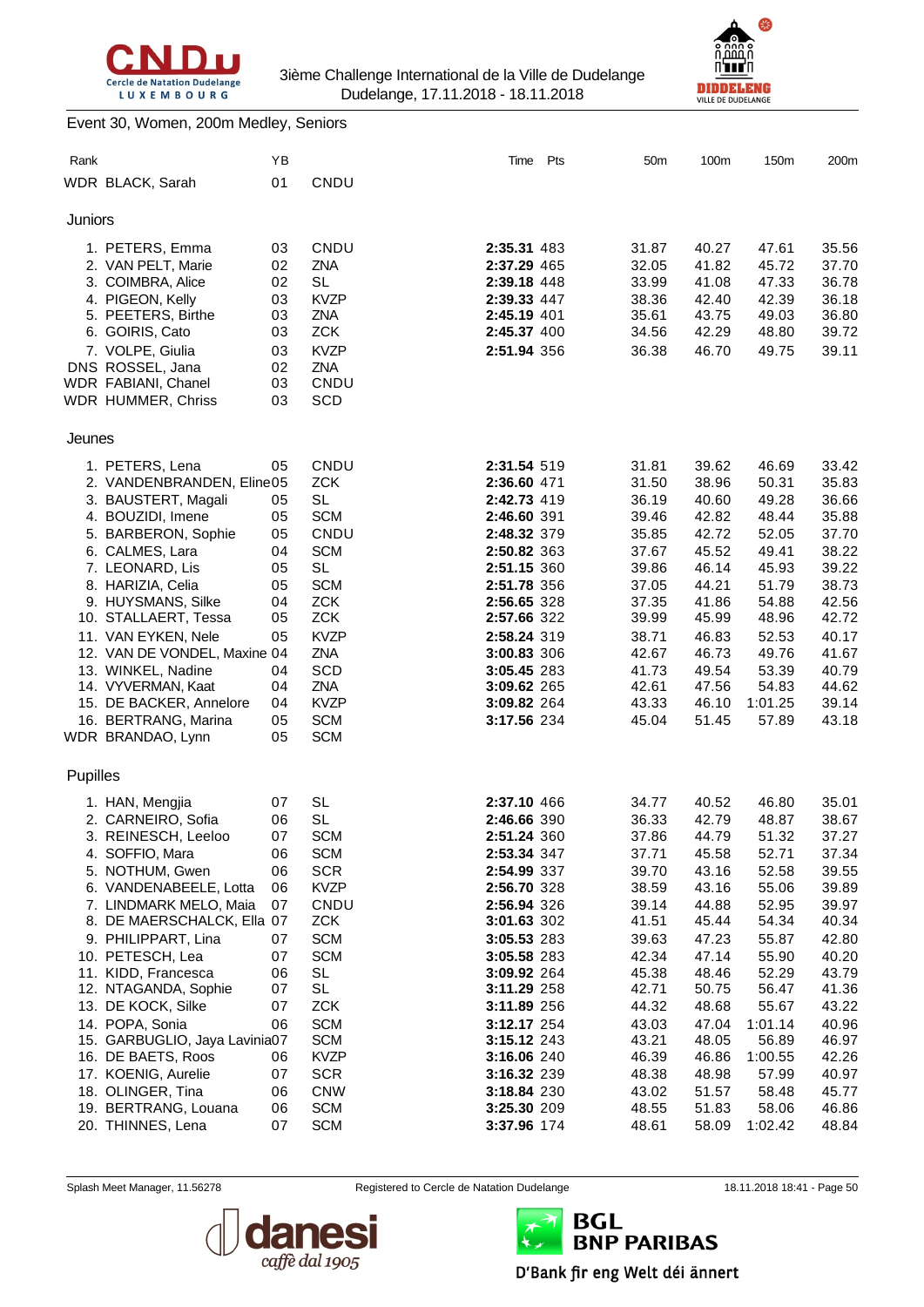



|             | Event 30, Girls, 200m Medley, Pupilles                                                                                                                                                                                                                                                                   |                                                                |                                                                                                                                    |                                                                                                                                                                                  |     |                                                                                                          |                                                                                                          |                                                                                                          |                                                                                                          |
|-------------|----------------------------------------------------------------------------------------------------------------------------------------------------------------------------------------------------------------------------------------------------------------------------------------------------------|----------------------------------------------------------------|------------------------------------------------------------------------------------------------------------------------------------|----------------------------------------------------------------------------------------------------------------------------------------------------------------------------------|-----|----------------------------------------------------------------------------------------------------------|----------------------------------------------------------------------------------------------------------|----------------------------------------------------------------------------------------------------------|----------------------------------------------------------------------------------------------------------|
| Rank        |                                                                                                                                                                                                                                                                                                          | ΥB                                                             |                                                                                                                                    | Time                                                                                                                                                                             | Pts | 50 <sub>m</sub>                                                                                          | 100m                                                                                                     | 150m                                                                                                     | 200m                                                                                                     |
|             | DSQ THILL, Gina<br>M2 - section was not finished in accordance with the rule which applies to the stroke concerned (SW 9.3) (Time:<br>16:12)                                                                                                                                                             | 07                                                             | <b>SCM</b>                                                                                                                         |                                                                                                                                                                                  |     |                                                                                                          |                                                                                                          |                                                                                                          |                                                                                                          |
|             | DSQ SELMANOVIC, Amina<br>TLD, G2 - Starting before the starting signal (SW 4.4) (Time: 15:51)                                                                                                                                                                                                            | 07                                                             | <b>SCD</b>                                                                                                                         |                                                                                                                                                                                  |     |                                                                                                          |                                                                                                          |                                                                                                          |                                                                                                          |
| Poussins    |                                                                                                                                                                                                                                                                                                          |                                                                |                                                                                                                                    |                                                                                                                                                                                  |     |                                                                                                          |                                                                                                          |                                                                                                          |                                                                                                          |
|             | 1. ALLAR, Maud<br>WDR MARTUCCI, Sofia                                                                                                                                                                                                                                                                    | 08<br>08                                                       | <b>CNP</b><br>SCD                                                                                                                  | 3:11.83 256                                                                                                                                                                      |     | 45.85                                                                                                    | 49.66                                                                                                    | 53.56                                                                                                    | 42.76                                                                                                    |
| Event 31    | 18.11.2018 - 16:24                                                                                                                                                                                                                                                                                       |                                                                |                                                                                                                                    | Men, 200m Medley                                                                                                                                                                 |     |                                                                                                          |                                                                                                          |                                                                                                          | Open<br><b>Results</b>                                                                                   |
| 11: 3:55.00 | Seniors M 18 +: 2:51.00 / Juniors M 16 - 17: 3:01.00 / Jeunes M 14 - 15: 3:20.00 / Pupilles M 12 - 13: 3:39.00 / Poussins M 10 -                                                                                                                                                                         |                                                                |                                                                                                                                    |                                                                                                                                                                                  |     |                                                                                                          |                                                                                                          |                                                                                                          |                                                                                                          |
| Rank        | Points: FINA 2018                                                                                                                                                                                                                                                                                        | YB                                                             |                                                                                                                                    | Time                                                                                                                                                                             | Pts | 50 <sub>m</sub>                                                                                          | 100m                                                                                                     | 150m                                                                                                     | 200m                                                                                                     |
| Seniors     |                                                                                                                                                                                                                                                                                                          |                                                                |                                                                                                                                    |                                                                                                                                                                                  |     |                                                                                                          |                                                                                                          |                                                                                                          |                                                                                                          |
|             | 1. FRIPPIAT, Florian<br>2. BEAUTHIER, Ronan<br>3. ONGHENA, Basiel<br>4. SOETINCK, Joachim                                                                                                                                                                                                                | 98<br>99<br>00<br>99                                           | <b>NCA</b><br><b>KVZP</b><br>ZNA<br>ZNA                                                                                            | 2:09.12 612<br>2:30.52 386<br>2:31.89 376<br>2:46.79 283                                                                                                                         |     | 27.37<br>33.33<br>31.66<br>36.87                                                                         | 31.98<br>41.74<br>40.19<br>42.63                                                                         | 38.73<br>42.40<br>44.39<br>49.11                                                                         | 31.04<br>33.05<br>35.65<br>38.18                                                                         |
| Juniors     |                                                                                                                                                                                                                                                                                                          |                                                                |                                                                                                                                    |                                                                                                                                                                                  |     |                                                                                                          |                                                                                                          |                                                                                                          |                                                                                                          |
|             | 1. SCHMITZ, Jacques<br>2. DE SCHRYVER, Noah<br>3. LANNERS, Bob<br>4. BEAUTHIER, Killian<br>5. WIRTH, David<br>6. BANKY, Jordan<br>7. PEETERS, Jaron<br>8. PUETZ, Yann<br>9. BOGAERT, Ciaran                                                                                                              | 02<br>01<br>02<br>02<br>02<br>01<br>02<br>02<br>01             | <b>SCR</b><br>ZNA<br>SCD<br><b>KVZP</b><br>SCD<br>SL<br>ZNA<br><b>SL</b><br>ZNA                                                    | 2:12.80 562<br>2:15.80 526<br>2:21.12 468<br>2:23.28 447<br>2:25.60 426<br>2:26.35 420<br>2:31.42 379<br>2:41.03 315<br>2:46.61 284                                              |     | 28.31<br>29.46<br>30.00<br>31.37<br>31.18<br>31.09<br>32.59<br>33.03<br>34.90                            | 33.97<br>38.49<br>37.88<br>38.01<br>38.92<br>38.13<br>38.52<br>44.74<br>44.92                            | 39.52<br>35.65<br>40.84<br>41.00<br>43.66<br>42.52<br>45.02<br>47.41<br>48.48                            | 31.00<br>32.20<br>32.40<br>32.90<br>31.84<br>34.61<br>35.29<br>35.85<br>38.31                            |
| Jeunes      |                                                                                                                                                                                                                                                                                                          |                                                                |                                                                                                                                    |                                                                                                                                                                                  |     |                                                                                                          |                                                                                                          |                                                                                                          |                                                                                                          |
|             | 1. OKENS, Jari<br>2. LANNERS, Nicolas<br>3. SIMAO NOGUEIRA, Joao 04<br>4. LUKA, Mory<br>5. BOENTGES, Kevin<br>6. CONSTANTINO CAEIRO, I03<br>7. CAMERLYNCK, Mathias<br>8. KIRCH, Felix<br>9. MILANOVSKI, Nikola<br>10. VIGUIER, Elyan<br>11. DE VREESE, Ruben<br>12. DE SMET, Giel<br>DNS CRAWFORD, Ethan | 03<br>04<br>04<br>03<br>04<br>03<br>04<br>04<br>03<br>04<br>03 | <b>ZCK</b><br>SCD<br>SCD<br><b>SL</b><br><b>CNP</b><br>CNDU<br><b>KVZP</b><br>CNDU<br><b>SL</b><br><b>SL</b><br>ZNA<br>ZNA<br>CNDU | 2:18.23 498<br>2:22.37 456<br>2:24.97 432<br>2:25.80 425<br>2:26.69 417<br>2:28.02 406<br>2:36.60 343<br>2:39.34 325<br>2:41.64 311<br>2:44.36 296<br>2:49.50 270<br>2:56.22 240 |     | 28.19<br>29.91<br>30.58<br>31.19<br>32.25<br>31.08<br>36.20<br>34.26<br>35.45<br>35.32<br>38.05<br>38.35 | 36.14<br>36.60<br>38.12<br>39.30<br>39.98<br>40.00<br>42.16<br>39.37<br>41.78<br>44.14<br>44.74<br>44.91 | 42.15<br>42.54<br>43.25<br>41.71<br>42.19<br>42.89<br>42.94<br>49.49<br>49.84<br>46.63<br>48.22<br>52.41 | 31.75<br>33.32<br>33.02<br>33.60<br>32.27<br>34.05<br>35.30<br>36.22<br>34.57<br>38.27<br>38.49<br>40.55 |
|             | WDR AISSA, Iheb                                                                                                                                                                                                                                                                                          | 04                                                             | SCD                                                                                                                                |                                                                                                                                                                                  |     |                                                                                                          |                                                                                                          |                                                                                                          |                                                                                                          |



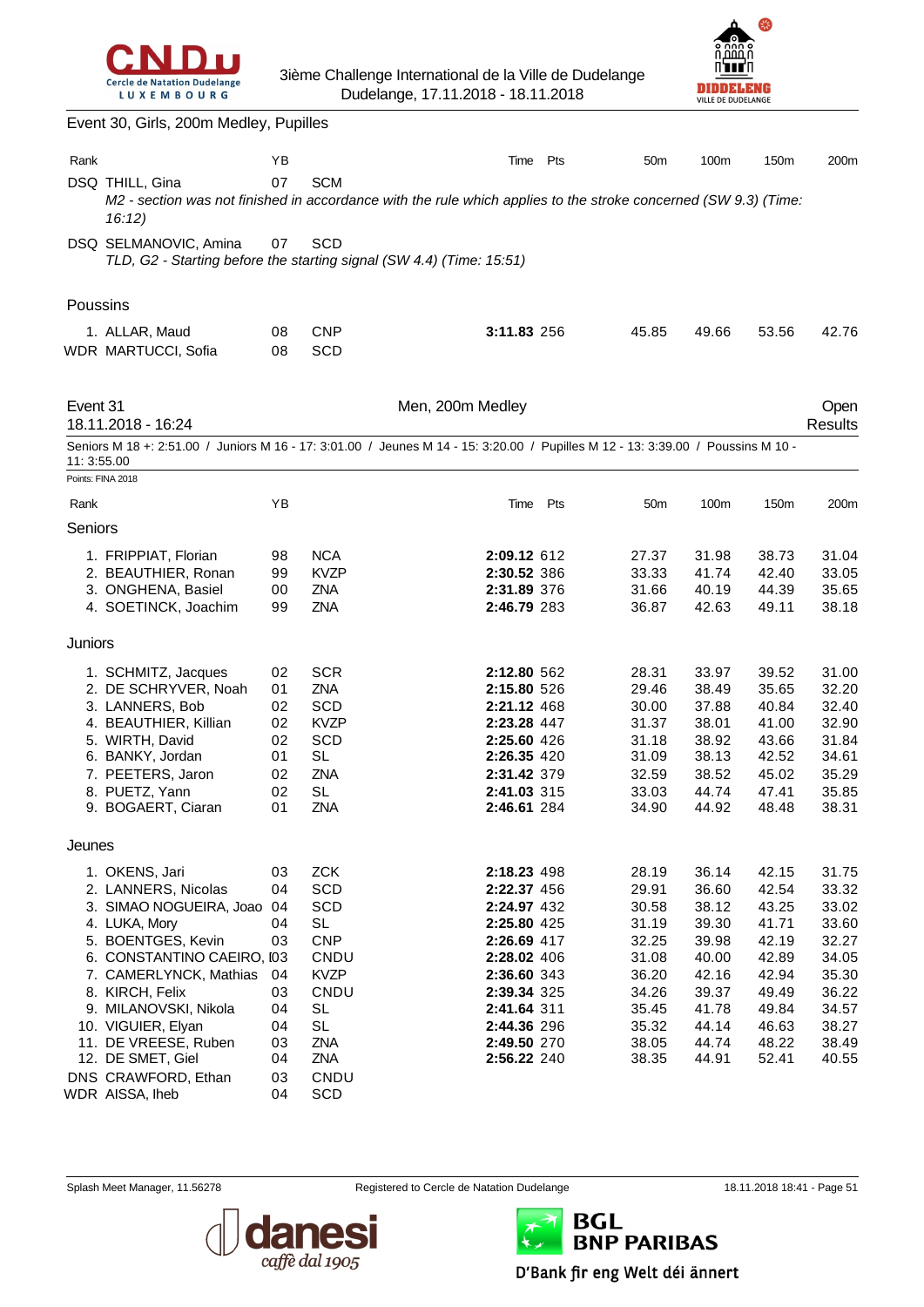



#### Event 31, Men, 200m Medley

#### Pupilles

|          | 1. LUCARELLI, Riccardo     | 05 | <b>SL</b>                                                                  | 2:20.12 478 | 30.08 | 37.29 | 40.23 | 32.52 |
|----------|----------------------------|----|----------------------------------------------------------------------------|-------------|-------|-------|-------|-------|
|          | 2. DURAKOVIC, Tarik        | 05 | <b>SL</b>                                                                  | 2:33.68 363 | 32.46 | 42.59 | 45.04 | 33.59 |
|          | 3. CALMES, Nicolas         | 06 | <b>SCM</b>                                                                 | 2:42.37 307 | 36.22 | 41.23 | 47.34 | 37.58 |
|          | 4. KEMP, Finn              | 05 | SL                                                                         | 2:42.50 307 | 36.73 | 41.10 | 48.39 | 36.28 |
|          | 5. OLINGER, Liam           | 05 | <b>SCM</b>                                                                 | 2:45.39 291 | 35.49 | 42.78 | 49.08 | 38.04 |
|          | 6. MOOG, Mathis            | 06 | <b>SL</b>                                                                  | 2:47.15 282 | 38.44 | 42.68 | 49.79 | 36.24 |
|          | 7. NTAGANDA, Alexis        | 05 | SL                                                                         | 2:48.53 275 | 36.68 | 42.70 | 51.32 | 37.83 |
|          | 8. PUCCIO, Alessio         | 06 | <b>KVZP</b>                                                                | 2:51.54 261 | 37.69 | 43.35 | 50.85 | 39.65 |
| 9.       | <b>BOENTGES, Kimi</b>      | 05 | <b>CNP</b>                                                                 | 2:52.38 257 | 37.25 | 48.58 | 50.21 | 36.34 |
|          | 10. SCHOCKMEL, Julien      | 06 | <b>SCR</b>                                                                 | 2:57.61 235 | 38.99 | 45.78 | 53.04 | 39.80 |
|          | 11. ROOBAERT, Jurre        | 06 | <b>KVZP</b>                                                                | 3:00.00 225 | 43.73 | 44.72 | 53.66 | 37.89 |
|          | 12. MILANOVSKI, Stefan     | 06 | <b>SL</b>                                                                  | 3:12.20 185 | 43.76 | 49.82 | 56.35 | 42.27 |
|          | <b>DNS FLOREAN, Darius</b> | 05 | <b>SL</b>                                                                  |             |       |       |       |       |
| Poussins |                            |    |                                                                            |             |       |       |       |       |
|          | 1. CHAUSSARD, Albert       | 07 | CNDU                                                                       | 2:47.08 282 | 36.75 | 44.74 | 48.44 | 37.15 |
|          | DSQ SREENIVASAN, Jaiden    | 07 | <b>SCM</b>                                                                 |             |       |       |       |       |
|          |                            |    | D6 - turn not executed in accordance with the rules (SW 6.5) (Time: 16:36) |             |       |       |       |       |
|          |                            |    |                                                                            |             |       |       |       |       |

DSQ NELL, Noah 08 KVZP

*D6 - turn not executed in accordance with the rules (SW 6.5) (Time: 16:32)*

| Event 32    | 18.11.2018 - 16:53                                                                                                              |          |                           | Women, 200m Backstroke     |     |                 |                |                  | Open<br><b>Results</b> |
|-------------|---------------------------------------------------------------------------------------------------------------------------------|----------|---------------------------|----------------------------|-----|-----------------|----------------|------------------|------------------------|
| 10: 3:55.00 | Seniors F 17 +: 3:01.00 / Juniors F 15 - 16: 3:10.00 / Jeunes F 13 - 14: 3:25.00 / Pupilles F 11 - 12: 3:40.00 / Poussins F 9 - |          |                           |                            |     |                 |                |                  |                        |
|             | Points: FINA 2018                                                                                                               |          |                           |                            |     |                 |                |                  |                        |
| Rank        |                                                                                                                                 | YB       |                           | Time                       | Pts | 50 <sub>m</sub> | 100m           | 150 <sub>m</sub> | 200m                   |
| Seniors     |                                                                                                                                 |          |                           |                            |     |                 |                |                  |                        |
|             | 1. BANKY, Jacqueline                                                                                                            | 96       | SL                        | 2:19.06 630                |     | 32.32           | 34.95          | 35.99            | 35.80                  |
|             | 2. WIRTH, Mandy<br>3. BROICH, Lea-Sophie                                                                                        | 00<br>00 | <b>SCD</b><br><b>PSVT</b> | 2:34.64 458<br>2:45.20 375 |     | 34.79<br>36.92  | 39.45<br>42.45 | 40.26<br>44.20   | 40.14<br>41.63         |
| Juniors     |                                                                                                                                 |          |                           |                            |     |                 |                |                  |                        |
|             | 1. VANDERSCHRICK, Laura02                                                                                                       |          | <b>SL</b>                 | 2:24.55 561                |     | 33.36           | 35.86          | 37.49            | 37.84                  |
|             | 2. CARLIER, Silke                                                                                                               | 03       | <b>ZCK</b>                | 2:28.89 513                |     | 34.94           | 37.50          | 38.44            | 38.01                  |
|             | 3. BROICH, Louisa Marie                                                                                                         | 03       | <b>PSVT</b>               | 2:37.00 437                |     | 36.11           | 39.63          | 41.31            | 39.95                  |
| Jeunes      |                                                                                                                                 |          |                           |                            |     |                 |                |                  |                        |
|             | 1. GEORGES, Madeleine                                                                                                           | 05       | <b>NCA</b>                | 2:46.64 366                |     | 39.53           | 42.28          | 43.23            | 41.60                  |
|             | 2. ERNENS, Chloe                                                                                                                | 05       | <b>NCA</b>                | 2:51.44 336                |     | 40.66           | 43.57          | 43.79            | 43.42                  |
|             | 3. DE BACKER, Annelore                                                                                                          | 04       | <b>KVZP</b>               | 3:00.62 287                |     | 44.69           | 46.40          | 45.68            | 43.85                  |
|             | 4. BALON, Flavie                                                                                                                | 04       | <b>NCA</b>                | 3:03.10 276                |     | 44.05           | 47.28          | 46.83            | 44.94                  |
|             | 5. VAN EYKEN, Nele                                                                                                              | 05       | <b>KVZP</b>               | 3:04.18 271                |     | 42.61           | 47.78          | 47.41            | 46.38                  |
|             | 6. DAELEMANS, Anke                                                                                                              | 05       | <b>ZCK</b>                | 3:06.25 262                |     | 43.64           | 48.01          | 47.28            | 47.32                  |
| Pupilles    |                                                                                                                                 |          |                           |                            |     |                 |                |                  |                        |
|             | 1. VANDENABEELE, Lotta                                                                                                          | 06       | <b>KVZP</b>               | 2:56.35 309                |     | 40.51           | 44.85          | 46.91            | 44.08                  |
|             | 2. FABIANI, Eden                                                                                                                | 07       | <b>SCM</b>                | 2:59.21 294                |     | 43.11           | 46.23          | 47.06            | 42.81                  |
|             | 3. ELCHEROTH, Niki                                                                                                              | 07       | <b>SCR</b>                | 3:05.64 264                |     | 44.79           | 48.02          | 48.77            | 44.06                  |
|             | 4. DE BAETS, Roos                                                                                                               | 06       | <b>KVZP</b>               | 3:06.02 263                |     | 42.88           | 47.68          | 49.46            | 46.00                  |



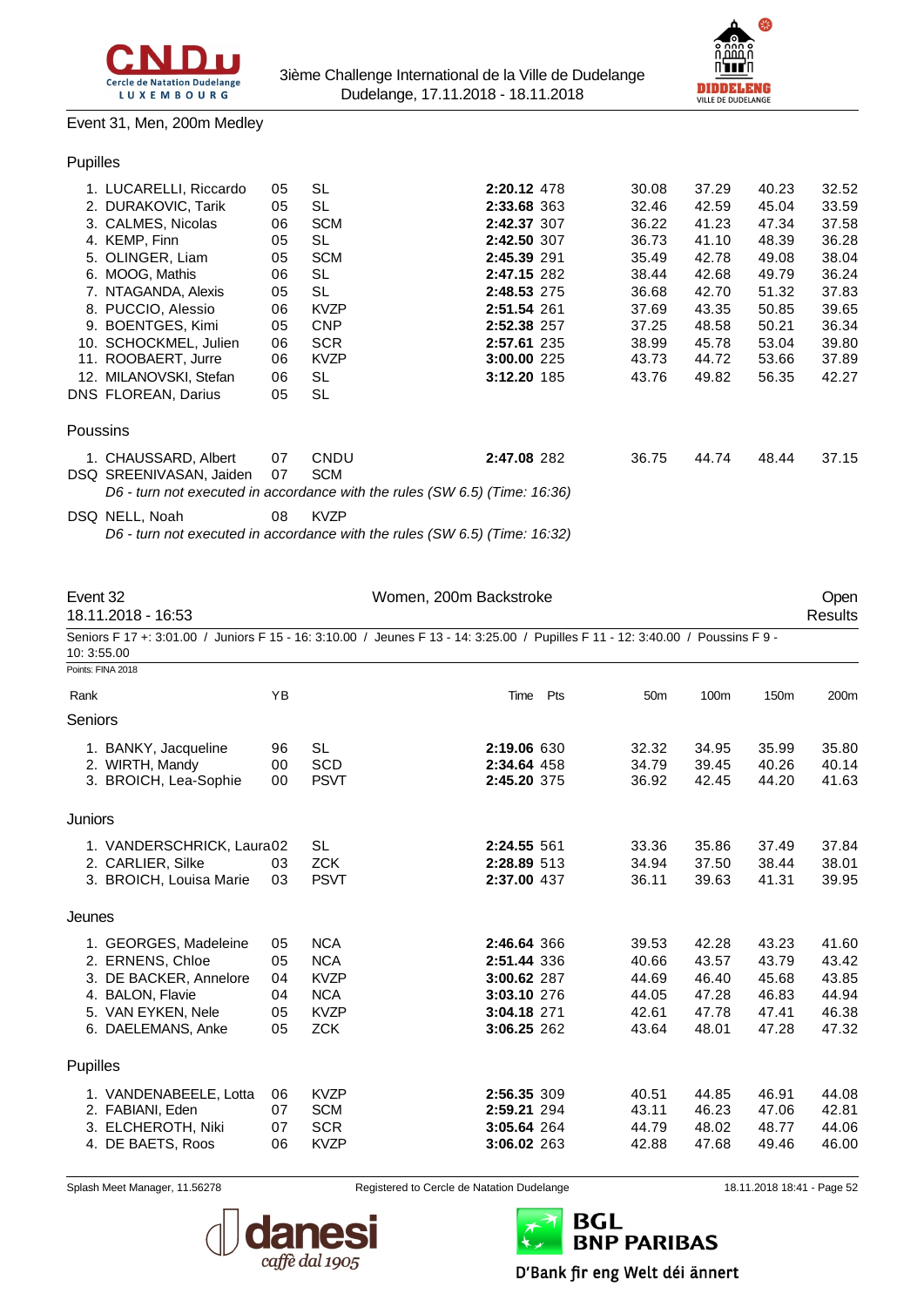



Event 32, Women, 200m Backstroke

#### Poussins

|          | 1. CALMES, Liz                                                                                                                                                     | 08                                           | <b>SCM</b>                                                                             | 3:15.31 227                                                                                                                      |     | 46.13                                                                | 50.00                                                                | 51.04                                                                | 48.14                                                                |
|----------|--------------------------------------------------------------------------------------------------------------------------------------------------------------------|----------------------------------------------|----------------------------------------------------------------------------------------|----------------------------------------------------------------------------------------------------------------------------------|-----|----------------------------------------------------------------------|----------------------------------------------------------------------|----------------------------------------------------------------------|----------------------------------------------------------------------|
| Event 33 | 18.11.2018 - 17:05                                                                                                                                                 |                                              |                                                                                        | Men, 200m Backstroke                                                                                                             |     |                                                                      |                                                                      |                                                                      | Open<br><b>Results</b>                                               |
|          | 11:3:50.00                                                                                                                                                         |                                              |                                                                                        | Seniors M 18 +: 2:51.00 / Juniors M 16 - 17: 2:59.00 / Jeunes M 14 - 15: 3:16.00 / Pupilles M 12 - 13: 3:34.00 / Poussins M 10 - |     |                                                                      |                                                                      |                                                                      |                                                                      |
|          | Points: FINA 2018                                                                                                                                                  |                                              |                                                                                        |                                                                                                                                  |     |                                                                      |                                                                      |                                                                      |                                                                      |
| Rank     |                                                                                                                                                                    | YB                                           |                                                                                        | Time                                                                                                                             | Pts | 50 <sub>m</sub>                                                      | 100m                                                                 | 150m                                                                 | 200m                                                                 |
| Seniors  |                                                                                                                                                                    |                                              |                                                                                        |                                                                                                                                  |     |                                                                      |                                                                      |                                                                      |                                                                      |
|          | 1. WALTZING, Loic                                                                                                                                                  | 00                                           | SCD                                                                                    | 2:20.49 425                                                                                                                      |     | 31.84                                                                | 34.90                                                                | 37.84                                                                | 35.91                                                                |
| Juniors  |                                                                                                                                                                    |                                              |                                                                                        |                                                                                                                                  |     |                                                                      |                                                                      |                                                                      |                                                                      |
|          | 1. FABIANI, Remi<br>2. VAN DEN BOSSCHE, Yan01<br>3. DE BACKER, Ruben<br>4. LESAGE, Christophe<br>5. MULDER, Anael                                                  | 01<br>01<br>02<br>02                         | SCD<br>SL<br><b>KVZP</b><br>SL<br><b>NCA</b>                                           | 2:06.06 588<br>2:10.03 536<br>2:20.39 425<br>2:25.63 381<br>2:27.29 368                                                          |     | 28.75<br>31.08<br>33.49<br>33.46<br>33.85                            | 31.95<br>32.92<br>36.66<br>36.85<br>37.27                            | 32.45<br>33.50<br>36.62<br>38.13<br>38.48                            | 32.91<br>32.53<br>33.62<br>37.19<br>37.69                            |
| Jeunes   |                                                                                                                                                                    |                                              |                                                                                        |                                                                                                                                  |     |                                                                      |                                                                      |                                                                      |                                                                      |
|          | 1. SIMEONOV, Vladimir<br>2. DE BRUYN, Senne<br>3. LAMBERT, Yann<br>4. VAN CUTSEM, Renzo<br>5. BAERT, Amaury<br>6. PALAGNIOUK, Romain<br>7. DELIEGE, Brice          | 04<br>03<br>04<br>04<br>03<br>04<br>04       | SL<br><b>ZCK</b><br><b>ZNA</b><br><b>ZCK</b><br><b>ZCK</b><br><b>CNP</b><br><b>NCA</b> | 2:23.95 395<br>2:29.19 354<br>2:37.56 301<br>2:38.57 295<br>2:41.08 281<br>2:46.02 257<br>2:59.20 204                            |     | 33.47<br>34.58<br>37.84<br>34.38<br>36.34<br>36.38<br>42.18          | 36.29<br>37.75<br>40.58<br>39.39<br>40.18<br>42.20<br>45.71          | 37.62<br>38.97<br>40.45<br>42.76<br>42.00<br>44.68<br>46.23          | 36.57<br>37.89<br>38.69<br>42.04<br>42.56<br>42.76<br>45.08          |
| Pupilles |                                                                                                                                                                    |                                              |                                                                                        |                                                                                                                                  |     |                                                                      |                                                                      |                                                                      |                                                                      |
|          | 1. CARNEIRO, Nuno<br>2. DE VALCK, Matteo<br>3. THILL, Nicolas<br>4. DE VALCK, Dante<br>5. RIKKERT, Thijmen<br>6. PEUSCH, Kevin<br>7. KIRCH, Paul<br>8. WESTER, Ben | 05<br>05<br>05<br>06<br>06<br>06<br>05<br>06 | <b>SL</b><br><b>ZCK</b><br><b>SL</b><br><b>ZCK</b><br>SL<br><b>SL</b><br>CNDU<br>CNDU  | 2:24.02 394<br>2:29.98 349<br>2:32.34 333<br>2:35.22 315<br>2:37.61 301<br>2:39.18 292<br>2:44.02 267<br>2:44.21 266             |     | 32.89<br>35.14<br>36.53<br>36.49<br>37.51<br>37.85<br>38.70<br>38.15 | 36.32<br>38.43<br>38.71<br>39.53<br>41.04<br>41.86<br>42.51<br>42.84 | 38.05<br>38.59<br>38.85<br>40.76<br>40.48<br>40.67<br>42.09<br>42.27 | 36.76<br>37.82<br>38.25<br>38.44<br>38.58<br>38.80<br>40.72<br>40.95 |
| Poussins |                                                                                                                                                                    |                                              |                                                                                        |                                                                                                                                  |     |                                                                      |                                                                      |                                                                      |                                                                      |
|          | 1. VERHAVERT, Arno                                                                                                                                                 | 07                                           | <b>KVZP</b>                                                                            | 2:56.38 214                                                                                                                      |     | 42.84                                                                | 45.48                                                                | 45.14                                                                | 42.92                                                                |